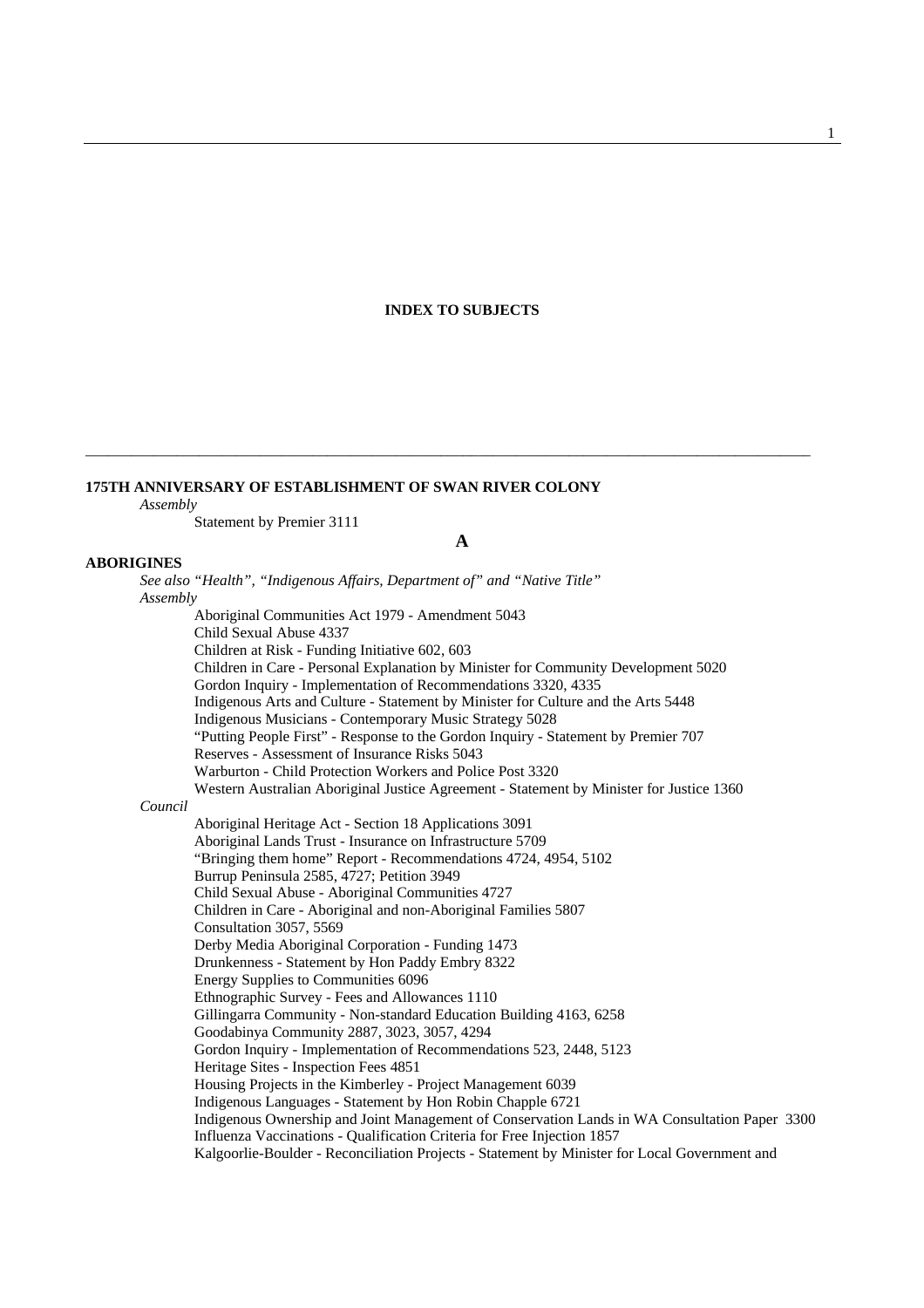Regional Development 6733 Kimberley Aboriginal Housing Pty Ltd 5414, 5809 Kulumburu - Family Violence Crisis Intervention Scheme 4936 Liquor Accords - Positive Attributes 5694 Mugarinya/Yandeyarra Community - Transfer to Town of Port Hedland 4845 Mullewa Community Patrol - Funding 8248 Native Reserves - Number and Ownership 6097 Newton Moore Senior High School - Aboriginal Program 1470 Noongar Business Start-up Centre 693 Oombulgurri - Family Violence Crisis Intervention Scheme 4936 Pipunya Community, Marble Bar - Maintenance of Essential Services 3595 Reconciliation Forum in Kalgoorlie - Statement by Hon Kate Doust 6666 Regional Health Care Funding - Statement by Hon Giz Watson 6670 Reserve No 43131 - Refurbishing of Dwellings and Administration Office 4580 Social Security - Statement by Hon Paddy Embry 8015 **ABORIGINES (continued)**  *Council (continued)* Stone Platform in Helena Valley - Engravings 6111 Swan Valley Nyungah Community - Personal Explanation by Hon Derrick Tomlinson 8317 Windarling and Jackson Mine Sites - Sites of Significance 1977 **ACTIV MINING SUPPLIES** *Council* Statement by Hon Simon O'Brien 6669 **ACTS AMENDMENT AND REPEAL (COMPETITION POLICY) BILL 2002** *Assembly* Assent 83 *Council* Assent 1 **ACTS AMENDMENT (COURT OF APPEAL) BILL 2004** *Assembly* Introduction and First Reading 4610 Second Reading 4610, 5164, 5299 Appropriations 4960 Consideration in Detail 5302-5305 Third Reading 5470 Returned 7135 Council's Amendments 7589, 7590 Assent 7825 *Council* Receipt and First Reading 5512 Second Reading 5512, 6057 Committee 6557-6562, 7005, 7006 Report 7006 Third Reading 7006 Assembly's Message 7621 Assent 7752 **ACTS AMENDMENT (DOMESTIC VIOLENCE) BILL 2004** *Assembly* Introduction and First Reading 3303 Second Reading 3303, 4212, 4313, 4511 Consideration in Detail 515, 4516-4535 Third Reading 4771 Returned 6819 Council's Amendments 6828, 6836 *Council* Receipt and First Reading 4835 Second Reading 4897, 5669, 5698, 5789, 6028, 6216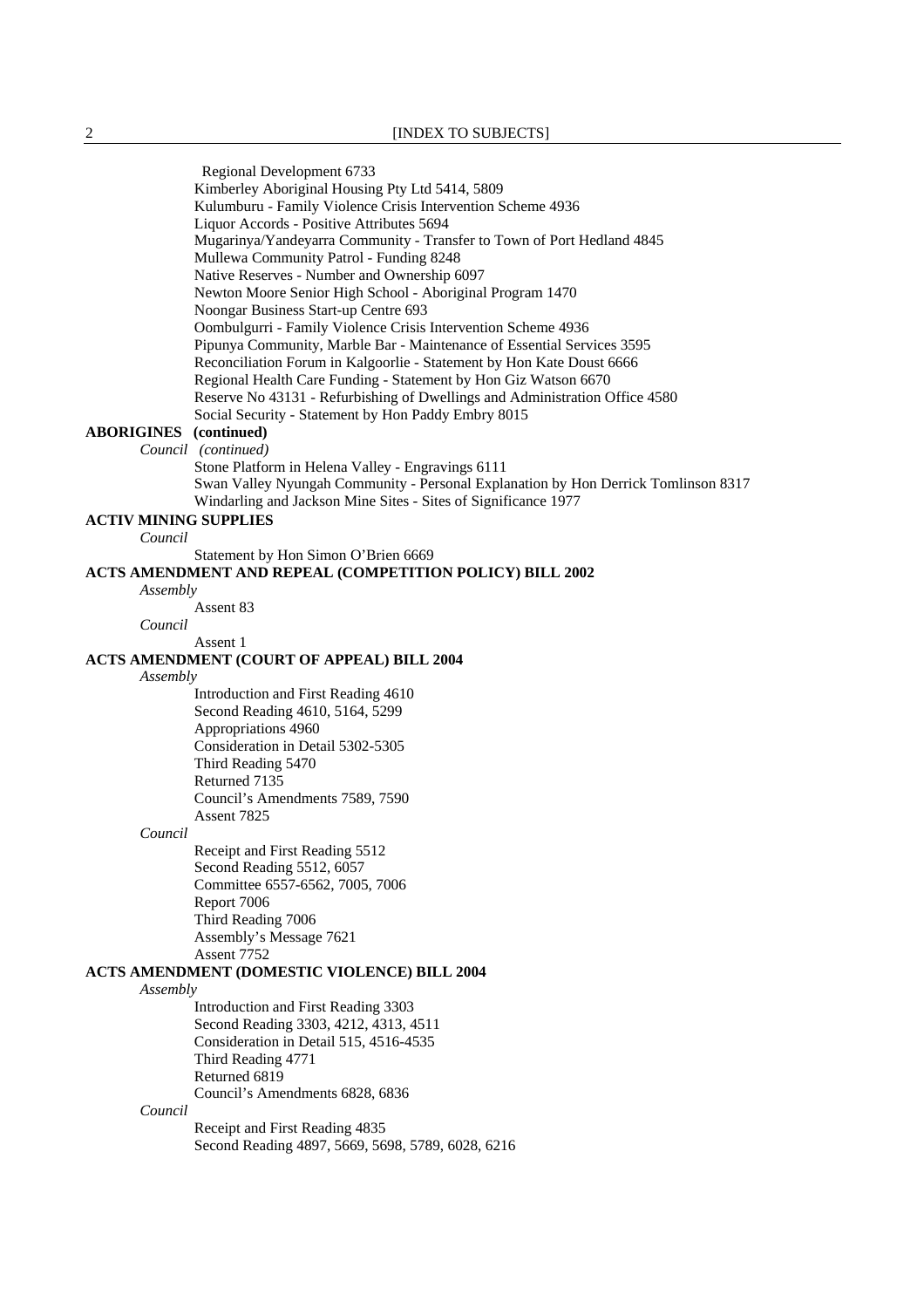Instruction to the Committee of the Whole Motion 6222 Amendment to Motion 6223 Motion, as Amended 6223 Committee 6223-6225, 6262-6264, 6387-6393 Recommittal 6393 Report 6394 Third Reading 6394 Assembly's Message 6757 Hon Adele Farina -Personal Explanation 6544 **ACTS AMENDMENT (FAMILY AND DOMESTIC VIOLENCE) BILL 2004** *Assembly* Assent 7825 *Council* Assent 7752 **ACTS AMENDMENT (PROHIBITION OF HUMAN CLONING AND OTHER PRACTICES) BILL 2003** *Assembly* Assent 4959 *Council* Assent 4880 **ACTS AMENDMENT (RESERVES AND RESERVE BOARDS) BILL 2003** *Assembly* Assent 83 *Council* Assent 1 **ACTS AMENDMENT (SENTENCING) BILL 2004** *Assembly* Introduction and First Reading 6477 Second Reading 6478 **ACTS AMENDMENT (STUDENT GUILDS AND ASSOCIATIONS) BILL 2002** *Council* Adequacy of Legislation 1472 **ACTS OF PARLIAMENT** *Council* Partially Proclaimed 43 **ADJOURNMENTS OF THE HOUSE** *Assembly* Special 907, 1090, 2071, 2992, 3551, 4811, 5770, 6542, 7620, 8097, 8682 *Council* Complimentary Remarks 8864 Sessional Orders Suspension 2125 Special 8864 **ADOPTION** *Assembly* Adoptions International of WA - Delay in Reviewing Application 5952 Country Specific Information for Applicants 3414 *Council* Intercountry Adoptions - Private Organisations 6567 Same-sex Couples - Number of Applications 3094 **AGRICULTURE** *Assembly* Apples, New Zealand - Grievance 3873 Cotton Industry - Kimberley - Loss of Bilby Habitat 5037 Dairy Industry - Single Desk Marketing Facility - Petition 1525 Department - South Perth Site 3420 Farm Forestry - Report by Ms Carol Holmes 3570 Farm Water Grants - Statement by Minister for the Environment 7827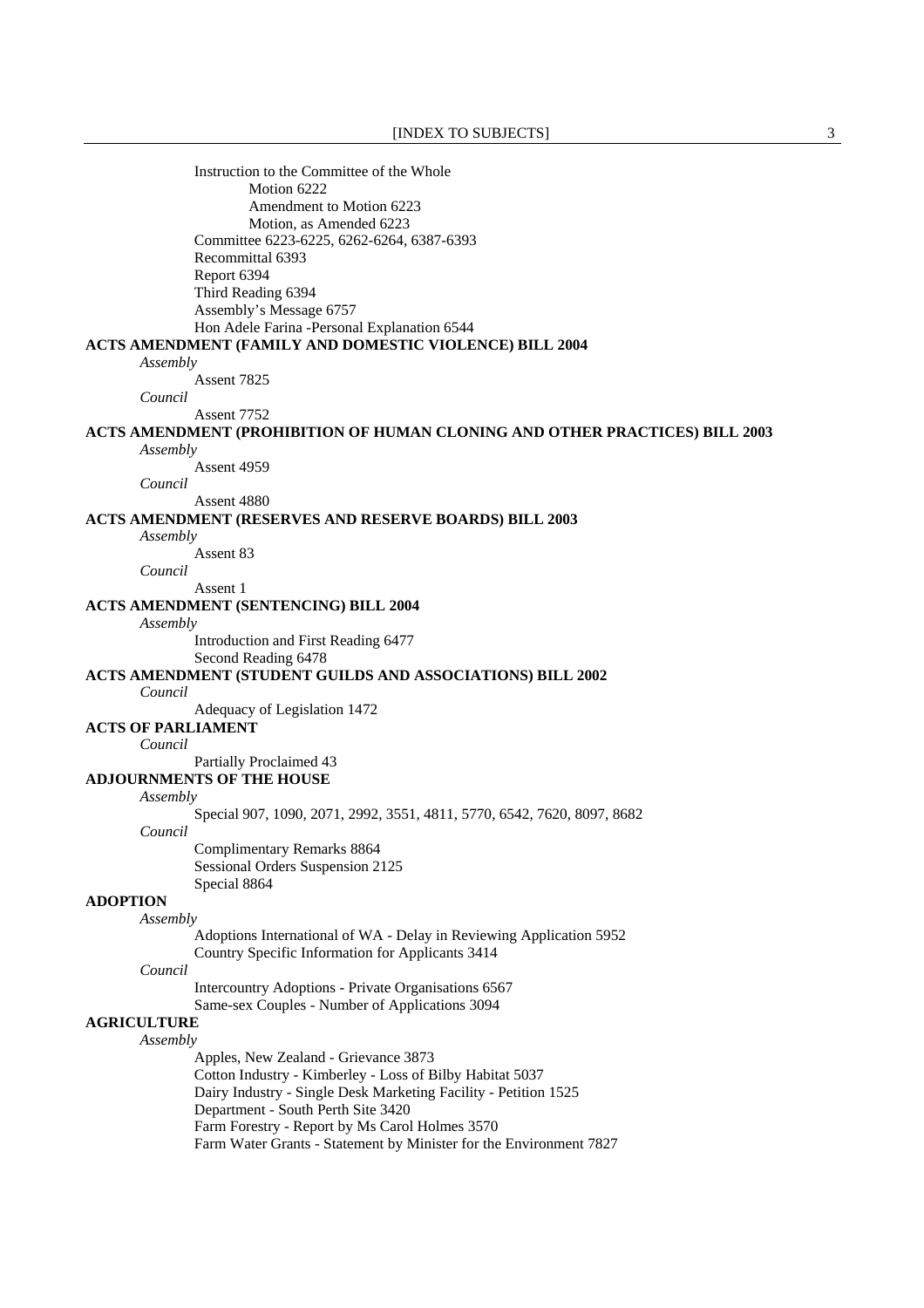Feral or Exotic Pests and Weeds - Statement by Member for Vasse 4328 Fruit Fly - Inspections by Agriculture Western Australia 3417 Harvey Agricultural College - Relocation to Wokalup Site 5200 Native Vegetation - South West - Public and Private Land 8793 Pest and Weed Management - Regional Model 4086 Small Land Holdings in Local Government Areas - List 1427 South East Asia Free Trade Agreement with Thailand - Opportunities 7751 WA Cattle Projects that Benefit Regional Communities 7750 WA's Disease-free Status - Notice of Motion - Removal from Notice Paper 7701 WA Young Farmer of the Year - Mr Murray Graham - Statement by Member for Wagin 2040 *Council* Agricultural Practices (Disputes) Act 1995 - Tabling a Report on a Review - Statement by Minister for Agriculture, Forestry and Fisheries - Motion 5386 Agricultural Research and Study Facilities 4950, 6750, 6925 **AGRICULTURE (continued)** *Council (continued)*  Agriculture Protection Board - Chemical Use in the Kimberley Cover-up 7493 Review Findings of Expert Medical Panel 525 Statement by Minister for Agriculture 340 Government Assistance to Workers, their Families and Others 555 Specialist Medical Services for Workers 6091 Statement by Hon John Fischer 8012 Workers' Compensation Payments 3021, 4279, 5563, 7171, 8572 Statement by Minister for Agriculture 8845 Apples, New Zealand - Import Risk Analysis on Importation - Motion 3442 Avon, Yilgarn and Lockhart Catchments - Arterial Channel System 4943 Bananas Import Restrictions 560; Petition 6381 World Banana Industry - Statement by Hon Paddy Embry 1483 Bees, Feral - Eradication 1638 Binnu Accord - Status 1109 Biosecurity Australia 4158; Statement by Hon John Fischer 1481 Brooks Grain - Appeal 524 Calcium Ammonium Nitrate - Removal from Draft Regulations 8473 Cattle and Sheep Meat Processing Taskforce - Report - Statement by Minister for Agriculture 2243 Cattle Exports to Eastern States - Statement by Hon Murray Criddle 8257 Commercial Viticulture - Swan Valley 7794 Cotton Industry, Kimberley Feasibility Study - Motion 4260 Western Agricultural Industries' Proposal Estimated Water Usage 4852 Genetically Modified Cotton 2884, 3021, 4012 Memorandum of Understanding 2740, 3459, 5254, 5372, 5378, 5413 Petitions 2243, 3950 Statements Chapple, Hon Robin 4423 Fischer, Hon John 5109 Margetts, Hon Dee 5113 Minister for Agriculture, Forestry and Fisheries 5113 Survey 4850, 6436, 6673 Trial Crop 264 Dairy Industry Milk Price Negotiation Agency 8571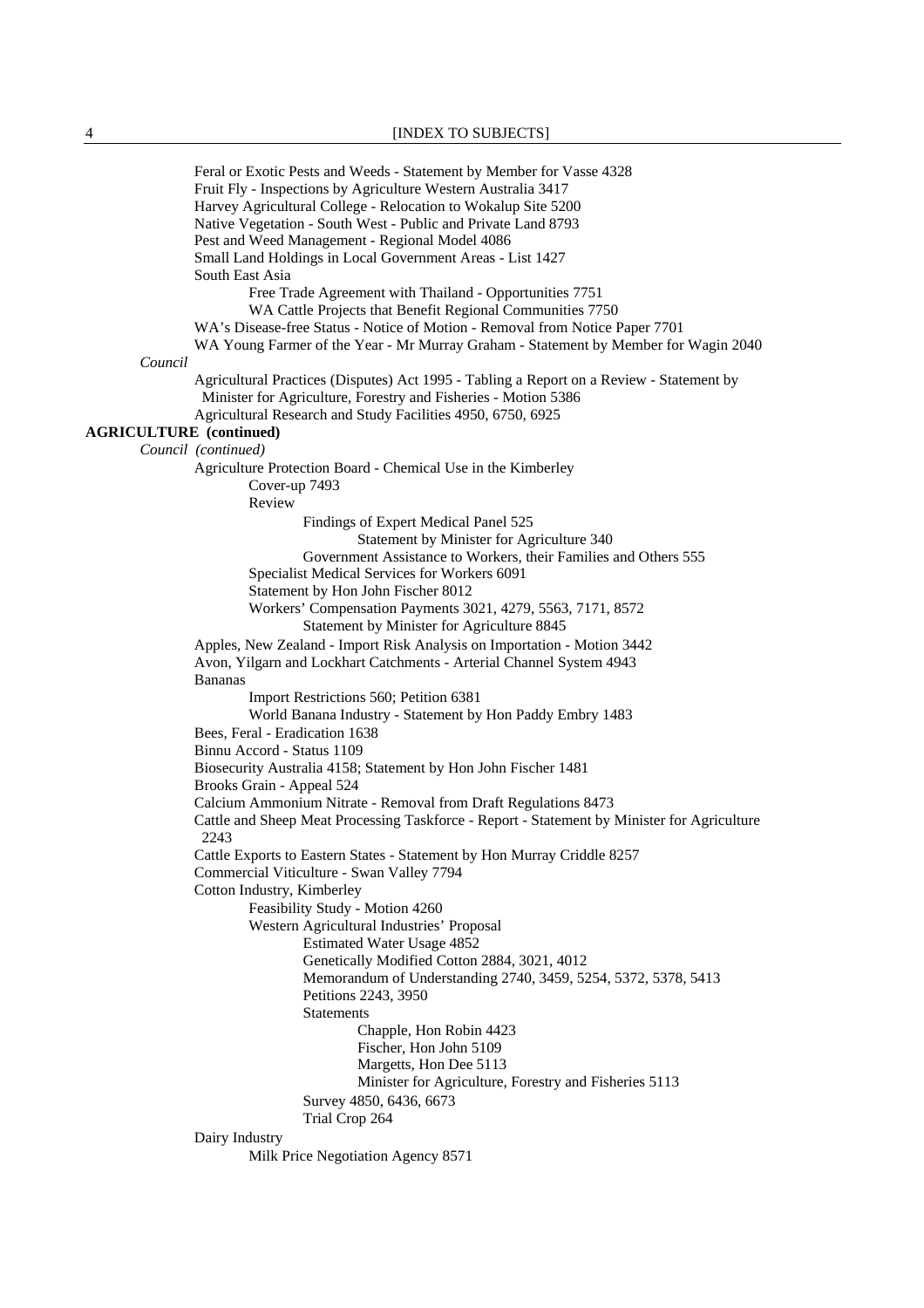Milk Vendors 2279, 2285, 6037 Response to Committee's Report 13 Statement by Minister for Agriculture, Forestry and Fisheries 340 Dams - Rationalisation 2889, 3109 Deep Drains - Legality 4400 Department Budget Allocation New Headquarters 8253 **Statements**  Chance, Hon Kim 3290 Fischer, Hon John 3287, 3474 Impasse with Wheatbelt Declared Animals Group 4399 New Premises 3019 Vehicles 3598 **AGRICULTURE (continued)** *Council (continued)*  Dogs, Feral Control Program 934, 2537, 4399 Goldfields, Mid West and Western Desert 245 Use of Queensland Meat in Aerial Baiting Programs 8007 Dung Beetle Program 8815 Egg Marketing Coles - Decision to Stock Victorian Eggs 4280 Egg Industry Adjustment Assistance Payments 5805 Statement by Minister for Agriculture, Forestry and Fisheries 3421 Transition of board to NEWCO - Costs 7793 European House Borer - Statement by Minister for Agriculture, Forestry and Fisheries 8386 Exceptional Circumstances Assistance 2589, 8346 Farmers - Compensation for Clearing Bans 694 Genetically Modified Crops Canola - Non-contaminated Certified Seed 241 Cotton Trial - Kimberley 2884, 3021 Field Trials 1305 Grain - Statement by Hon Norman Moore 540 Health Studies and Testing 1474 **Statements** Scott, Hon Jim 1480 Sharp, Hon Christine 1320 Genetically Modified Free Zone - Western Australia - Petition 7004 Grain Co-production Contracts 7497 Kangaroo Meat - Testing for Chemical Contaminants 6461 Kununurra Mango and Banana Growers - Statement by Hon Paddy Embry 8260 Labour Shortage 559, 3283, 4847 Live Sheep Export - Protesters 8349 Livestock Saleyard Facilities 8573 Locusts - Control Program 8122 Midland Saleyards 8573 Mulesing Ban 8312 Multi-peril Crop Insurance Statements Chance, Hon Kim 6434 Hough, Hon Frank 6433 Task Force - Statement by Minister for Agriculture, Forestry and Fisheries - Motion 6578 Neem Trees 2415 Northam Saleyards - Relocation 1975 Oil Mallee Seed 560, 1110, 3060, 4601; Statement by Hon Dee Margetts 389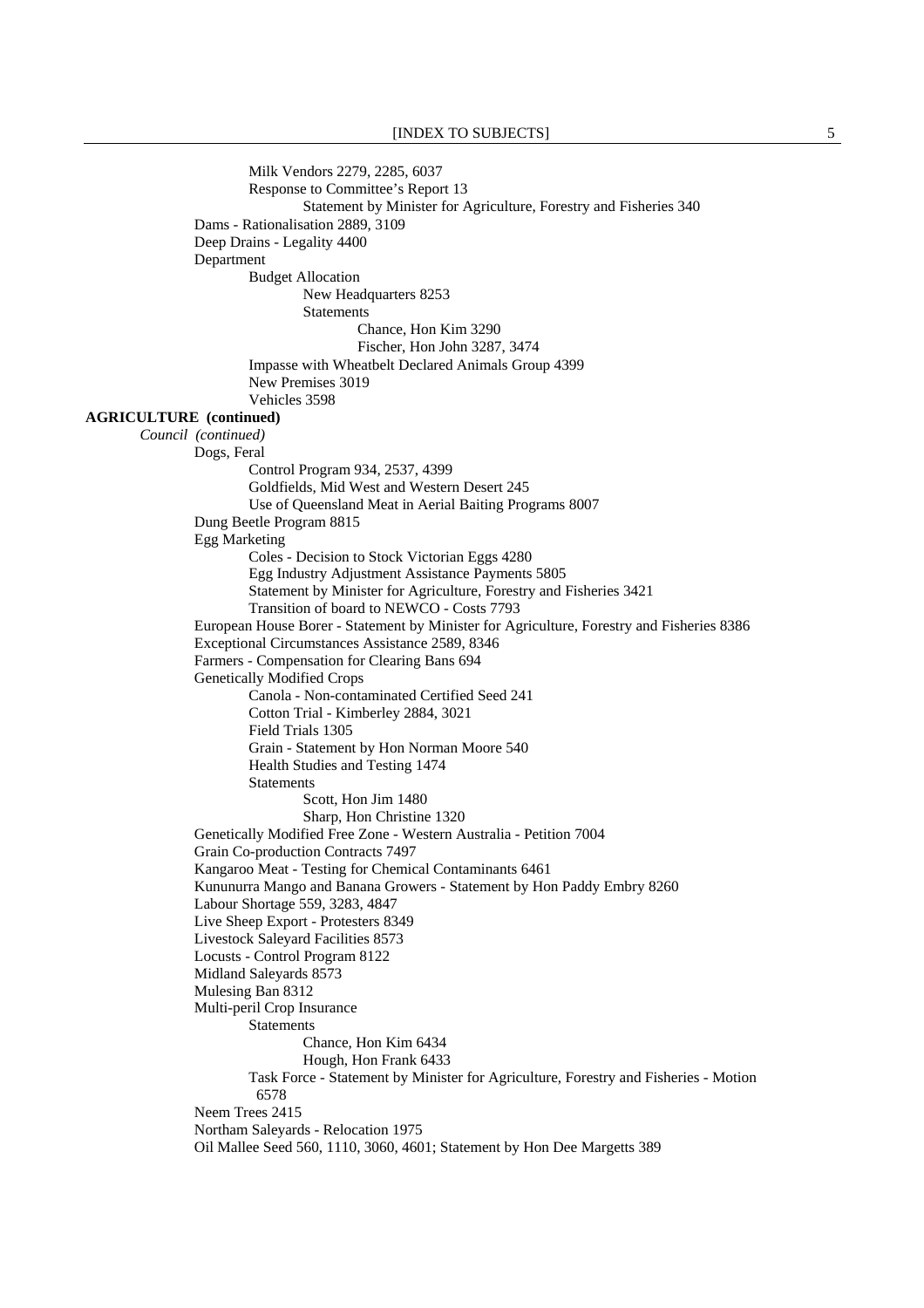Ord River Stage 2 8000, 8308 Ovine Johne's Disease 3281 Parkeston Horse Yards 6565, 6568 Pest and Weed Control Levy 3020 Pigs, Feral - Control Program 2739 Pilbara Livestock Depot - Funding Assistance for Power 7039 Poultry Industry - Genetically Modified Soy 3095 Quarantine Laws Protection for WA Farmers 522, 3490 Transfer of Responsibility from the State to the Commonwealth 7633, 8347 Research and Study Facilities in Western Australia 4725 Roundup Ready Canola - Availability to WA Growers 15 Rural Areas - Labour Shortage - Statement by Hon Frank Hough 1317 Salt-affected Land - Schemes and Expenditure 1857 **AGRICULTURE (continued)** *Council (continued)*  State Weed Plan 520, 5695 Vetiver Grass 8250 Western Australian Farmers Federation - Gene Technology Grains Committee 834 Wheat Iraqi Wheat Deal Compensation for WA Farmers 4581, 4849, 8470 Statements Embry, Hon Paddy 4589, 4735 Hough, Hon Frank 4592 Salt Tolerant and Drought Tolerant - WA Biotech Company 1855 Striped Rust 5808 Wood Borer - Eradication 2414 **AIMS CORPORATION PTY LTD** *See "Courts - Supreme"*  **AIRBORNE CROCIDOLITE ASBESTOS** *See "Health"*  **AITKENHEAD, MR RON** *See "Ports and Harbours - Fremantle Port Authority"* **ALBANY LIGHT OPERA AND THEATRE COMPANY** *See "Arts and Culture"*  **ALCOA WORLD ALUMINA AUSTRALIA** *Assembly* Bauxite Mining - Extraction Rates 2218 Employees Paid Out as Totally and Permanently Disabled 3420, 4679 Wagerup Alumina Refinery 3419, 4823, 5054 Waroona - Blasting Activities - Impact on Farming Operations 8789 *Council* Alumina Supply Contracts 4954 Cancer Cases on Registry 8473 Chromosome Tests for Workers 8519 Liquor Burner, Kwinana 8345; Petition 6544 Mining Activities - Rehabilitation and Residue Disposal Areas 4007 Pinjarra Alumina Refinery 938, 2557, 5695 Summer Gas Allocation - Cost 6100 Wagerup Alumina Refinery Assessment Process Problems 4724 Chemical Analysis 8164 Expansion 2585, 2741, 4720 Fleer Report Recommendations 4159 Liquor Burner Emissions 4278, 4946 Toxic Air Emissions 4160 Water Requirements 5695 *AL KUWAIT See "Commerce and Trade - Live Sheep Export"*  **AMARANTI, MR PAOLO** *See "Rottnest Island - Authority"*  **AMAZING GRACE BENEFACTOR PROJECT** *See "Consumer and Employment Protection"*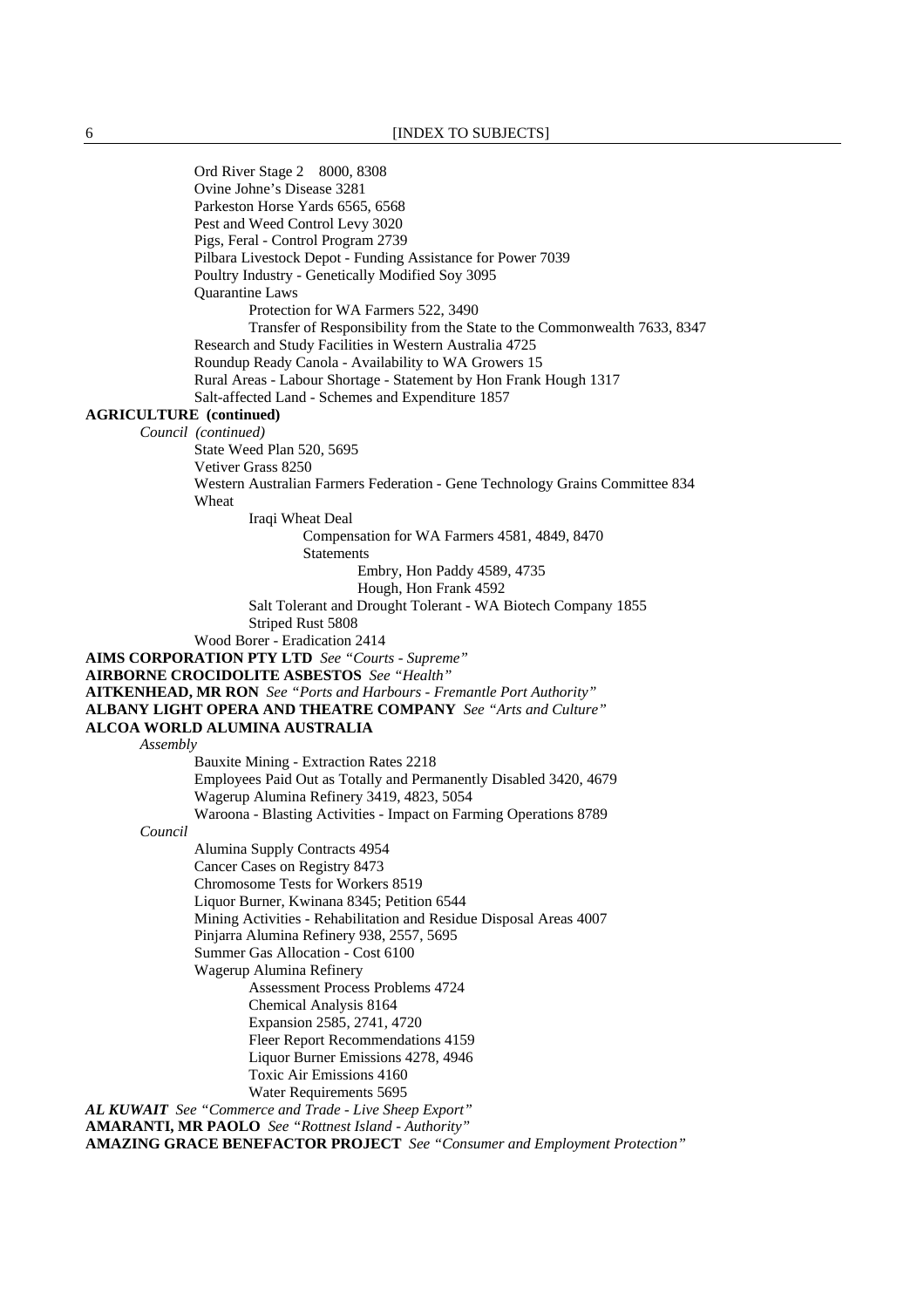**AMBULANCES** *See "Hospitals"*  **ANDERSON, MR** *See "State Solicitor's Office"*  **ANIMAL WELFARE** *Assembly* RSPCA - Abuse of Power - Grievance 2908 *Council* People for the Ethical Treatment of Animals 8403 Regulations - Statement by Minister for Housing and Works 1644 RSPCA - Prosecution of Offenders in Live Sheep Trade 3962, 3963 **ANTI-CORRUPTION COMMISSION** *See also "Joint Standing Commission on the Anti-Corruption Commission" Council* Telephone Interception Equipment 5808 **ANTI-RACISM STEERING COMMITTEE** *See "Multicultural Interests"*  **ANZAC DAY** *Assembly* Education Initiatives on History and Heritage 2042 Premier's Visit to Northern France and London - Statement by Premier 2621 **ANZAC DAY AMENDMENT BILL 2004** *Assembly* Introduction and First Reading 982 Second Reading 982, 2498, 3886; Adjournment of Debate 984 Standing Orders Suspension - Motion 3921 Remaining Stages 3925 Third Reading 3925 *Council* Receipt and First Reading 4541 Second Reading 4541, 6626, 6650, 6677 **APPRENTICES** *See "Employment and Training"*  **APPROPRIATION (CONSOLIDATED FUND) BILL (No. 5) 2003** *Assembly* Appropriations 83 Cognate Debate 4771 Second Reading - Cognate Debate 4772, 4811, 5484, 5589 **APPROPRIATION (CONSOLIDATED FUND) BILL (No. 6) 2003** *Assembly* Appropriations 83 Cognate Debate 4771 Second Reading - Cognate Debate 4772, 4811, 5484, 5589 **APPROPRIATION (CONSOLIDATED FUND) BILL (No. 1) 2004** *Assembly* Introduction and First Reading 2486 Second Reading 2487 Appropriations 2629 Cognate Debate 2631 Declaration as Urgent 2631 Second Reading - Cognate Debate 2631, 2754, 2782, 2802, 2923, 2958 Estimates Committee A Report and Minutes - Presentation and Adoption 3676 Estimates Committee B Report and Minutes - Presentation and Adoption 3677 Third Reading 3684, 3774, 3788 Returned 4536 Assent 4959 *Council* Receipt and First Reading 3988 Second Reading 3988 Cognate Debate 4450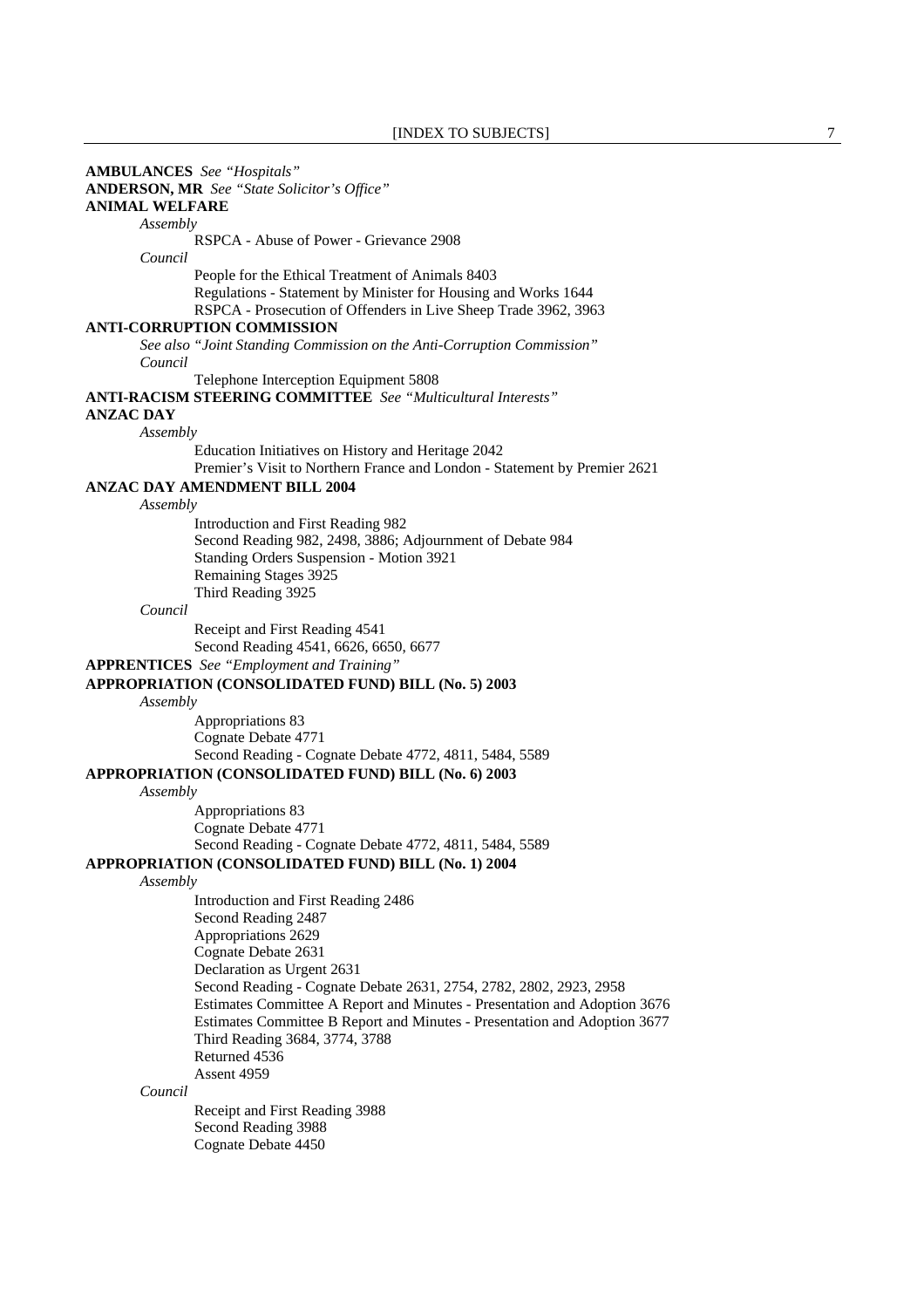Second Reading - Cognate Debate 4450 Third Reading 4460 Assent 4880

#### **APPROPRIATION (CONSOLIDATED FUND) BILL (No. 2) 2004**

#### *Assembly*

 Introduction and First Reading 2496 Second Reading 2496, 2992 Appropriations 2629 Cognate Debate 2631 Declaration as Urgent 2631 Second Reading - Cognate Debate 2631, 2754, 2782, 2802, 2923, 2958 Estimates Committee A Report and Minutes - Presentation and Adoption 3676 Estimates Committee B Report and Minutes - Presentation and Adoption 3677 Third Reading 3707, 3789

### **APPROPRIATION (CONSOLIDATED FUND) BILL (No. 2) 2004 (continued)**

*Assembly (continued)*

Returned 4536 Assent 4959

### *Council*

 Receipt and First Reading 3989 Second Reading 3989 Cognate Debate 4450 Second Reading - Cognate Debate 4450 Third Reading 4460 Assent 4880

## **APPROPRIATION (CONSOLIDATED FUND) BILL (No. 3) 2004**

*Assembly*

Introduction and First Reading 7838

Second Reading 7838

### **APPROPRIATION (CONSOLIDATED FUND) BILL (No. 4) 2004**

*Assembly*

 Introduction and First Reading 7838 Second Reading 7838

### **ARCHITECTS BILL 2003**

*Assembly*

 Second Reading 2314 Third Reading 2315 Returned 8613 Council's Amendments 8614, 8662

*Council*

 Receipt and First Reading 2373 Second Reading 2373, 8207 Committee 8207, 8208 Report 8208 Third Reading 8208 Assembly's Message 8799

**ARMSTRONG, MR PAUL** *See "The West Australian"* 

**ARMSTRONG REPORT** *See "Agriculture - Agriculture Protection Board - Chemical Use in the Kimberley - Review"*  **ARTS AND CULTURE**

*Assembly*

 Albany Light Opera and Theatre Company - Statement by Member for Albany 2937 Indigenous Arts and Culture - Statement by Minister for Culture and the Arts 5448 Indigenous Musicians - Contemporary Music Strategy 5028 Performing Arts Venue - Statement by Minister for Culture and the Arts 5917 Perth International Arts Festival - Statement by Member for Albany 1000 ScreenWest - WA on the Screen Initiative 5028 Spectrum Theatre, Albany - Statement by Member for Albany 5319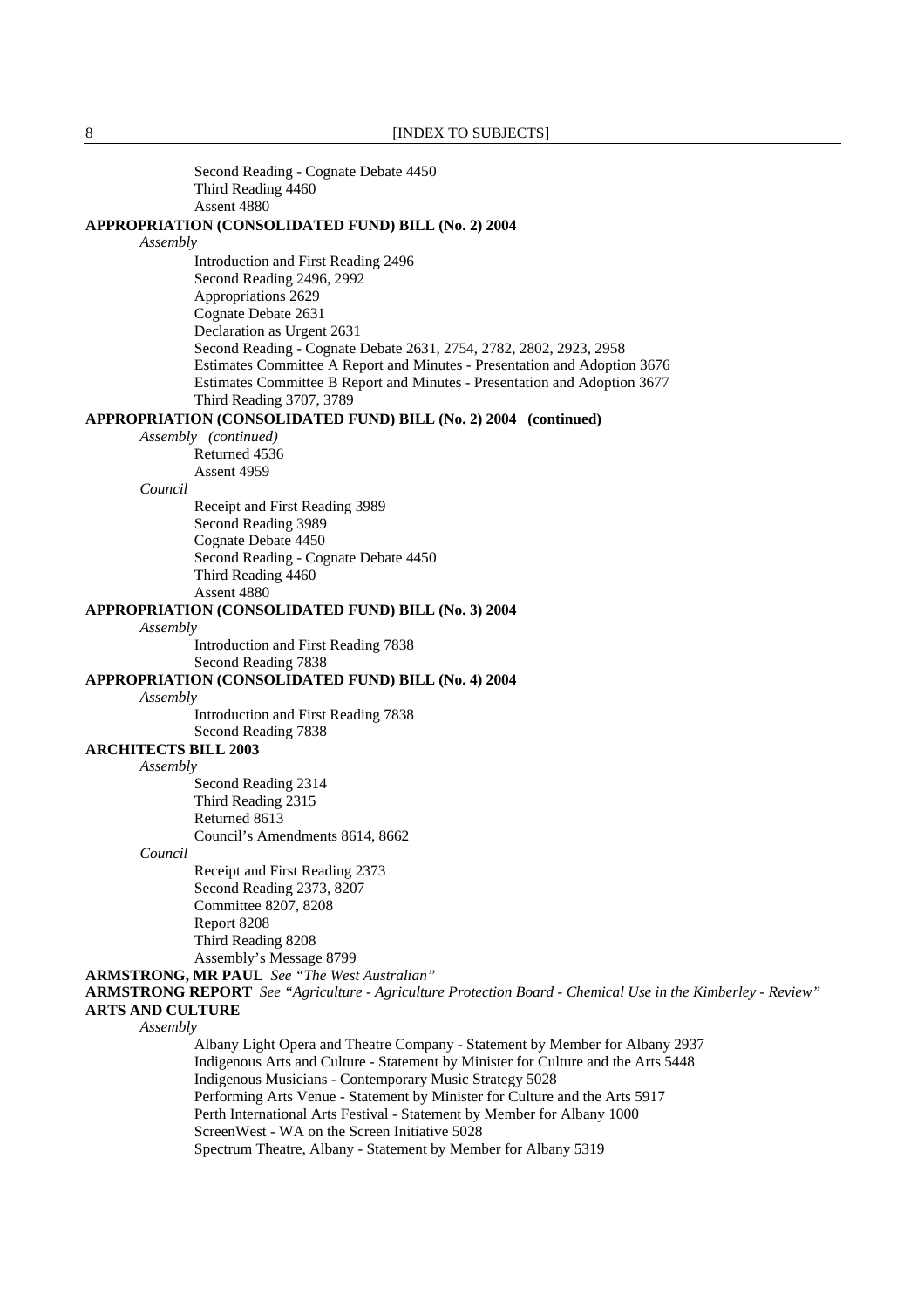State Arts Sponsorship Scheme Awards - Statement by Minister for Culture and the Arts 6939 Theatre Strategy - Finalisation 5029

*Thunderstruck* International Premiere - Statement by Minister for Culture and the Arts 2905

*Council*

Book Purchase Program - Expenditure 6792

 Bunbury - Regional Database and Support for Local Artists 6786 Performing Arts Venue - Broome 6791

Rock Eisteddfod Challenge - Statement by Hon Ken Travers 6722

**ASCOT WATERS** *See "Environment"* 

**ATTENTION DEFICIT HYPERACTIVITY DISORDER** *See "Health"* 

**AUDITOR GENERAL**

*Assembly*

Second Public Sector Performance Report 2004

Correction - Statement by Acting Speaker 4978

# **AUDITOR GENERAL (continued)**

*Council*

 "Developing the State: The Management of State Agreement Acts" Report - Motion 4681 Tabling of Reports by President - Motion 4681

**AUSLINK** *See "Transport"* 

# **AUSTRALIA'S HISTORY**

*Council*

 Anniversary of Australia's Recorded History - Statement by Hon Ray Halligan 704, 840, 957 **AUSTRALIAN CRIME COMMISSION (WESTERN AUSTRALIA) BILL 2003**

*Assembly*

 Receipt and First Reading 8629 Second Reading 8629, 8654 Third Reading 8658

*Council*

 Second Reading 8208 Committee 8220-8224 Report 8224 Third Reading 8224 Returned 8799

## **AUSTRALIAN EMBASSY IN JAKARTA**

*Assembly*

Bombing - Statement by Speaker 5826

### **AUSTRALIAN LABOR PARTY**

#### *Assembly*

 Allegations of Criminal Behaviour - Matter of Public Interest 1734 Application Forms - Allegations of Forging of Signatures 4027 Economic Performance - Grievance 6469 Little, Mr John 2947 Seven-page Financial Plan Released Prior to Last State Election 7679 Vote Rigging Allegations Criminal Behaviour 1887, 1888 Investigation 1062, 1168, 1724 Minister for Police - Conflict of Interest 2042 Referral to Police 1169, 1175, 1377, 1560-1562, 1567, 1722, 1723, 2041

#### *Council*

 Election Platform - Vote Weighting Motion 6698 Amendment to Motion 6703 Motion, as Amended 6710

**AUSTRALIAN MARINE COMPLEX** *See "Industrial Development"* 

# **AUTISM** *See "Health"*

**AVON ENERGY** *See "Fuel and Energy"*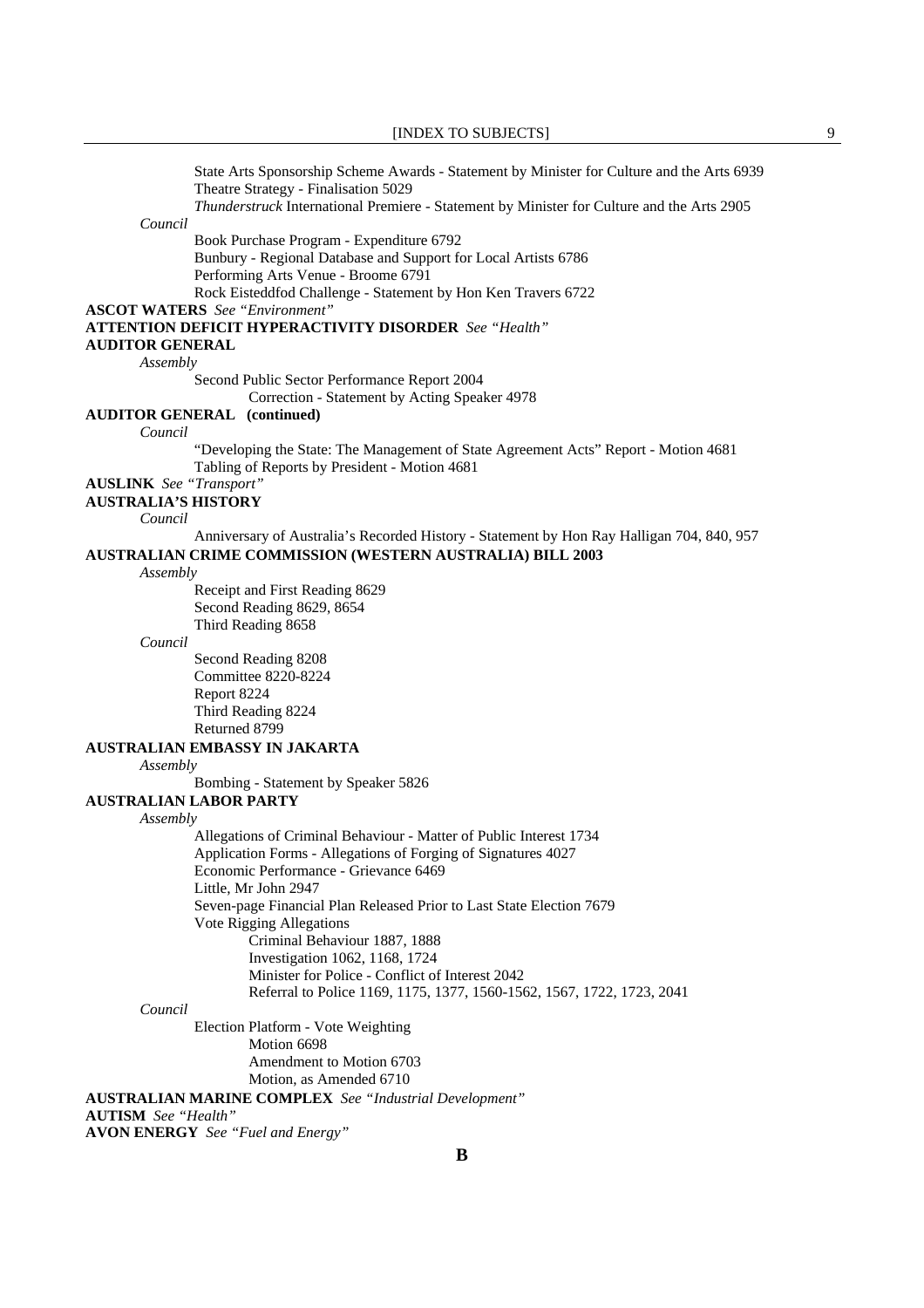| <b>BAILEY FERTILISER COMPANY</b> See "Forests and Forestry"                                |
|--------------------------------------------------------------------------------------------|
| <b>BALDOCK, MR BILL</b>                                                                    |
| Assembly                                                                                   |
| Death - Statement by Member for Warren-Blackwood 429                                       |
| Council                                                                                    |
| Death - Statement by Hon Robyn McSweeney 387                                               |
| <b>BANKWEST SENIORS WEEK</b> See "Seniors"                                                 |
| <b>BARRON, MR MARC</b> See "Justice, Department of"                                        |
| <b>BARROW ISLAND</b> See "Industrial Development - Gorgon Project"                         |
| <b>BAYLEY, MR RYAN</b> See "Sport and Recreation - Olympic Games"                          |
| <b>BEALE TELECOMMUNICATIONS</b> See "Consultants"                                          |
| <b>BEES, FERAL</b> See "Agriculture"                                                       |
| <b>BELRIDGE BUDDIES</b> See "Disability Services"                                          |
| <b>BENTLEY, MR CORY</b>                                                                    |
| Council                                                                                    |
| Statement by Hon Jon Ford 2556                                                             |
| <b>BERTONCINI, MR GIOVANNI</b> See "Hospitals - Sir Charles Gairdner"                      |
| <b>BETTER BUSINESS BLITZ</b> See "Tourism"                                                 |
| <b>BEVAN, MR CLYDE</b> See "Lotterywest"                                                   |
| <b>BHP BILLITON</b> See "Industrial Development"                                           |
| <b>BIKE WEEK</b> See "Transport - Cycling"                                                 |
| BILL                                                                                       |
| Council                                                                                    |
| Leave to Introduce 8009                                                                    |
| <b>BIODIVERSITY CONSERVATION BILL</b><br>Council                                           |
| Introduction 4890                                                                          |
|                                                                                            |
| <b>BIOSECURITY AUSTRALIA</b> See "Agriculture"                                             |
| <b>BIOTECHNOLOGY INDUSTRY ORGANISATION</b>                                                 |
| Assembly                                                                                   |
| Statement by Minister for State Development 4750                                           |
| <b>BIRCHMORE, MR ALAN</b> See "Ports and Harbours - Albany Port Authority"<br><b>BIRDS</b> |
|                                                                                            |
| Assembly<br>Consignment to and from other States by Private Aviculturists 1238             |
| <b>BLAIR FOX GENERATION WA PTY LTD</b> See "Waste Disposal"                                |
| <b>BOARDS AND COMMITTEES</b>                                                               |
| Assembly                                                                                   |
| Inquiries, Task Forces, Committees, Summits, Symposiums and Reviews - Number 479           |
| Welker, Mr Charlie - Appointments 155, 156                                                 |
| Council                                                                                    |
| Sitting Allowances 1110                                                                    |
| <b>BOAT DRIVER TRAINING</b> See "Transport"                                                |
| <b>BOISE CASCADE OFFICE PRODUCTS</b> See "Government Contracts"                            |
| <b>BONSHORE, MRS MAUDE</b>                                                                 |
| Assembly                                                                                   |
| Statement by Member for Mandurah 3899                                                      |
| <b>BOOSTRIX</b> See "Health"                                                               |
| <b>BRAAT, MS KERRY-JAYNE</b>                                                               |
| Council                                                                                    |
| Statement by Hon George Cash 3042                                                          |
| <b>BROOKS GRAIN</b> See "Agriculture"                                                      |
| <b>BROWNING, MR PAUL</b> See "Indigenous Affairs, Department of"                           |
| <b>BROWNLIE TOWERS</b> See "Housing and Works, Department of"                              |
| <b>BUFFEL GRASS</b> See "Environment"                                                      |
| BUILDING AND CONSTRUCTION INDUSTRY TRAINING FUND AND LEVY COLLECTION AMENDMENT             |
| <b>BILL 2003</b>                                                                           |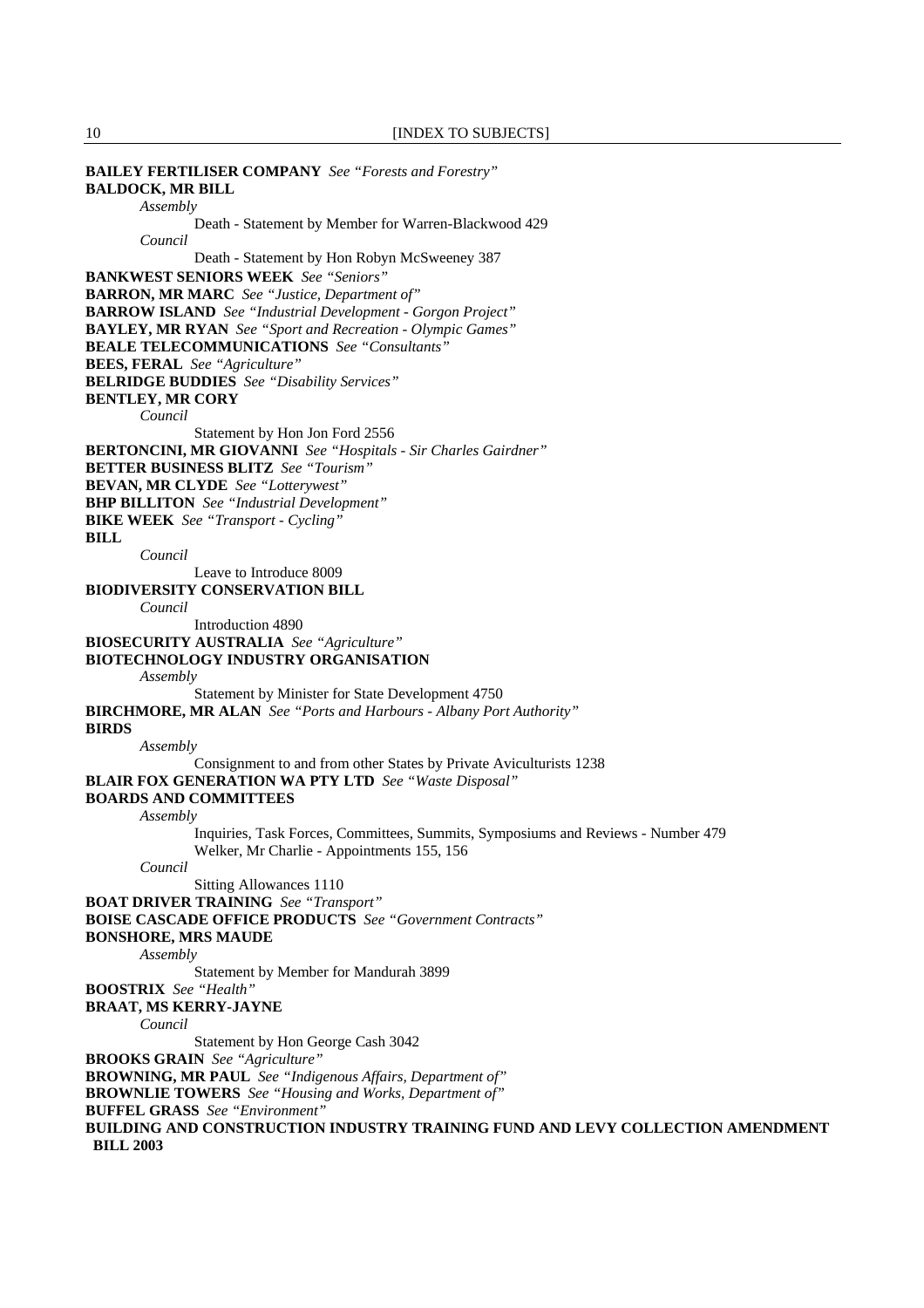| Assembly                     |                                                                                                                                                                                                                   |
|------------------------------|-------------------------------------------------------------------------------------------------------------------------------------------------------------------------------------------------------------------|
|                              | Returned 3550                                                                                                                                                                                                     |
|                              | Council's Amendments 3551                                                                                                                                                                                         |
|                              | Assent 4179                                                                                                                                                                                                       |
| Council                      |                                                                                                                                                                                                                   |
|                              | Second Reading 2285, 2288, 2860, 2891, 3076<br>Committee 3077-3080                                                                                                                                                |
|                              | Report 3245                                                                                                                                                                                                       |
|                              | Third Reading 3432                                                                                                                                                                                                |
|                              | Assembly's Message 3465                                                                                                                                                                                           |
|                              | Assent 3949                                                                                                                                                                                                       |
| <b>BUILDING INDUSTRY</b>     |                                                                                                                                                                                                                   |
|                              | See also "Industrial Relations - Cole Royal Commission into the Building Industry"                                                                                                                                |
|                              | <b>BUILDING INDUSTRY</b> (continued)                                                                                                                                                                              |
| Assembly                     | Australian Bureau of Statistics Article - Statement by Minister for Consumer and Employment                                                                                                                       |
|                              | Protection 708                                                                                                                                                                                                    |
|                              | Building and Construction Industry Training Fund - VET in Schools Program - Support 4332<br>Building Industry Special Projects Inspectorate - Building Site Entry Permits for Union<br>Representatives 2239, 2240 |
|                              | Construction Companies - Apprentices/Tradesmen Ratio 8701                                                                                                                                                         |
|                              | Crane Drivers - Registered Training Organisations 5908                                                                                                                                                            |
|                              | Home Indemnity Insurance Scheme - Statement by Minister for Consumer and Employment                                                                                                                               |
|                              | Protection 5828                                                                                                                                                                                                   |
| Council                      |                                                                                                                                                                                                                   |
|                              | Apprenticeships - Drop-out Rate 1978                                                                                                                                                                              |
|                              | Building and Construction Industry Training Fund 2282, 2536                                                                                                                                                       |
| Assembly                     | <b>BULLSBROOK AND DISTRICTS COMMUNITY PARTNERSHIP PROGRAM</b>                                                                                                                                                     |
|                              | Statement by Member for Swan Hills 6511                                                                                                                                                                           |
| <b>BUNBURY JETTY</b>         |                                                                                                                                                                                                                   |
| Assembly                     |                                                                                                                                                                                                                   |
|                              | Restoration - Statement by Member for Bunbury 999                                                                                                                                                                 |
|                              | <b>BUNBURY TOWER</b> See "Government Departments and Agencies"                                                                                                                                                    |
|                              | <b>BURKE, MR BRIAN</b> See "Lobbyists"                                                                                                                                                                            |
|                              | <b>BURKETT, MR GRAHAM</b> See "Ministers of the Crown - Minister for Housing and Works"                                                                                                                           |
|                              | BURNS, B.J. AND S.L. See "Land - Clearing"                                                                                                                                                                        |
|                              | <b>BURRUP PENINSULA</b> See "Industrial Development"                                                                                                                                                              |
|                              | <b>BURSTON, MR IAN</b> See "Ports and Harbours - Broome Port Authority"                                                                                                                                           |
| <b>BURT, SIR FRANCIS</b>     |                                                                                                                                                                                                                   |
| Assembly                     |                                                                                                                                                                                                                   |
|                              | Condolence Motion 5825, 5826                                                                                                                                                                                      |
|                              | State Funeral - Statement by Speaker 5826                                                                                                                                                                         |
|                              | <b>BUSHPLAN-BUSH FOREVER</b> See "Planning"                                                                                                                                                                       |
| <b>BUSINESS OF THE HOUSE</b> |                                                                                                                                                                                                                   |
| Assembly                     |                                                                                                                                                                                                                   |
|                              | Bills - Postponed - Motion 5584                                                                                                                                                                                   |
|                              | Closing Days of Session - Standing Orders Suspension - Motion 7115<br>Grievances - Standing Orders Suspension 7828                                                                                                |
|                              | Notices of Motion - Statements                                                                                                                                                                                    |
|                              | Acting Speaker 5157, 6128                                                                                                                                                                                         |
|                              | Deputy Speaker 1178, 2167                                                                                                                                                                                         |
|                              | Speaker 1023, 2631, 3676, 4604                                                                                                                                                                                    |
|                              | Order of Business 771, 1171, 4212                                                                                                                                                                                 |
|                              | Private Members' Business - Standing Orders Suspension 710, 1063, 2749, 7828                                                                                                                                      |
|                              | Remaining Stages of Certain Bills - Standing Orders Suspension 2065                                                                                                                                               |
|                              | Standing Orders Suspension 4606                                                                                                                                                                                   |
|                              |                                                                                                                                                                                                                   |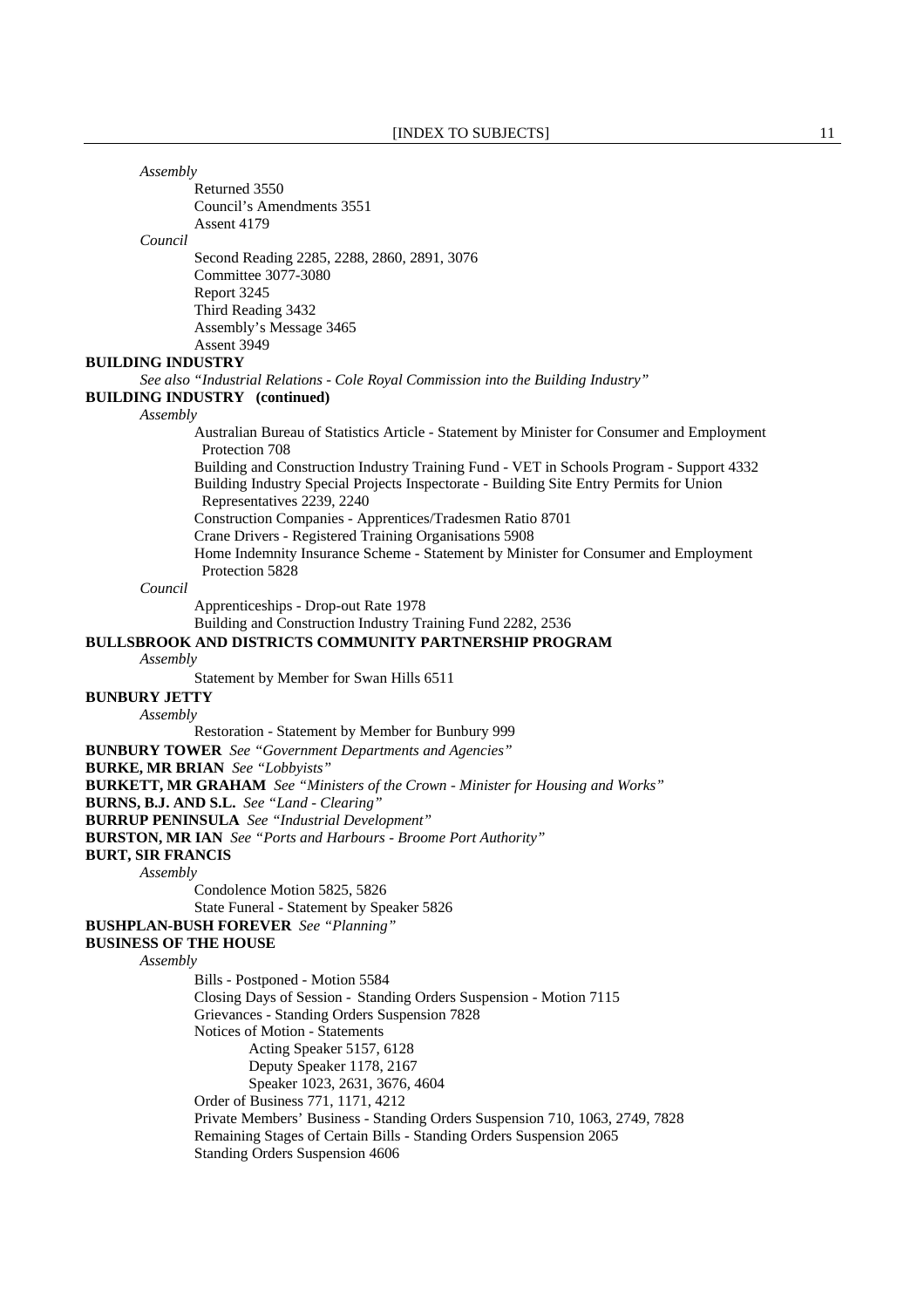*Council*

 Motions - Early Resolution Motion 2863 Standing and Sessional Orders Suspension 2871 Suspension of the House 2871 Order of Business 811, 4139, 6387, 7452, 7461; Deputy President's Ruling 812 Statement by Leader of the House 1979, 8484

### **BUSSELTON**

*Assembly*

 Community Services and Facilities - Statement by Member for Vasse 883 Jetty - Hardwood Logs for Piles 5840, 6521

**BUY LOCAL POLICY** *See "Regional Development"* 

**C**

#### **CABINET**

*Council*

Bunbury Meeting - Invitations to Meet the Minister 7355

**CAMPBELL, MR KEVIN** *See "Lotterywest"* 

**CANE TOADS** *See "Environment"* 

# **CANNING RIVER**

*Assembly*

 Algae Blooms 2369 New Legislation and Park Proposal 1174 Nutrient Levels 2945 Phosphorous and Nitrogen 5032 River Bank Program - Federal Labor Party's Commitment 6297

#### *Council*

 Boat Operators 1986, 1988 Protection and Rehabilitation 3295

### **CARAVAN PARKS AND PARK HOME VILLAGES**

#### *Assembly*

Power Charges 2623, 5027; Statement by Member for Wanneroo 2481

*Council*

Lake Joondalup Lifestyle Village - Introduction of Legislation to Protect Residents 4725

# **CARERS RECOGNITION BILL 2004**

*Assembly*

 Introduction and First Reading 4760 Second Reading 4760, 5506, 5586 Appropriations 4762 Consideration in Detail 5761, 5762 Third Reading 5762 Returned 7273 Assent 7688

#### *Council*

 Receipt and First Reading 5788 Second Reading 5788, 7152 Third Reading 7156 Assent 7621

# **CARNARVON**

Progress of Projects 8063

*Council*

*Assembly*

Civic Centre Precinct - Statement by Hon John Fischer 6931

Concerned Growers Group - Petitions and Correspondence to Minister 8572

# **CENSORSHIP**

*Council*

Video Games *Hitman: Contracts* and *Manhunt* 5696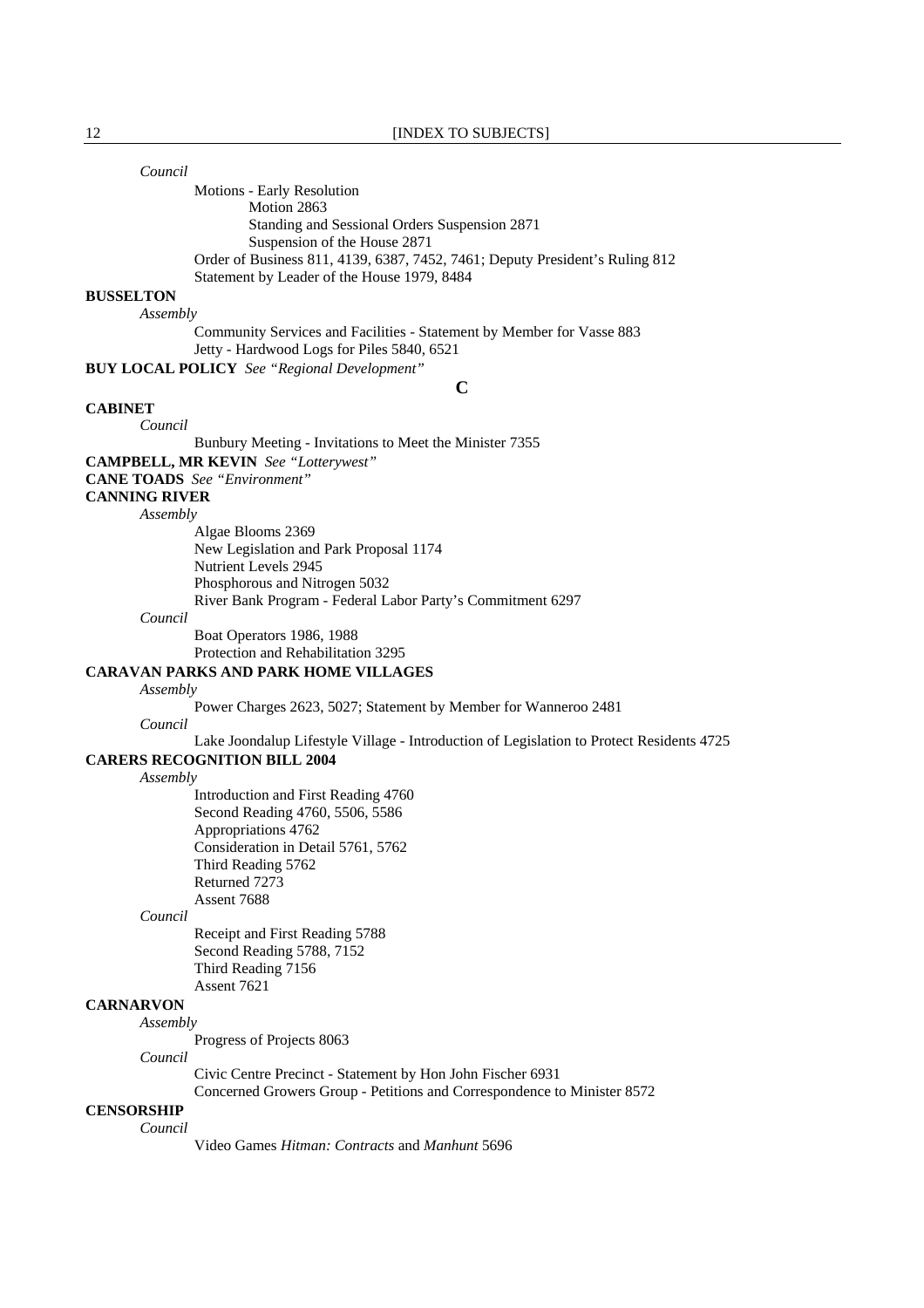**CEREBRAL PALSY WEEK** *See "Disability Services"*  **CHAMPION, MS ANNE** *See "Health - South West"*  **CHATLEY, BOB AND COLLEEN** *Council* Statement by Hon John Fischer 4590 **CHILD ABUSE** *See "Community Development"*  **CHILDCARE CENTRES** *See "Community Development"*  **CHILD DEATH REVIEW COMMITTEE** *see "Community Development"*  **CHILDREN AND COMMUNITY DEVELOPMENT BILL 2003** *Assembly* Appropriations 84 Second Reading 96, 104 **CHILDREN AND COMMUNITY DEVELOPMENT BILL 2003 (continued)** *Assembly (continued)* Consideration in Detail 277-283, 292-300, 412-428, 714-724, 736-743, 771-789, 862-881, 1189-1229, 1386-1395, 1745-1793; Adjournment of Debate 785 Third Reading 2070 Referrals to Programs 1725 **CHILDREN AND COMMUNITY SERVICES BILL 2003** *Assembly* Returned 5858 Council's Amendments 6306-6311, 6539-6541 Assent 7272 *Council* Receipt and First Reading 2087 Second Reading 2087, 5264, 5352, 5402 Committee 5408, 5409, 5410, 5411, 5418-5441, 5661-5668 Recommittal 5668 Report 5668 Third Reading 5668 Assembly's Message 6546 Assent 7151 **CHILDREN'S BOOK WEEK** *Assembly* Statement by Member for Swan Hills 5745 **CHINA, PEOPLE'S REPUBLIC OF** *Assembly* Boom 7844 Economic Slowdown - Impact on WA Economy 2164, 3907 *Council* Visit by Hon Graham Giffard - Statement by Parliamentary Secretary 537, 939 **CITY OF PERTH GREAT BIKE RIDE** *See "Sport and Recreation"*  **CIVIL JUDGMENTS ENFORCEMENT BILL 2003** *Assembly* Appropriations 84 Second Reading 657 Consideration in Detail 658-661 Returned 5164 Council's Amendments 5480-5484 Council's Message 6336 Assent 6808 *Council* Receipt and First Reading 1097 Second Reading 1097, 4565, 4586, 4900 Committee 4905-4911 Report 4912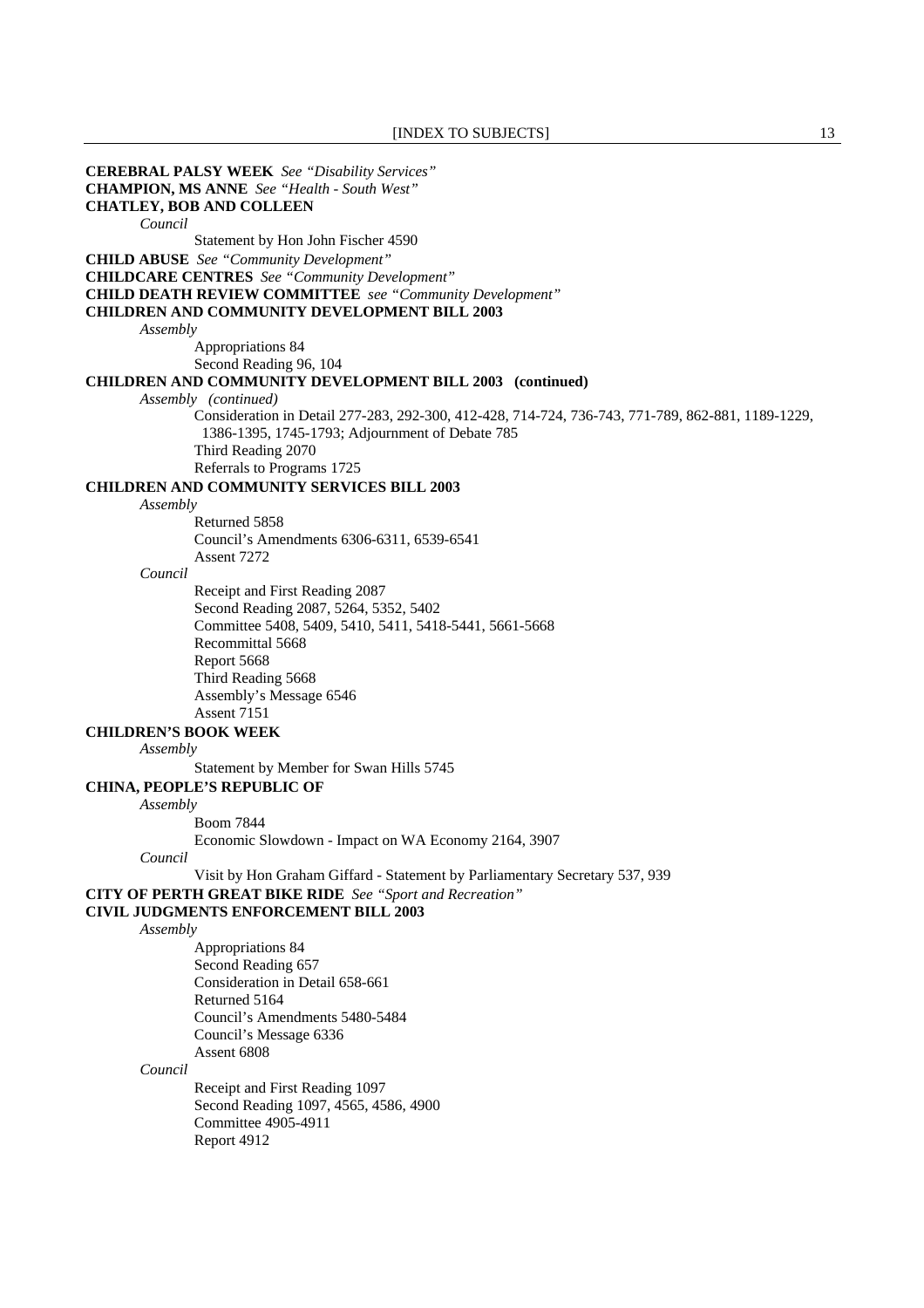Third Reading 4912 Assembly's Message 5515, 6053-6055 Assent 6733 **CIVIL LIABILITY AMENDMENT BILL 2004** *Assembly* Introduction and First Reading 1743 Second Reading 1743, 2315, 2472 Consideration in Detail 3769-3771 Third Reading 3772 Returned 5350 Council's Amendments 7591, 7592 Assent 7825 **CIVIL LIABILITY AMENDMENT BILL 2004 (continued)** *Council* Receipt and First Reading 3986 Second Reading 3986, 5077, 5103, 5218 Committee 5222-5230 Report 5230 Third Reading 5230 Assembly's Message 7621 Assent 7752 **CLIMATE CHANGE** *See "Environment"*  **CLOUD SEEDING** *See "Water Resources"*  **COAL INDUSTRY SUPERANNUATION AMENDMENT BILL 2004** *Assembly* Introduction and First Reading 411 Second Reading 411, 3893 Consideration in Detail 3896-3898 Third Reading 4068 *Council* Receipt and First Reading 4240 Second Reading 4240 **COAL MINERS' WELFARE AMENDMENT BILL 2004** *Assembly* Introduction and First Reading 3307 Second Reading 3307, 4621 Consideration in Detail 4630, 4631 Third Reading 4631 Statement by Speaker 3307 *Council* Receipt and First Reading 4828 Second Reading 4828 **COCKATOOS** *Assembly* Exotic White - Numbers 6873 *Council* Baudin's White-tailed and the Forest Red-tailed Black 4425 **COCKBURN CEMENT LTD** *See "Industrial Development"*  **COCKBURN SOUND** *See "Environment"*  **COLE ROYAL COMMISSION INTO THE BUILDING INDUSTRY** *See "Industrial Relations"*  **COLLEGES OF TAFE** *Assembly* Bunbury - Government's Strategy 4970 Busselton - Funding 4975 Diploma in Real Estate Management - Replacement 7742 Lecturers - Salary Levels 8063 Margaret River Education Campus - Statement by Minister for Education and Training 2305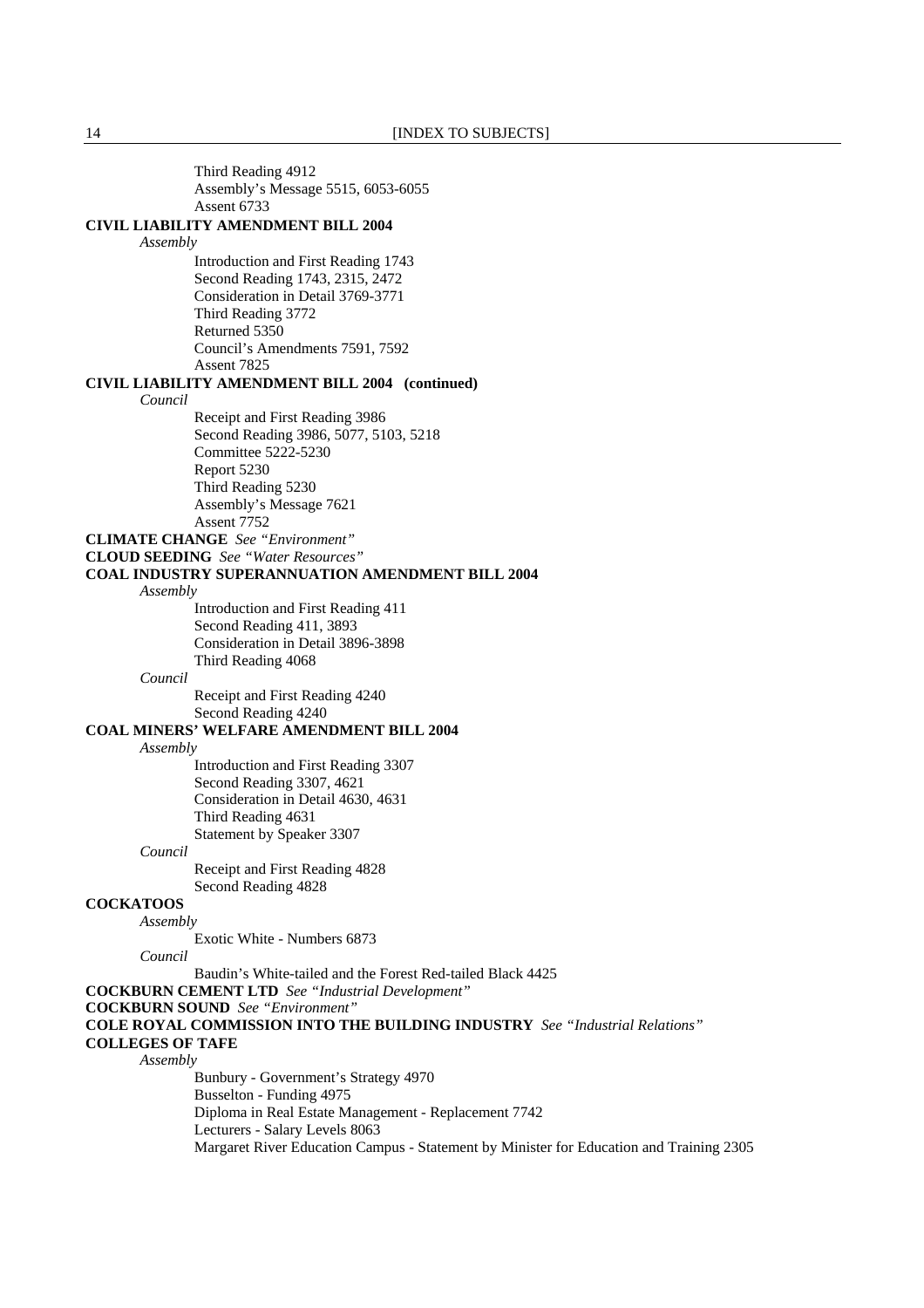|                           | Restraining Orders and Staff Reports of Intimidation 5891<br>Swan - Student Outcomes 2045                                    |
|---------------------------|------------------------------------------------------------------------------------------------------------------------------|
|                           | WorkSafe Improvement and Prohibition Notices 5033, 5034                                                                      |
| Council                   |                                                                                                                              |
|                           | Bunbury - Electronic Commerce and Training Support Centre for Staff 7240<br>Central - Course 8809 - Legal Studies 5375, 7069 |
|                           | Fees for Secondary School Students 3059, 3597, 4926                                                                          |
|                           | Levels of Competency in Courses 4848                                                                                         |
|                           | Margaret River Education Campus - Statement by Hon Barry House 2288                                                          |
|                           | Student Hours and Federal Funding 7070                                                                                       |
|                           | TAFE Competency-based Training and Assessments 3104                                                                          |
|                           | West Coast - Specialist Training Areas - Automotive and Building Industries 6647                                             |
| <b>COMMERCE AND TRADE</b> |                                                                                                                              |
| Assembly                  |                                                                                                                              |
|                           | Crude Oil Exports - Revenue 3235                                                                                             |
|                           | Export Agreement with China 290                                                                                              |
|                           | South East Asia                                                                                                              |
|                           | Free Trade Agreement with Thailand - Opportunities 7751                                                                      |
|                           | WA Cattle Projects that Benefit Regional Communities 7750                                                                    |
|                           | Trade Mission to Europe and Asia - Statement by Minister for Planning and Infrastructure 273                                 |
| Council                   | Apples, New Zealand - Import Risk Analysis on Importation - Motion 3442                                                      |
|                           | Australia-United States Free Trade Agreement                                                                                 |
|                           | Consultation 2536, 2541                                                                                                      |
|                           | Cost-benefit Analysis 5444                                                                                                   |
|                           | Disputes 1486                                                                                                                |
|                           | Government Procurement Provisions 2280, 4157; Statement by Hon Dee Margetts 4167                                             |
|                           | Government Support 3056                                                                                                      |
|                           | Impact Assessment 1856, 3459                                                                                                 |
|                           | Procurement Processes List 2537                                                                                              |
|                           | Statement by Hon Paddy Embry 1483                                                                                            |
|                           | Value of WA Procurement Market 8402                                                                                          |
|                           | Biosecurity Australia - Statement by Hon John Fischer 1481                                                                   |
|                           | Free Trade Agreements - WA Input 6042                                                                                        |
|                           | Iraqi Wheat Deal 4581, 4849                                                                                                  |
|                           | <b>Statements</b>                                                                                                            |
|                           | Embry, Hon Paddy 4589, 4735                                                                                                  |
|                           | Hough, Hon Frank 4592                                                                                                        |
|                           | Live Sheep Export                                                                                                            |
|                           | Al Kuwait Investigation 1637, 3281, 3597, 4875, 8520                                                                         |
|                           | Cormo Express - On-selling of Sheep Back to Saudi Arabia 2098                                                                |
|                           | Prosecutions by RSPCA 3962, 3963<br>Protesters 8349                                                                          |
|                           | Statement by Hon John Fischer 956                                                                                            |
|                           | Noongar Business Start-up Centre 693                                                                                         |
|                           | Republic of Croatia - Statement by Hon Ljiljanna Ravlich 1316                                                                |
|                           | <b>COMMERCIAL TENANCY (RETAIL SHOPS) AGREEMENTS ACT 1985</b>                                                                 |
| Assembly                  |                                                                                                                              |
|                           | Review - Statement by Minister for Consumer and Employment Protection 5918                                                   |
|                           | <b>COMMISSION FOR CHILDREN</b> See "Community Development"                                                                   |
|                           | <b>COMMISSION FOR CHILDREN AND YOUNG PEOPLE BILL 2004</b>                                                                    |
| Assembly                  |                                                                                                                              |
|                           | Introduction and First Reading 6282                                                                                          |
|                           | Second Reading 6311                                                                                                          |
|                           | Statement by Acting Speaker 6313                                                                                             |
|                           | <b>COMMISSIONERS FOR DECLARATIONS</b>                                                                                        |
| Assembly                  |                                                                                                                              |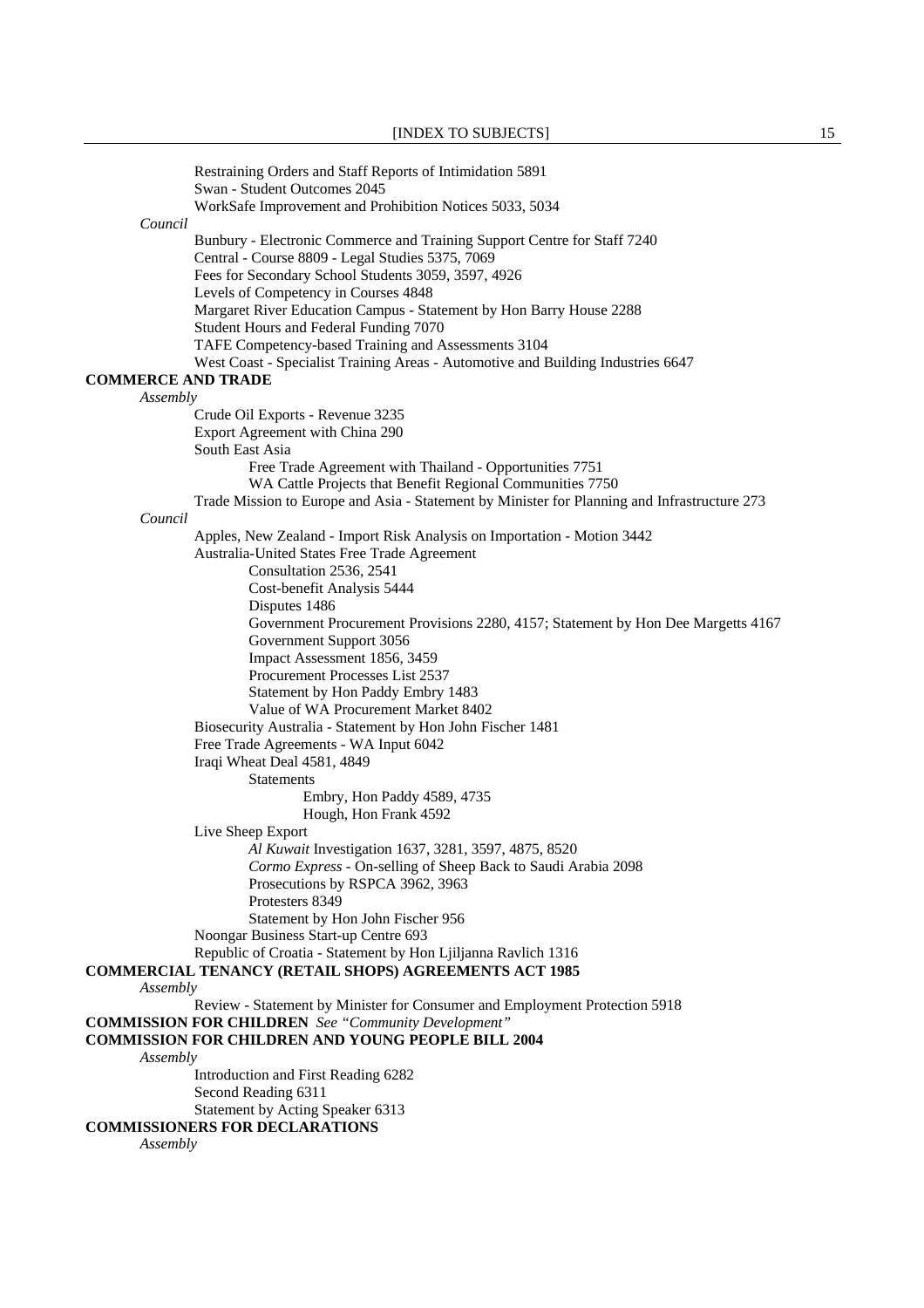Number 1611 **COMMONWEALTH POWERS (DE FACTO RELATIONSHIPS) BILL 2003** *Council* Second Reading 3086, 3436, 3437 **"COMMUNITY" BOARD GAME** *See "Local Government"*  **COMMUNITY DEVELOPMENT** *See also "Aborigines" and "Select Committee on Advocacy for Children (Appointment of a Commissioner for Children) Assembly* Caseworkers - Training and Professional Development 3174 Child Abuse Aboriginal Communities 4337 **COMMUNITY DEVELOPMENT (continued)**  *Assembly (continued)* Child Abuse (continued) Children First Strategy 5992, 5993 Children with Sexually Transmitted Infections 4197 Mandatory Reporting 3176, 3324, 3326, 4329-4332, 4624 Motion 3338 Paedophiles 4625, 6297; Grievances 5958, 5965, 6467 Safety-first Policy 3319 Sexual - Support Services in Vasse Electorate 5951 Trials - Judges' Discretion to Split Trials - Petition 8021 Childcare Centres - Additional Licences 6806 Child Death Review Committee - Annual Report - Statement by Minister for Community Development 7677 Child Protection Officers - Number - Foster Care Cases 3173 Child Protection Services - Procedures and External Review 3175 Children First Policy - Internet Use 4023 Children Placed in Care Abuse 3201, 3535, 3537, 7684 Ages 3184 Allegations of Harm, Legal Advice and Compensation 3365 Assaults, Self Harm, Property Destruction and Concealment and Use of Weapons 3188 Changes of Schools 3188 Family Reunification - Research on Effects 3179 Number and Nature of Care 3182 Number of Different Carers 3187 Number with Difficult Behaviour 3188 Period in Care 184 Placement Options 176 Problems after Leaving Care 3188 Remaining in the Care of their Parents 3185 Reuniting with Primary Caregivers 3200 Sexually Transmitted Diseases 3199 Siblings - Number, Contact and Separation 3187, 3365 Social Workers Involved in Placement and Supervision 3186 Substance Abuse 3189 Commissioner for Children - Establishment 3322, 3324, 6297, 6298 Department - Annual Report - Correction - Statement by Speaker 7825 Ellenbrook - Service Delivery 3415 Family Policies - Funding Cut 3319 Foster Care Program Aboriginal and Torres Strait Islander Foster Carers - Number 3189 Approval Procedure 3177 Carers from Different Cultural and Linguistic Backgrounds 3189 Charter of Rights for Foster Families in WA - Statement by Minister for Community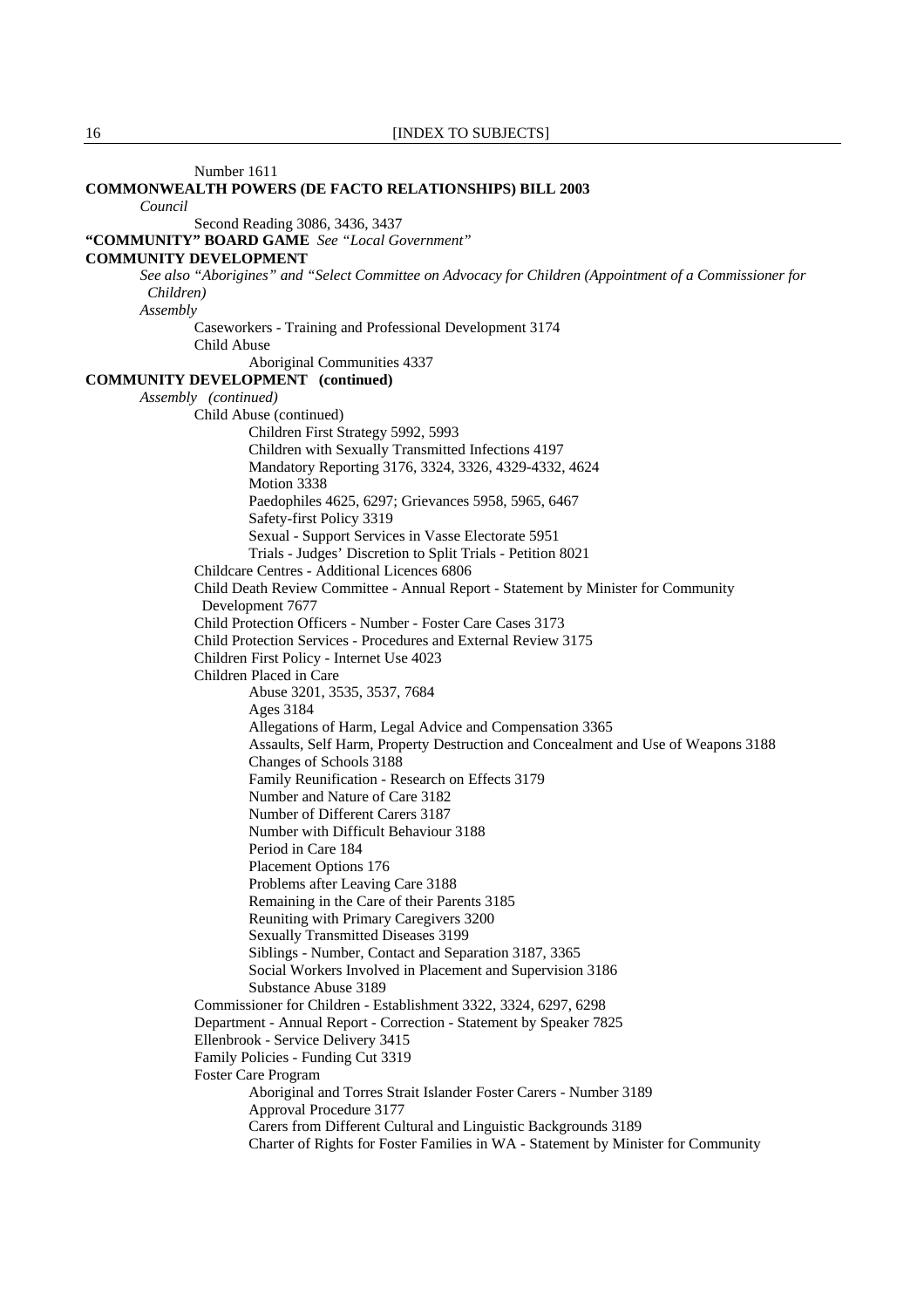Development 4963 Complaints against Foster Carers - Number and Types 3185 Dwellings of Carers - Inspection 3198 Exit Interviews at End of Children's Placement 3199 Maximum Number of Foster Children 3198 Number of Applicants and Assessment Requirements 3196 Number of Carers and Cost 3183, 3197 Payment of Additional Allowances 3365 Placement Breakdowns 3199 Protection of Vulnerable Clients 6959, 6960 Recruitment of Carers 3178 Respite Services 3177 **COMMUNITY DEVELOPMENT (continued)**  *Assembly (continued)*  Foster Care Program (continued) Termination of Carers' Employment 3186 Training of Carers in Good Parenting Practices 3178 Grandparents as Primary Carers - Government Initiatives 4331 Group Homes - Number 3187 Harvey Family Support Program - Petition 4040 Infant Deaths - Co-sleeping with Adults - Grievance 2906 Internet Usage Brochure - Statement by Minister for Community Development 7827 Midway Community Care - Statement by Member for Mandurah 882 Nine-year-old Involved in Burglaries 5953 Psychologists, Psychiatrists and Social Workers - Number and Budget 3180 SafeCare Program 2770, 2771, 3326, 3327; Member for Vasse - Personal Explanation 3539 Select Committee to Inquire into Children in Care - Motion 4640 Shadow Minister for Community Development - Children and Community Development Portfolio 3117 "Signposts - A Guide for Children and Young People in Care in WA from 1920" - Statement by Minister for Community Development 7371 WestAus Crisis and Welfare Services - Statement by Member for Mandurah 882 *Council* Advisory Council on the Prevention of Deaths of Children and Young People - Establishment 8311 Child Abuse Aboriginal Communities 4727 Foster Carers - Audit 17 Mandatory Reporting 1350, 1351 Number of Cases 4947 Statement by Hon Barbara Scott 4290 Trials - Judges' Discretion to Split Trials 4295 Child Card Fee 8816 Child Care Childcare Centres - Additional Licences 6748, 6923, 6925 Regulations - Exemptions 7045 Statement by Hon Barbara Scott 6716 Child Death Review Committee 1351, 3493, 7636, 7800, 8158 Child Protection Officers - New Appointments 4891 Children First Policy 4018 Children Placed in Care - Abuse - Statement by Hon Barbara Scott 8532 Commissioner for Children - Role 4938 Department Return of Children to Natural Parents 6109 RFP 13304 - Assist Information System - Fujitsu's Involvement 7046, 7214, 8472 Foster Care Program Child Abuse 380, 4401 Dental Treatment for Foster Children 7210 External Services - Funding 6260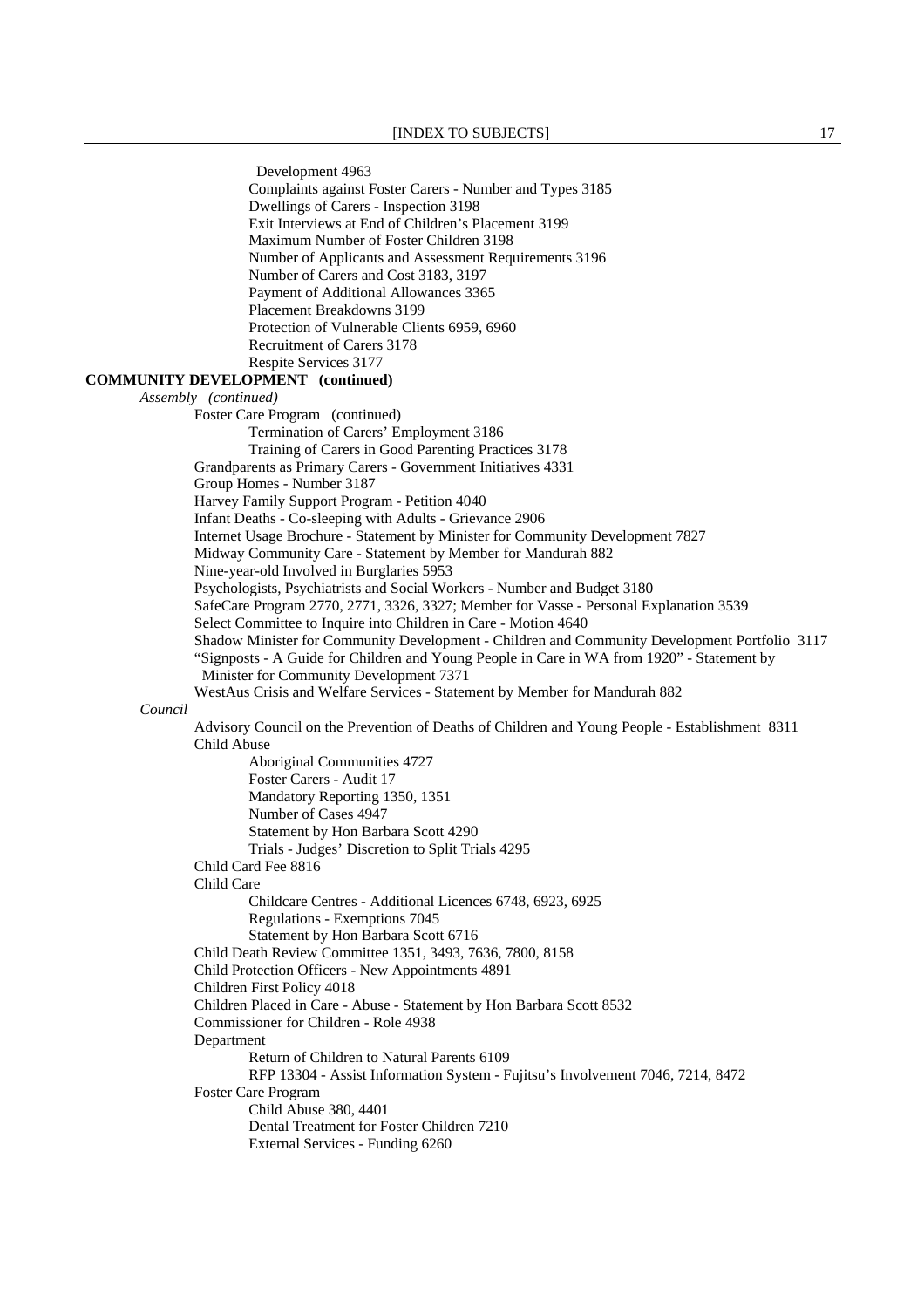Number of Carers and Subsidies 5102 Reunification of Children with Biological Parents 241 Halls Creek - Abandoned Babies 5254 Ministerial Advisory Council on Child Protection 1710, 3107 Ministerial Wardships - Number 3964 Mitson, Ms Christine - Supervised Access Visits 3463 Nintirri Childcare Centre - Complaints 4584 SafeCare Program - Child Sex Offenders Reported to Police 3106 Youth and Family Engagement Workers - Appointment 1858 **COMMUNITY DEVELOPMENT AND JUSTICE STANDING COMMITTEE** *Assembly* Annual Report 2003-04 8030, 8031 **COMMUNITY DEVELOPMENT AND JUSTICE STANDING COMMITTEE (continued)** *Assembly (continued)* Impact of the Arts in Regional Western Australia - Report Tabling 7520 Inquiry into Escapes from the Supreme Court - Standing Orders Suspension 3764 Inquiry into Fire and Emergency Services Legislation - Statement by Speaker 5756 **Resignations**  Member for Nedlands - Statement by Speaker 4975 Member for Pilbara - Statement by Speaker 6808 **COMMUNITY PROTECTION (OFFENDER REPORTING) BILL 2004** *Assembly* Introduction and First Reading 6279 Second Reading 6279, 6819, 7135 Appropriations 6808 Consideration in Detail 7418-7542, 7593-7607 Third Reading 7607 Returned 8628 Council's Amendment 8628, 8629 *Council* Receipt and First Reading 7964 Standing Order No 230A(3) 7964, 8099 Standing Orders Suspension 8106 Second Reading 8107, 8485 Committee 8488, 8489 Report 8489 Third Reading 8490 Assembly's Message 8581 **Statements**  Chance, Hon Kim 8532 Tomlinson, Hon Derrick 8528 **CONSERVATION AND LAND MANAGEMENT, DEPARTMENT OF** *See also "Environment" and "Forests and Forestry" Assembly* Annual Report - Western Shield Program 1230 Debts Written Off 174 Director, Sustainable Forest Management 165 Fire Management - Statements by Minister for the Environment 3302, 4473 Mobile Telephone Charges - Failure to Supply Information 2693 Prescribed Burning Endangered Cockatoo Species 6179 Statement by Minister for the Environment 8600 Prosecutions Policy Review - Statement by Minister for the Environment 3768 Proteomics International Pty Ltd - Contract 1383 Tasmanian Blue Gum Plantations - Pesticides in Fertiliser Pellets 1426 Threatened Ecological Communities Policy Workshop 1234 Tree Top Walk, Valley of the Giants - Sale of Beverages 2241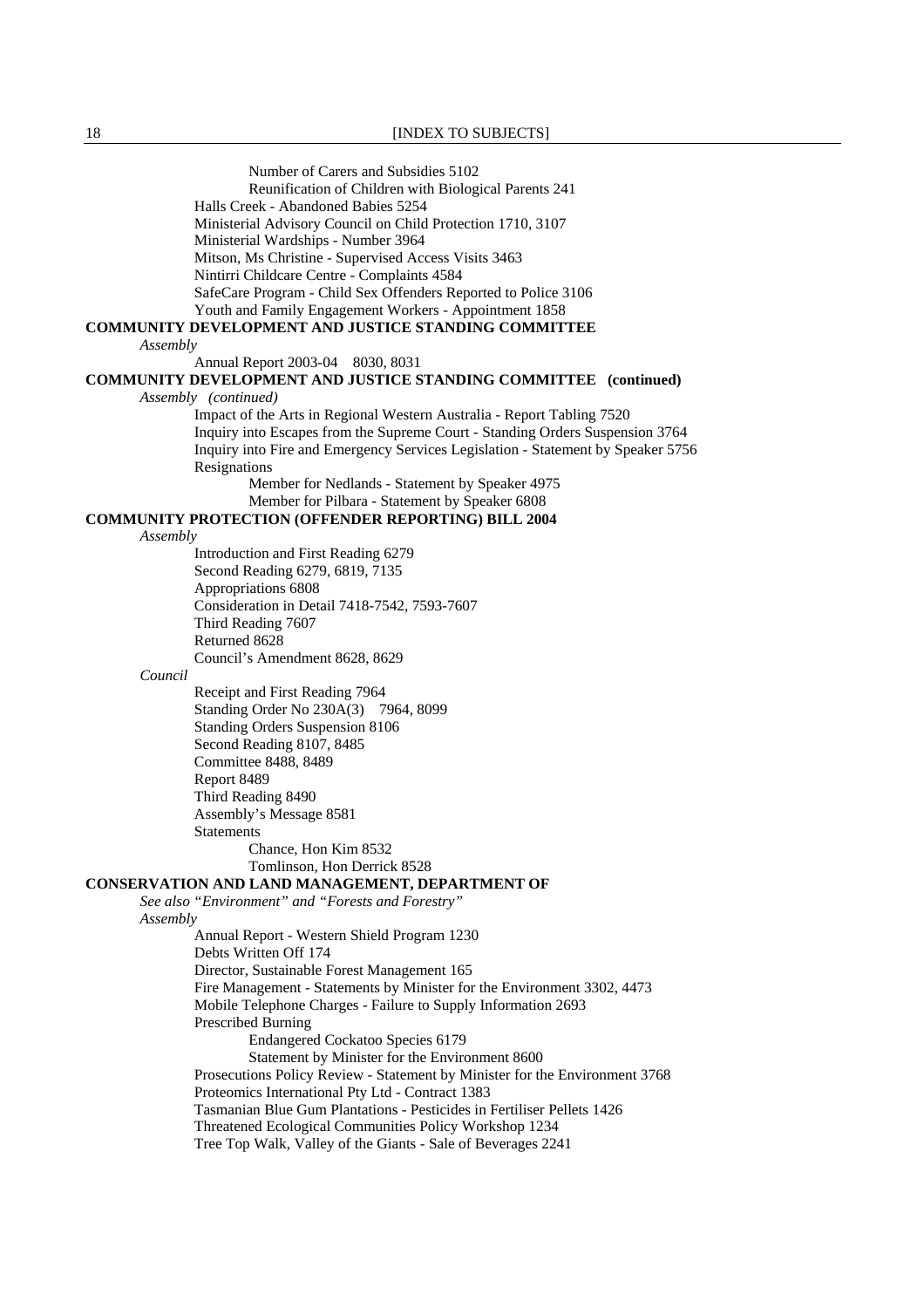| Council                    |                                                                                             |
|----------------------------|---------------------------------------------------------------------------------------------|
|                            | Adjoining Boundaries - Claims for Fencing Costs 1104                                        |
|                            | Bushfires - Increased Funding 2004                                                          |
|                            | <b>Confiscation Policies 3284</b>                                                           |
|                            | Control and Protective Burn Areas 8472                                                      |
|                            | Forest Management Plan - Cost of Media Advertising Campaign 243                             |
|                            | High Oil Content Mallee Seeds - Amount Available for Planting 4601                          |
|                            | Lease No 2209/97 - Gunns Ltd 6646                                                           |
|                            | Protection of Endangered Plant Species 1664                                                 |
|                            | Staff                                                                                       |
|                            | Denham-Monkey Mia 2143                                                                      |
|                            | Entry onto Private Property 3058                                                            |
|                            | <b>CONSOLIDATED CONSTRUCTIONS PTY LTD</b>                                                   |
| Assembly                   |                                                                                             |
|                            | Bankruptcy 1255                                                                             |
|                            | <b>Government Contracts</b>                                                                 |
|                            | Dun and Bradstreet Report 1383                                                              |
|                            | Referral to Public Accounts Committee<br>Motion 1395                                        |
|                            |                                                                                             |
|                            | Amendment to Motion 1416                                                                    |
|                            | Motion, as Amended 1424<br>Local Contractors 1727, 1728                                     |
|                            | Personal Explanation by Minister for Planning and Infrastructure 1732                       |
|                            | Marble Bar-Port Hedland Road Project 1564, 1565, 2625                                       |
|                            | Minister for Planning and Infrastructure - Explanation 1172                                 |
|                            | Priority Work for Subcontractors 2484                                                       |
|                            | Special Preferment Arrangement - Statement by Minister for Planning and Infrastructure 1721 |
| Council                    |                                                                                             |
|                            | Bankruptcy 832                                                                              |
|                            | Gosnells and Armadale Train Stations - Completion of Contracts 696, 1112, 1635              |
|                            | Marble Bar-Port Hedland Road Project - Tender 2295                                          |
|                            | Marble Bar Travellers Stop - Due Diligence Report 4599                                      |
|                            | <b>CONSTITUTION (PARLIAMENTARY PRIVILEGES) AMENDMENT BILL 2004</b>                          |
| Assembly                   |                                                                                             |
|                            | Introduction and First Reading 5164                                                         |
|                            | Declaration as Urgent 5618                                                                  |
|                            | Second Reading 5165, 5619                                                                   |
|                            | Third Reading 5622                                                                          |
|                            | Returned 7585                                                                               |
|                            | Assent 7688                                                                                 |
| Council                    |                                                                                             |
|                            | Receipt and First Reading 5785                                                              |
|                            | Second Reading 5785, 7474                                                                   |
|                            | Third Reading 7475<br>Assent 7621                                                           |
| <b>CONSTITUTION, STATE</b> |                                                                                             |
| Council                    |                                                                                             |
|                            | Changes 5371                                                                                |
|                            | <b>CONSTRUCTION CONTRACTS BILL 2004</b>                                                     |
| Assembly                   |                                                                                             |
|                            | Introduction and First Reading 274                                                          |
|                            | Second Reading 274, 1040, 1063, 1364                                                        |
|                            | Appropriations 707                                                                          |
|                            | Consideration in Detail 1873-1896                                                           |
|                            | Third Reading 1896                                                                          |
|                            | Returned 4487                                                                               |
|                            | Council's Amendments 4620                                                                   |
|                            |                                                                                             |
|                            |                                                                                             |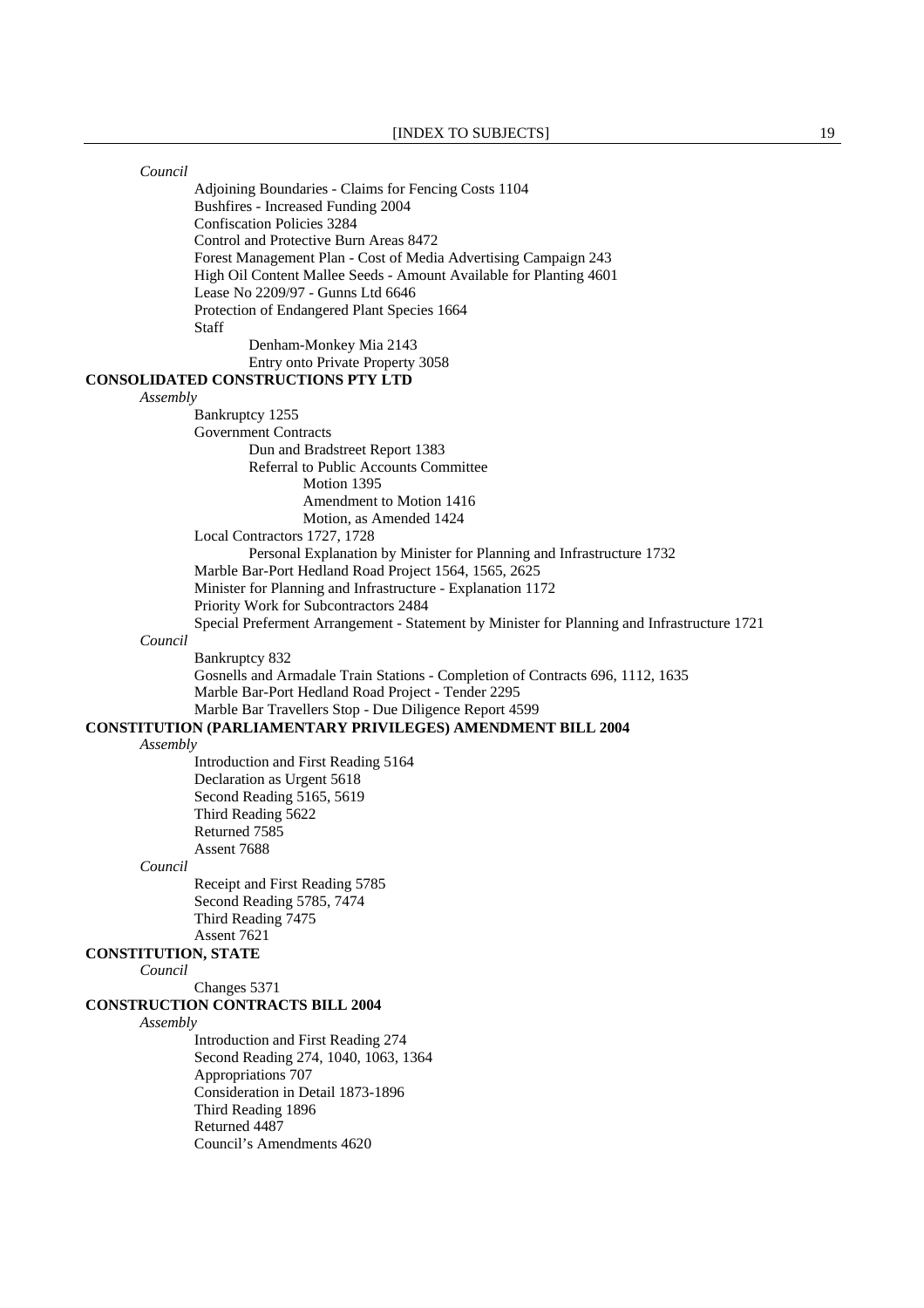Assent 4959

*Council*

 Receipt and First Reading 1934 Second Reading 1934, 4250 Committee 4256, 4257-4260, 4284-4286 Report 4374 Third Reading 4374 Assembly's Message 4683 Assent 4880

# **CONSULTANTS**

*Assembly*

Report on Consultants Engaged by Government - Findings 726

# **CONSULTANTS (continued)**

*Council*

Beale Telecommunications - Details of Consultancy 6070

 Former Minister for Local Government and Regional Development, Hon Tom Stephens 8518 Report on Consultants Engaged by Government - Findings 3089 UMR Research Pty Ltd 3093

Voran Consultants 3968, 5285

# **CONSULTATIONS REFERENCE GROUP**

*Assembly*

Membership, Sitting Fees and Audits 1250

## **CONSUMER AND EMPLOYMENT PROTECTION**

*Assembly*

 Commercial Coach Drivers - Reduction in Maximum Number of Driving Hours 5037 Consumer Justice Strategy - Statement by Minister for Consumer and Employment Protection 850 Department - Environmental Tobacco Smoke in Workplaces - Records 166 Draft Consumer Credit (Western Australia) Code Regulations Amendment Order 2004 Standing Orders Suspension 8641 Motion 8641, 8658 FuelWatch Web Site 1893 South African Workers - Grievance 2910 Trade Measurement Legislation - Tabling of Green Bills - Statement by Minister for Consumer and Employment Protection 8599 Travel Advertisements - Grievance 2461 Unfair Discrimination in Workforce - Independent Review of Gender Pay Gap - Statement by

Minister for Consumer and Employment Protection 596, 8601

#### *Council*

5 Columba Street, Bunbury - Electrical Wiring Inspection 6261

Amazing Grace Benefactor Project - Investigation 4953

 Consumer Credit (Western Australia) Code Regulations Amendment Order 2004 - Motion 8387, 8862

 Draft Consumer Credit (Western Australia) Code Regulations Amendment Order 2004 - Assembly's Message 8799

# **CONSUMER PROTECTION LEGISLATION AMENDMENT AND REPEAL BILL 2004**

*Assembly*

Introduction and First Reading 5721

 Second Reading 5721 **CONTAMINATED SITES** *See "Pollution"* 

# **CONTAMINATED SITES AMENDMENT BILL 2004**

# *Assembly*

 Introduction and First Reading 7091 Second Reading 7091, 7838 Third Reading 7840

*Council*

 Receipt and First Reading 7964 Second Reading 7964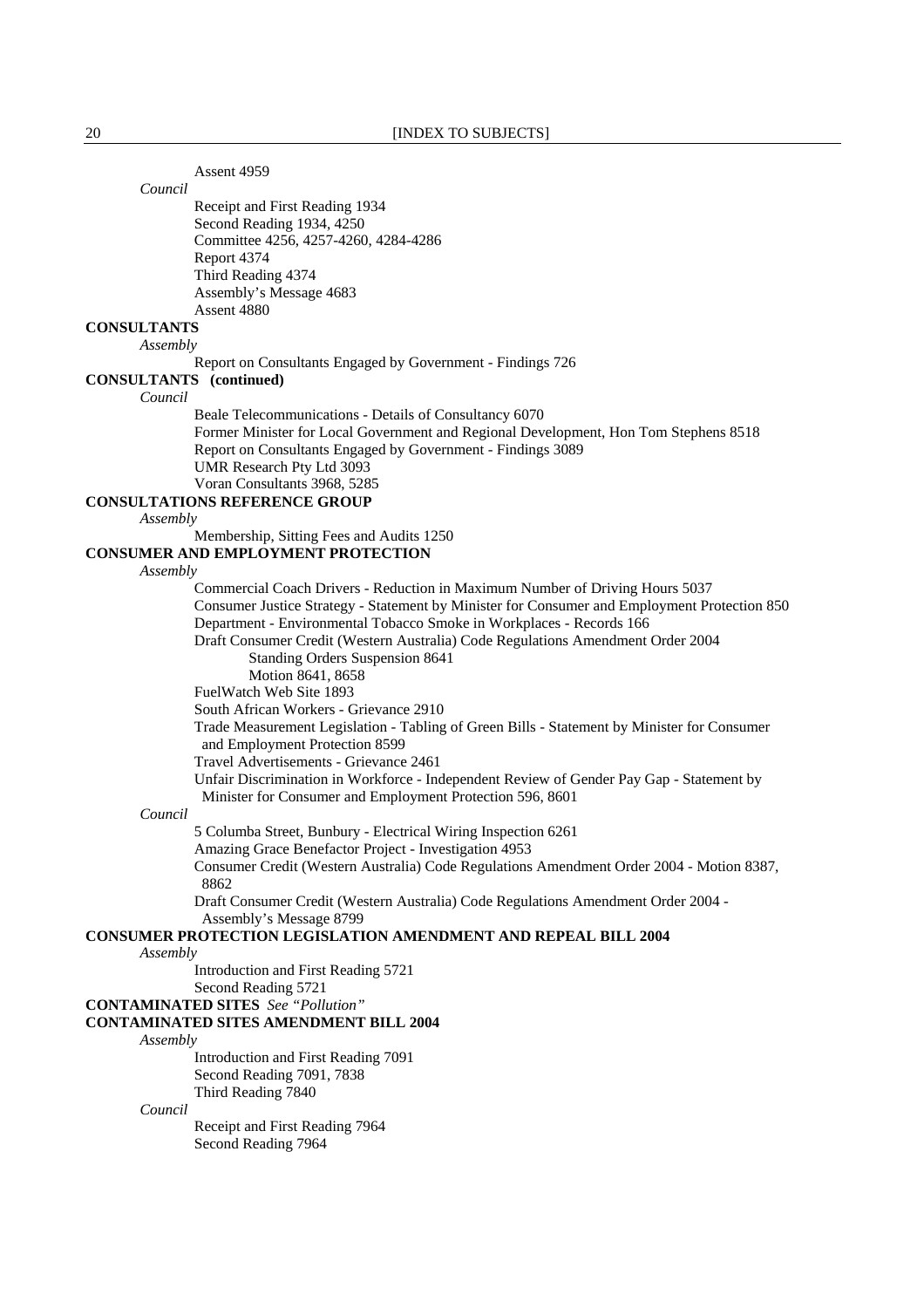# **CONVENTION AND EXHIBITION CENTRE** *Council* Construction Time Lines 3062 Smoking Policy - Perth Convention and Exhibition Centre 5566 Wagyl Painting - Selection Process 932 **COOGEE CHEMICALS** *See "Pollution - Port Hedland Wharf"*  **COOKE REVIEW** *See "Mining"*  **COPPER CHROME ARSENATE TREATED TIMBER** *See "Health"*  **COPYRIGHT AUSTRALIA LTD** *Assembly* State's Liability 1250 **CORAL BAY** *See "Planning - Ningaloo Coast"*  **CORAL COAST RESORT** *See "Planning - Ningaloo Coast" CORMO EXPRESS See "Commerce and Trade - Live Sheep Export"*  **CORONERS AMENDMENT BILL 2004** *Assembly* Introduction and First Reading 1363 Second Reading 1363, 3708, 3789 Consideration in Detail 3791-3797 Third Reading 3797 Returned 5858 Assent 5842 *Council* Receipt and First Reading 3989 Second Reading 3989, 5802 Third Reading 5802 Assent 6025 *CORREIO DA AZIA Assembly* Discovery by WA Maritime Museum - Statement by Attorney General 2157 **CORROBOREE** *Assembly* Suzanne Kelly and Angus Wallam - Statement by Member for Warren-Blackwood 2040 **CORRUPTION AND CRIME COMMISSION**  *See also "Joint Standing Committee on the Corruption and Crime Commission" Assembly* Burkett, Mr Graham - Investigation 6796-6803, 6956-6962, 7389 Statement by Premier 6968; Standing Orders Suspension 6964 *Council* Anti-Corruption Commission - Transfer of Staff, Information Technology and Telecommunications Interception Technology 1684 Burkett, Mr Graham - Investigation 6743, 6745, 6918, 7038, 7043, 7166, 7206, 7355, 7492 **CORRUPTION AND CRIME COMMISSION AMENDMENT AND REPEAL BILL 2003** *Assembly* Assent 83 *Council* Assembly's Message 6 Assent 1 **COUNTRY LABOR (WA)** *Assembly* Statement by Member for Albany 3526 *Council* Launch - Collie - Statement by Hon Adele Farina 3467 Statements by Hon Frank Hough, Hon Kim Chance and Hon Norman Moore 3472 **COURTS**  *See also "Justice, Department of"*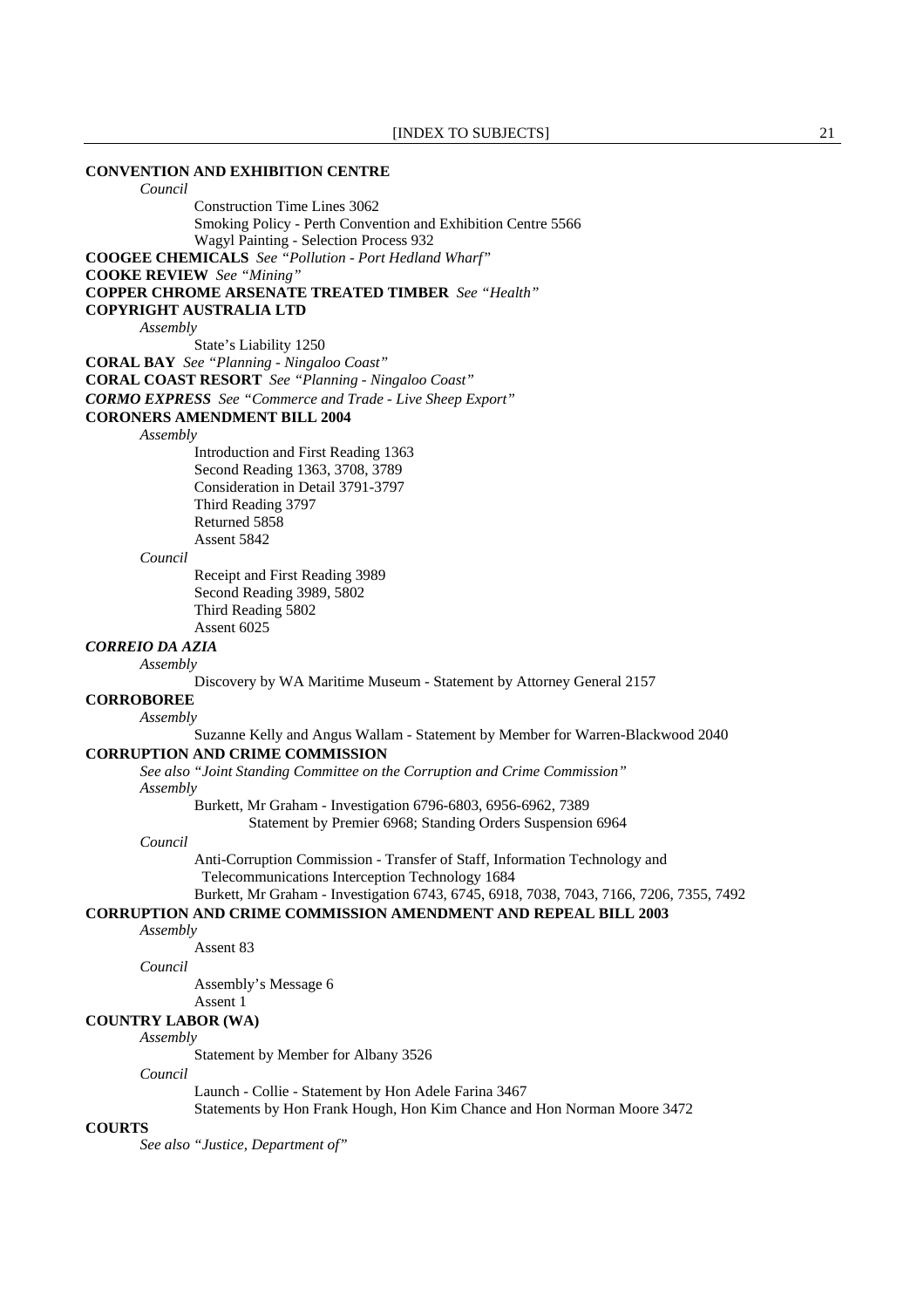| Assembly                                                                                                                           |
|------------------------------------------------------------------------------------------------------------------------------------|
| Albany Police and Justice Complex 970                                                                                              |
| Hearings on Prison Grounds - Advice to Minister 6178                                                                               |
| Supreme                                                                                                                            |
| Accommodation Problems 3658                                                                                                        |
| <b>Escape of Nine Prisoners</b>                                                                                                    |
| Additional Security and Video Technology 5320                                                                                      |
| AIMS Corporation Pty Ltd 3656, 3657, 3783                                                                                          |
| Apology to Judges 5322, 5323<br>Community Development and Justice Standing Committee Inquiry - Standing                            |
| Orders Suspension 3764                                                                                                             |
| High-risk Status of Prisoners 3781                                                                                                 |
| <b>COURTS</b> (continued)                                                                                                          |
| Assembly (continued)                                                                                                               |
| Supreme (continued)                                                                                                                |
| Escape of Nine Prisoners (continued)<br>Hooker Inquiry 3900, 3902-3906, 4026, 4027, 5149                                           |
| Report - Receipt by Minister 5324                                                                                                  |
| Standing Orders Suspension 3907; Question to be Put 3913<br><b>Statements</b>                                                      |
| Minister for Justice 3767, 4020                                                                                                    |
| Premier 4960; Motion 4961                                                                                                          |
| Minister for Justice                                                                                                               |
| Incompetence 3659                                                                                                                  |
| Motion of No Confidence - Matter of Public Interest 3663                                                                           |
| Statement 3653                                                                                                                     |
| Police Resources 3787                                                                                                              |
| Report of the Inspector of Custodial Services 3654, 3655, 3784, 3785<br>Tabling of Documents 3661, 4627; Statement by Premier 3767 |
| Security                                                                                                                           |
| Concerns of Chief Justice 5146                                                                                                     |
| Statement by Premier 4020                                                                                                          |
| Council                                                                                                                            |
| Backlog of Cases 4581<br>Children's                                                                                                |
| Charges Finalised 6785                                                                                                             |
| Judge Allan Fenbury - Statement by Hon Paddy Embry 7053                                                                            |
| Joondalup Family Violence Court - Funding 833                                                                                      |
| Pier and Hay Streets Courts Complex - Delays 6108                                                                                  |
| Publication of Reasons for Sentences 2300<br>Security - Communications from Chief Justice 5377                                     |
| Supreme - Escape of Nine Prisoners 5568, 5692, 5804                                                                                |
| <b>COURTS LEGISLATION AMENDMENT AND REPEAL BILL 2003</b>                                                                           |
| Assembly                                                                                                                           |
| Second Reading 1575, 1576                                                                                                          |
| Consideration in Detail 1576-1584                                                                                                  |
| Third Reading 2507                                                                                                                 |
| Returned 7135                                                                                                                      |
| Council's Amendments 7400, 7418                                                                                                    |
| Council's Message 8074                                                                                                             |
| Assent 8598                                                                                                                        |
| Council                                                                                                                            |
| Receipt and First Reading 2700                                                                                                     |
| Second Reading 2700<br>Cognate Debate 4428                                                                                         |
| Second Reading - Cognate Debate 4429, 4434, 4446                                                                                   |
|                                                                                                                                    |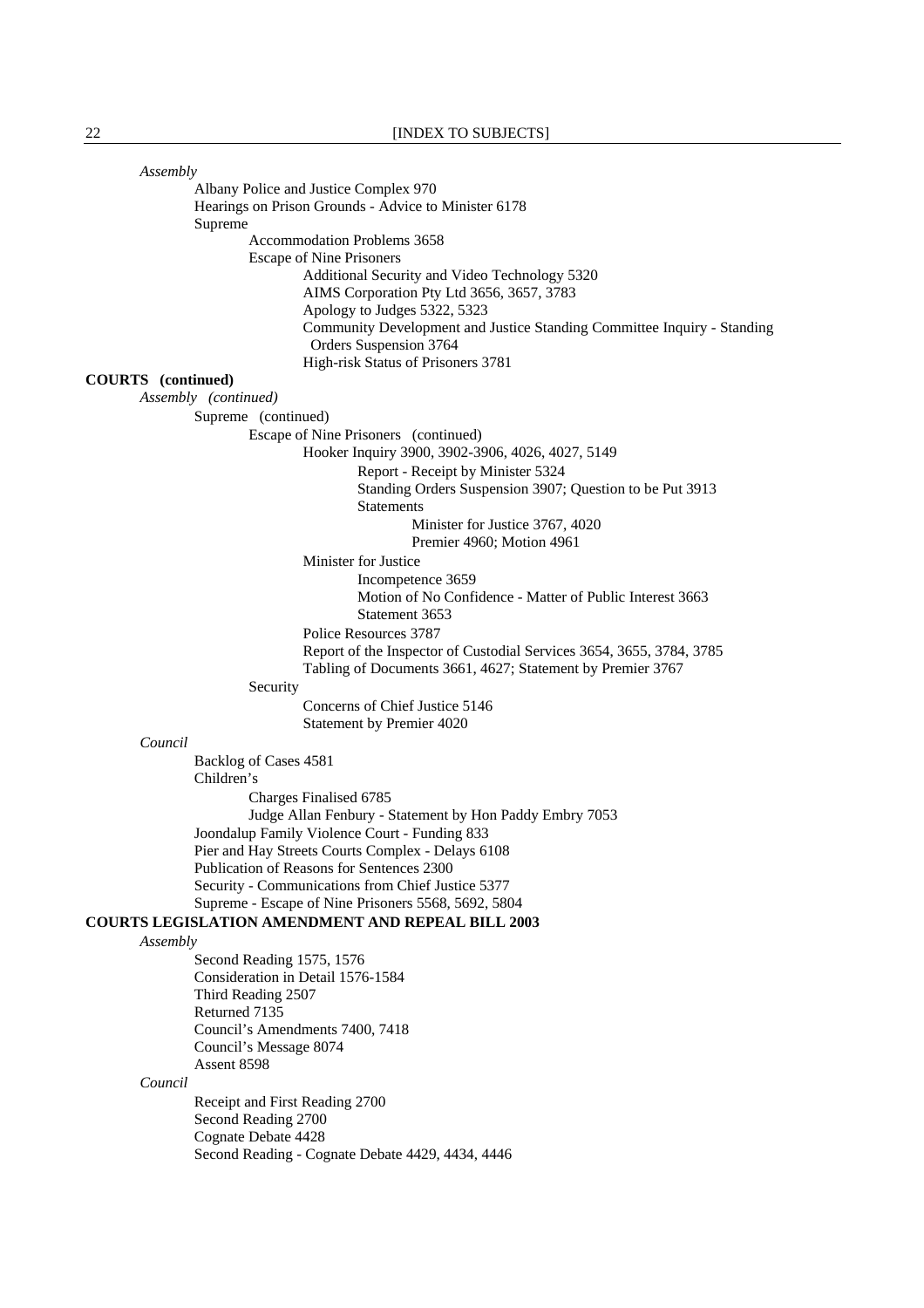Referral to Standing Committee on Legislation 4448 Committee 6898-6918, 6926; Rulings by Deputy Chairman (Hon Adele Farina) 6901, 6926 As to Report 6927 Report 6928 Third Reading 6928 Assembly's Message 7452, 7965 Assent 8431 **CRANLEY, DR PAT** *Council* Statement by Hon Paddy Embry 6932 **CRESSWELL, MS ELIZABETH** *See "Seniors - Seniors Card"*  **CRIME** *See also "Police" Assembly* Burglaries - Statistics 3535 Crimes Against Seniors - Petition 8097 Fall in Rate of Crime 7113, 7549 Government's Soft on Crime Approach - Matter of Public Interest 2167 Juvenile Crime - Government's Stance 6514 Northbridge Curfew 1560 Operation Clearance - Impact on Imprisonment Rates 2163 Prevention - Designing Out Crime - Grievance 4299 Proceeds of Crime Funding Grants - Benefits to Victims of Crime 4624 Security and Safety of Western Australians - Motion 6974 **Statistics**  December 2003 Quarter 734, 892 Statement by Minister for Police and Emergency Services 596 March 2004 Quarter 2767 June 2004 Quarter 5752 Victims of Crime - Motion 2786 *Council* Burglaries Bassendean, Balga and Bayswater 5257 Hot Spots 3965, 4278, 4440, 4853 Number and Charges Laid 2617 Number of Convictions and Terms of Imprisonment 7662 Community-based Orders 6672 Community Safety and Crime Prevention Council - Establishment 7068 Mullewa 6747 Prevention 4172, 4174 Robbery Offences - Number of Convictions and Terms of Imprisonment 7662 Safer WA Community Security Program - Projects Funded 1323 Stalking - Introduction of Legislation 4932 Statistics 3612, 7509 **CRIME PREVENTION, OFFICE OF** *Council* Community Safety and Crime Prevention Partnership - State Crime Audit 4594 Crime Survey 1303 Information Bulletins 2535, 4008 Internet Site - Project Register 4177 Review 4174, 4176 Solutions and Strategies 4175, 4178 Staff 2411, 3465 Statistics 2278 Strong Families Newsletter 4175 Thorn, Mr Michael - Employment Terms and Conditions 2583, 2738, 2744, 2883, 2889, 2890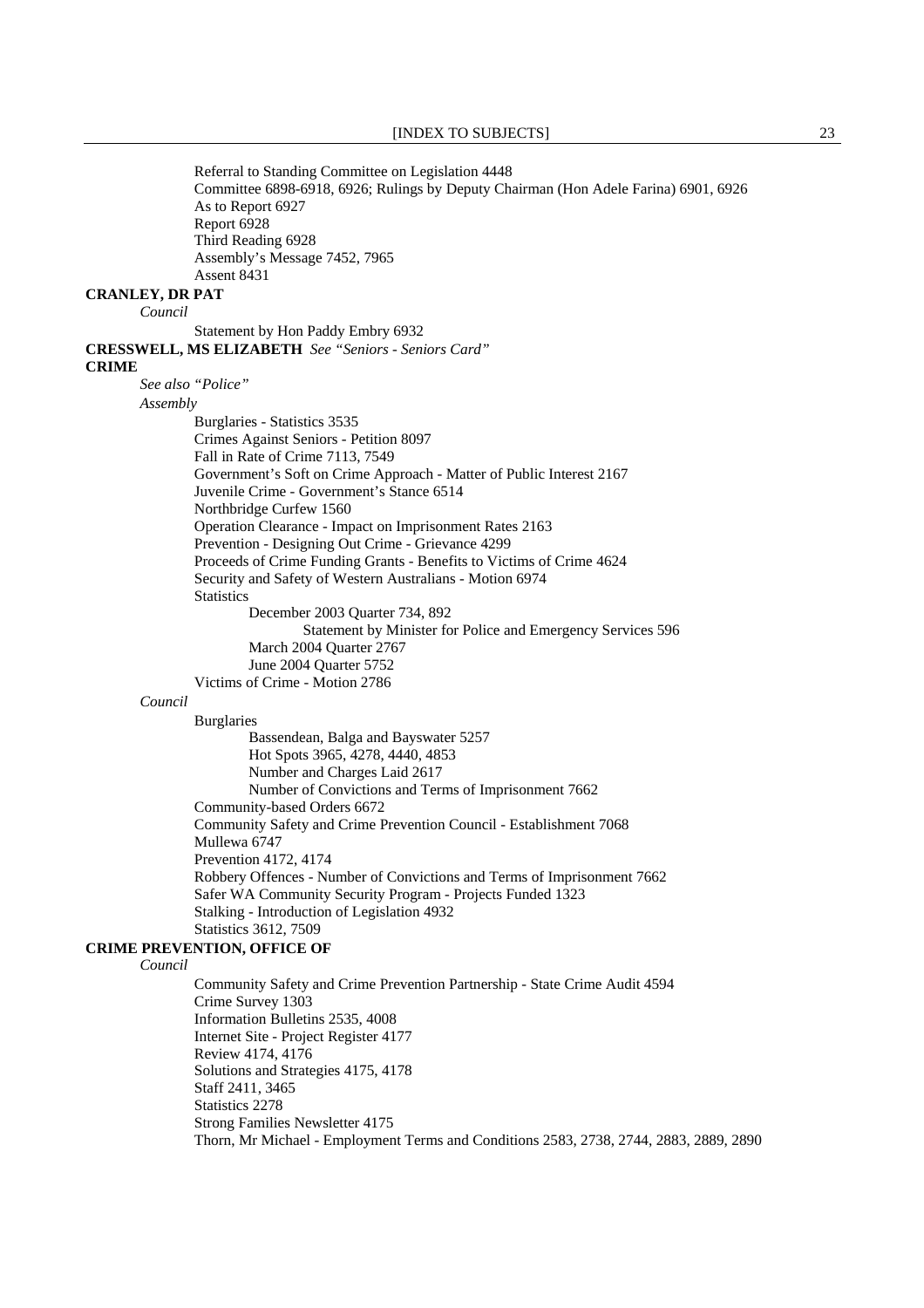# **CRIMINAL APPEALS BILL 2004**

*Assembly*

 Introduction and First Reading 5726 Second Reading 5726, 6164 Appropriations 5842 Cognate Debate 6151 Second Reading - Cognate Debate 6151 Consideration in Detail 6164-6166 Third Reading 6305 Returned 8604 Assent 8598

#### **CRIMINAL APPEALS BILL 2004 (continued)**

*Council*

 Receipt and First Reading 6383 Second Reading 6383, 7334 As to Committee Stage 7336, 7337 Committee 8148-8150 Report 8150 Third Reading 8150 Assent 8431

# **CRIMINAL CODE AMENDMENT BILL 2003**

*Assembly*

 Returned 1793 Council's Message 1902, 1905, 1906 Assent 2166

#### *Council*

 Second Reading 202 Committee 357-359, 578-586, 663-679, 925-933, 1101, 1102, 1114-1137, 1260-1264 Report 1431 Third Reading 1617 Assembly's Message 1861 Assent 2085

#### **CRIMINAL CODE AMENDMENT BILL 2004**

## *Assembly*

 Introduction and First Reading 1873 Second Reading 1906

# **CRIMINAL CODE AMENDMENT (RACIAL VILIFICATION) BILL 2004**

### *Assembly*

 Introduction and First Reading 5158 Second Reading 5158, 5921, 5973 Consideration in Detail 5999-6011, 6827, 6828, 6836-6863 Reconsideration in Detail - Motion 6864 Third Reading 7144

#### *Council*

 Receipt and First Reading 7205 Second Reading 7205, 8224, 8279, 8327 Committee 8806-8810, 8818-8833 Report 8833 Third Reading 8833

# **CRIMINAL INJURIES COMPENSATION**

*Council*

- 1985 Act 4927, 4929
- 2003 Act 4929

# **CRIMINAL INJURIES COMPENSATION AMENDMENT BILL 2004**

*Assembly*

Introduction and First Reading 2752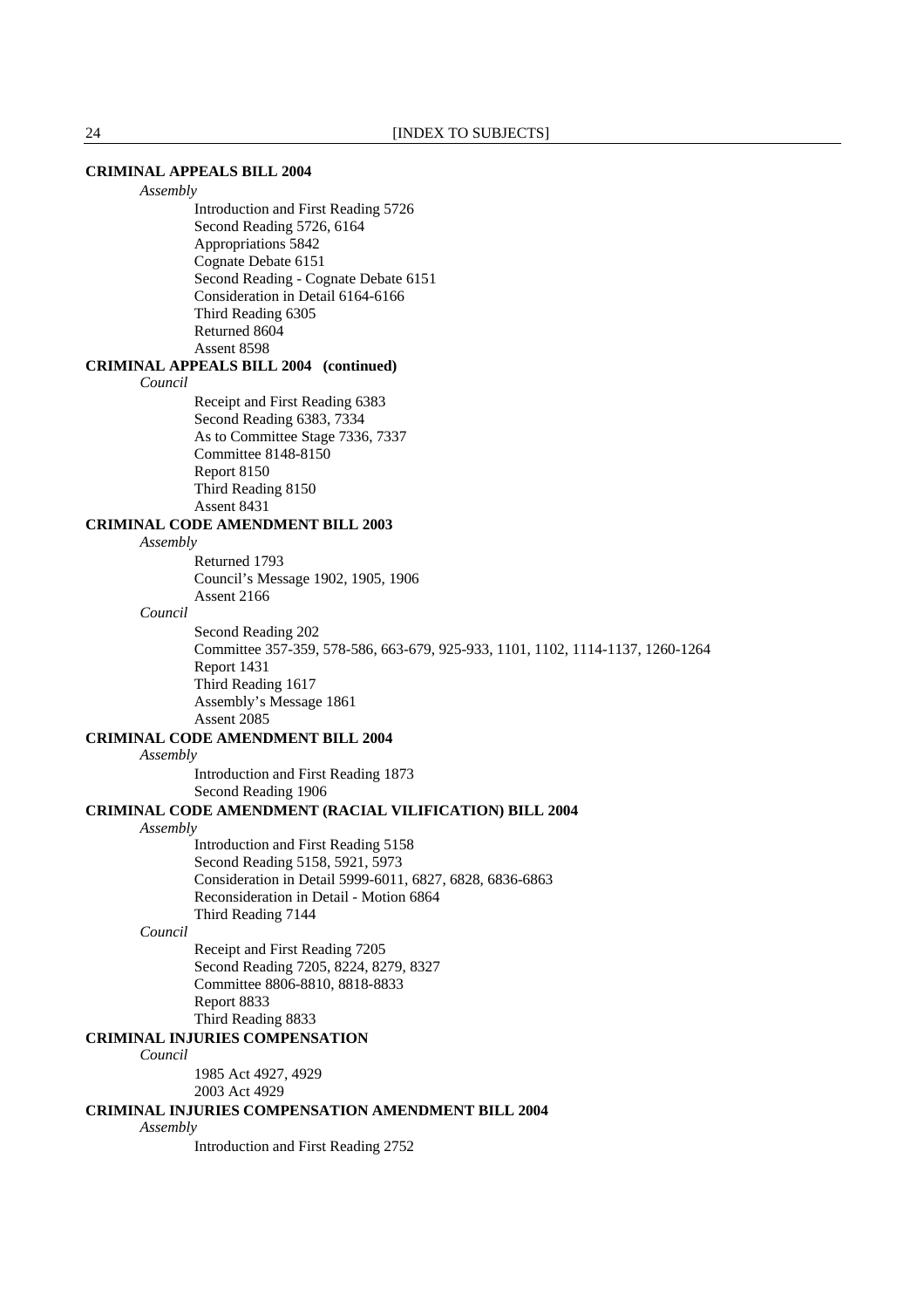Second Reading 2752, 3798 Consideration in Detail 3798, 3799, 3878-3880 Appropriations 4053 Third Reading 4203 Returned 6819 Assent 6808 *Council* Receipt and First Reading 4241 Second Reading 4241, 6613 Third Reading 6617 Assent 6733 **CRIMINAL INJURIES COMPENSATION BILL 2003** *Assembly* Assent 83 *Council* Assent 1 **CRIMINAL LAW AMENDMENT (CRIMINAL PROPERTY) BILL 2004** *Assembly* Introduction and First Reading 2020 Second Reading 2021, 3160 Consideration in Detail 3162-3166 Third Reading 3166 Returned 6542 Assent 6808 *Council* Receipt and First Reading 3236 Second Reading 3236, 6394 Third Reading 6395 Assent 6733 **CRIMINAL LAW AMENDMENT (SEXUAL ASSAULT AND OTHER MATTERS) BILL 2004** *Assembly* Introduction and First Reading 4607 Second Reading 4607, 4991 Appropriations 4960 Consideration in Detail 4996-5003 Third Reading 5004 Returned 7309 Council's Amendments 7590, 7591 Assent 7825 *Council* Receipt and First Reading 5074 Second Reading 5401, 6031, 6044, 6547 Referral to Standing Committee on Legislation 6549 Committee 7009-7022, 7047, 7198-7205 Report 7205 Third Reading 7205 Assembly's Message 7621 Assent 7752 **CRIMINAL LAW AMENDMENT (SIMPLE OFFENCES) BILL 2004** *Assembly* Introduction and First Reading 6531 Second Reading 6531, 6865 Consideration in Detail 7374-7387 Third Reading 7399 Returned 8617 Council's Amendments 8617-8620 *Council*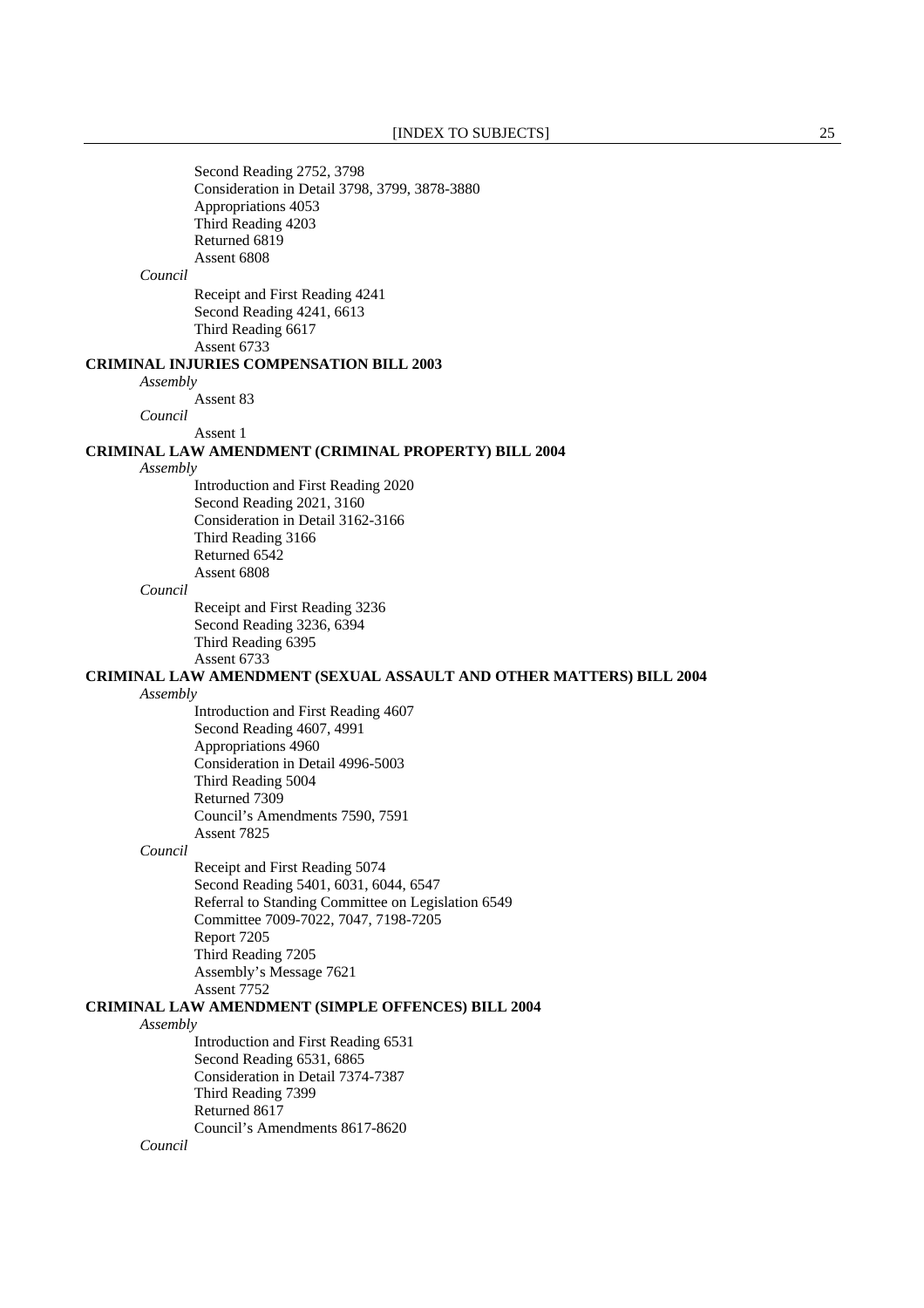| Receipt and First Reading 7777                                                  |
|---------------------------------------------------------------------------------|
| Second Reading 7777, 8490                                                       |
| <b>Committee 8497-8504</b>                                                      |
| Report 8504                                                                     |
| Third Reading 8504                                                              |
| Assembly's Message 8581                                                         |
| Explanation of Clause 36 - Statement by Leader of the House 8799                |
| <b>CRIMINAL PROCEDURE AND APPEALS (CONSEQUENTIAL PROVISIONS) BILL 2004</b>      |
| Assembly                                                                        |
| Introduction and First Reading 5727                                             |
| Second Reading 5727, 6166                                                       |
| CRIMINAL PROCEDURE AND APPEALS (CONSEQUENTIAL PROVISIONS) BILL 2004 (continued) |
| Assembly (continued)                                                            |
| Cognate Debate 6151                                                             |
| Second Reading - Cognate Debate 6151                                            |
| Consideration in Detail 6166, 6167                                              |
| Third Reading 6305                                                              |
| Returned 8616                                                                   |
| Council's Amendments 8616, 8617                                                 |
| Council                                                                         |
| Receipt and First Reading 6383                                                  |
| Second Reading 6384, 7337, 8177                                                 |
| Committee 8178, 8179, 8272-8278                                                 |
| Recommittal 8278                                                                |
| Report 8278                                                                     |
| Third Reading 8278                                                              |
| Assembly's Message 8581                                                         |
| <b>CRIMINAL PROCEDURE BILL 2004</b>                                             |
| Assembly                                                                        |
| Introduction and First Reading 5722                                             |
| Second Reading 5722                                                             |
| Appropriations 5842                                                             |
| Cognate Debate 6151                                                             |
| Second Reading - Cognate Debate 6151                                            |
| Consideration in Detail 6154-6164                                               |
| Third Reading 6305                                                              |
| Returned 8614<br>Council's Amendments 8614-8616                                 |
|                                                                                 |
| Council                                                                         |
| Receipt and First Reading 6383                                                  |
| Second Reading 6612, 7325, 7333, 8150<br>Committee 8151-8155, 8166-8177         |
| Report 8272                                                                     |
| Third Reading 8327                                                              |
| Assembly's Message 8581                                                         |
| <b>CRONIN INQUIRY</b> See "Western Power"                                       |
| <b>CSR LTD</b> See "Environment"                                                |
| <b>CYCLONE MONTY</b>                                                            |
| Council                                                                         |
| Road Access in Pilbara 384                                                      |
|                                                                                 |
| D                                                                               |
| <b>DAIRY INDUSTRY</b> See "Agriculture"                                         |

**DAMPIER-PERTH NATURAL GAS PIPELINE** *See "Fuel and Energy"* 

**DANGEROUS GOODS** *See "Fire and Emergency Services"* 

**DANGEROUS GOODS SAFETY BILL 2002**

*Assembly*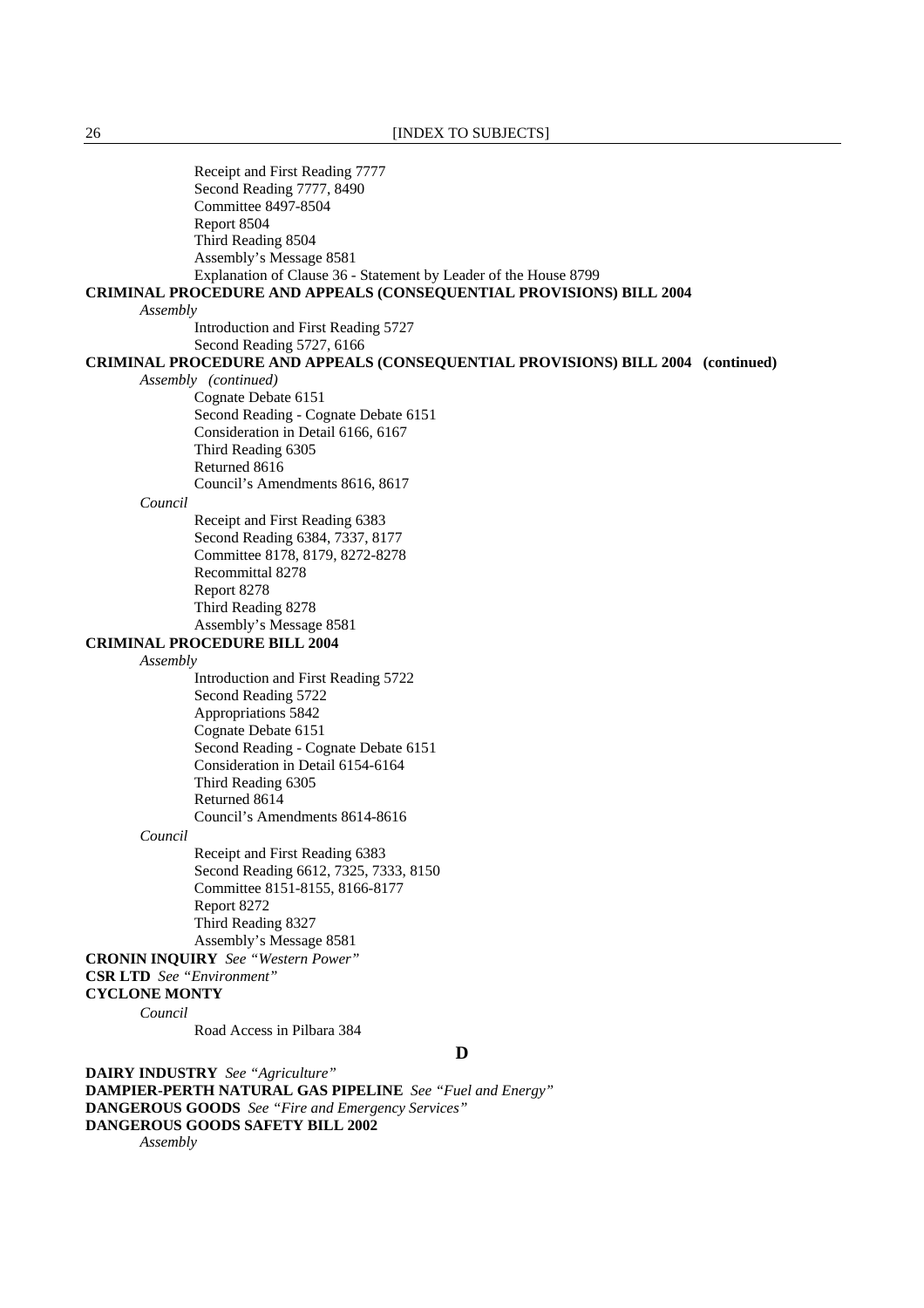Returned 2690 Council's Amendments 3159 Assent 3663 *Council* Second Reading 2601 Committee 2605-2607 Report 2607 Third Reading 2607 Assembly's Message 3081 Assent 3949 **DARK FIBRE COMMUNICATION NETWORK** *See "Information Technology"*  **DARKAN LEATHER AUSTRALIA PTY LTD TANNERY** *Assembly* Petition 4977 **DAUBE, MR MICHAEL** *See "Health"*  **DE LA HUNTY, MS SHIRLEY** *Council* Statement by Hon Paddy Embry 6932 **DEERY, MR ADEN** *See "Disability Services"*  **DEE'S DELI** *See "Transport"*  **DEFENCE FORCES** *Council* Army New Training Area 15 Vehicle - Accident with Civilian Vehicle Correction to Answer 523; Statement by Minister for Housing and Works 246 Statement by Hon Dee Margetts 250 Depleted Uranium - Statement by Hon Dee Margetts 1981 Diggers Club of WA - Access to Land in the Kimberley 1518 Lancelin Nature Reserve - Military Exercises 2100 United States Navy Sea Swap Program - Petitions 2372, 5510 **DELEGATED LEGISLATION COMMITTEE** *See "Joint Standing Committee on Delegated Legislation"*  **DENTAL PROSTHETISTS AMENDMENT BILL 2003** *Assembly* Order Discharged 743 **DENTAL PROSTHETISTS AMENDMENT BILL 2004** *Assembly* Introduction and First Reading 2754 Second Reading 2785 **DESALINATION PLANT** *See "Water Resources"*  **DETENTION CENTRES** *See also "Prisons" Assembly* Juvenile Detention and Rehabilitation Centre, Kalgoorlie-Boulder 8796; Petitions 1358, 6127 *Council* Banksia Hill - Number of Detainees 7663 Juvenile Detention and Rehabilitation Centre, Kalgoorlie-Boulder - Funding 6751 **DIALOGUE WITH THE CITY** *See "Planning"*  **DIAMOND TREE SKY LIFT** *See "Tourism"*  **DI CIANNO, MR FABIO** *See "Racing"*  **DIGGERS CLUB OF WA** *See "Defence Forces"*  **DIRECTOR OF PUBLIC PROSECUTIONS** *Council* Budget and Number of Cases 4946 **DIRECTOR OF PUBLIC PROSECUTIONS AMENDMENT BILL 2004** *Assembly*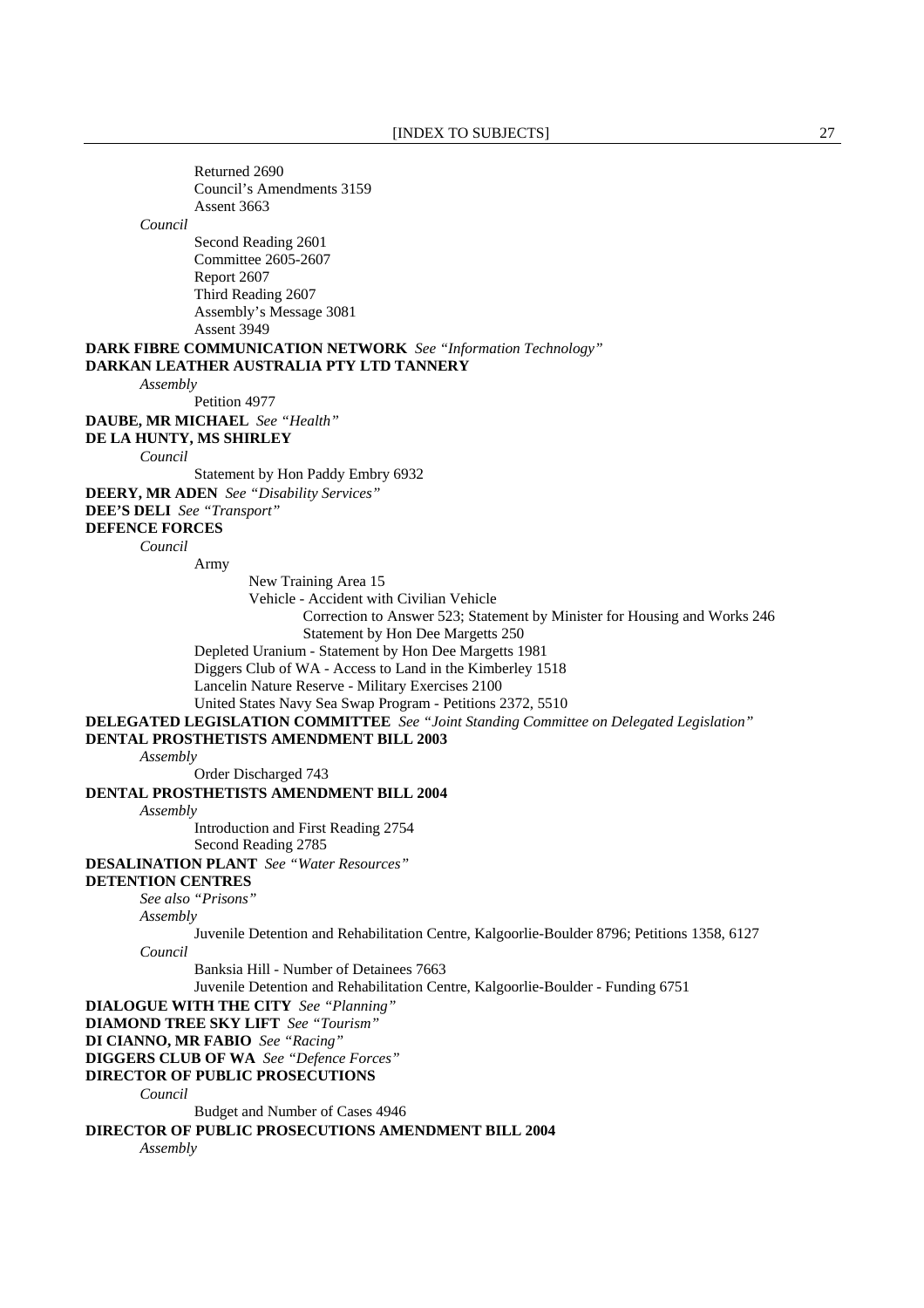Introduction and First Reading 1536 Second Reading 1536, 3166 Consideration in Detail 3169-3172 Third Reading 3172 Returned 5858 Assent 5842 *Council* Receipt and First Reading 3237 Second Reading 3237, 5800 Third Reading 5802 Assent 6025 **DISABILITY SERVICES** *Assembly* Accommodation Support - Funding 2323, 2770 Active Participation of People with Disabilities in Sport and Recreation - Statement by Minister for Disability Services 4606 Belridge Buddies - Statement by Member for Joondalup 4328 Cerebral Palsy Week 2004 - Statement by Minister for Disability Services 4965 Companion Card 3119; Statement by Minister for Disability Services 6117 Deery, Mr Aden - Petition 4482 Disability First Stop Service - Statement by Minister for Disability Services 7511 Early Intervention Funding 5841 Ewers, Ken - Petition 4486 Funding 3194, 3196 Jaguars Softball Club - Statement by Member for Joondalup 4328 Local Area Coordination Program - Statement by Minister for Disability Services 6794 Medical and Specialist Services Directorate - Staff Changes 3190 Neurology, Audiology, Genetic Counselling, Dietetics and Podiatry Services 3182 Perry, Justin - Petition 5711 Ryback, Mr Wilfred - Petition 4485 Stathy, Ms Raelene - Petition 4484 Supported Community Living Program - Funding 8796 Training and Advocacy Skills Development - Funding of Non-government Organisations 2156 Young Carers 4789 *Council* Accommodation Support and Preventive Services - Funding for Non-government Agencies 2101 Companion Card - Introduction 6258 Taxis Users Subsidy Scheme - Cuts for People who Rely on Wheelchairs 2102, 2588 **DISABILITY SERVICES AMENDMENT BILL 2004** *Assembly* Introduction and First Reading 4759 Second Reading 4759, 5487 Appropriations 4762 Consideration in Detail 5762-5769 Third Reading 5769 Returned 8074 Assent 8598 *Council* Receipt and First Reading 6027 Second Reading 6027, 7979 Committee 7982-7988 Report 7988 Third Reading 7988 Assent 8385 **DODD, MS HAYLEY** *Assembly* Petition 8597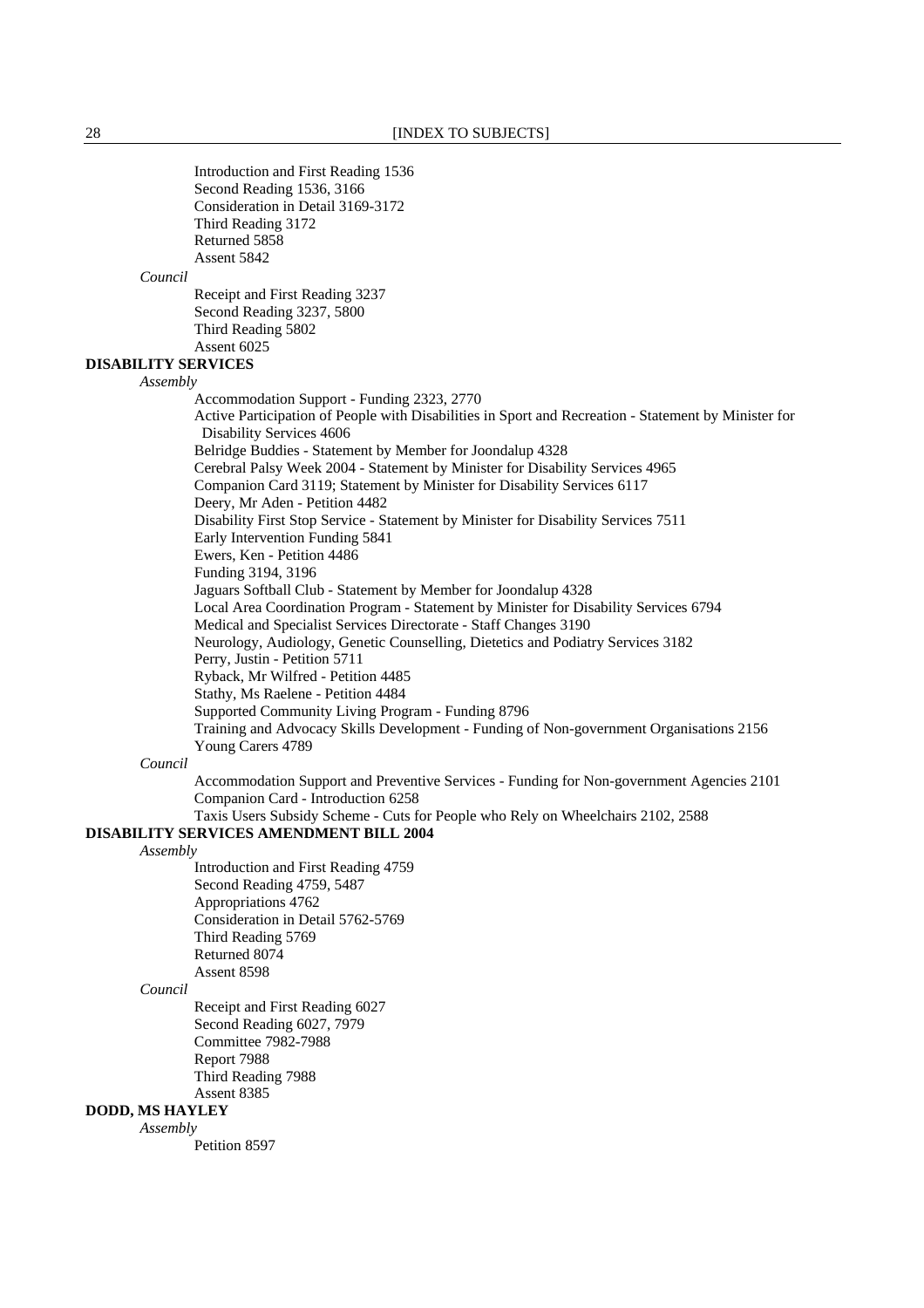| <b>DOGS</b> See "Agriculture"     |                                                                                                                                                                                                                      |
|-----------------------------------|----------------------------------------------------------------------------------------------------------------------------------------------------------------------------------------------------------------------|
| <b>DOMESTIC VIOLENCE</b>          |                                                                                                                                                                                                                      |
| Assembly                          |                                                                                                                                                                                                                      |
|                                   | Freedom from Fear Campaign - Statement by Minister for Community Development 6938<br>Funding 2624                                                                                                                    |
|                                   | Prevention Achievements - Fall in Rate of Crime 7549                                                                                                                                                                 |
|                                   | Strategic Plan to Combat - Statement by Minister for Community Development 7248                                                                                                                                      |
| Council                           |                                                                                                                                                                                                                      |
|                                   | Domestic Homicide - Statistics 4018<br>Family and Domestic Violence State Strategic Plan - Statement by Parliamentary Secretary 6676<br>Family Violence Crisis Intervention Schemes - Oombulgurri and Kulumburu 4936 |
|                                   | <b>DOMESTIC VIOLENCE</b> (continued)                                                                                                                                                                                 |
|                                   | Council (continued)                                                                                                                                                                                                  |
|                                   | Freedom from Fear Campaign 1643                                                                                                                                                                                      |
|                                   | Joondalup Family Violence Court - Funding 833                                                                                                                                                                        |
|                                   | Men's Domestic Violence Helpline 1643                                                                                                                                                                                |
|                                   | Women's Refuge Group of WA - Membership Allowance Payment 2152                                                                                                                                                       |
| <b>DRINK-DRIVING</b> See "Police" |                                                                                                                                                                                                                      |
| <b>DRIVERS' LICENCES</b>          |                                                                                                                                                                                                                      |
|                                   | See also "Transport - Licensing Centres"                                                                                                                                                                             |
| Assembly                          |                                                                                                                                                                                                                      |
|                                   | Elderly Drivers - Form Completed by Medical Practitioners 1612, 2224, 5902                                                                                                                                           |
| Council                           |                                                                                                                                                                                                                      |
|                                   | Life Disqualifications 7359, 8311                                                                                                                                                                                    |
|                                   | Photo Identification - Requirement to have Head Uncovered 4018                                                                                                                                                       |
|                                   | Statement by Hon Paddy Embry 4171                                                                                                                                                                                    |
|                                   | Testing in Regional Areas 5370                                                                                                                                                                                       |
| <b>DRUGS</b>                      |                                                                                                                                                                                                                      |
| See also "Health"                 |                                                                                                                                                                                                                      |
| Assembly                          |                                                                                                                                                                                                                      |
|                                   | Alcohol - Effects during Pregnancy - Statement by Member for Albany 2480<br>Cannabis                                                                                                                                 |
|                                   | Decriminalisation - Suicide Rate 1061                                                                                                                                                                                |
|                                   | Drug-driving Legislation 1889                                                                                                                                                                                        |
|                                   | Methadone - Regulations for Prescription 1604                                                                                                                                                                        |
|                                   | Olympic Games - Use by Athletes - Statement by Member for Albany 5746                                                                                                                                                |
|                                   | O'Neil, Dr George - Personal Explanation by Member for Roleystone 5016                                                                                                                                               |
|                                   | Use by WA Students in Metropolitan and Non-metropolitan Schools 5205                                                                                                                                                 |
|                                   | Working Party on Drug Law Reform - Report - Statement by Minister for Health 73                                                                                                                                      |
| Council                           |                                                                                                                                                                                                                      |
|                                   | Cannabis                                                                                                                                                                                                             |
|                                   | Decriminalisation - Advertising Costs 2413                                                                                                                                                                           |
|                                   | Education Sessions and Infringement Notices 4872                                                                                                                                                                     |
|                                   | Heroin - Number of Deaths 8162                                                                                                                                                                                       |
|                                   | Needle and Syringe Distribution Program 3300                                                                                                                                                                         |
|                                   | O'Neil, Dr George - Drug Addiction Treatment Program - Funding 8004                                                                                                                                                  |
|                                   | Police Service's Drug Diversion Strategy 5374                                                                                                                                                                        |
|                                   | School Drug Education Program 1642                                                                                                                                                                                   |
|                                   | Syringe Distribution Programs Cost 2889                                                                                                                                                                              |
|                                   | <b>DUNG BEETLE PROGRAM</b> See "Agriculture"                                                                                                                                                                         |
|                                   | <b>DUTCH DECISION</b> See "Workers' Compensation"                                                                                                                                                                    |
|                                   | E                                                                                                                                                                                                                    |
|                                   |                                                                                                                                                                                                                      |

# **EAST PERTH POWER STATION SITE**

*Assembly*

 Capacity and Operational Status of Electrical Switch Yards 8794 Consultation 5783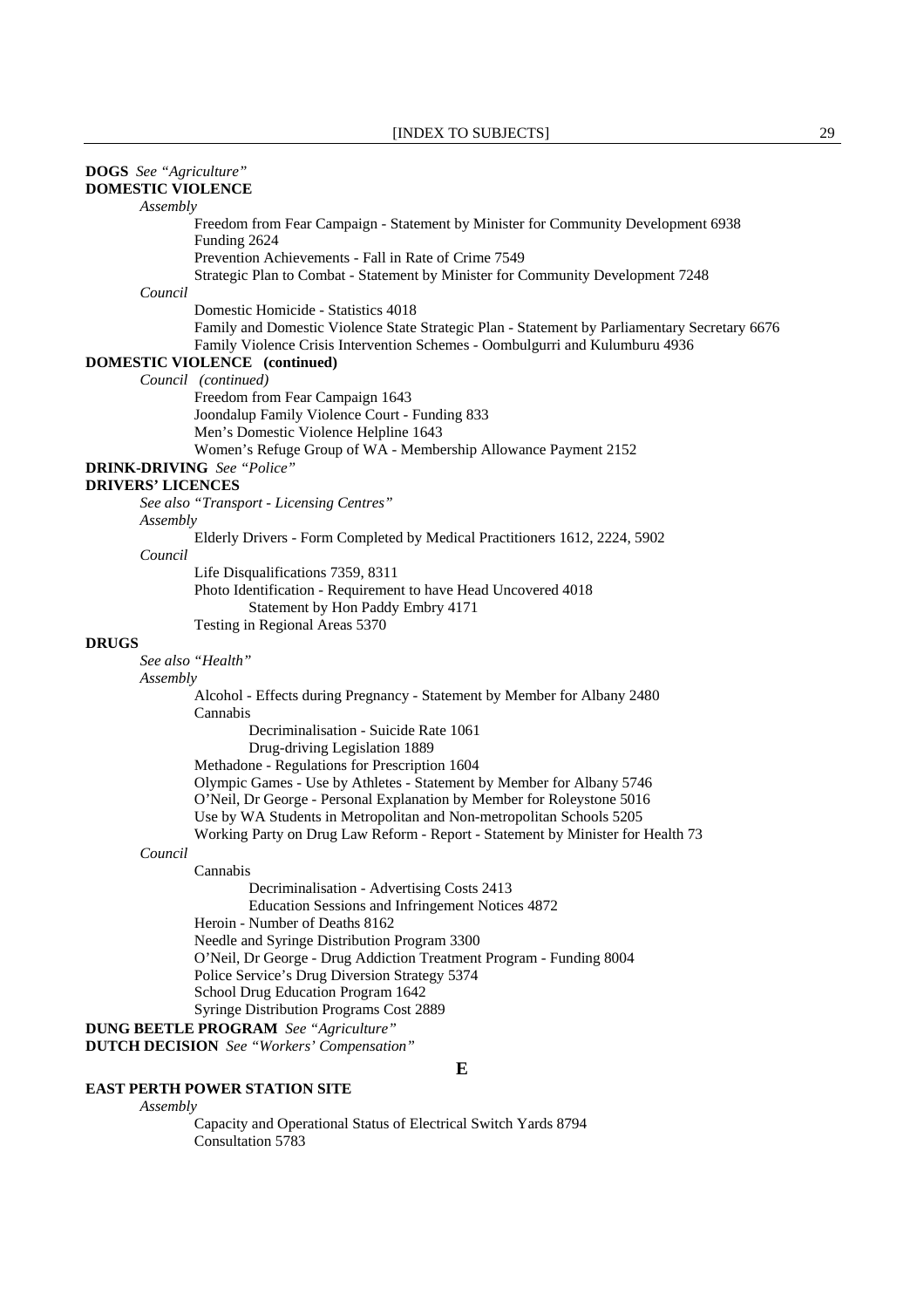*Council* Development 8254, 8314 **EASTERN GOLDFIELDS TRANSPORT BOARD** *See "Transport"*  **EATT, MR KEN** *See "Environment"*  **ECONOMIC REGULATION AUTHORITY** *Assembly* Water Pricing Inquiry - Statement by Treasurer 3768 **ECONOMICS AND INDUSTRY STANDING COMMITTEE** *Assembly* Annual Report 2003-2004 - Tabling 6475 Dairy Industry Inquiry - Report - Tabling - Statement by Parliamentary Secretary 401 **ECONOMICS AND INDUSTRY STANDING COMMITTEE (continued)** *Assembly (continued)* Energy Efficiency and Renewable Energy Inquiry - Statement by Speaker 2005 Report - Statement by Speaker 6808 Leave to Sit when the House is Sitting 5296, 7836 Windimurra Vanadium Resources Report Tabling 8037-8041 Statement by Speaker 4791 **ECONOMY** *Assembly* Coalition Election Promises 8633 Government's Economic Credentials 7844 "The State of the States 2004" Report 7252 Western Australian Federal Treasurer 4623 Growth and Risks 8640 Impact of Changes in China's Economy 2164, 3907 Performance under Gallop Government 3115, 4336, 6807 State Final Demand Figures 430 Statistics 75 Tax-competitive Position - Comments by Leader of the Opposition 7392 Threats 7109 *Council* Western Australian Impact of Federal Election - Motion 6403 Performance 2540 Sustainability of Development - Motion 5673 **EDUCATION** *See also "Colleges of TAFE", "Employment and Training", "Schools" and "Universities" Assembly* 2004 School Year 79 Albany - Greater Participation 1058 Australian Rules Football - Educational Role in Schools - Statement by Minister for Education and Training 853 Budget 3531, 8798 Bunbury Education District - Government's Strategy 4970, 5153 Bunbury Local Area Education Process - Grievance 2458 Career Information Tools - Statement by Minister for Education and Training 274 Children First Strategy 5992, 5993 Classroom Design and Construction - Impact of Natural Light on Learning Ability 5205 Community Outreach Model of Education and Training - Joondalup Youth Support Services 5351 Dunsborough and Busselton Area - Education Needs - Grievance 2912 Education and Training, Department of Benefits of Amalgamation 7553 Complaints Management Unit 1796, 1808-1811, 5201-5204, 5644-5646, 5649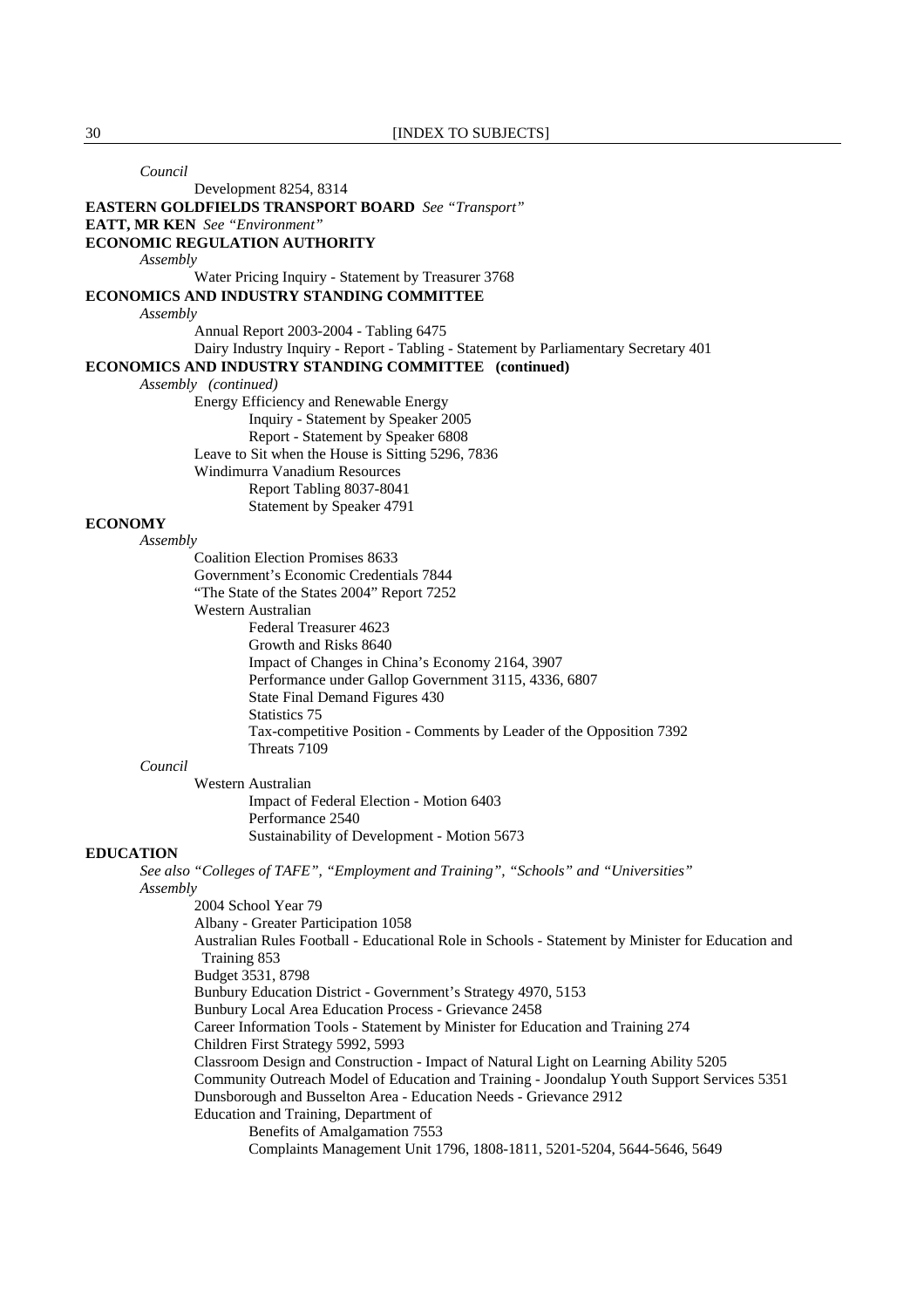Debt Collection Policy 196 Employees - Work Outside Departmental Duties 1794 Educational Infrastructure - Pre-funding from Private Sector Sources 5192 Funding 1796, 2324, 3119, 7840 Government's Achievements 5748 Kimberley - Assistance for Remote Students 8639 Literacy and Numeracy 3120, 7393 Margaret River Education Campus - Statement by Minister for Education and Training 2305 Minister for Education and Training - Comments and Use of Language 5994-5997 Network Family Support - Scotopic Sensitivity Syndrome - Grievance 856 Peel District Education Office - Future 4786 **EDUCATION (continued)**  *Assembly (continued)*  Regional Areas - Facilities - Statement by Member for Darling Range 1087 School Leaving Age - Raising to 15 6123; Grievance 1032 Secondary Education and Training - Funding 2766, 2767 Teachers Appointments - Written Confirmation 1796 Breaches of Discipline - Penalties 1810 Charges of Professional Misconduct - Access to Documents 1794 Induction Process 1795 Number 6960 Online Professional Development - Tenders 8781 Police Clearances 2367 Professional Development 6870 Renewable Five-year Placements 7255 Rural and Remote Areas - Incentives 7114 Teacher of the Year Award - Statement by Minister for Education and Training 709 Unqualified - Number and Disciplines 8774 Tertiary Entrance Exam - Number Sitting and Science Subjects Offered 1794 Western Australian College of Teaching - Statement by Minister for Education and Training 5919 *Council* Budget 4577, 4853, 6924 Bunbury Local Area Education Process 1973, 2739, 3458 Cocos (Keeling) Islands - Education Programs and School Holiday Arrangements 4011 Copper Chrome Arsenate Treated Timber - Use on Departmental Property 4293 Curriculum Council - Tertiary Entrance Exam Changes 8472 Education and Training, Department of Budget Savings 3093 Notification to GESB of Teachers' Sick Leave 7495 Operating Budgets - Reductions 4939 Truancy Programs - Funding 699 Welfare Officers 558 Education Assistants - Time Off under General Agreement 8003 Gillingarra Community - Non-standard Education Building 4163, 6258 Increased Expenditure - Breakdown 6566 Isolated Children Scheme - Financial Assistance 2741 Margaret River Education Campus - Statement by Hon Barry House 2288 Policy Issue 8247 Programs - Funding 6446 School Leaving Age - Raising to 15 - Statement by Hon Louise Pratt 6668 Section 240 Orders - Number Served 5102, 5258 Swanleigh Residential College - Funding 8019 Teachers Level 3 Classroom Teacher Status 6569 Male - Number 1686 Notification by Department to GESB of Sick Leave 7495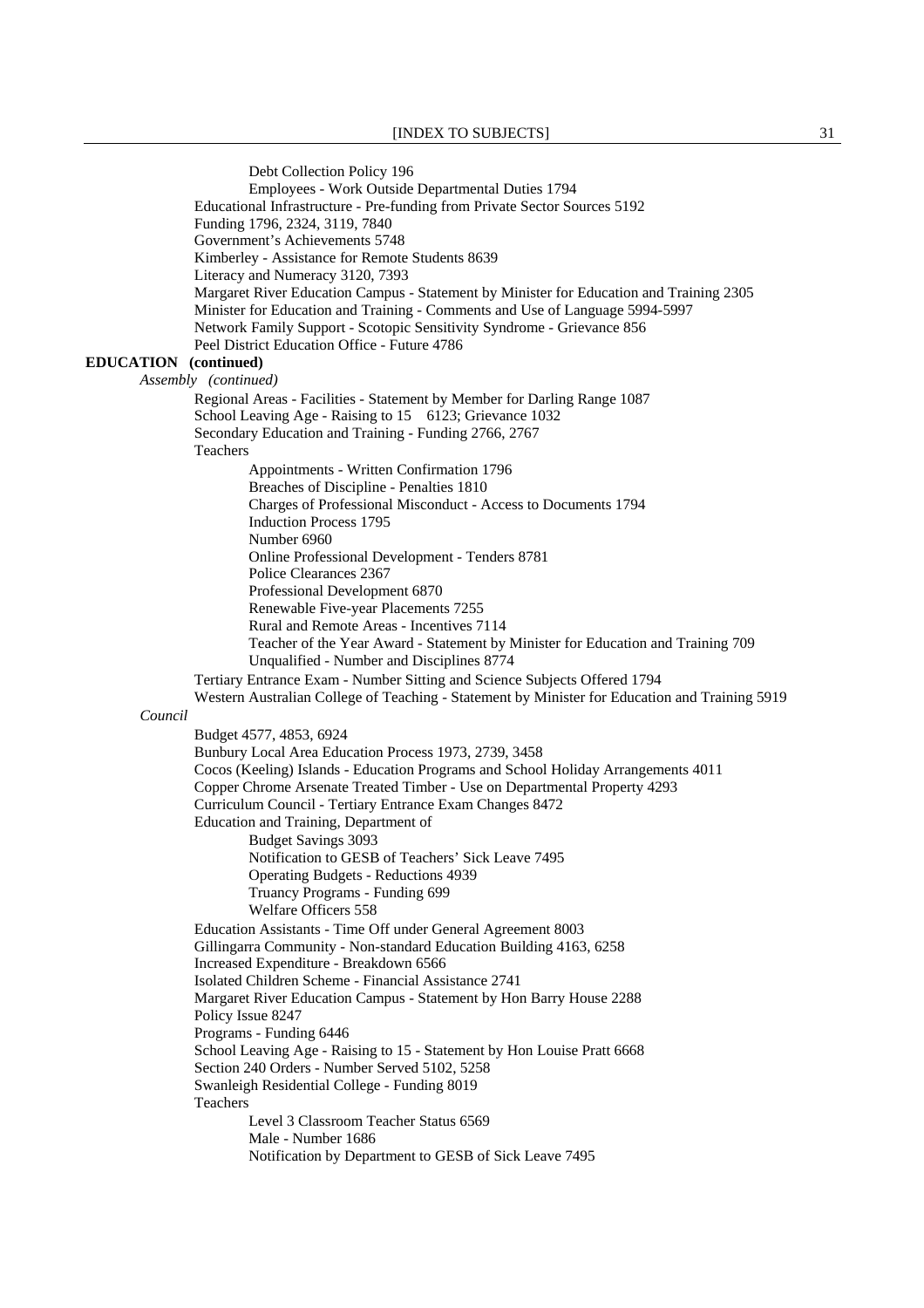32 **[INDEX TO SUBJECTS]** 

 Police Clearances 4726 Rural and Remote Areas - Incentives 7358 Schools of the Air 8812 Section 240 Order 6043 Statement by Hon Simon O'Brien 4870 Tertiary Education Access Allowance - Statement by Hon John Fischer 5269 Tertiary Entrance Exam - Changes 8472 **EDUCATION AND HEALTH STANDING COMMITTEE** *Assembly* Annual Report 2003-04 - Tabling 7089 **EDUCATION AND HEALTH STANDING COMMITTEE (continued)** *Assembly (continued)* Attention Deficit Disorder and Attention Deficit Hyperactivity Disorder in WA Inquiry Extension of Reporting Time 3505, 7372 Report Statement by Speaker 7071 Standing Orders Suspension 7836 Tabling 8024 Leave to Sit when the House is Sitting - Motion 1188 Role and Interaction of Health Professionals in the Western Australian Public Health System - Report Grievance 7078 Statement by Minister for Health 4964 Tabling 2918, 4965 **EDUCATION AND TRAINING, DEPARTMENT OF** *See "Education"*  **E-GOVERNMENT SUBCOMMITTEE** *Assembly* Membership 1243 **EL SALVADOR** *Council* Elections - Statement 1314 **ELANTA, MS VIVIENNE** *Council* **Statements** Margetts, Hon Dee 5113 Sharp, Hon Christine 5266 **ELECTORAL** *Assembly* Commission - Retail Shopping Hours Referendum - Advertising 8055 Election Date Commitment 4474, 4475 Electorate Boundaries - Electorate Management System Upgrade 2083 Government Election Promises 7684 One Vote, One Value - ALP's Position 7681 Reform - Grievance 5292 Roll - Confidential Constituent Data Conveyed to Political Parties 149 *Council* Local Government Elections - Timing 8158 One Vote, One Value Comments by Minister for Local Government and Regional Development 7639 Statements Chance, Hon Kim 6718 Embry, Hon Paddy 6718 Moore, Hon Norman 6720 Vote Weighting Motion 6698 Amendment to Motion 6703 Motion, as Amended 6710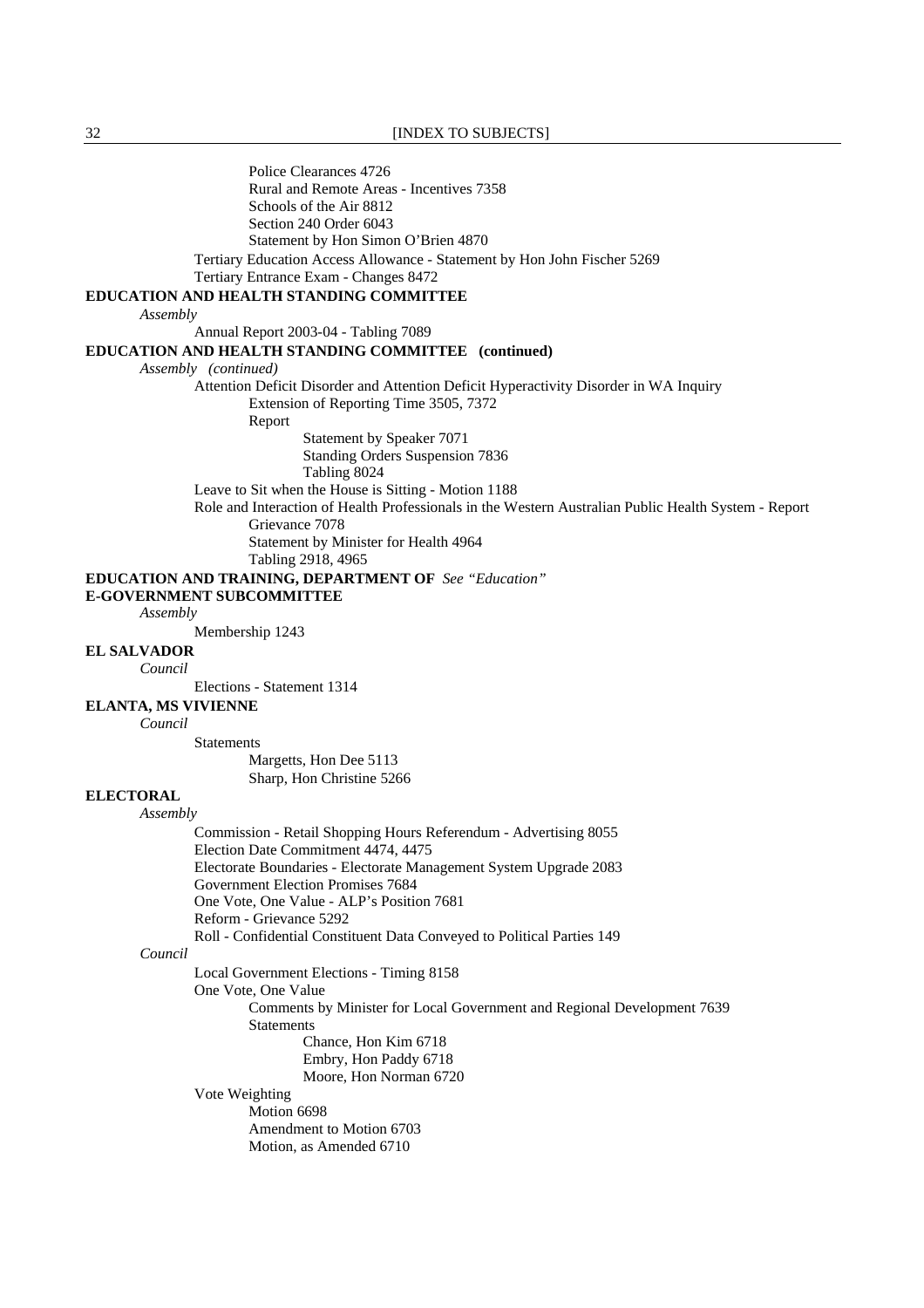**ELECTORAL ACT AMENDMENT (FIXED TERMS) BILL 2004** *Assembly* Introduction and First Reading 6941 Second Reading 6973 **ELECTRICITY** *See "Fuel and Energy" and "Western Power"*  **ELECTRICITY INDUSTRY BILL 2003** *Assembly* Returned 1229 Council's Amendments 2055-2064 Assent 2166 **ELECTRICITY INDUSTRY BILL 2003 (continued)** *Council* Committee 6-12, 21-42, 342-357, 386, 387, 545-553, 562-578, 812-827, 916-924 Recommittal 924 Report 925 Third Reading 1098 Assembly's Message 1979 Assent 2085 **ELECTRICITY LEGISLATION AMENDMENT BILL 2003** *Assembly* Assent 7272 *Council* Assent 7151 **ELECTRICITY LEGISLATION (AMENDMENTS AND TRANSITIONAL PROVISIONS) BILL 2003** *Assembly* Returned 5858 Council's Amendments 6479-6511, 6537 *Council* Instruction to the Committee of the Whole 5516 Committee 5517-5543, 5571-5574, 5654-5660 Report 5660 Third Reading 5660 Assembly's Message 6546 Statement by Leader of the House 4866 **ELECTRICITY REFORM** *See "Western Power - Break-up"*  **ELWOOD, MR TONY** *See "Environment"*  **EMERGENCY MANAGEMENT BILL 2004** *Assembly* Introduction and First Reading 7372 Second Reading 7372 Appropriations 7688 **EMPLOYERS' INDEMNITY SUPPLEMENTATION FUND** *See "Workers' Compensation"*  **EMPLOYMENT ADVOCATE, OFFICE OF** *Assembly* Compliance with the Workplace Relations Act 6296 **EMPLOYMENT AND TRAINING** *See also "Education - Education and Training, Department of" Assembly* ANZ Job Survey Figures 2158 Apprentices Government Action 5750 Number 1891, 4200 Programs 6298 Statement by Minister for Education and Training 5447 Construction Skills Training Centre - Capital Grant Paid by ANTA 8684 Employment Statistics 8054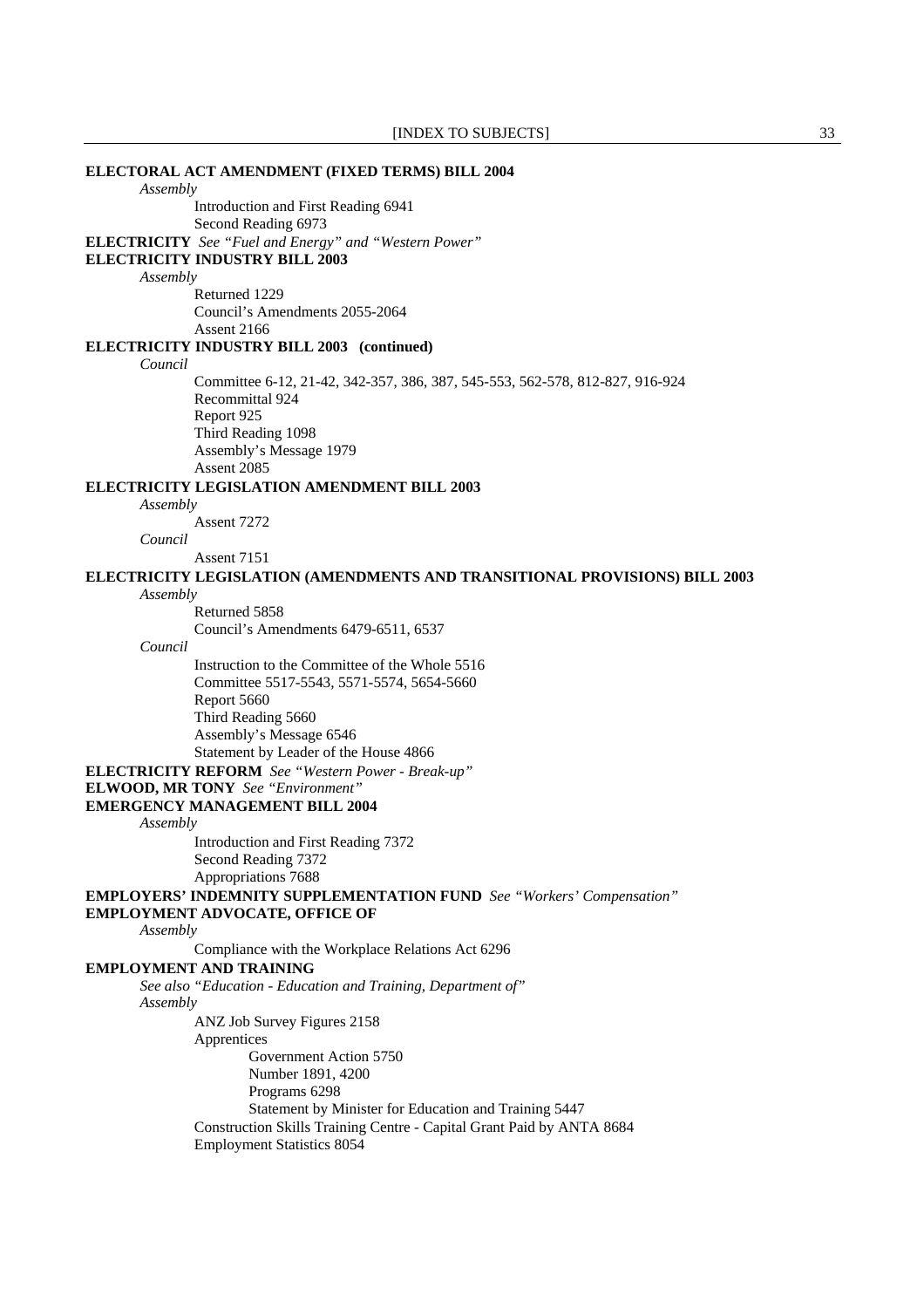34 [INDEX TO SUBJECTS]

 Labour Market in Western Australia - Grievance 4305 Skilled Tradesmen - Shortage 8058 Grievance 5963 Statement by Member for Eyre 429 Training Budget - Additional Payment 3531 Bunbury - Government's Strategy 4970 Community Outreach Model of Education and Training - Joondalup Youth Support Services 5351 Crane Driver Training - Registered Training Organisations 5908 **EMPLOYMENT AND TRAINING (continued)**  *Assembly (continued)*  Training (continued) Education and Training, Department of Benefits of Amalgamation 7553 Complaints Management Unit 5201-5204, 5644-5649 Group Training Schemes - Funding - Statement by Minister for Education and Training 3769 Programs 5150, 6298 State Training Board Medal - Statement by Minister for Education and Training 3654 Trainees Government Traineeships Strategy - Statement by Minister Assisting the Minister for Public Sector Management 1526 Number 1891, 4200 Statement by Minister for Education and Training 5447 Training Excellence Awards for 2004 - Statement by Minister for Education and Training 5831 WA Group Training Scheme - Hairdressing Apprentices - Payments 7741 WA Resources Industry - Demand for Skills Report - Statement by Minister for Education and Training 4298 Unemployment Figures 2940 Vocational Education and Training Building and Construction Industry VET in Schools Program 4332 Funding 2766, 2767 3119 *Council* Allocation of Funding for Skills Improvement - Mining Industry 3098 Apprentices Drop-out Rate 1978 Number in Government Employment 1158-1162, 1352-1356, 1522, 1523, 1712-1717, 1973, 1989-1999 Country Western Australia - Labour Shortage 559, 3283 **Statements**  Chance, Hon Kim 842 Hough, Hon Frank 841 Rural Areas - Labour Shortage - Statement 1317 Skilled Tradesmen - Shortage 830 Training Agricultural Worker Shortage 4847 Breakdown of Increased Expenditure 6566 Budget 4577, 4853, 6924 Pratt, Hon Louise - Statement 6668 Statutory Planners 8571 Trainees - Number in Government Employment 1158-1162, 1352-1356, 1522, 1523, 1712-1717, 1973, 1989-1999 **ENERGY, OFFICE OF** *Assembly* Budget Allocation - Regional Power Crisis - Matter of Public Interest 2948 **ENVIRONMENT**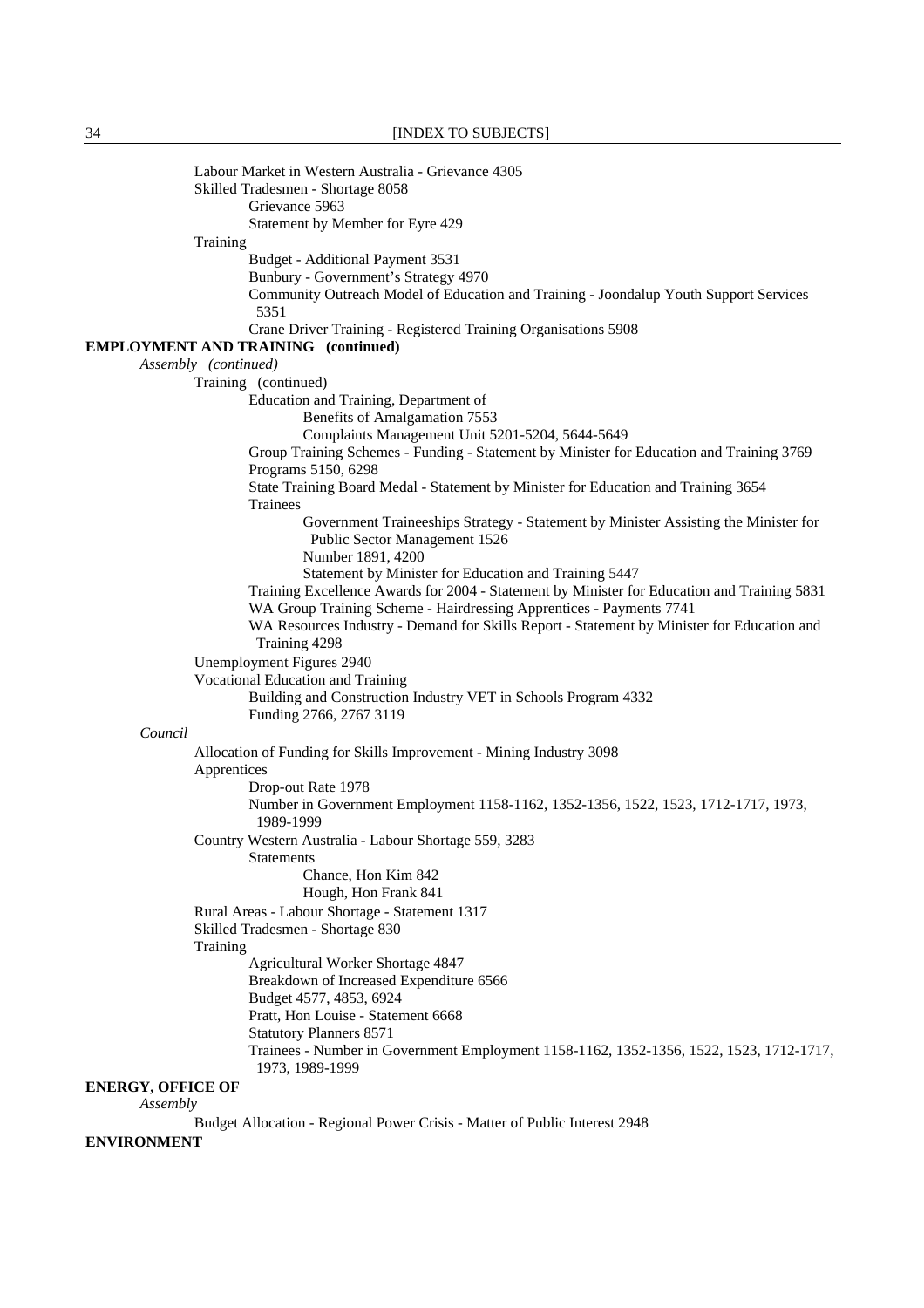*See also "Conservation and Land Management, Department of", "Industrial Development", "Planning - Ningaloo Coast", "Pollution" and "Waste Disposal" Assembly* Bird Deaths - Lights Left on at Night in Buildings in the CBD 5036 Bold Park - Australian Ecology Centre - Statement by Minister for the Environment 5583 Burrup Peninsula and West Intercourse Island - National Heritage Listing 3118 Cane Toads - Tadpoles - Advertisement 2368 Canning River Regional Park - New Wetland 5026 Cockburn Sound Management Council - Statement by Minister for the Environment 5158 Elwood, Mr Tony - Quarry at Red Hill 970, 5331 **ENVIRONMENT (continued)**  *Assembly (continued)*  Environmental Protection (Clearing of Native Vegetation) Regulations 2004 - Statement by Minister for the Environment 4749 Environmental Protection (Unauthorised Discharges) Regulations 2004 - Disallowance - Notice of Motion - Removal from Notice Paper - Statement by Deputy Speaker 7260 Fauna Habitat Zones - Location Maps - Statement by Minister for the Environment 4605 Feral or Exotic Pests and Weeds - Statement by Member for Vasse 4328 Goldfields - Deaths of Mulga Trees Adjacent to Mine Haul Roads 5031 Great Gardens Workshops - Statement by Minister for the Environment 5956 Greenhouse Gas Emissions Kyoto Protocol - Effects of Ratification 5936 Western Australian Strategy 5934, 5935, 7683; Statement by Minister for the Environment 5918 Harvest Lakes Development, Atwell - Sustainability 4082 Hydrogen Bus Refuelling Facility, Malaga 4679, 5031, 5032 International Motorsports Complex, Bunbury - Statement by Minister for the Environment 3866 Land for Wildlife - Statement by Minister for the Environment 5711 "Life Along Land's Edge: Wildlife on the Shores of Roebuck Bay, Broome" - Statement by Minister for the Environment 2304 Marine Community Monitoring Program 605 Marine Environment - Sewage Discharge Management - Statement by Minister for Planning and Infrastructure 1872 Millennium Seed Bank Project - Statement by Minister for the Environment 5830 Montebello Islands - Biodiversity Conservation Values 1254 Northam Town Council - Greenhouse Action Award - Statement by Member for Avon 8053 Nuclear Industries - Esperance - Environmental Hazard 2213 Port Geographe - Coastal Management - Statement by Member for Vasse 1559 Recherche Archipelago, Esperance - Feral Vertebrate Animals 1237 SGIO WA Environment Awards 2004 - Cost of Publicity and Full-time Equivalent Allocation 4540 Sustainability Policy Unit - Presentations 2220, 2223 "The State of the States 2004" Report 7252 West Kimberley Cotton Project - Loss of Bilby Habitat 5037 Wetlands ALP Election Commitments 3719 Tonkin Highway-Abernethy Road 2328, 2629 *Council* Acid Sulfate Soils Baigup Reserve - Swan River Trust Investigation 6272 Cable Sands Mining Lease - D'Entrecasteaux National Park 6101 Funding 6110 Management - Assessment of Proposals 6100 Ascot Waters 2004, 2150, 2566 Buffel Grass - Eradication 1678, 1853 Buffer Zones - Caustic Residue Disposal Areas 6714 Bush Forever Sites 4940, 5807, 8397, 8475 Cane Toads 694, 1113, 4276, 4953, 7042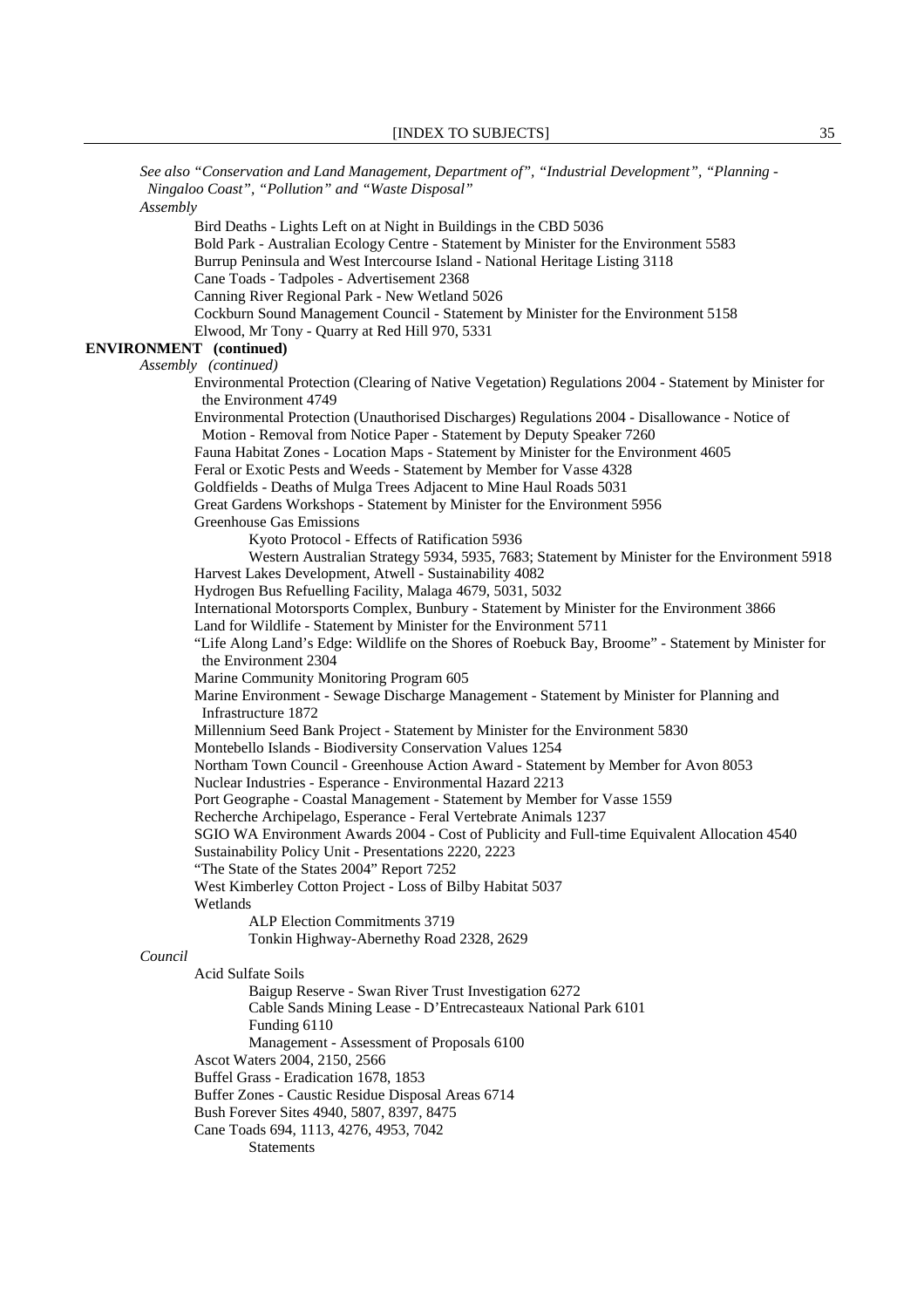36 [INDEX TO SUBJECTS]

 Fischer, Hon John 8261 Margetts, Hon Dee 701 Clearing Bans - Compensation for Farmers 694 Climate Change 1521, 1814, 2900, 3479 Coastal Development Proposals - Number and Planning 380 Cockburn Sound - Implementation of Environmental Protection Policy 6104 Collie Recovery Catchment 2145, 7814 Conservation Covenanted Land - Land Tax Exemptions 2898 Container Deposit Legislation - Introduction 6102 CSR Ltd - Dust from Gosnells Quarry 18, 244, 1158, 2100 **ENVIRONMENT (continued)**  *Council (continued)* Dogs, Feral - Goldfields, Mid West and Western Desert 245 Eatt, Mr Ken - Kangaroo Shooting Licence 6428 Environmental Protection (Clearing of Native Vegetation) Regulations 2003 2888, 3597, 4438 Statements Chance, Hon Kim Chance 2424 McSweeney, Hon Robyn 2423, 3468, 4732 Environmental Protection (Clearing of Native Vegetation) Regulations 2004 - Disallowance Discharge of Order 7151 Motion 7988, 8009 Environmental Protection (Controlled Waste) Regulations 2004 - Disallowance - Discharge of Order 7452 Exmouth Gulf - Evaporative Saltpans 3462 Gingin Coast Structure Plan Draft - Meetings with Community Advisory Group 1711 Glass Recycling Facilities - Availability 6424 Government's Policies - Motion 7022 Greenhouse Gas Emissions Global Warming Potential of Different Forms of Power Generation 8264, 8265 Motion 1952; Amendment to Motion 1971 Plantation Timber Industry 1974 Protocols 1153 Renewable Energy 2153 Western Australian Strategy 8468 Helena West Precinct Statement No 000640 - Remediation - Appeals 3098 Invertebrate Fauna - Exemption from Protection 5416 Kalgoorlie Cement Works - Soil Contamination 587 Kangaroos 6921; Statement by Hon Paddy Embry 7370 Kemerton Power Station - Environmental Impact 4010 Koolyanobbing Iron Ore Expansion - Agreement with CALM 6920 Kwinana Environmental Health Forum - Statement by Hon Sue Ellery 7506 Land Drainage - Permission 5810 Land Privately Owned - Conservation Covenants from Land Tax 562 Leschenault Peninsula - Beachfront Car Parking - Expenditure 7062 Lumen Christi College - Dust from Gosnells Quarry 18, 244, 2418 Mallee Seed - Amount Available for Planting 4601 Monkey Mia - Limit on Visitor Numbers 2142 Montebello Islands - Nuclear Testing - Radiation Monitoring 4017 National Objectives and Targets for Biodiversity Conservation 2001-2005 5707, 8159 Peel Inlet-Harvey Estuary Management Strategy 1859 Port Geographe - Coastal Mangement 3960, 5285, 6423 Rare Flora on Private Property - Firebreaks 6039 Regional Open Space Plan - Lot 28 Clifton Close, Australind 8366 Rinker Group - Dust Management 2284 Rising Sea Levels Cost-benefit Analysis 520, 1304 Impact on Coastal Areas 1521 Statement by Hon Jim Scott 539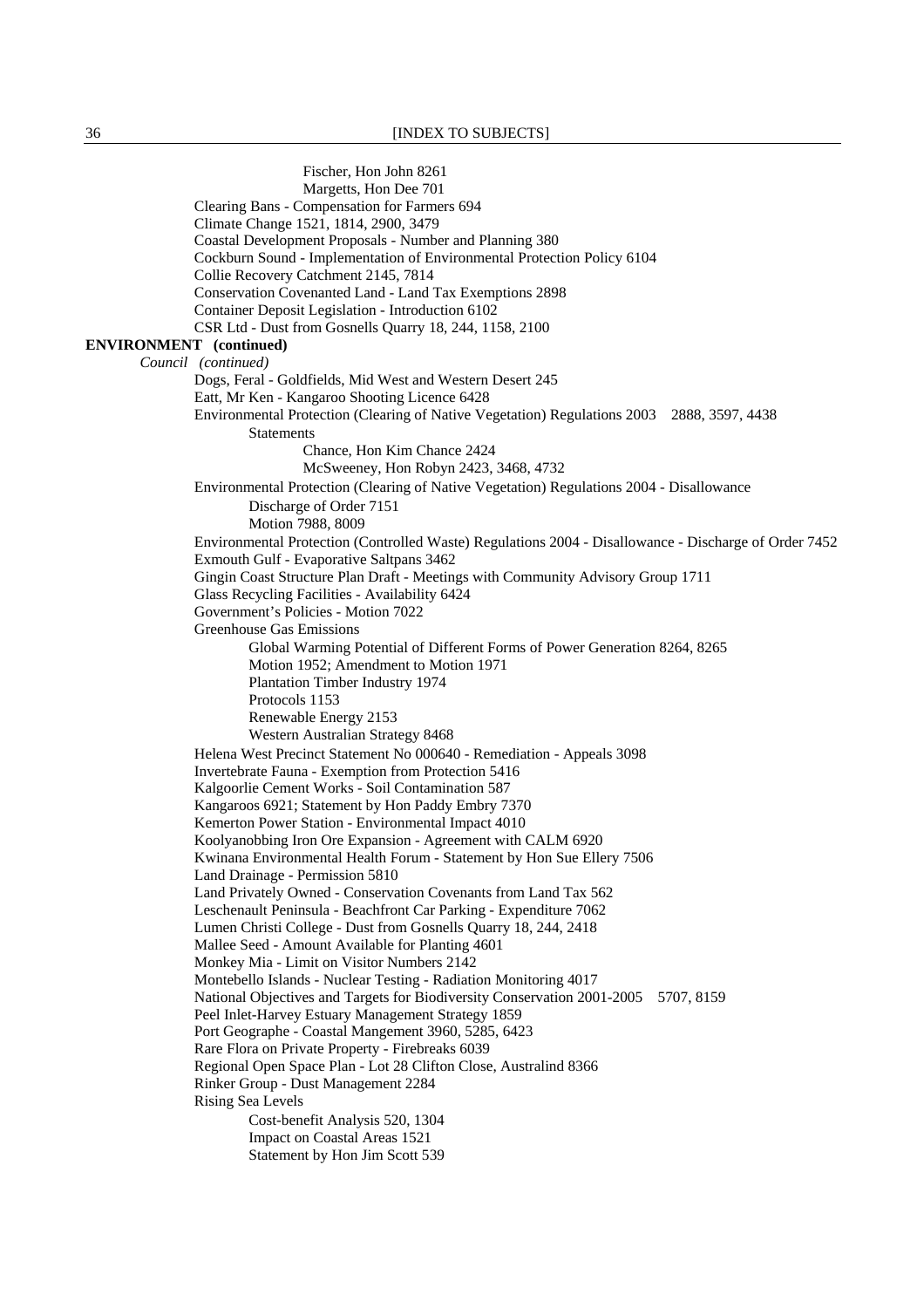Rose Valley Cheese Company Factory - Breach of Regulations 392 Sodium Cyanide - Manufacture and Transport - Ministerial Conditions 4425 "State of the Environment" Report - Audit of Actions Recommended 3095 State Weed Plan 520, 5695 Swan Coastal Plain Landfill 5252 Wetlands Policy 3097, 6791, 7794, 8253 Wedge Island Leases 8161 Western Metals - Lead-zinc Storage Shed, Derby 6094 **ENVIRONMENT (continued)**  *Council (continued)* Wetlands Audit of Loss, Modification and Degradation 3294 Nomination for Inclusion on Ramsar List 3096, 6104 Rectification Plans 3294 Tonkin Highway-Abernethy Road Wetlands 2416, 4743, 6458, 6461 Yunderup Canals Development - Acid Sulfate 3594 **ENVIRONMENT AND PUBLIC AFFAIRS STANDING COMMITTEE** *See "Standing Committee on Environment and Public Affairs"*  **ENVIRONMENTAL PROTECTION AMENDMENT ACT 2003** *Council* Clearing of Vegetation - Burning 692, 2888 Definitions 19, 836 Unlawful Clearing Cases 2283 **ENVIRONMENTAL PROTECTION, DEPARTMENT OF** *Council* Staff Allocations 2561 Water and Rivers Commission Merger 6076 **EPIC ENERGY** *See "Fuel and Energy"*  **EQUAL OPPORTUNITY ACT** *Council* Amendment 4721 **EQUAL OPPORTUNITY COMMISSION** *Council* Complaints, Inquiries and Damages and Compensation Awarded 935, 2138, 4738 **ESTIMATES COMMITTEES** *Assembly* Management Committee - Report 2957 Standing Orders Suspension 2305 *Council* Appointment - Motion 2571 **ESTIMATES OF REVENUE AND EXPENDITURE** *Council* Suspension of Sessional Orders 2373 Tabling of Budget Papers 2390 Consideration of Tabled Papers 2390, 2701, 2854, 3001, 3043, 3237, 3425, 3575, 3950, 4119, 4243 **EUROPEAN HOUSE BORER** *See "Agriculture"*  **EVERYDAY FRESH MARKETS** *Assembly* Petition 1525 *Council* Petition - Statement by Hon Graham Giffard, Parliamentary Secretary 1661 **EVIDENCE AMENDMENT BILL 2004** *Assembly* Introduction and First Reading 4185 Second Reading 4185, 4996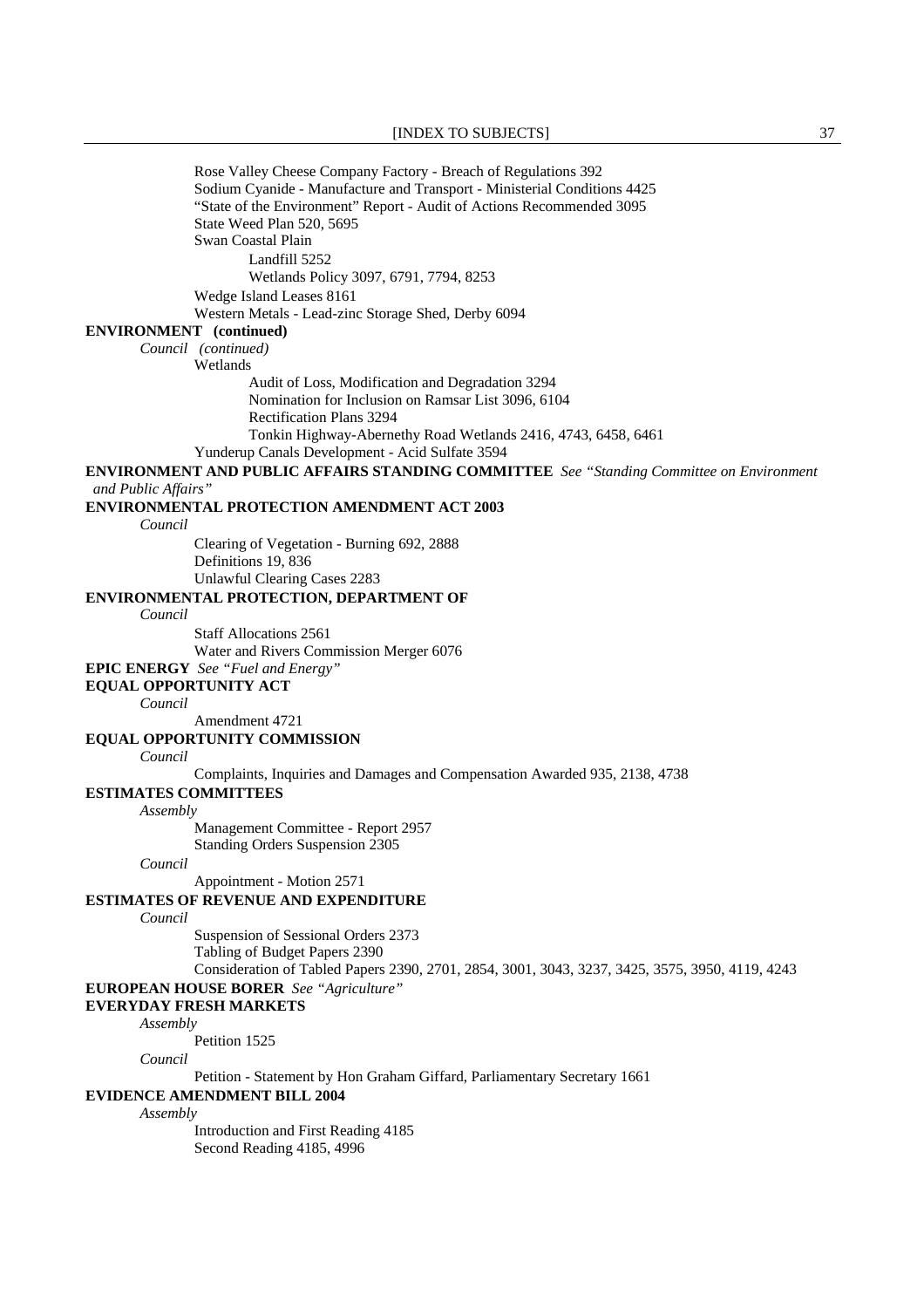| Consideration in Detail 4997, 4998                                                           |
|----------------------------------------------------------------------------------------------|
| Third Reading 4998                                                                           |
| Returned 6336                                                                                |
| Assent 6808                                                                                  |
| Council                                                                                      |
| Receipt and First Reading 5073                                                               |
|                                                                                              |
| Second Reading 5073, 6055                                                                    |
| Third Reading 6057                                                                           |
| Assent 6733                                                                                  |
| <b>EWERS, KEN</b> See "Disability Services"                                                  |
| <b>EXTREME MOTORCYCLE CLUB</b> See "Police - Blue Light Drags"                               |
| Е                                                                                            |
| <b>FARRER, MS JOSIE</b> See "Regional Development - Kimberley Development Commission"        |
| <b>FEDERAL BUDGET</b>                                                                        |
|                                                                                              |
| Assembly                                                                                     |
| State Government's Response 2766                                                             |
| Tourism Funding 2945                                                                         |
| Council                                                                                      |
| Statement by Hon Louise Pratt 3040                                                           |
| <b>FINANCE BROKERS CONTROL AMENDMENT BILL 2003</b>                                           |
| Assembly                                                                                     |
| Appropriations 83                                                                            |
| Second Reading 985, 994, 1372, 1384                                                          |
| Consideration in Detail 4635-4639, 4663-4677                                                 |
| Third Reading 4767                                                                           |
| Returned 7825                                                                                |
|                                                                                              |
| Assent 8598                                                                                  |
| Council                                                                                      |
| Receipt and First Reading 4882                                                               |
| Second Reading 4882, 6232, 6262, 6384, 7659                                                  |
| Committee 7753, 7755-7758                                                                    |
| Report 7758                                                                                  |
| Third Reading 7758                                                                           |
| Assent 8385                                                                                  |
| <b>FINANCE BROKING INDUSTRY</b>                                                              |
| Council                                                                                      |
| Lots 29 and 30 Trafalgar Road, East Perth - Land Tax on Sale 8468                            |
|                                                                                              |
| FINANCIAL ADMINISTRATION LEGISLATION AMENDMENT BILL 2004                                     |
| Assembly                                                                                     |
| Introduction and First Reading 5727                                                          |
| Second Reading 5727                                                                          |
| <b>FIRE AND EMERGENCY SERVICES</b>                                                           |
| Assembly                                                                                     |
| Boddington State Emergency Service Unit - Statement by Member for Collie 998                 |
| <b>Bushfires - Prevention Initiatives 7388</b>                                               |
| Canberra Bushfires - Report 2072                                                             |
| Emergency Services Levy - Insurance Compliance Review - Statement by Minister for Police and |
|                                                                                              |
| <b>Emergency Services 4021</b>                                                               |
| Fire Trucks - Fibreglass Heat Shielding - Danger to Crew 7749                                |
| Fire Units - Standardisation 4370                                                            |
| Funding - Statistics 5647                                                                    |
| Levy - Amount Raised 5647                                                                    |
| Prescribed Burns - South West - Statement by Minister for the Environment 3302, 4473         |
| Regan, Mr Jim - Statement by Minister for Police and Emergency Services 1722                 |
| <b>Staff Training 4369</b>                                                                   |
| Volunteer Sea Rescue Groups - Insurance 6516, 6517                                           |
| Whitfords Volunteer Sea Rescue Group - Statement by Member for Joondalup 8052                |
|                                                                                              |
|                                                                                              |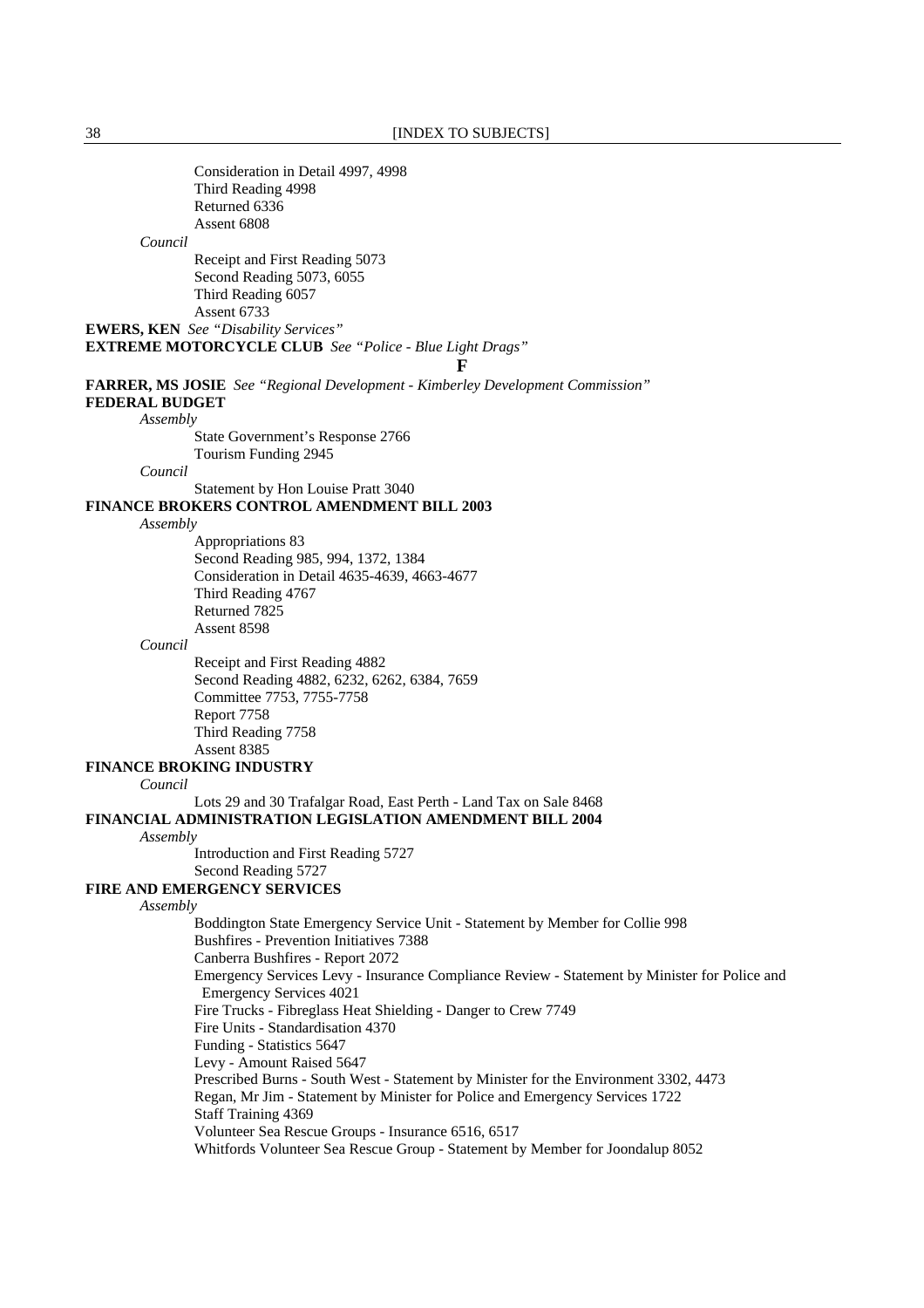|                  | Wildfire Management - Statement by Minister for Police and Emergency Services 5920          |
|------------------|---------------------------------------------------------------------------------------------|
| Council          |                                                                                             |
|                  | Aerial Controlled Burning in the Kimberley - Cost 695                                       |
|                  | Bridgetown-Greenbushes Bushfire 937; Statement by Hon Christine Sharp 1867                  |
|                  | Dangerous Goods - Public Access to EDG Licences 8377                                        |
|                  | FESA Draft Discussion Paper - Implementation of Recommendations 6089                        |
|                  | Forest Regions - Funding 1682                                                               |
|                  | Funding - Increase for CALM 2004                                                            |
|                  | Kalgoorlie (South) Fire and Rescue Service - Relocation 3966                                |
|                  | FIRE AND EMERGENCY SERVICES (continued)                                                     |
|                  | Council (continued)                                                                         |
|                  | Kimberley - Resourcing of Fire Management 8311                                              |
|                  | Lithium Batteries - Classification as Dangerous Goods 8375, 8376                            |
|                  | Local Community Emergency Management Arrangements 7824                                      |
|                  | National Inquiry on Bushfire Management, Prevention and Mitigation - Release of Report 5566 |
|                  | Port Hedland - Copper Concentrate 1635                                                      |
|                  | Slip-on Units for Regional Brigades - Policy 5416, 5567                                     |
|                  | Stake Hill Fire 8470                                                                        |
|                  | Tox Free Solutions 2140, 8201, 8350, 8376, 8378-8384                                        |
|                  | Volunteer Fire and Rescue Service - Return of Rescue Trailers to Perth 5693                 |
|                  | Volunteer Sea Rescue Groups - Status and Insurance 6751                                     |
|                  | Water Bombing - Training of Personnel 518                                                   |
| <b>FIREARMS</b>  |                                                                                             |
| Council          |                                                                                             |
|                  | Buyback Scheme 2617                                                                         |
|                  | <b>FIREARMS AMENDMENT BILL 2003</b>                                                         |
| Assembly         |                                                                                             |
|                  | Second Reading 121; Adjournment of Debate 124                                               |
|                  | Motion 275                                                                                  |
|                  | Amendments to be Made Pro Forma 442                                                         |
|                  | Pro Forma Amendments - Standing Orders Suspension 442                                       |
|                  | Consideration in Detail 448                                                                 |
|                  | Third Reading 904                                                                           |
|                  | Returned 8626                                                                               |
|                  | Council's Amendments 8626-8628                                                              |
| Council          |                                                                                             |
|                  | Receipt and First Reading 1091                                                              |
|                  | Second Reading 1091, 6696, 7765, 7972                                                       |
|                  | <b>Committee 7974-7978</b>                                                                  |
|                  | Report 8110                                                                                 |
|                  | Third Reading 8148                                                                          |
|                  | Assembly's Message 8581                                                                     |
|                  | Clarification of Remarks - Statement by Hon Louise Pratt 7811                               |
|                  | <b>FIRST HOME OWNER GRANT AMENDMENT BILL 2004</b>                                           |
| Assembly         |                                                                                             |
|                  | Introduction and First Reading 4181                                                         |
|                  | Second Reading 4181, 4762                                                                   |
|                  | Appropriations 4313                                                                         |
|                  | Third Reading 4765                                                                          |
|                  | Returned 7836                                                                               |
|                  | Assent 8598                                                                                 |
| Council          |                                                                                             |
|                  | Receipt and First Reading 4881                                                              |
|                  | Second Reading 4881, 7758                                                                   |
|                  | Remaining Stages 7761                                                                       |
|                  | Assent 8385                                                                                 |
| <b>FISHERIES</b> |                                                                                             |
|                  |                                                                                             |
|                  |                                                                                             |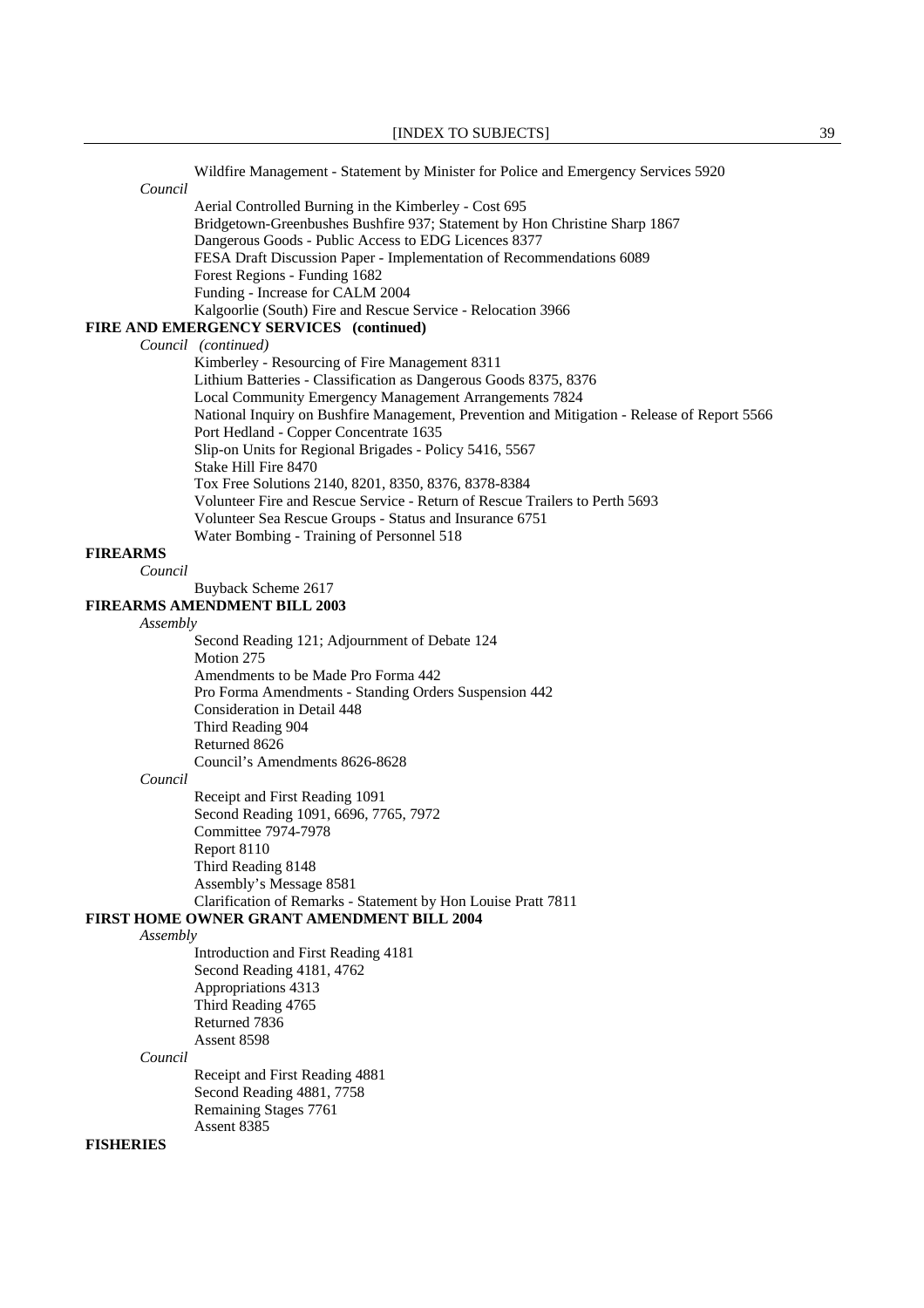| Assembly                     |                                                                                                                                          |
|------------------------------|------------------------------------------------------------------------------------------------------------------------------------------|
|                              | Aquarium Fish, Hermit Crabs, Specimen Shells and Invertebrates - Sustainability of Current Catch Rates<br>5044                           |
|                              | Blue Swimmer Crab Fishery - Deeper Water in South West 5044                                                                              |
|                              | Department - Vessels - Permission to Operate without Using Lights 8753                                                                   |
|                              | Dhufish - Information Evening 5053                                                                                                       |
|                              | Palmer, Mr Jeff - Reinstatement of Conviction by High Court 4339                                                                         |
|                              | Rock Lobster - Trade Quota with European Union 724                                                                                       |
|                              | State of the Fisheries Report 2002-03 - Error - Statement by Speaker 85                                                                  |
| <b>FISHERIES</b> (continued) |                                                                                                                                          |
|                              | Assembly (continued)                                                                                                                     |
|                              | Swan River - Fish Kill at Como 4785                                                                                                      |
|                              | Veronica - World's Second Largest Fishing Trawler - Monitoring of Operations 6872<br>Whale Entangled in Craypot Ropes near Kalbarri 3787 |
|                              | Wonnerup Estuary - Licensed Commercial Fishers 7741                                                                                      |
| Council                      |                                                                                                                                          |
|                              | Aquaculture Strategy and Legislative Review - Statement by Minister for Agriculture, Forestry and                                        |
|                              | Fisheries 4826                                                                                                                           |
|                              | Cape-to-Cape Area Fishery - Management Plan 3463                                                                                         |
|                              | Charter Boat Licences - National Competition Council's View 829                                                                          |
|                              | Crayfishing - Commercial - South West 3280                                                                                               |
|                              | Department                                                                                                                               |
|                              | Hard Copy Advice 7499                                                                                                                    |
|                              | Lancelin Office 2589                                                                                                                     |
|                              | Vessels - Permission to Operate without Using Lights 5373, 5810, 6428, 6429, 7795                                                        |
|                              | Statement by Hon Peter Foss 7809                                                                                                         |
|                              | Fish Resources Management Amendment Regulations (No. 14) 2003                                                                            |
|                              | Disallowance - Discharge of Order 4243                                                                                                   |
|                              | Statement by Minister for Agriculture, Forestry and Fisheries 4880<br>Geographe Bay - Commercial Fishing 2540                            |
|                              | High Aim 6 - Sinking and Use as Artificial Reef 6256                                                                                     |
|                              | Lobster Industry - Cowaramup, Gnarabup and Hamelin Bay 2585                                                                              |
|                              | Mackerel Fisheries 1637, 8001                                                                                                            |
|                              | Management - Statement by Minister for Agriculture, Forestry and Fisheries 5380, 5811                                                    |
|                              | Marine No-take Zones - Area 7361                                                                                                         |
|                              | Multiple Use Marine Parks - Recreational Fishing 6259, 8251                                                                              |
|                              | Ningaloo Marine Park 6040, 6259, 6750, 8251                                                                                              |
|                              | Officers - Trips from Karratha to Port Hedland 2298                                                                                      |
|                              | Palmer, Mr Jeff - Compensation 3962; Statement by Hon Barry House 4168                                                                   |
|                              | Paxton, Mr Mark - Cancelled Fishing Licence 5255                                                                                         |
|                              | Pilbara Fishing Ventures Pty Ltd - Funding 2586, 3022, 4738                                                                              |
|                              | Pilchards - Virus - Imported Feed at Port Lincoln 8249, 8397, 8574, 8813                                                                 |
|                              | Protection from Extractive Activity 7496                                                                                                 |
|                              | Regulations - Statement by Hon Paddy Embry 4171                                                                                          |
|                              | Rock Lobster - Exclusion Zones on South West Coast 8120, 8309; Petition 8269                                                             |
|                              | Scallop Enhancement Program, Geraldton - Dredging - Benefits 4890<br>Shark Fisheries - Stock Assessment 4582                             |
|                              | State of the Fisheries Report 2002-03 - Statement by Minister for Agriculture, Forestry and Fisheries 5                                  |
|                              | Total Allowable Catch - Research 2447                                                                                                    |
|                              | Travelling Quotas for Fish 2590                                                                                                          |
|                              | West Coast Review - Release by Department 7635                                                                                           |
| <b>FLAGS</b>                 |                                                                                                                                          |
| Assembly                     |                                                                                                                                          |
|                              |                                                                                                                                          |

Western Australian and Australian - Legislation to Outlaw Desecration 963

**FLAGS PROTECTION BILL 2003**

*Assembly*

Second Reading 1927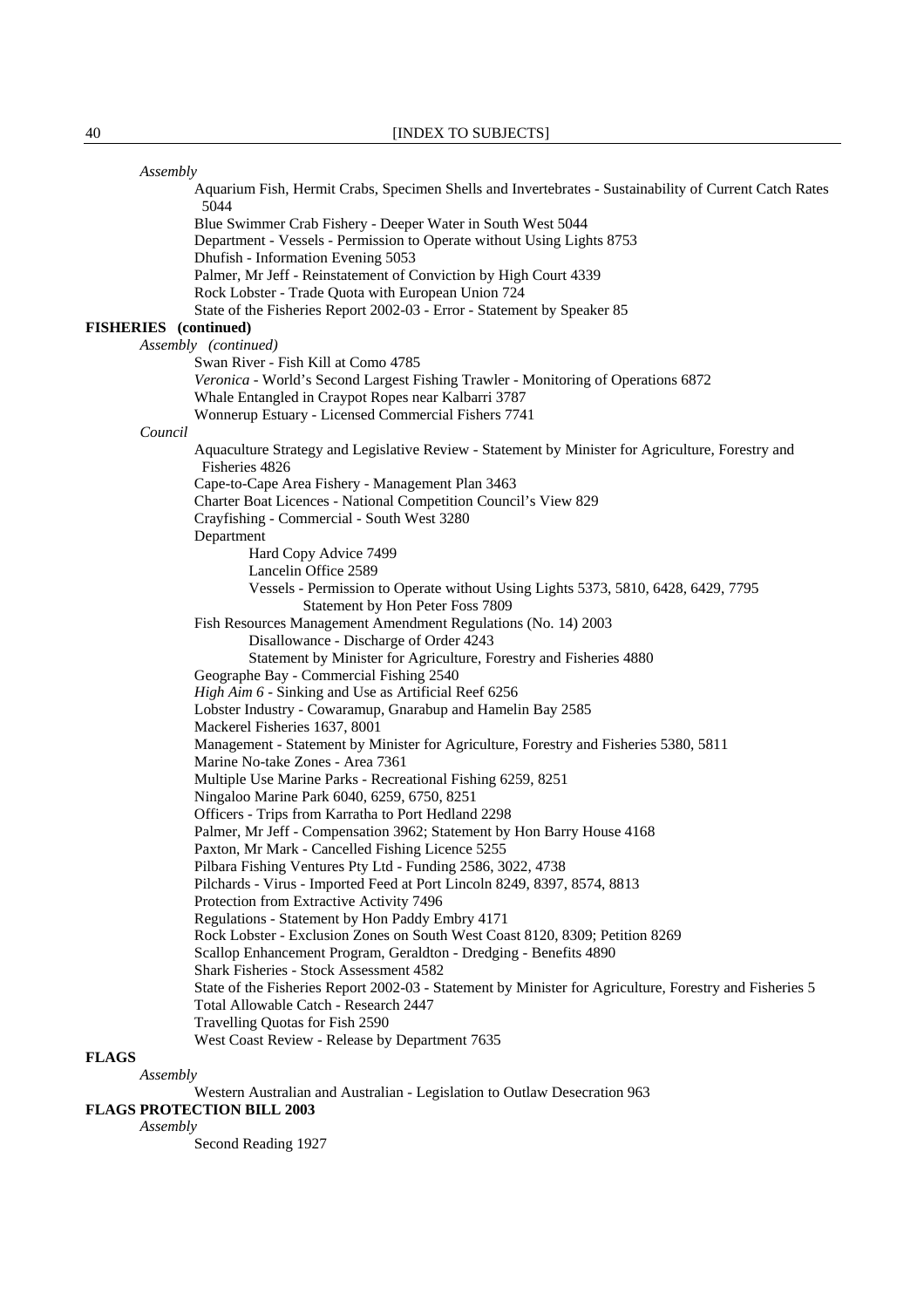Petition 1871 **FLY IN, FLY OUT OPERATIONS** *See "Mining"*  **FONG, DR NEALE** *See "Health - Department"*  **FOOD SAFETY STANDARDS** *See "Health"*  **FOREST PRODUCTS AMENDMENT BILL 2004** *Assembly* Receipt 7309 First Reading 7398 Second Reading 7398, 7711 **FOREST PRODUCTS AMENDMENT BILL 2004 (continued)** *Assembly (continued)* Third Reading 7714 Assent 8598 *Council* Introduction and First Reading 4242 Second Reading 4242, 7162, 7174 Committee 7179-7181 Recommittal 7180, 7181 Report 7182 Third Reading 7182 Returned 7784 Assent 8145 **FORESTS AND FORESTRY** *See also "Conservation and Land Management, Department of" Assembly* Economic Value - Statement by Minister for the Environment 7248 Farm Forestry - Report by Ms Carol Holmes 3570 Forest Management Plan - Advertisements 1799 Ludlow State Forest 3418, 5329, 5754, 8789, 8790 Old-growth Forest Failure of Government's Policy 7112 Government's Funding Policy 5150 Recent Logging in South West 730, 731, 889 Sawlog Supplies 5753 Regional Forest Agreement - Impact on Tourism 8788 Sky Jetty Project 5152 State Forest No 56 - Partial Revocation - Assembly's Resolution - Council's Concurrence 4536 State Forests Nos 7, 14, 16, 28, 32, 33 and 58 - Partial Revocation of Dedication - Assembly's Resolution - Council's Concurrence 1584 State Forests Nos 14, 20, 21, 26, 30, 33, 35, 38, 39, 58 and 65 - Partial Revocation of Dedication - Motion 7689 State Forests Nos 15, 39 and 64 - Partial Revocation of Dedication - Assembly's Resolution - Council's Concurrence 1601 Tasmanian Blue Gum Plantations - Pesticides in Fertiliser Pellets 1426 Timber Industry Restructuring - Statement by Minister for State Development 851 WA Axemen's Council - Statement by Member for Warren-Blackwood 2937 Wellington Discovery Forest - Removal of Notice of Motion - Statement by Speaker 4028 *Council* Bailey Fertiliser Company - Fertiliser Pills - Hazard Warnings 6273 Business Exit Assistance - Craft and Furniture Manufacturing Businesses 6923 Chip Logs Road-to-rail Freighting to Bunbury Port 8816 Collie Recovery Catchment - Thinning Operations 2567, 8366 Craft Wood Licences 4894, 8120 Definition of "Value Adding" 554 Feature-grade Timber - Supply 1112 Statements Chance, Hon Kim 8259, 8270, 8431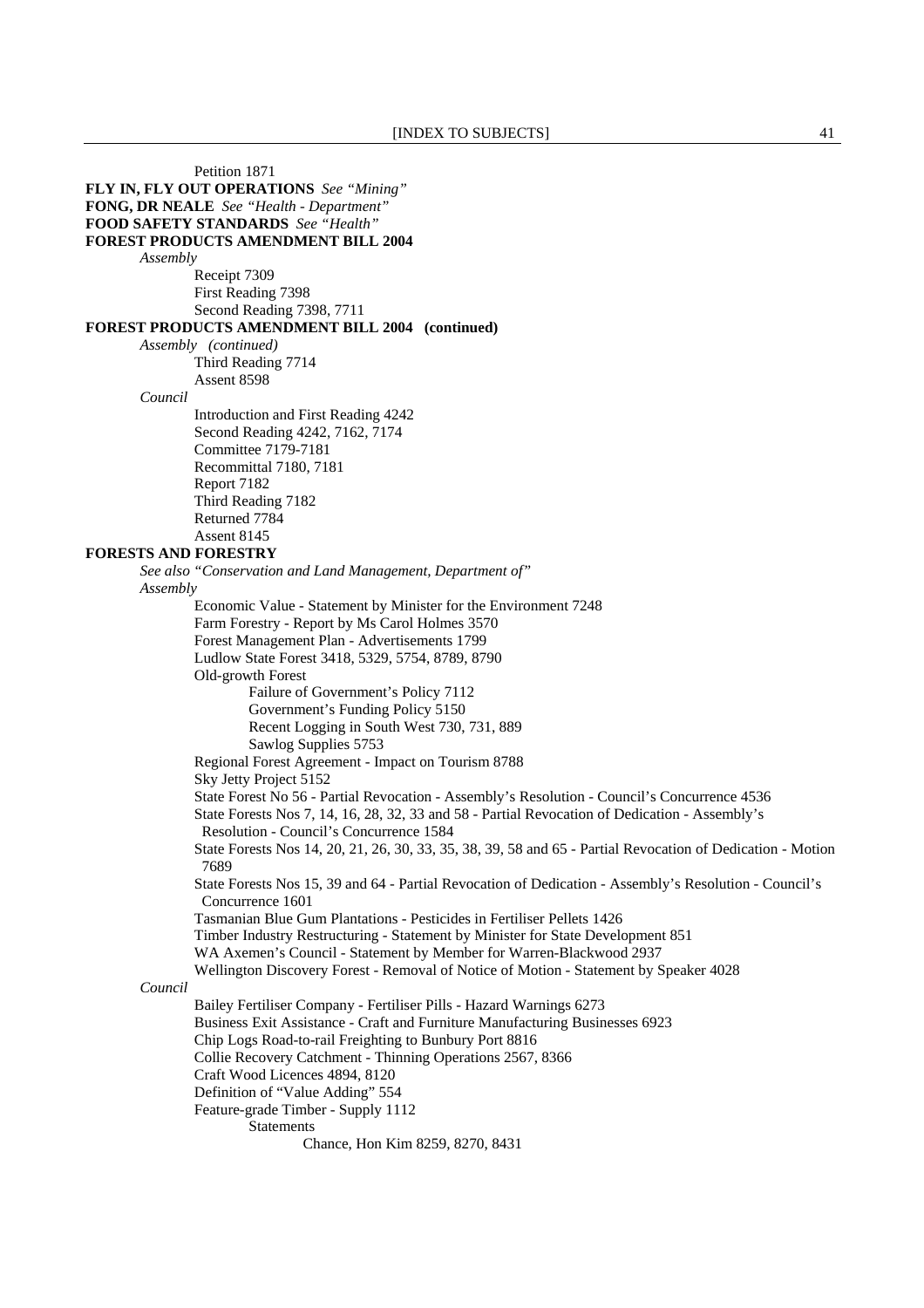House, Hon Barry 8135 Sharp, Hon Christine 8258 Fire Fighting Activities and Management - Funding 1682 Forest Management Plan 243, 696, 2146, 2153, 7815 Forest Products Commission Request for Proposals 4852 Staff Transferring from CALM and Area Available for Log Production 7245 Gnangara Water Mound - Removal of Pines 7168, 7173 Gunns Ltd 6646, 6749 **FORESTS AND FORESTRY (continued)**  *Council (continued)*  Hardwood Supplies - Craft and Furniture Manufacturing Industries 6919, 6923 Infinitree Plantation Program - Advertising Cost 2302, 7664 Jarrah Availability from Bauxite Mine Sites 6427 Furniture Production 520 Sawlogs Supply 6564 Logging Construction and Maintenance of Logging Roads 2568 Lost Revenue from Reduction 1978 Roseneath, Fleays and Leach Forest Blocks 2299, 7664 Ludlow State Forest Expenditure of Offset Funds 8313 Licence to take Subterranean Fauna 5696, 6777 Mining 4895, 5099, 7796 Protestors 4585 Nannup Timber Processing Pty Ltd - Production Contract - Tabling 837 Native Forests Fire Management Funding 1308 Log Sales 7498 Privately Owned - Access to and Removal of Timber - Statement by Minister for Agriculture, Forestry and Fisheries 8385 Native Timber - Royalties 2569 Old-growth Forest - Failure of Government's Policy 6919 Pearce, Mr Bob - Forest Industries Federation of WA 3279 Pinetec Ltd 2738, 4846 Plantations Fire Management Funding 1308 Log Sales 7498 Timber Industry - Incentive Payments 1974 Probity Audit Request for Proposal No 2649 and Associated Reports 3461 Request for Proposals Process Supplementary Information - Statement by Minister for Agriculture, Forestry and Fisheries 1430 Tabling of Documents 837 Royalties - Native Timber 1679, 1976 Sandalwood Management Plan 7665, 8399 Sales - Royalties 7044 Sawlog Tonnages 6463 Sotico Pty Ltd Letter from Minister for Agriculture, Forestry and Fisheries 4277; Statement by Minister for Agriculture, Forestry and Fisheries 4588 Letter from Premier 3279 Sale 4726 Timber Production Agreement 554, 698, 2295 State Farm Forestry Planning Policy 8471 State Forests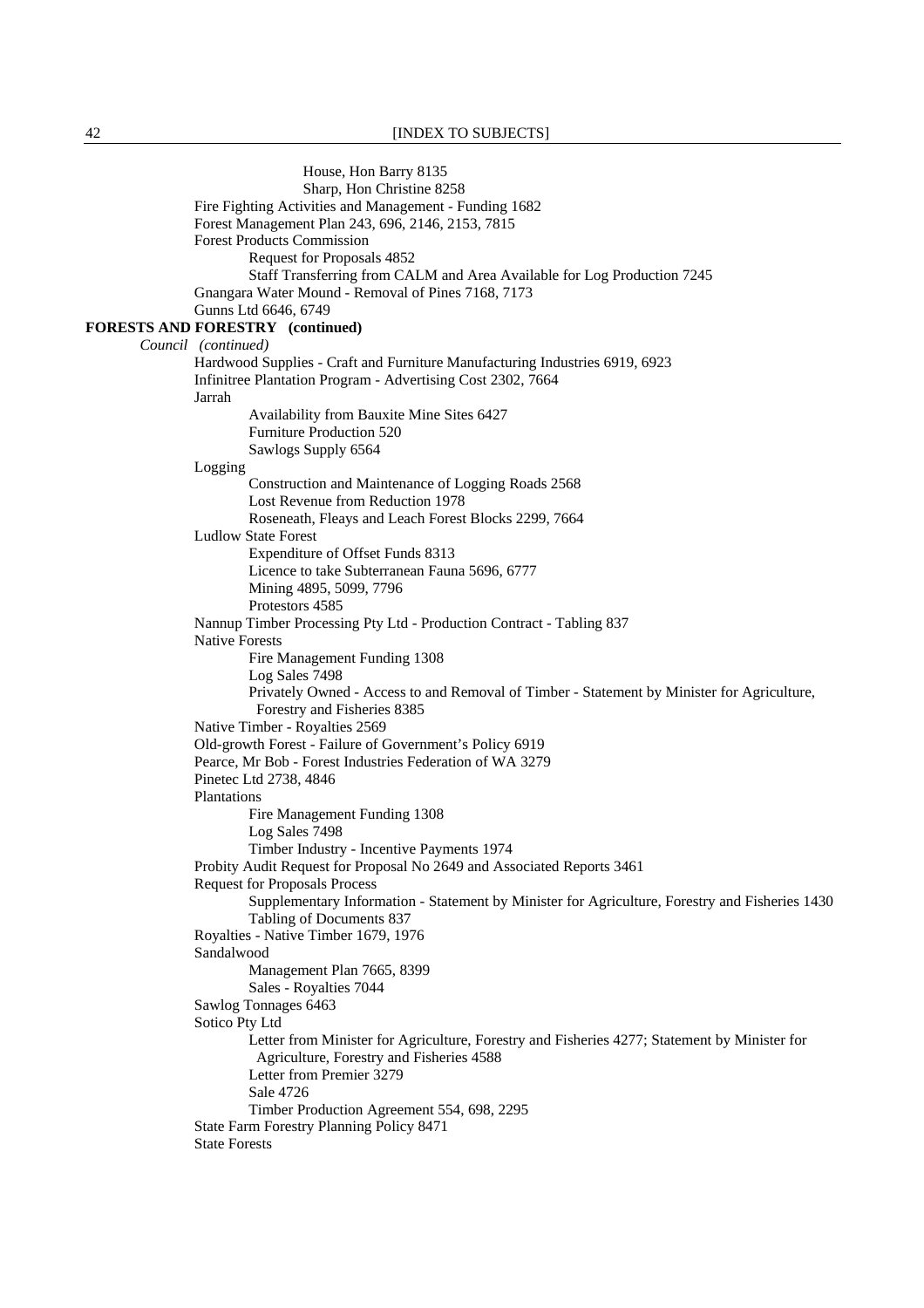Logging and Thinning Operations 7242, 7243, 7640, 8165 No 7 - Partial Revocation - Dual Carriageway 5413 No 56 - Partial Revocation - Assembly's Resolution - Motion to Concur 4462-4466 Nos 7, 14, 16, 28, 32,33 and 58 - Partial Revocation of Dedication - Assembly's Resolution 1446 Nos 14, 20, 21, 26, 30, 33, 35, 38, 39, 58 and 65 - Partial Revocation of Dedication - Assembly's Resolution 7781; Motion 8419, 8859 Nos 15,39 and 64 - Partial Revocation of Dedication - Assembly's Resolution 1448; Motion 476 Tasmania's Forests - Statement by Hon Christine Sharp 2290 Tasmanian Blue Gum Plantations - Pesticides in Fertiliser Pellets 3103 **FORESTS AND FORESTRY (continued)**  *Council (continued)* Tender 2679 - Sale of Native Forest Feature Grade Sawlogs 8000 Timber Allocations 3549; Statement by Hon Christine Sharp 4735 Contracts - Investment Security Guarantee and Probity Audit 3060 Industry Restructuring 1470, 2896; Statement by Hon Christine Sharp 5394 Removed from Mine Sites 1640 Resources - Ownership 4443 Timeless Timber Treasures 5568, 5570 Wellington Mills Pine Forest - Logging 2302 Wesbeam Agreement 3019, 3025, 3277, 3457, 3592 Whiteland Milling - Sales from Timber Mill in Busselton 7168 Whittakers Timber Mill, Greenbushes - Financial Assistance 7356 **FORTESCUE METALS GROUP LTD** *See "Mining"*  **FREEDOM OF INFORMATION AMENDMENT BILL 2003** *Assembly* Second Reading 7424 Consideration in Detail 7427, 7428 Third Reading 7428 Council's Message 8074 Assent 8598 *Council* Returned 7452 Assembly' Amendment 7978, 7979 Assent 8385 **FREEMAN, MS DEBBIE** *See "Health - Swan Valley Centre"*  **FREMANTLE CEMETERY** *Council* Lot 4009 8349 **FUEL AND ENERGY** *See also "Alinta" and "Western Power" Assembly* Avon Energy - Gas-driven Power Plant 889 Base-load Power Station - Power Procurement Process 7253 Collie B Power Station Matter of Public Interest 8641 Amendment to Motion 8646 Amendment on the Amendment 8652 Motion, as Amended 8652 Dampier-Perth Natural Gas Pipeline 6956, 7548, 7551, 7678 **Electricity**  Caravan Parks and Park Home Villages 2623, 5027; Statement by Member for Wanneroo 2481 Opposition's Promises of Expenditure on Network 7847 Smart Meters 3412 Supplies to Regional Towns 1060 Energy Crisis - Matter of Public Interest 4978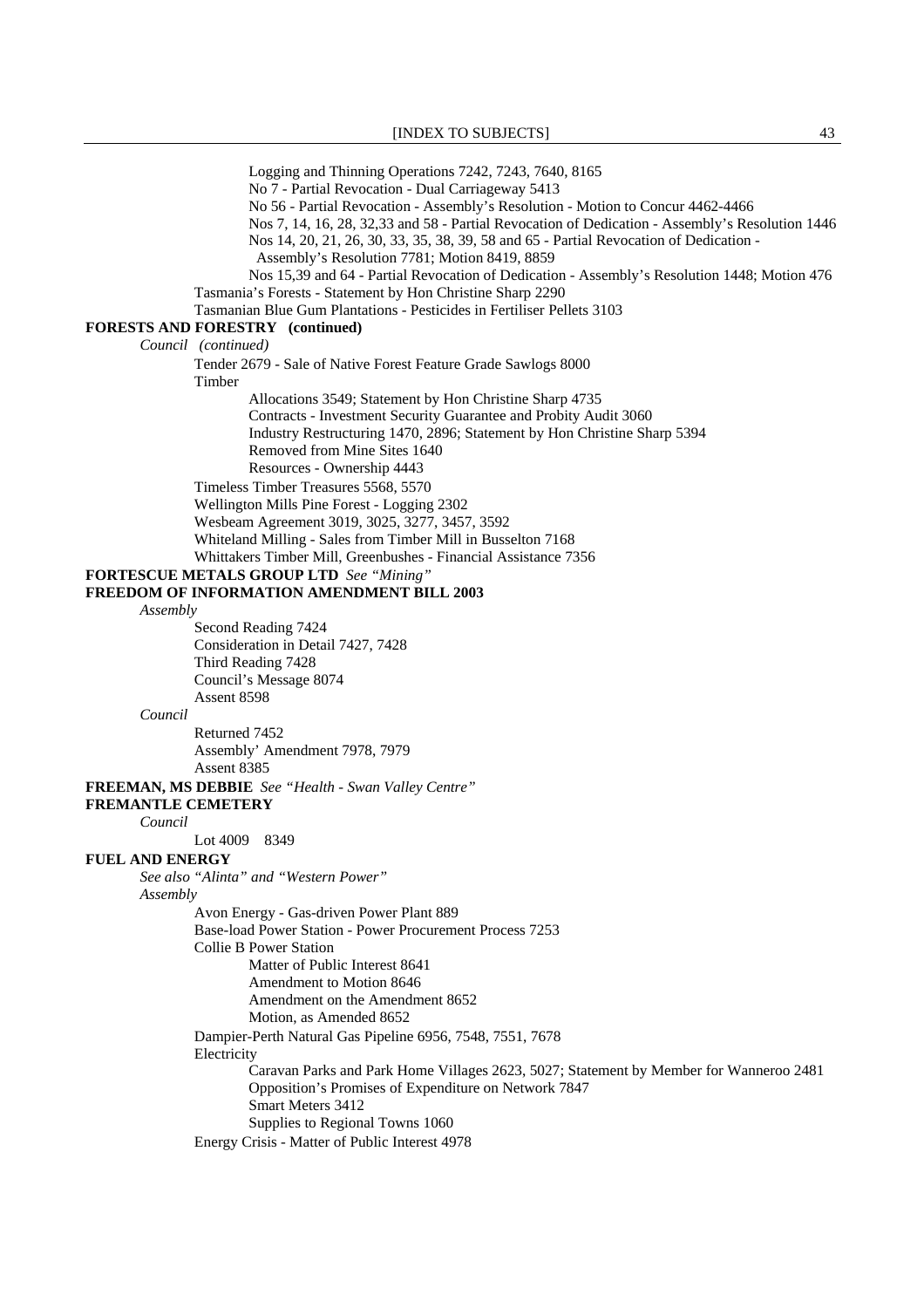Energy Management Team 1240 Energy Smart Program 3369, 8024 Epic Energy - Dampier-Bunbury Gas Pipeline - Regulated Tariff 1428, 2076, 3397 FuelWatch Web Site 1893 Kwinana Power Station - Conversion to Liquid Fuel 4622 Liquefied Natural Gas Korea Gas Ltd 5149 Premier's Trip to Korea 6955 Supplies 891 **FUEL AND ENERGY (continued)**  *Assembly (continued)*  Muja Power Station - Dispute between United KG and Maintenance Workers 5600 Narrogin Biomass Power Station - Grievance 3498 Petrol - Price Differentials 1057, 1058, 1172 Power Generation - Policy of Importing Oil 4623 Prime Minister's Energy Statement 4202 Renewable Energy Projects - Statements by Minister for Energy 1166, 4297 South West Gas Pipeline - Extension to Albany 1056 Swan Hills Electorate - Electricity Supply - Statement by Member for Swan Hills 3527 Unflued Gas Heaters - Health Risks 4338 WA Gas Review Board - Parliamentary Privilege - Statement by Speaker 6964 *Council* Base-load Power Station - Power Procurement Process 7208 Bremer Bay Electricity Supply - Statement by Hon Paddy Embry 390 Cockburn 2 Gas Power Plant - Closure 2582 Dampier-Perth Natural Gas Pipeline 7632, 8118, 8119, 8343, 8396, 8570 Diesel Fuel Rebate 5580 Electrical Safety and Policy 8254, 8314 Energy Smart Program - Tabling of Whole-of-Government Report 7636 Epic Energy - Financial Assistance 8467 Government's Energy Requirements - Public Tender 8255 Kemerton Power Station - Environmental Impact 4010 Kerbside Fuel Bowsers, Tambellup - Statement 1979 Kimberley - Power Station Construction 8247, 8308 Liquefied Natural Gas - Quantities Needed for Operation of Facilities 5416 Oil Mallee Power Station, Narrogin - Statement by Hon Dee Margetts 389 Power Generation Breakdown of Coal Gas and Renewable Energy Generation 8198 Global Warming Potential 8264, 8265 Privatisation - Impact 8595 Renewable Energy Projects - Target 7357 Wind Farms Albany - Impacts of South West Climate Change 7665 Geraldton 7065 **FUJITSU** *See "Community Development - Department - RFP 13304"*  **G**

### **GALLOP LABOR GOVERNMENT**

*Assembly*

 Failure to Deliver on Key Priorities - Motion 6314 Focus on Social Issues - Grievance 1024 Mismanagement, Broken Promises and Poor Accountability - Matter of Public Interest 8064 Openness and Accountability 1171 Privatisation - Government Policy 6798 Vision for the Future 1056

*Council*

Performance - Motion 8294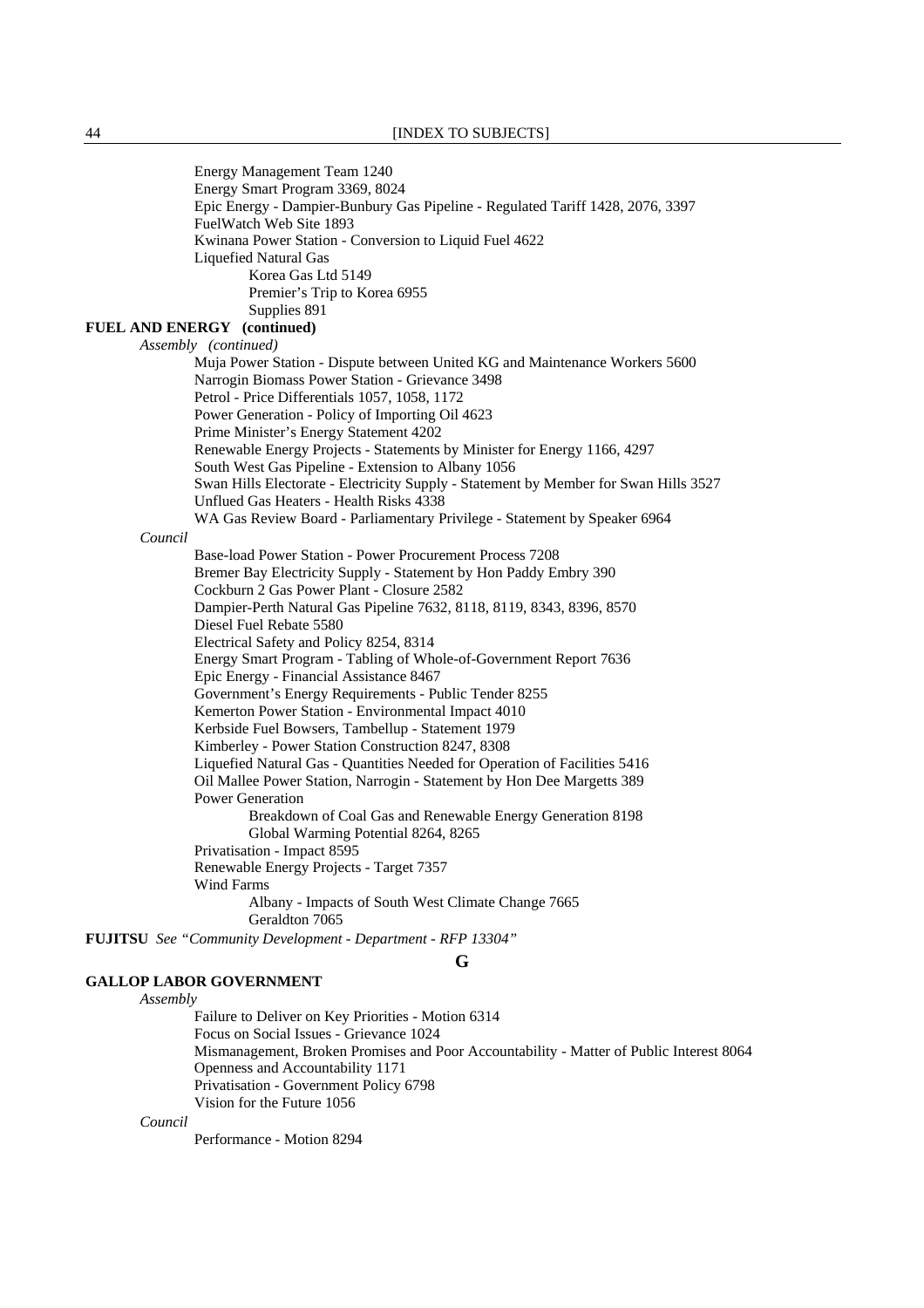## **GAMBLING**

*Assembly*

Electronic Gaming Machines 3114

*Council*

 Burswood Casino International Gaming Room - Smoking in Public Places Exemption - Petition 2085 Electronic Gaming Machines 3598

Two-up School, Kalgoorlie 6644

**GASCOYNE WATER ASSET MUTUAL COOPERATIVE LTD** *See "Water Resources"* 

**GENERAL MOTORS HOLDEN** *See "Land - Kununurra"* 

### **GENETICALLY MODIFIED CROPS FREE AREAS BILL 2003**

*Assembly*

Assent 83

*Council*

Assembly's Message 5

Assent 1

# **GERALDTON**

*Assembly*

State Government Commitment 3320

**GHD PTY LTD** *See "Water Resources"* 

**GIANONCELLI FAMILY**

*Assembly*

Statement by Member for Girrawheen 882

**GOLD CORPORATION**

*Assembly*

Debt Collection Policy 173

### **GOLDFIELDS REGION**

*Council*

**Statements** 

Donaldson, Hon Bruce 6666

House, Hon Barry 6667

**GOODS AND SERVICES TAX** *See "State Finance"* 

**GORDON INQUIRY** *See "Aborigines"* 

**GORGON PROJECT** *See "Industrial Development"* 

**GOVERNMENT ADVERTISING**

*Assembly*

 Agents, Producers and Cost 2514, 2517, 2993, 2994, 2997, 2998, 3715, 3724, 4824 Cost 3232, 3233, 3389, 3405, 3406, 3556-3561, 3567, 3568, 5048-5052, 5207, 5649 Expenditure 6871 Political Advertising

Guidelines 5328-5330

Matter of Public Interest 5844

Premier's Broken Promise 7115

Public Benefit Versus Public Relations 5834

Self-promotion Advertising Campaigns 2218

*Council*

 Budget 6101 Channel 31 6593-6604 Expenditure 1985, 6784 Television and Radio - Scope and Cost 6582-6592

### **GOVERNMENT BUSINESS ENTERPRISES**

*Assembly*

Statements of Corporate Intent - Statement by Treasurer 7676

#### **GOVERNMENT CONTRACTS**

*See also "Consolidated Constructions Pty Ltd" Council*

Boise Cascade Office Products 1475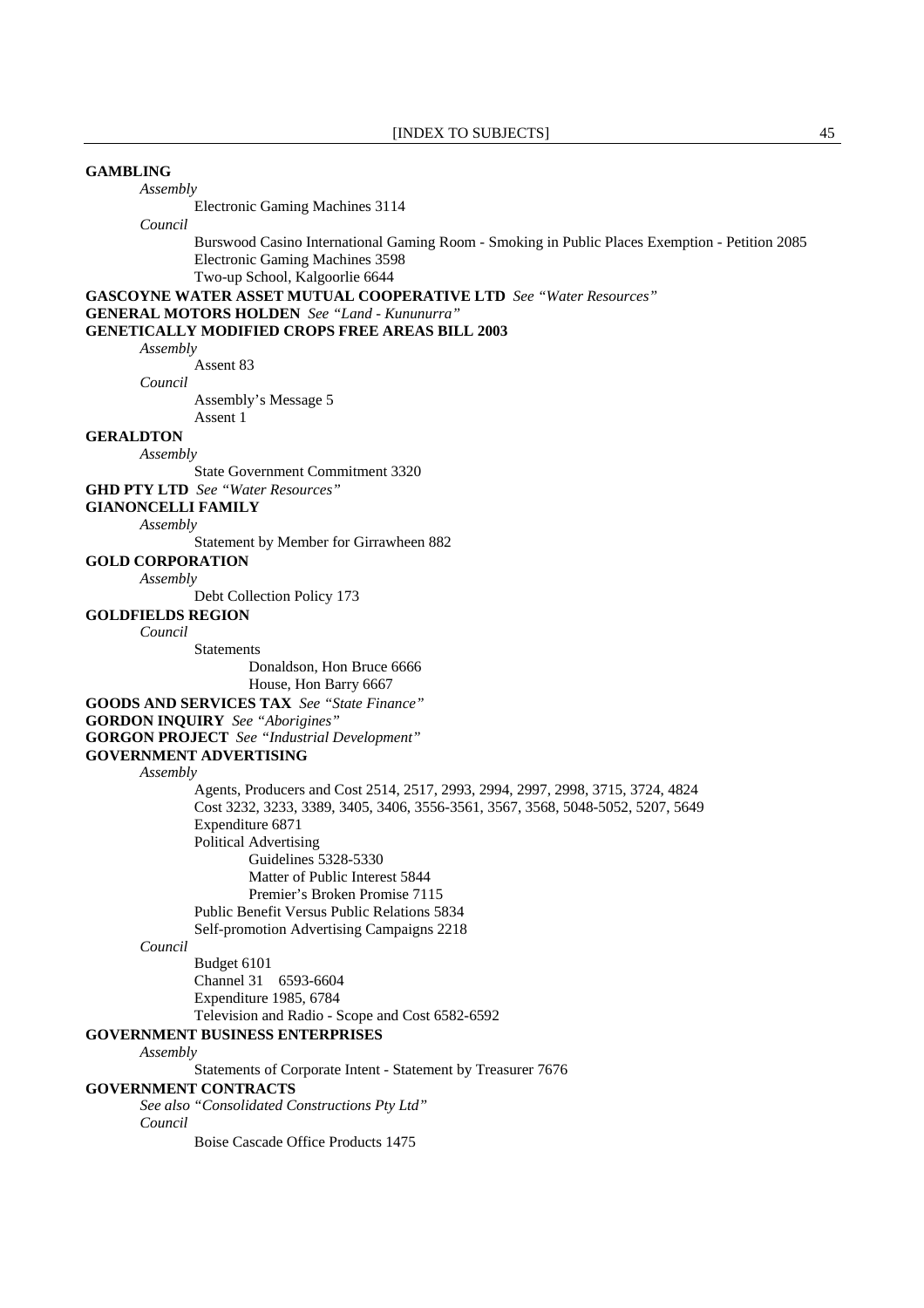Design and Construction 2126 Mills, Ms Marie 3996 Tender No 12603 63, 64 **GOVERNMENT DEPARTMENTS AND AGENCIES** *See also "Government Vehicles" Assembly* Annual Reports - Failure to Meet Statutory Deadlines 467 Apprentices and Trainees Number 1891 **GOVERNMENT DEPARTMENTS AND AGENCIES (continued)**  *Assembly (continued)*  Apprentices and Trainees (continued) Traineeships Strategy - Statement by Minister Assisting the Minister for Public Sector Management 1526 "Better Planning: Better Services" Strategic Plan - Statement by Minister Assisting the Minister for Public Sector Management 4472 Budget Cuts - Fraud, Waste and Mismanagement - Detection 142 Building Better Government Program - Statement by Treasurer 4474 Classroom Furniture Contract - Statement by Treasurer 8024 **Computers**  Lost or Stolen 144, 158, 159, 161, 328-330, 478, 495, 1732 Purchasing Procedures - Statement by Treasurer 7825 Security 4087 Corporate Service Centres - Statement by Minister Assisting the Minister for Public Sector Management 1720 Credit Cards Contract - Statement by Treasurer 3866 Statements - Checking 142 Crown Land - Management 8768-8773 Debt Collection Policy 194-199 Dialogue with the City - Staff Participation 150 Employees Sick Days - Cost 2515 Workers' Compensation 8701-8725 Expenditure on Postage - Auditing 3203-3207, 3211, 3213, 3218-3220, 3224-3226, 3228, 3370, 3373, 3375, 3553 Freedom of Information Applications 3384-3389, 3555, 3556, 3714 Funding - Decrease 5026 Key and Card Entry - Number and Procedures 161, 163, 330, 334, 335 Management of Crown Land 8098 Mobile Phones Charges 1811, 2079, 2236-2238, 2694, 3398, 3565, 3722, 3826, 4238, 4537, 7150, 8699 Lost or Stolen 144, 158, 159, 161, 328, 329, 330, 478, 495, 1251-1253, 1427, 1614, 1732, 1806, 1808, 2224-2226, 3233, 3234, 3389, 3719 Providers - Cost and Audits 174-183, 187-192, 337, 338, 790, 908, 909 Non-government Organisations - Preferred Length of Contracts 5038-5042, 5902 Office Space Owned or Leased - Area, Location, Value and Proportion Vacant 8739-8745 Online Recruitment, Advertising and Management System 1887 Statement by Minister for Consumer and Employment Protection 398 Online Registration and Licensing System 1804 "People Making a Difference: The Public Sector" - Statement by Minister Assisting the Minister for Public Sector Management 7826 Physical Activity Taskforce - Membership, Meetings, Fees, Miscellaneous Payments and Cost-benefit Analysis 1802 Public Sector Standards Commissioner 1255, 1256 Redeployment Registration Requests 1248 Relocation to Bunbury 8758-8765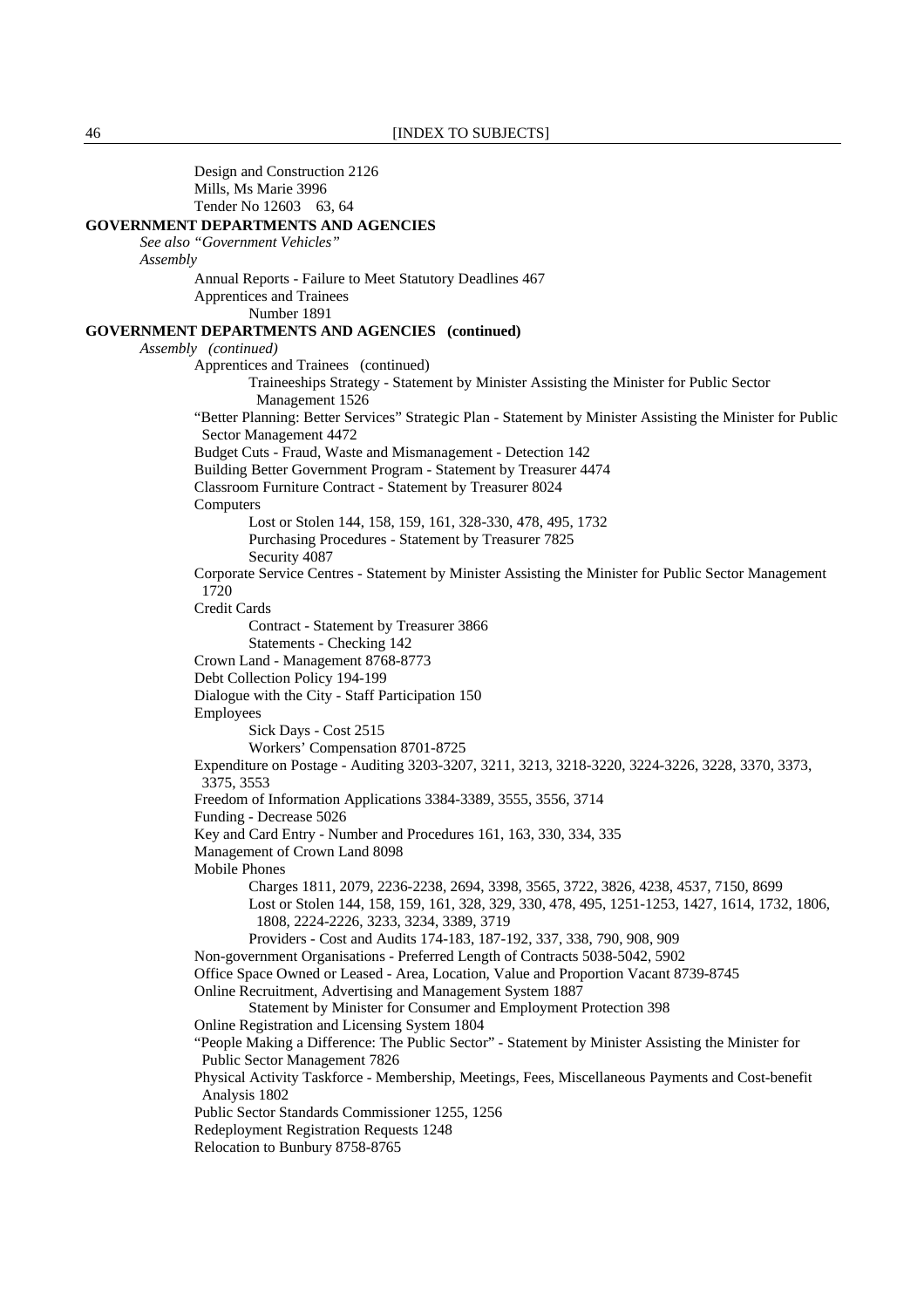Responses to the Public - Average Cost 1251 Risk Management Workshops 1242 Self-promotion Advertising Campaigns 2218, 2515 Short Message Service - Review 3202 Sick Days - Productivity Loss 170 **Staff**  Extended and Unpaid Leave 1800 Investigations Conducted by Ms Barbara Abbott - Supplementary Information - Statement by Minister for Planning and Infrastructure 85 **GOVERNMENT DEPARTMENTS AND AGENCIES (continued)**  *Assembly (continued)*  Staff (continued) Number Displaced 4812-4821, 5021, 5023 Redeployed, on the "Attached List" and Displaced 1239 Redundancy Schemes 5909 Sick Leave 2511 Taxes and Charges Fee Setting Policies 6293 Overcharging 6293 Total Government Employment 4086 Unapproved Expenditure 3202 Unfunded Superannuation 8746-8751 Whistleblowers - Liam Bartlett Program 3725 *Council* Application of Value for Money Policy 5580 Apprentices and Trainees - Number 1158-1162, 1352-1356, 1522, 1523, 1712-1717, 1973, 1989-1999 Audit of Crime Prevention Efforts - Review 4176 Buildings Projects and Office Accommodation - Delivery Management and Maintenance 4723 Bunbury Tower - Accommodation Obligations 2411 Community Attitude Monitor Polling - Market Equity Pty Ltd 8162 Credit Cards - Expenditure and Credit Limits 1323-1347, 1489-1512, 1708 Employees - Voting for Reality Television Programs - Cost 8398 Information Sharing with Department of Justice 4936 Leave Liability - Audited Data 1469 Mitchell, Mr John - Employment 2450, 4176 Recycled Products - Purchase 1157 **Staff**  Pay Rises 393 Police Criminal Checks 2427-2446, 2558-2560, 3475 Sick Leave 2300 Stationery Contract - Customer Fee 3102 Telecommunciations Services - Procurement Process - Consultants 5579 Tenders with Contract Value of Over \$100 000 Aborted 7632 **GOVERNMENT EMPLOYEES HOUSING AUTHORITY** *Council* Housing Supplies - Adequacy 2154 **GOVERNMENT EMPLOYEES SUPERANNUATION FUND** *Assembly* Cost of Administration 8696 Information Technology Upgrade for Board 8694 Use of Minimum Benefit Guarantee Fund for Administration Costs 6871 **GOVERNMENT OPENNESS AND ACCOUNTABILITY** *Assembly* Importance 286 **GOVERNMENT PRINTERS CONFERENCE** *Assembly* Northern Territory - Attendance and Reports 1247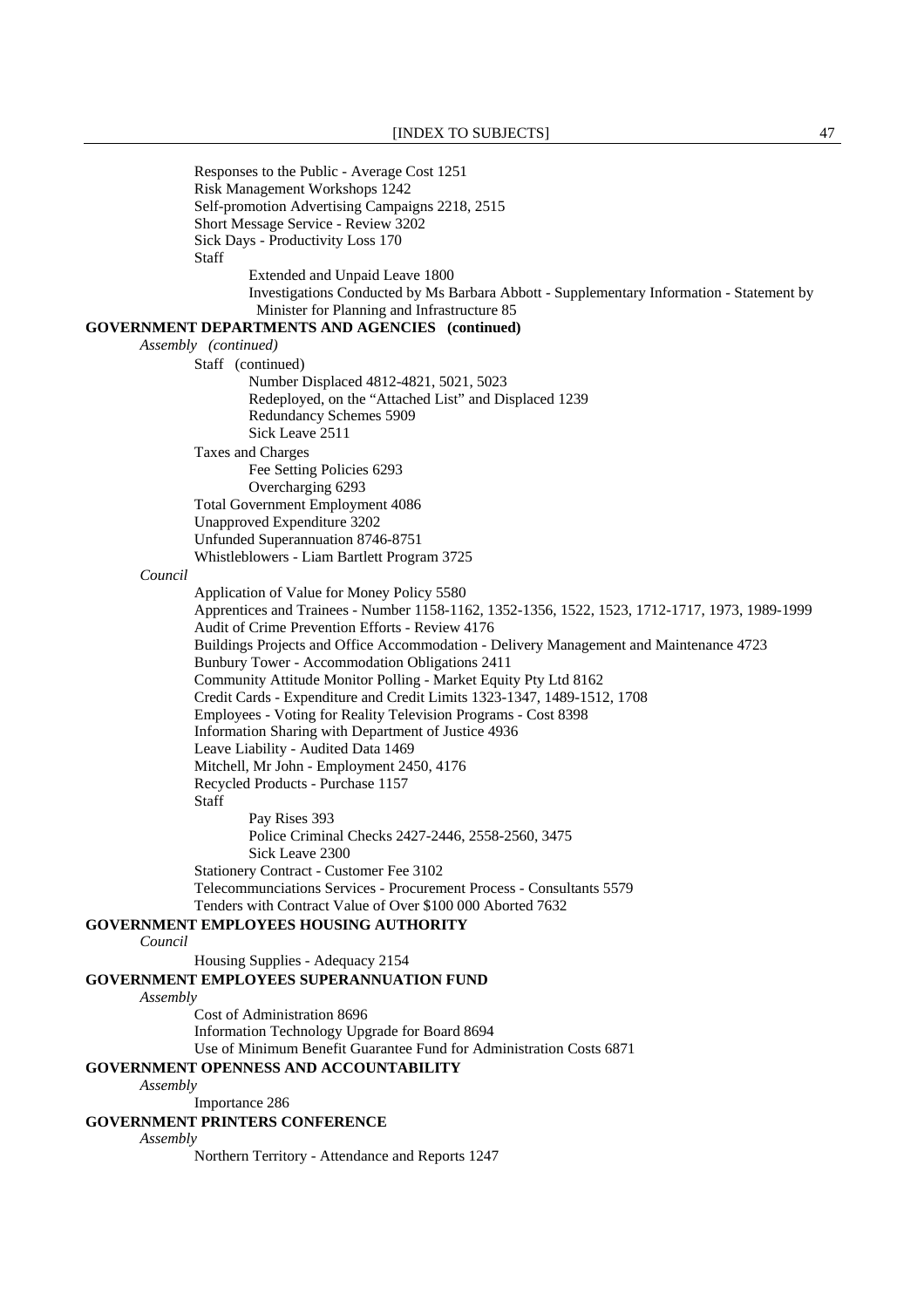### **GOVERNMENT SOCIAL AGENDA**

*Assembly*

Future Plans 3901

### **GOVERNMENT VEHICLES**

### *Assembly*

Vehicle and Driver Services - Review 1250

*Council*

Tender for Management of Leased Vehicles 4469

### **GRAFFITI**

*Assembly*

 Removal from Private Property by Local Government Authorities 5027 **GRAY, MR MARCUS** *See "Ports and Harbours - Remark Island - Mooring Licences"*  **GREENHOUSE GAS EMISSIONS** *See "Environment"*  **GRILL, MR JULIAN** *See "Lobbyists"*  **GROW (INC) WA** *See "Health - Mental"*  **GUARDIANSHIP AND ADMINISTRATION BOARD** *Assembly* Assets Register of Belongings 4369

**GUNNS LTD** *See "Forests and Forestry"* 

**H**

## **HAIRDRESSERS REGISTRATION BOARD**

*Assembly*

 Annual Reports 5909 **HAMBERGER, MR JONATHAN** *See "Industrial Relations - Commission"* 

**HANSON, MS JULIE**

*Assembly*

Statement by Member for Murdoch 5319

**HARMONY WEEK** *See "Multicultural Interests"* 

**HARVEST LAKES DEVELOPMENT** *See "Environment"* 

#### **HARVEY COMMUNITY RADIO STATION 96.5FM**

*Assembly*

 Statement by Member for Murray-Wellington 4329 **HARVEY FAMILY SUPPORT PROGRAM** *See "Community Development"*  **HEALTH**

*See also "Drugs" and "Hospitals"* 

*Assembly*

 After-hours Medical Centres - Impact on Emergency Departments 3321 Autism - Early Childhood Intervention Services 3192-3194 Breast Cancer - Statement by Minister for Disability Services 5583 Budget Increase 2483, 4080, 8798 Bulimia and Anorexia Nervosa - Treatment and Budget Allocation 1615 Cancer Cases - Screening Procedures - Waiting List 6515 Capital Works Program - Budget Allocation 2322 Copper Chrome Arsenate Treated Timber - Ban on Use 5036 Child Development Centre 1602, 2072 Commonwealth Grants Commission - Additional Funds 1380 Community Mobility Classes - Eligibility Criteria 2078 Country Areas Reduced Budget 6124 Statement by Member for Murdoch 998 Dementia Action Plan - Funding 1797 Patients - Facilities and Policy for Standard of Care and Treatment 7746 Dental Crisis in Public Dental Health Care Matter of Public Interest 5460 Amendment to Motion 5466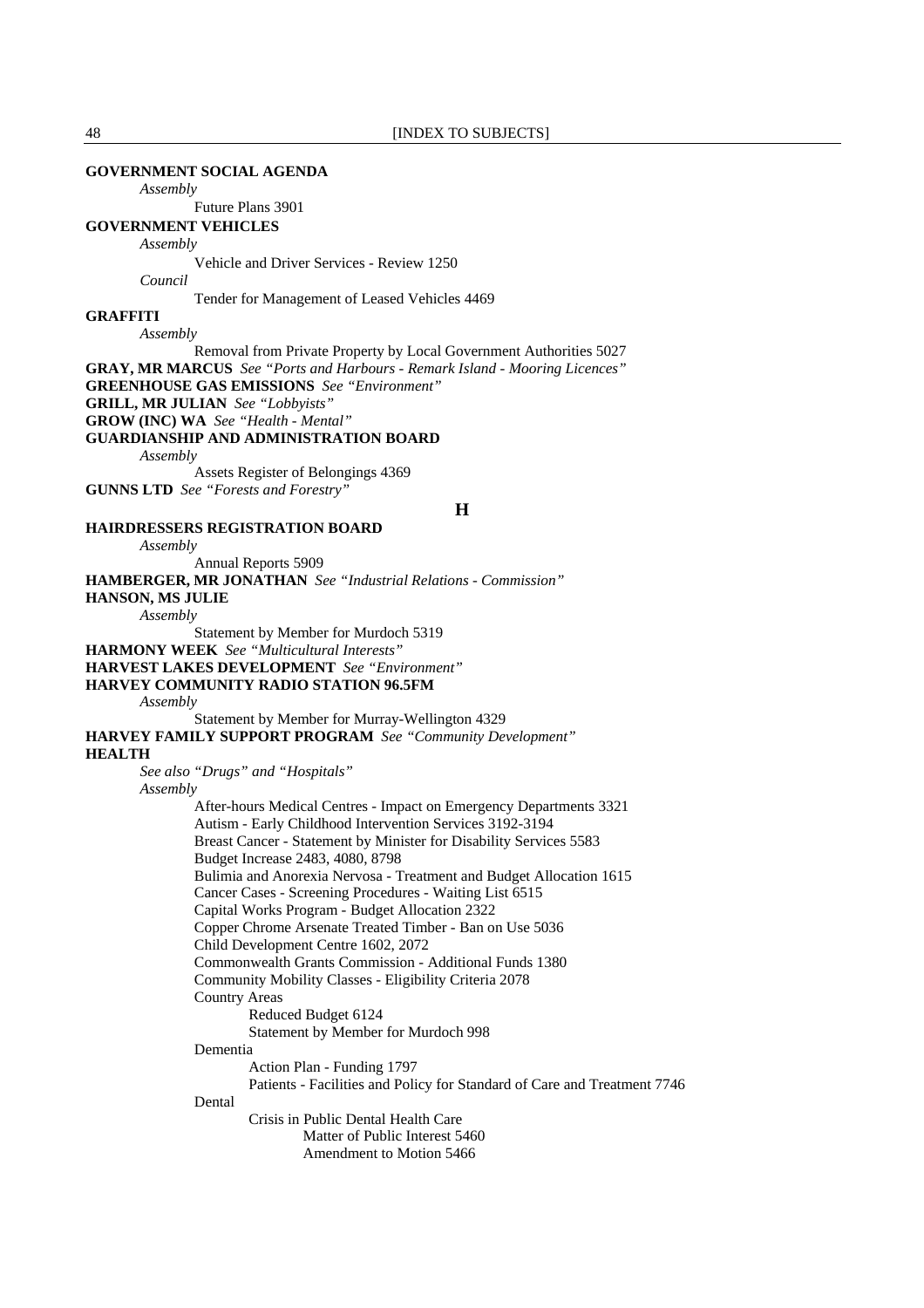Motion, as Amended 5468 Funding 1382 Letter to Premier from WA Dentists 5603 Oral Health Centre WA - Delays in Patient Treatment 7742 Waiting List 2626, 5453-5455, 5937 Department Budget 2003-04 5597 Credit Cards 4973, 4974 **HEALTH (continued)**  *Assembly (continued)*  Department (continued) Debt Collection Policy 171 Diabetes II - Motion 1907; Amendment to Motion 1919 DNA Testing - Time Taken to Analyse 3400, 3401 Eaton Child Health Clinic - Petition 2903 Expenditure 1607 Funding Increase 7840 GROW - World Community Mental Health Movement - Thornton, Mr Bill - Statement by Member for Carine 428 Health (Air-handling and Water Systems) Regulations - Water-based Airconditioning 5023 Health Insurance Commission - Bulk-billing Settlement - Statement by Minister for Health 1167 Health Reform Committee Recommendations 885 Report - Tabling - Statement by Minister for Health 1164 Healthway 2004 Awards - Statement by Member for Wagin 3526 Funding Grants to Incorporated Community Groups - Public Liability Insurance 7748 Honeybrook Lodge - Closure 2370 Jandakot Airport Patient Transfers - Cost of Contracts 2074 Kevin Cullen Community Health Centre, Busselton 3419 Kingsley - Doctors' Surgeries - Petition 7260 Lifeline WA Rally on Suicide - Telephone Counselling Lines 3538 Limitation Act Amendments 8634 Linear Array Endoscopic System - Petition 8596 Medical Indemnity Insurance - Doctors 3533 Medical Practitioners - Form Completed for Elderly Drivers 1612 Mental Albany 5598 Budget Allocation and Psychiatrist Numbers 2077 Children and Adolescents 7745 Children under Three Years of Age - Services 1605 Funding 598, 1380, 5914 Grievance 1030 Personal Explanation by Minister for Health 3122 Petition 4039 Government Initiatives 6122 GROW (Inc) WA - Statement by Member for Murray-Wellington 5988 Mental Health Teams - Metropolitan and South West Areas 5046 Reform Federal Government Allocation 3571 Statement by Minister for Health 7247 Removal of Notice of Motion - Statement by Speaker 1526 Review of Act Implementation of Recommendations 1613, 1615 Statement by Minister for Health 7511 Selby Lodge - Redwing Mental Health Facility 599, 4680 Teenagers and Young Adults 5751, 5752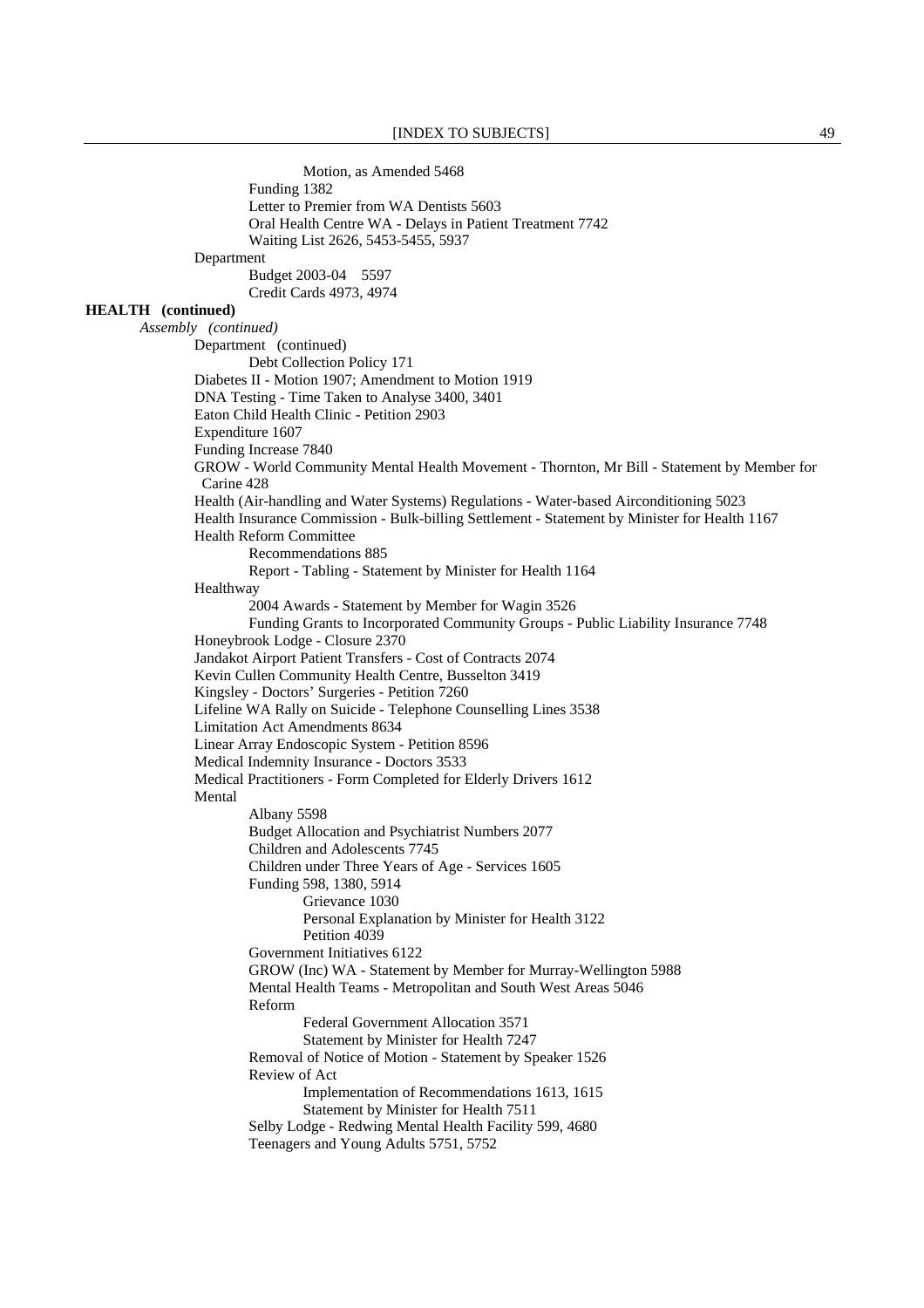Neural Tube Defects 2946 Newborn Hearing Screening Program 3116, 3117, 3533 Nurses Agency - Number 1726, 2075 Australian Nursing Federation Annual General Conference - Failure of Minister to Attend 8056, 8057 Employment Figures 7842 Enterprise Bargaining Agreement 2482, 2940 **HEALTH (continued)**  *Assembly (continued)*  Nurses (continued) Number 1611 Pay Offer 2161, 5450-5452, 5749, 5750 Remuneration 1060 Trans-Tasman Mutual Recognition Agreement 6300; Personal Explanation by Minister for Health 6535 Working Conditions 7685 Obesity - Motion 1907; Amendment to Motion 1919 Organ Donation Country Areas - Impediments to Donations 3569 Improvement in Rate 2485, 3902 Transplant Australia - WA Branch - Statement by Member for Joondalup 2040 Osborne Lodge - Use of Physical Restraints on Patients 7747 Pathways Home Program - Commonwealth Funding 2769 Peri-natal and Infant Mortality Committee 7750 Positnor-2 - Availability at Hospital Emergency Departments 3568 Preventive Programs 1608, 3534 Public Pathology Services - Statement by Minister for Health 6535 Reid Report Capital Works Expenditure 1173 Cardiac Surgery Unit at Fremantle Hospital 1174 Implementation of Recommendations by Dr Neale Fong 4024 Relay for Life 2004 - Statement by Member for Geraldton 8052 Ross River Virus 2077, 7748 Royal Flying Doctor Service - Funding for Aircraft 2046, 2047 Rural Surgical Service - Grievance 4303 Sexually Transmitted Infections - Children 4197 Silver Chain Nursing Association Nursing Posts - Funding 1380 Smoking Ban in Enclosed Public Places and Work Sites - Petition 8023 Environmental Tobacco Smoke in Workplaces 166 No Smoking Signs near Children's Playgrounds 4482 Smarter than Smoking Country Sports Scholarships - Statement by Member for Mandurah 2039 South West - Community Consultative Structure - Workshop and Forum 5905 South West Area Health Service Budget 6124 Champion, Ms Anne 8795 Community Health Forum - Statement by Member for Warren-Blackwood 5319 Downgrading 1566 Funding - Statement by Member for Warren-Blackwood 3899 Grievance 2009 Southern Suburbs - Reform Program 7850 Speech Pathology 5509, 5903 Swan Valley Centre - Assaults on Staff 2482 Tissue Donation - Improvement in Rate 2485 Unflued Gas Heaters - Health Risks 4338 Warren-Blackwood District - Petitions 2005, 2748, 2902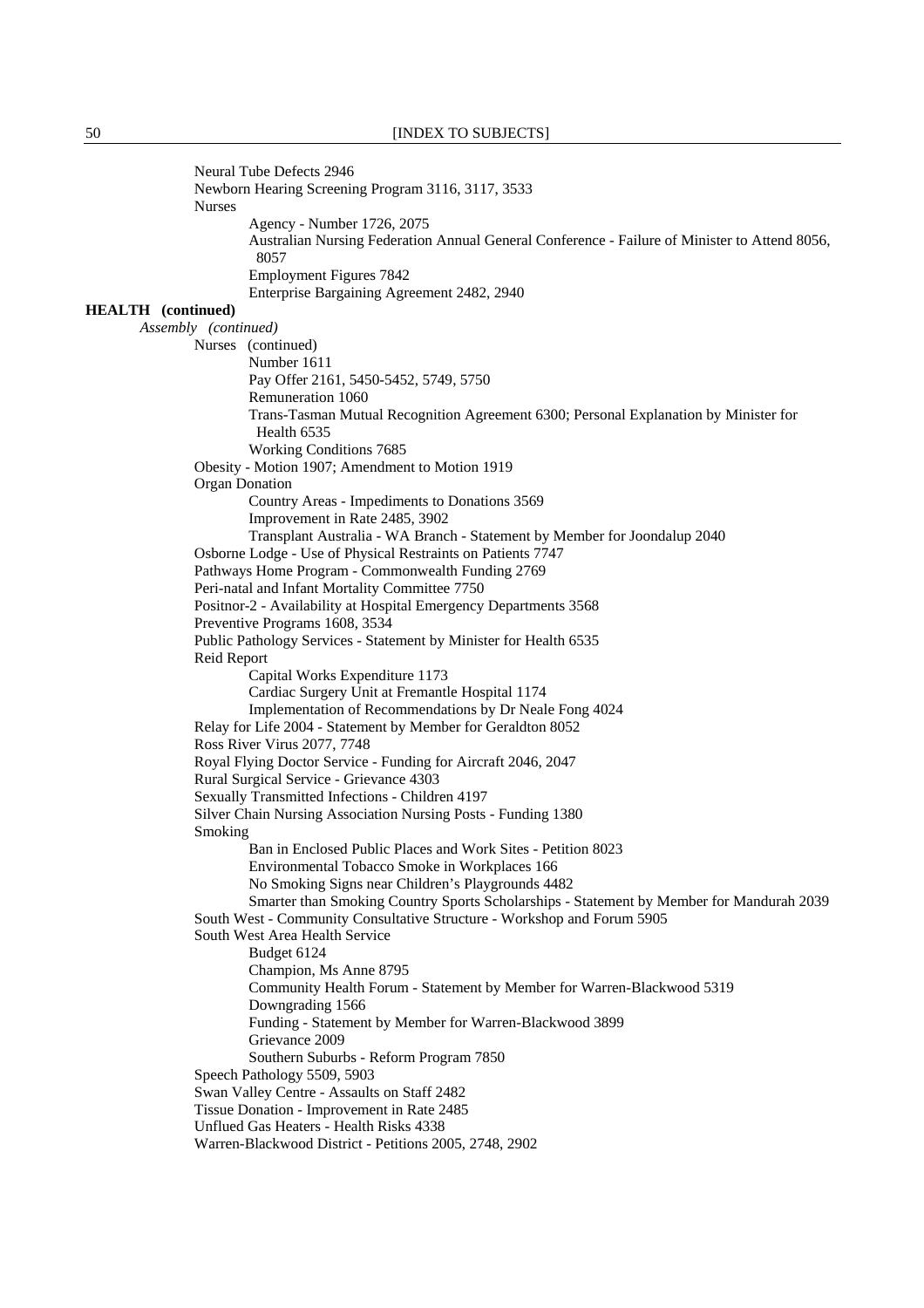Well Women's Clinic, Kojonup - Closure 4626, 4627 Youth on Health Festival - Statement by Member for Wagin 6512 *Council* Airborne Crocidolite Asbestos - Health Risks - Tom Price 3099 Alcoa World Alumina Australia - Cancer Cases on Registry 8473 Attention Deficit Hyperactivity Disorder Learning and Attentional Disorders Society of WA - Funding 2102 Stimulant Medication Prescription 8522 **HEALTH (continued)**  *Council (continued)* Boostrix Shortage 7635 Boyup Brook Director of Nursing-Human Services Manager 3491 Statement by Hon Bill Stretch 1869 Budget - Deficit Details 6724 Buprenorphine and Methadone - Prescription by WA Doctors 3062 Cancer Cases - Number Diagnosed 1156 Capital Works Program - Budget Allocation 8019 Carnarvon Sobering Up Centre - Completion Date 7669 Children under 13 Years with Sexually Transmitted Diseases - Mandatory Reporting 523 Community Health Facilities - Expansion - Cost and Completion Date 4012 Community Midwifery Program - Motion, as Amended 1841, 2260 Copper Chrome Arsenate Treated Timber - Use 1155, 4293 Cost Increases 4439 Country Areas - Expenditure, Appropriations and Staff 6774 Daube, Mr Michael 8310 Defibrillator and Oxygen Equipment - Public Access 4583 Denmark Multipurpose Service Health Care Facility - Site 4951, 4952, 6648, 6714, 6792 Dental Children in Foster Care 7210 Derby Dental Services 8250 Kalgoorlie Dental Clinic - Statement by Parliamentary Secretary 6609 Kununurra Clinic 6088 Newman 3487 Pilbara and Kimberley Regions 3023 Public Dentistry - Staff Numbers 5255 South Metropolitan Dental Clinic 7666 Yanchep-Two Rocks Schools 4723 Department Fong, Dr Neale - Appointment 8205 Staff - Sick Leave 2300 Derby Child and Maternal Health Centre - Lease 8249 Domestic Smoke Nuisance - Legislation 4941 Emergency Evacuation Procedures - Management 4016 Environmental Health Foundation - Establishment 4949, 6789 Fitpacks - Sale and Distribution 6112 Food Safety Standards 5252, 5810; Statement by Hon John Fischer 5823 Funding 7667-7672 Genetically Modified Food Crops 1474; Statement by Hon Jim Scott 1480 Haemophilia Patients 2145, 6099 Healthway - Chairman - Replacement 240 Hexamethylene Diisocyanate 18 Influenza Vaccinations - Qualification Criteria for Free Injection 1857 Kwinana Air Buffer Zone - Health Issues 8522 Kwinana Environmental Health Forum - Statement by Hon Sue Ellery 7506 Mammograms - Waiting Periods 7211 Management of Service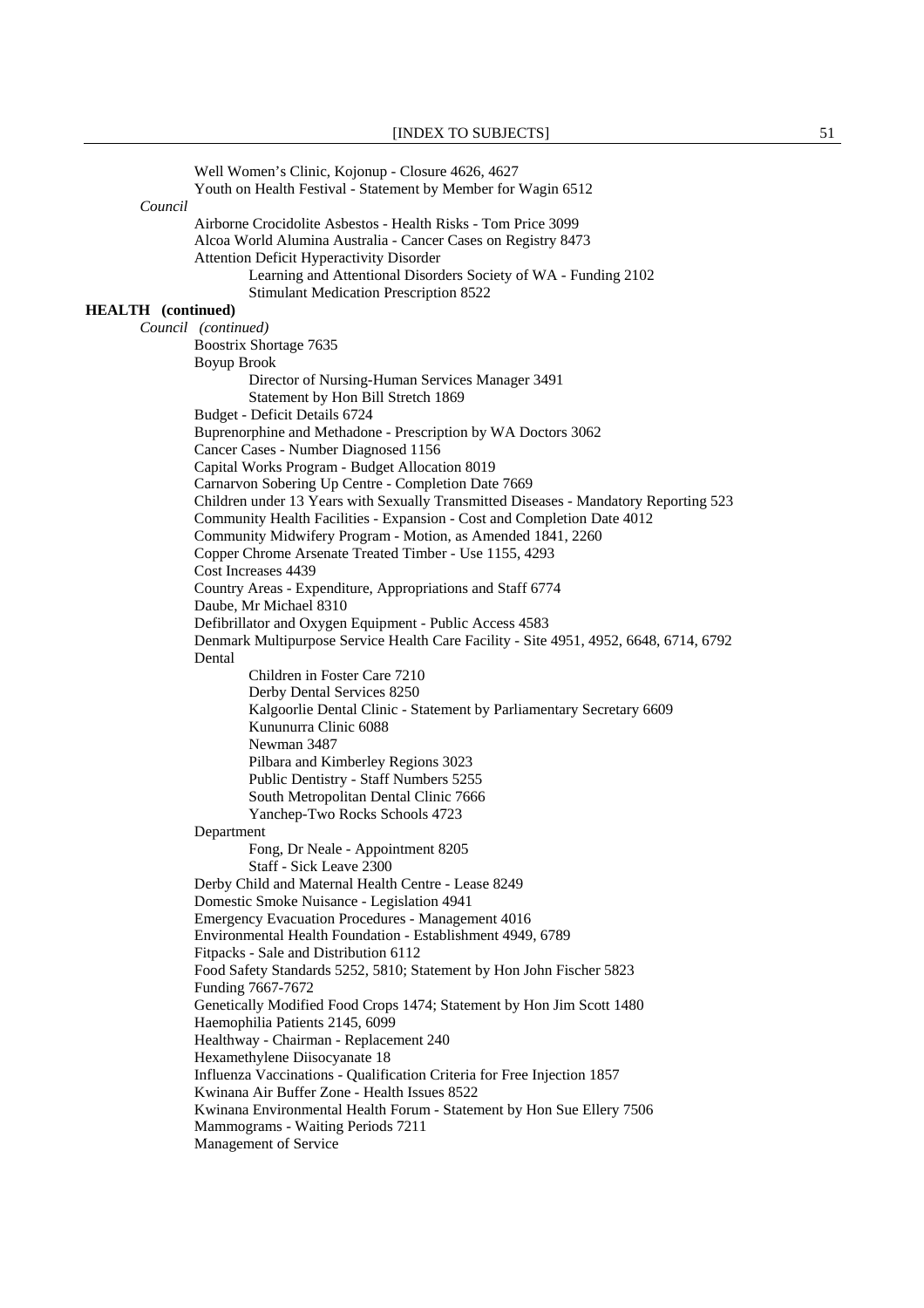Motion 235, 679 Amendment to Motion 684, 1286, 1836 Rulings by Deputy President (Hon Jon Ford) 685, 690 Tabling of Documents - President's Ruling 699 Medical Amendment Rules 2004 - Disallowance - Order Discharged 8099 Medical Centres - Number, Funding and Locations 1471 Medical Indemnity Insurance - Liability 832 Medical Practitioners - Alternative - Statement by Hon Frank Hough 7187, 7368 **HEALTH (continued)**  *Council (continued)* Men's Health Organisations - Country Based - Funding 2301 Mental Accommodation - Funding 6781 Budget 8163 Community Awareness and Prevention - Funding 6783 Consumer Advocates - Funding 6780 Deaths 6728 Families and Carers - Funding for Support 6784 Government Initiatives 6731 Improving Community Awareness and Prevention Programs 6115 National Standards - Implementation 6116 Patients Treated 3491 Petition 1933 Premier's Social Policy Unit 7191 Psychiatric Emergency Teams 4282 Secure Beds 6729 Statement by Hon Giz Watson 8321 Teenagers and Young Adults 6778, 6779 Young People - Extension of Services 6783 Montebello Islands - Nuclear Testing - Radiation Monitoring 4017 Needle and Syringe Distribution Program 3300 Nurses Classification System for Senior Nursing Positions 6746, 7634, 7640 Number 4294 On-call Allowance 6921, 7042, 7211, 7675, 8020 Renewal of Registration Programs 6793 South West - Abolition of Positions 6100 Patient Assisted Travel Scheme - Vouchers 8008 Pharmacists - Methadone and Buprenorphine Dispensing 4403 Primary Midwifery Care Petition - Statement by Hon Christine Sharp 8481 Radiation Therapy Services - Waiting Time 8573 Regional Health Care Funding - Statements Ellery, Hon Sue 6716 Watson, Hon Giz 6670 Royal Flying Doctor Service - Punmu - Land Facilities 6092 Sexual Assault Centre - Completion Date of Relocation 7666 Smoking Burswood Casino International Gaming Room - Smoking in Public Places Exemption - Petition 2085 Health (Smoking in Enclosed Public Places) Regulations 2003 Code of Practice 8312 Disallowance Motion 2111, 2256; Adjournment of Debate 2121 Perth Convention and Exhibition Centre 5566 Smoke-free Workplaces 8347 South West Patient Assisted Travel Scheme 6098 Petitions 1259, 1667, 2372, 2571, 3236, 3949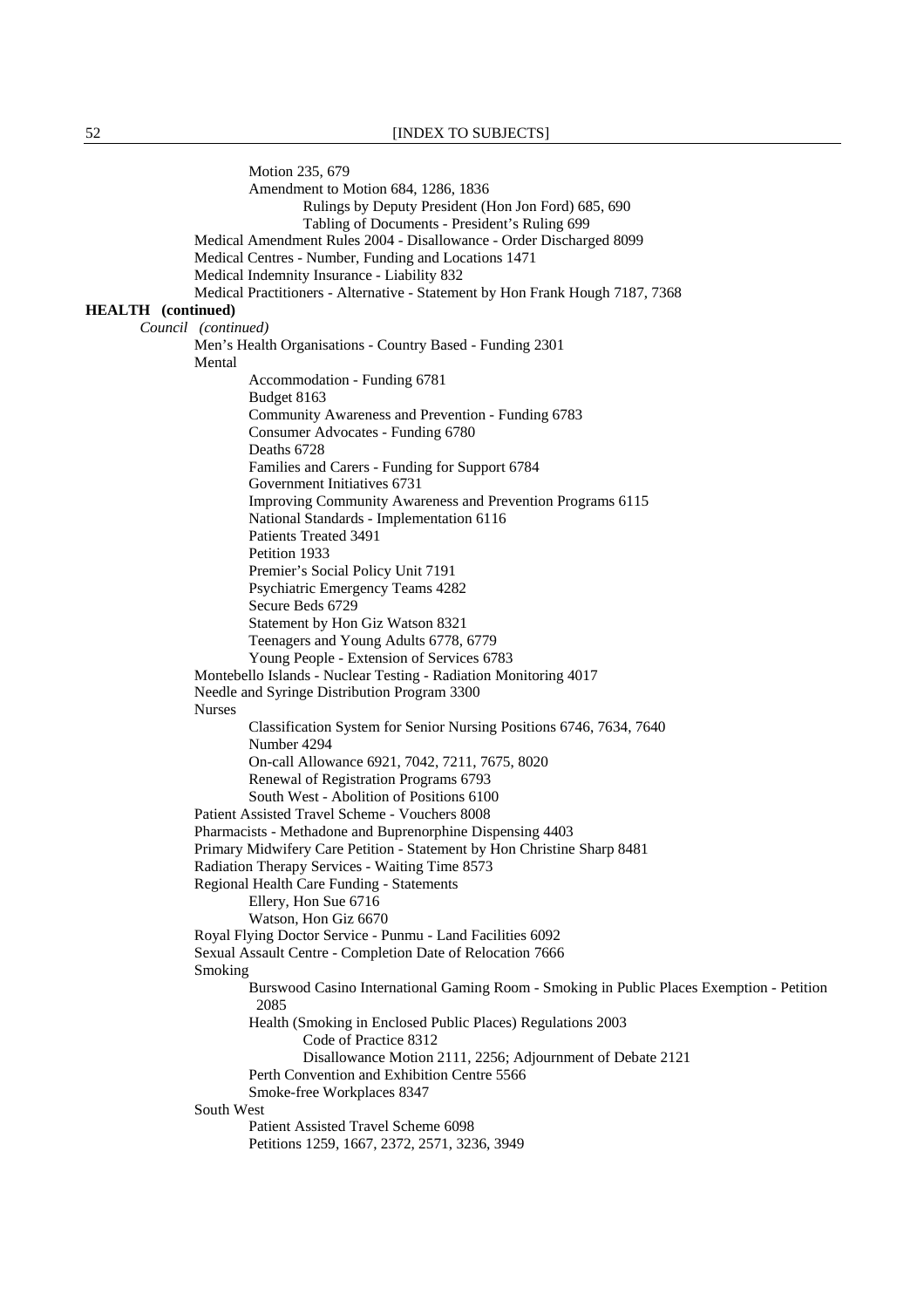South West Area Health Service Abolition of Positions 554, 1103, 4720 Budget 933 Downgrading - Petition 1091 State Cancer Centre - Cost and Completion Date 6088 Unflued Gas Heaters - Health Risks 4944 Unmetabolised Pharmaceutical Products - Adverse Health Impacts from Ingestion by Children 6920 Uranium, Depleted - Statement 1981 **HEALTH (continued)**  *Council (continued)* Vasse Electorate - Petition 5055 Xenical 1861; Statement by Hon Robyn McSweeney 959 **HEALTH AMENDMENT BILL 2004** *Assembly* Introduction and First Reading 4186 Second Reading 4186, 7851 Consideration in Detail 7855-7858, 8096 Third Reading 8097 *Council* Receipt and First Reading 8145 Second Reading 8145 **HEALTH LEGISLATION AMENDMENT BILL 2004** *Assembly* Introduction and First Reading 2021 Second Reading 2021, 4041, 4208 Consideration in Detail 4208-4211 Third Reading 4313 Returned 8604 Assent 8598 *Council* Receipt and First Reading 4372 Second Reading 4372, 8335, 8337, 8339 Third Reading 8339 Assent 8484 **HEATHCOTE COORDINATION AGREEMENT** *See "Planning"*  **HERITAGE** *Assembly* Abuse of Heritage - Grievance 1531 Heritage of Western Australia Act 1990 - Review 4077 Legislation - Introduction 4079 *Council* Listings - Statement by Hon Kate Doust 8479 Municipal Inventory - Local Government Authority 8161 Stone Platform in Helena Valley - Engravings 6111 Tonkin, Mr John - Former Residence 5567 **HEXAMETHYLENE DIISOCYANATE** *See "Health"*  **HIGHER EDUCATION BILL 2003** *Assembly* Returned 8624 Council's Amendments 8624, 8625 *Council* Second Reading 8256, 8286, 8317 Committee 8332-8335 Report 8335 Third Reading 8335 Assembly's Message 8581 **HILL, MR HERBERT CLEM**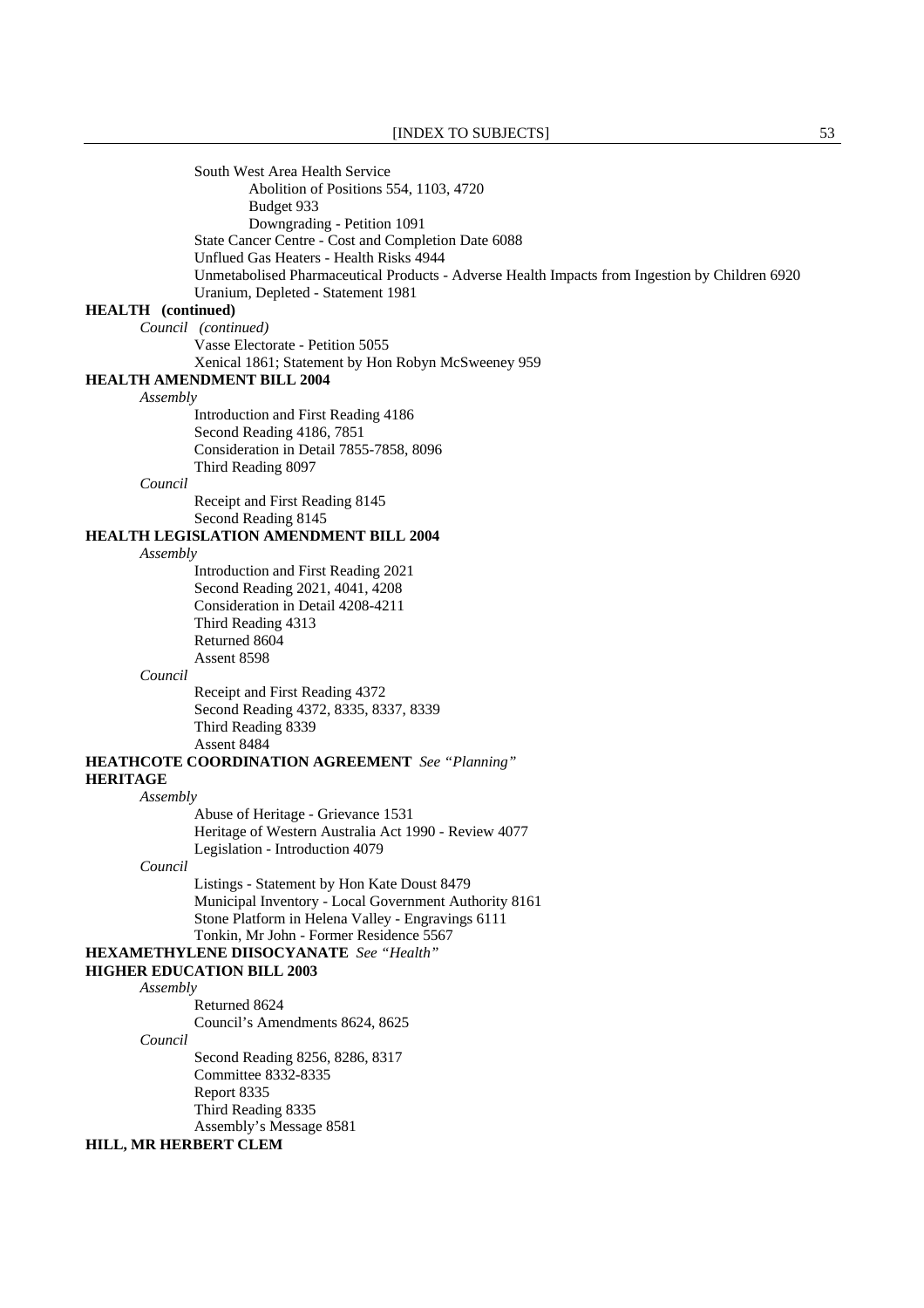*Assembly*

 Aboriginal Ex-serviceman - Statement by Member for Collie 2480 **HOLMAN, PROFESSOR D'ARCY** *See "Universities - University of Western Australia"*  **HOLMES, MS CAROL** *See "Forests and Forestry - Farm Forestry"*  **HOMELESSNESS** *See "Housing"*  **HOMESWEST** *See "Housing and Works, Department of"*  **HONEYBROOK LODGE** *See "Health"*  **HOOKER INQUIRY** *See "Courts - Supreme - Escape of Nine Prisoners"*  **HORSE TRACKS AND TRAILS** *Assembly* Petition 8022 **HOSPITALS** *See also "Health" Assembly* Admissions Rates for Illnesses, Diseases and Disorders 1608 Refusal for Budgetary Reasons 2939 Albany Regional Bed Closures 964 Mental Health Services 5598 Ambulances Requests for Bypass 5325, 5326, 5836 Sir Charles Gairdner Hospital 5598, 5599 Triple Bypass 4624 Bed Numbers 1169, 1381, 1382, 1563; Matter of Privilege 1176 Bentley - Budget Allocation and Expenditure 2081 Broome - Assaults on Staff 1609 Bunbury Regional Abolition of Senior Nursing Positions 887, 888 Nursing Staff 3573 Busselton District Abolition of Supplies-stores Person 3571 Assessment of Capital Requirements 4082 Capital Works Program 7744 Day Surgery Procedures - Arrangements for Doctors 7744 FTE Numbers 5906 Funding 5155 Maintenance and Improvements 5046 Toilet Paper 2165 Closure and Amalgamation - Matter of Public Interest 892 Country Areas - Staff Numbers 5457, 6295 Country Hospital Boards - Abolition 167 Crisis 5837 Denmark Budget Allocation and Tenders 2082 Private Units at Health Campus 6023 Elective Surgery 5153, 5992, 8632 Emergency Departments Government's Strategy 2326, 4968 Harvey and Collie 4085 Emergency Health Care Services - Statement by Minister for Health 2304 Fremantle Government Action to Maintain Services 7850 Heart Surgery Unit 80, 81, 1174; Petition 85 Hip Replacements, Knee Reconstructions, Cataract Extractions and Heart Surgery 2213 Statement by Member for Alfred Cove 5745 Geraldton Regional - Salaried Doctors 2769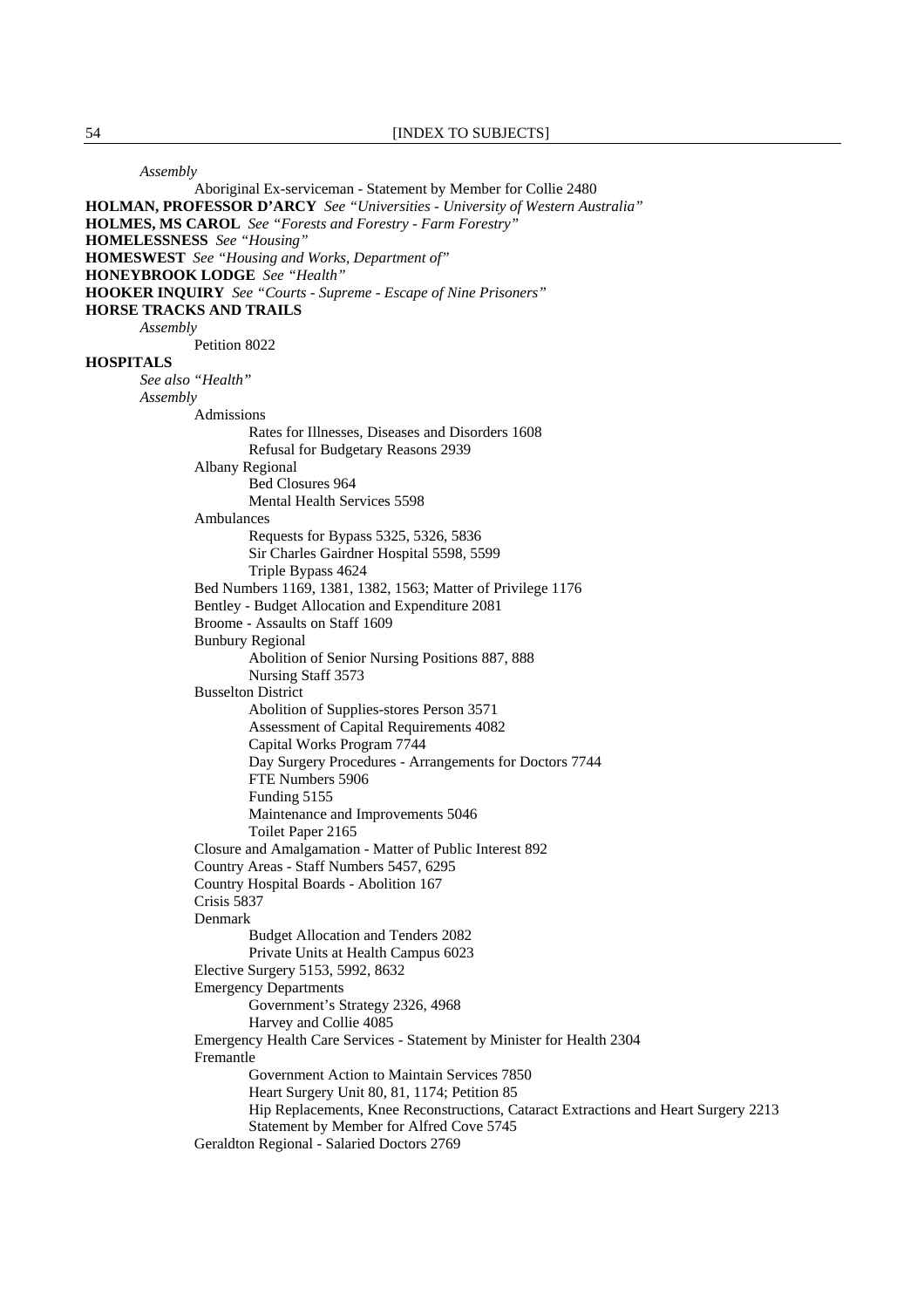Gnowangerup - Budget Cut 435 Harvey - Future 4476 Joondalup Health Campus - Grievance 404 Kalamunda District Community Budget Allocation and Expenditure 2081 Downgrading 4025 Maternity and Multi-day Services 439, 1729, 1730 Petitions 4040, 5155 **HOSPITALS (continued)**  *Assembly (continued)*  King Edward Memorial Hospital for Women - Pepperell Review Implementation of Douglas Inquiry Recommendations 430 Statement by Minister for Health 399; Response 440; Standing Orders Suspension 440, 441 Liberal-National Coalition Position Statement "Building for the Future: Perth's Hospitals" Standing Orders Suspension 5604 Motion 5606 Medical Equipment - Expenditure 1605 Moora District - Redevelopment 2162, 2163 Obstetric Services - Number of Deliveries 4084 Princess Margaret Hospital for Children Chemotherapy - Doctor of Choice 4822 Closure 884 Quairading District - Funding for Upgrade - Statement by Minister for Health 8600 Royal Perth Budget Allocation and Expenditure 2081 Department of Psychiatry 5024 Hip Replacements, Knee Reconstructions, Cataract Extractions and Heart Surgery 2213 Lung Transplant Unit - Number of Operations 4086 Sir Charles Gairdner Ambulance Bypass 5598, 5599 Department of Psychiatry 5024 Hip Replacements, Knee Reconstructions, Cataract Extractions and Heart Surgery 2213 South of the River - Heart Surgery Unit 80, 81 Swan District Budget Allocation and Expenditure 2081 Mental Health Service - Work Safety Orders 2165 Teaching - Comparisons of Cost Effectiveness 5603 Waiting Lists Elective Surgery 3782, 4198, 4199 Priority to Children 2044 Warren-Blackwood District - Petitions 961, 1023, 1177, 1358, 1733, 2303, 2629, 2748, 2902, 4179 Winter Bed Strategy 2938, 4786 Woodside Maternity - Petition 8598 Yarloop 1609, 4476, 6873 *Council* Administration Staff - Shared Service Arrangements 4945 Albany Regional - Bed Closures 693 Ambulances - Departmental Approval to go on Bypass 4894 Armadale-Kelmscott Memorial - Emergency Department 6726 Bed Numbers - Allocation to Open Extra Beds 5249 Bed Occupancy Rates 6111 Budget Allocations 2297, 2446 Bunbury Regional - Task Force - Establishment and Report 6786 Busselton District 7208, 8811 Country Areas Budgets 7674 Expenditure, Appropriations and Staff 6774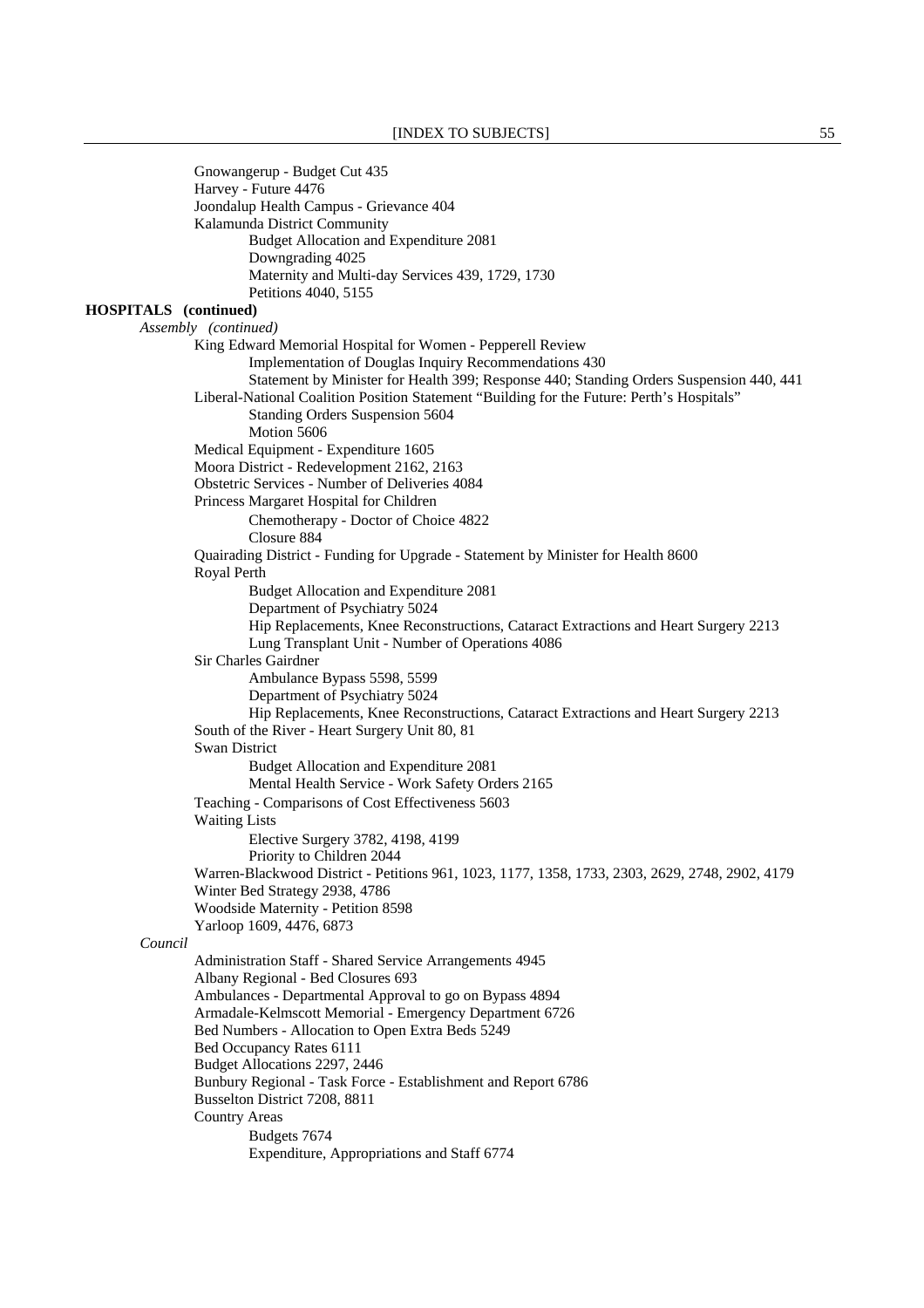Finance and Human Resource Administration - Transfer to Perth 6088 Denmark - Capital Works Funding 7673 Derby - Capital Works Funding 7673 Elective Surgery 5251, 6106 Fremantle Emergency Department 6725 Heart Surgery Unit - Petition 1 Nurses - Commuted On-call Allowances 7675 **HOSPITALS (continued)**  *Council (continued)*  Fremantle (continued) Redevelopment 7671 Geraldton Regional Anaesthetic and Obstetric Services 381 General Practitioners' Agreement 695 Service Delivery Dispute 1473 Tabling of Tender Documents 1971 Gnowangerup 693; Statement by Hon Bruce Donaldson 541 Graylands - Redevelopment 7671 Joondalup Health Campus 4158, 5695, 6725 Kalgoorlie Regional - Axing of \$8 Million Commitment 7170 Margaret River District 1855, 7633 Maternity Units and Services - Expenditure and Birth Outcomes 3488 Moora District - Redevelopment 6088 Number, Funding and Locations 1471 Onslow District - Reduction in Services 6790 Operating Theatres - Number 6106 Pinjarra - Services, Staff and Closure 6254 Princess Margaret Hospital for Children - Chloe - Statement by Hon Robyn McSweeney 7054 Psychiatric Acute Care Beds - Petition 3001 Rockingham-Kwinana District - Emergency Department 6727 Royal Perth Department of Psychiatry 2098 Telstra Burns Centre 7666 Rural Theatres and Sterilising Facilities 7666 Sir Charles Gairdner Bertoncini, Mr Giovanni 7790 Department of Psychiatry 2098 Emergency Department 6724 On-call Allowance Paid to Nurses 6921 Soldiers Memorial Hospital, Boyup Brook - Petitions 1667, 2372 South West Motion 2879 Petitions 1259, 1667, 2372, 2571, 3949 Staff - Government Leased Cars 6787 Swan District - Emergency Department 6726 Tertiary - Emergency Services 8403 Waiting Lists - Central Wait List Bureau 3959, 3968 Wyndham District Permanent Care Beds 1682, 3483 Resident Medical Practitioners 1110 Staff 8160 Store and Palliative Care Beds Closure 696 **HOUSING** *See also "Government Employees Housing Authority" Assembly*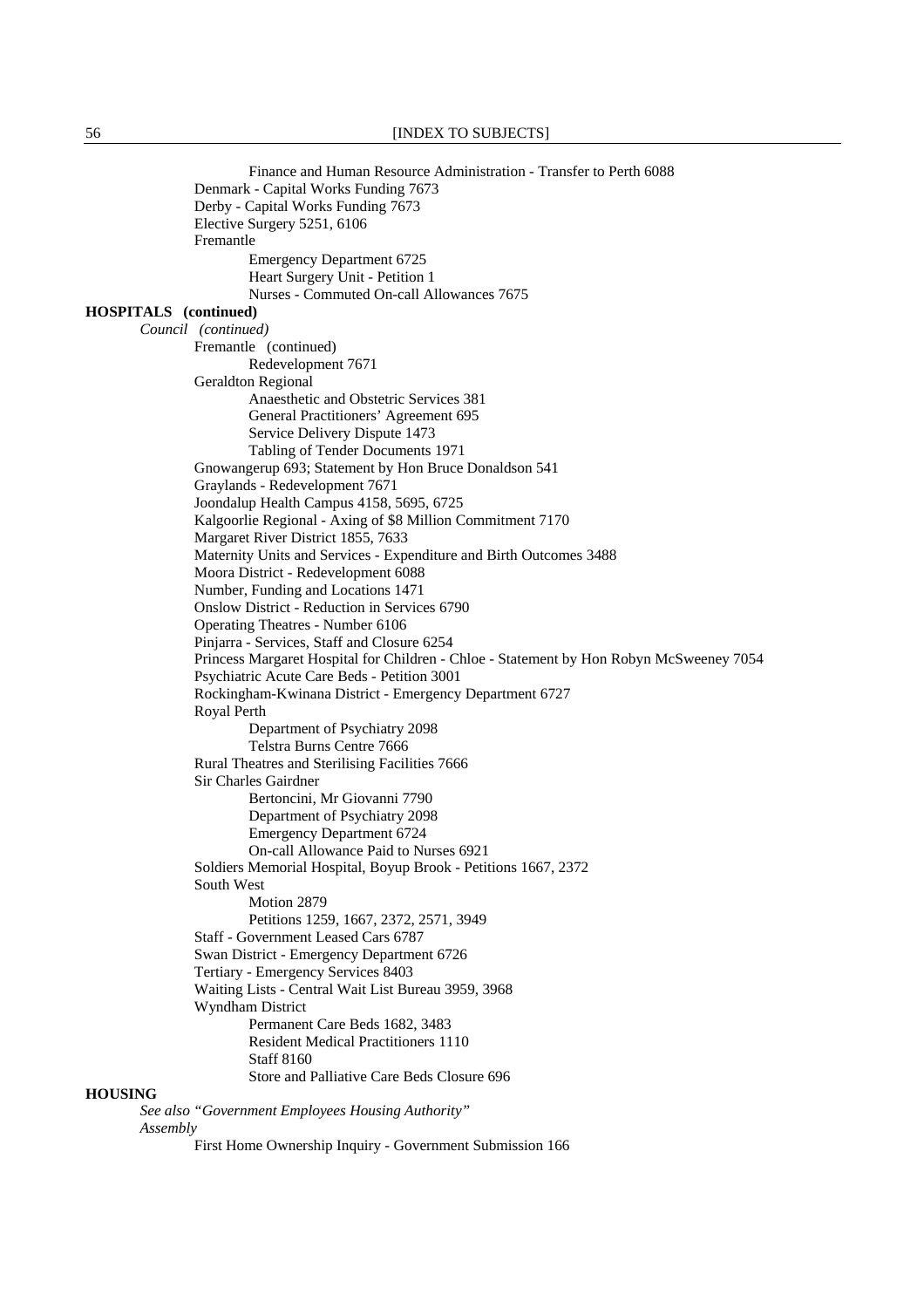Home Buyers Assistance Fund - Statement by Minister for Consumer and Employment Protection 962 Homeless People - National Winter Coat Appeal - Statement by Member for Riverton 4327 *Council* Community Housing Strategic Plan - Key Providers 2885 Country Housing Authority - Independence of Board 2588 Homeless People - Assistance 1975 Kimberley Aboriginal Housing Pty Ltd - Indigenous Housing Bilateral Agreement 5809 Stamp Duty - First Home Buyers 4156 **HOUSING AND WORKS, DEPARTMENT OF** *Assembly* Dangerous Chemicals - Use by Cleaning Contractors 5053 Ellenbrook - Number of Houses 3415 Financial Preference for Businesses Owned by Aboriginal Persons 5053 Housing Stocks - Maintenance - Grievance 2456, 2457 Properties Available for Sale - Decline in Number 1429 Properties Sold 171 Unpaid Rent 171 *Council* Aboriginal Housing Projects, Kimberley - Project Management 6039 Aged Accommodation Units in Marine Terrace, Busselton - Rent Increase 8519 Antisocial Behaviour of Tenants 8524 Brownlie Towers - Refurbishment 7635, 8121 Gross Weekly Earnings Income Limits for Tenants of Public Rental Housing 7362 Keystart - Home Loan Limit Increase 3592 Kimberley Aboriginal Housing Pty Ltd 5414 North Central Zone - Waiting List for Rental Housing 8006 Number Housed and Waiting Lists 5415 Property Ownership Statistics 3492 Public Housing Procurement 5808 RFT No T3054/03 7047, 7065 Tenanted and Untenanted Dwellings 3103 **HUMAN REPRODUCTIVE TECHNOLOGY AMENDMENT BILL 2003** *Assembly* Returned 4804 Council's Amendments 4804-4808 Assent 4959 *Council* Second Reading 1622, 1668, 1687, 1935, 1979, 2091, 2102, 2572, 2745 Committee 2712-2719, 2744, 3958, 3968-3986, 4542-4558 Remaining Stages - Suspension of Standing and Sessional Orders 4683 Report 4683 Third Reading 4683 Assembly's Message 4827 Assent 4880 Vote - Statement by Leader of the House 2244, 2424 **HUMAN REPRODUCTIVE TECHNOLOGY AMENDMENT (PROHIBITION OF HUMAN CLONING) BILL**  *Assembly* Returned 4808 Council's Amendments 4808-4810 *Council* Committee 4558-4564 Remaining Stages - Suspension of Standing and Sessional Orders 4683 Report 4687 Third Reading 4687 Assembly's Message 4827

 **2003**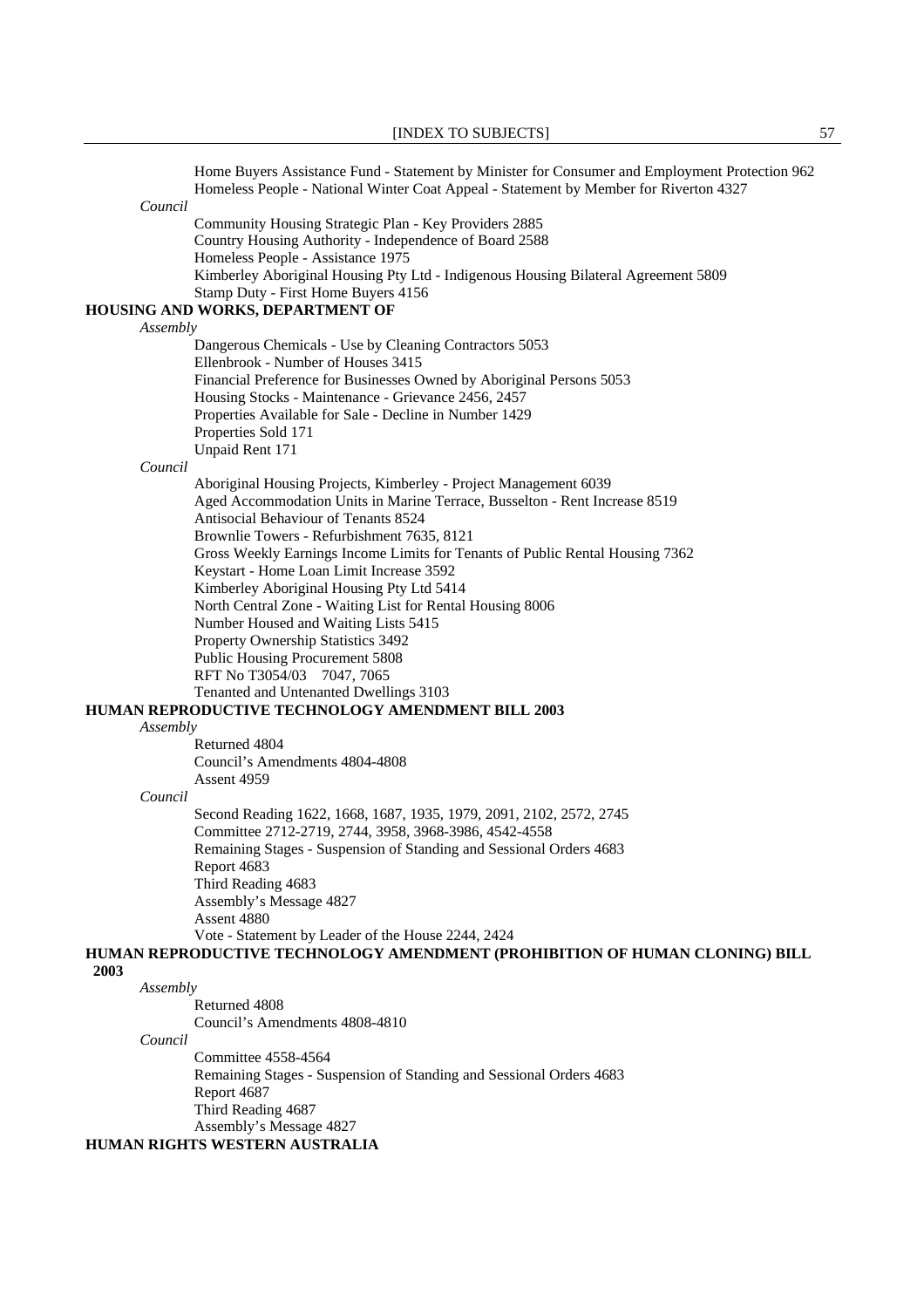**I**

*Council*

Report - Statement 1659

**HUNTER, MRS MARGARET** *See "Justice, Department of - Marks, Mr Martin Rapaera"*  **HYDER, MR CLAYTON** *See "Ports and Harbours - Bunbury Port Authority"* 

### **IMMIGRATION**

*Assembly*

 World Refugee Day - Statement by Member for Girrawheen 3898 **INDIGENOUS AFFAIRS, DEPARTMENT OF**

*Assembly*

 Bunbury Office - Closure 5651 Name Change 6543

*Council*

 Browning, Mr Paul - Disciplinary Action 3967 Library 1977

# **INDONESIA**

*Assembly*

Australian Embassy in Jakarta - Bombing - Statement by Speaker 5826

### **INDUSTRIAL DEVELOPMENT**

*See also "Alcoa World Alumina Australia" and "Worsley Alumina Pty Ltd" Assembly*

> Aluminium Smelter Development 5054 Announcement of Projects 2623 Australian Marine Complex, Cockburn - Grievance 4753 Avon Industrial Park - Grievance 1533 BHP Billiton Boodarie Iron Plant - Care and Maintenance Basis 8053 Inquiries into Accidents at Mine Sites - Statements by Minister for State Development 4021, 8603 Building Future Prosperity Policy - Statement by Minister for State Development 852 Burrup Peninsula - National Heritage Listing 3118 Cockburn Cement Ltd - Emissions 148 Crude Oil Resources - Export 3235 Gorgon Project - Royalties 6121, 6125, 6519 Kemerton Industrial Estate - Power Station - Emissions 2073 Korea Gas Ltd - Liquefied Natural Gas Contract 5149 Kwinana Industrial Area - Air Quality Issues - Grievance 4754 Maitland-West Intercourse Island Industrial Estate 7681, 8683 Oil and Gas Summit at Parliament House 432 Projects under Construction 5054 Resource Sector Expansion 4478 State Agreements - Rating Exemptions 5754 State Industry and Local Content Policies - Grievance 1527 West Intercourse Island - National Heritage Listing 3118 Western Australian Resources Industry - Demand for Skills Report - Statement by Minister for Education and Training 4298

### *Council*

 Aluminium Smelter Development 4720 BHP Billiton

Access to Pilbara Rail Infrastructure 6715

Boodarie Iron Plant 5697, 6087, 7794, 7999, 8002

DRI Plant, Hedland 4602

Dust Monitoring Sites - Figures 594

Finucane Island Site - Structural Failures 3284

Nelson Point Site - Safety Procedures 4722

Properties in Port Hedland 6453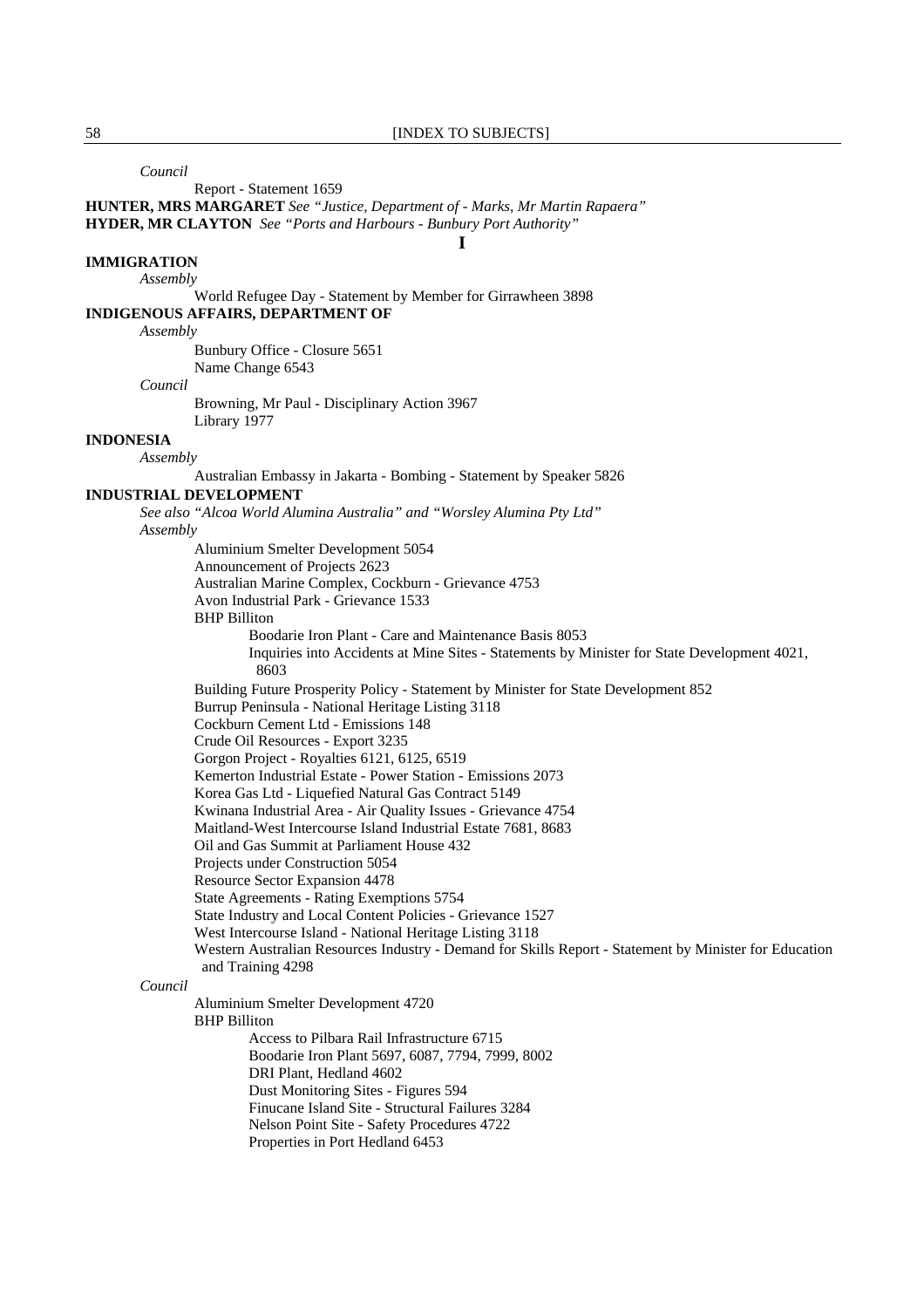Ravensthorpe Nickel Project - Government Assistance Package 3292 BHP Pilbara Energy Pty Ltd - Hot Briquetted Iron Plant - Independent Inquiry into Accident 4400 Boodarie Industrial Estate 4279, 6271 Burrup Peninsula Native Title Agreement 6777 Petition 3949 Rock Art 2585, 4727 Cockburn Cement Ltd - Prosecution 849 **INDUSTRIAL DEVELOPMENT (continued)**  *Council (continued)*  Gorgon Project Barrow Island Airfield and Other Facilities - Use by Third Parties 4003 Commencement and Completion of Construction 4720 Misreporting of Reserves 1322 Proved Gas Volumes 7060 Royalties 6713 Statement by Hon Robin Chapple 2746 Kemerton Industrial Estate - Expenditure on Promotion Overseas 7063 Liquefied Natural Gas - Quantities Needed for Operation of Facilities 5416 North West Shelf Project - Emissions 3299 Point Torment Gas Field, Canning Basin - Environmental Assessment 6093 Resource Projects - Budget Allocation and Expenditure 7245 Resource Sector Expansion - Budget Allocations 6255 "Review of the Project Development Approvals System" Submissions 8470 Shell Transport and Trading Company and Partners - Misrepresentation of Oil Reserves 7060 State Agreements - Rating Exemptions 7167 Sustainability - Motion 5673 Syntroleum Development 1322 Warren-Blackwood Region Industrial Site Study 519 **INDUSTRIAL HEMP BILL 2003** *Assembly* Returned 327 Assent 962 *Council* Second Reading 204, 247 Remaining Stages 248 Assent 1091 **INDUSTRIAL RELATIONS** *See also "Australian Labor Party - Vote Rigging Allegations", "Workers' Compensation" and "WorkSafe Western Australia" Assembly* Act 1979 - Review - Statement by Minister for Consumer and Employment Protection 8602 Australian Services Union - Payment from Western Power - Referral to Corruption and Crime Commission - Statement by Minister for Energy 1164 Code of Practice for the Prevention of Falls at Workplaces - Statement by Minister for Consumer and Employment Protection 2156 Cole Royal Commission into the Building Industry - Volume 23 - Federal Attorney General 3408 Commission Appeal System 5910 Appointment of Mr Jonathan Hamberger - Grievance 4757 Unfair Dismissal Applications Data 7552 Construction, Forestry, Mining and Energy Union Suspension by Commission of Right-of-entry Permits of Officials 5911 Workers' Compensation Reform - Industrial Campaign 2943 Construction Industry - Australian Bureau of Statistics Article - Statement by Minister for Consumer and Employment Protection 708 Extended Working Hours Review - Statement by Minister for Consumer and Employment Protection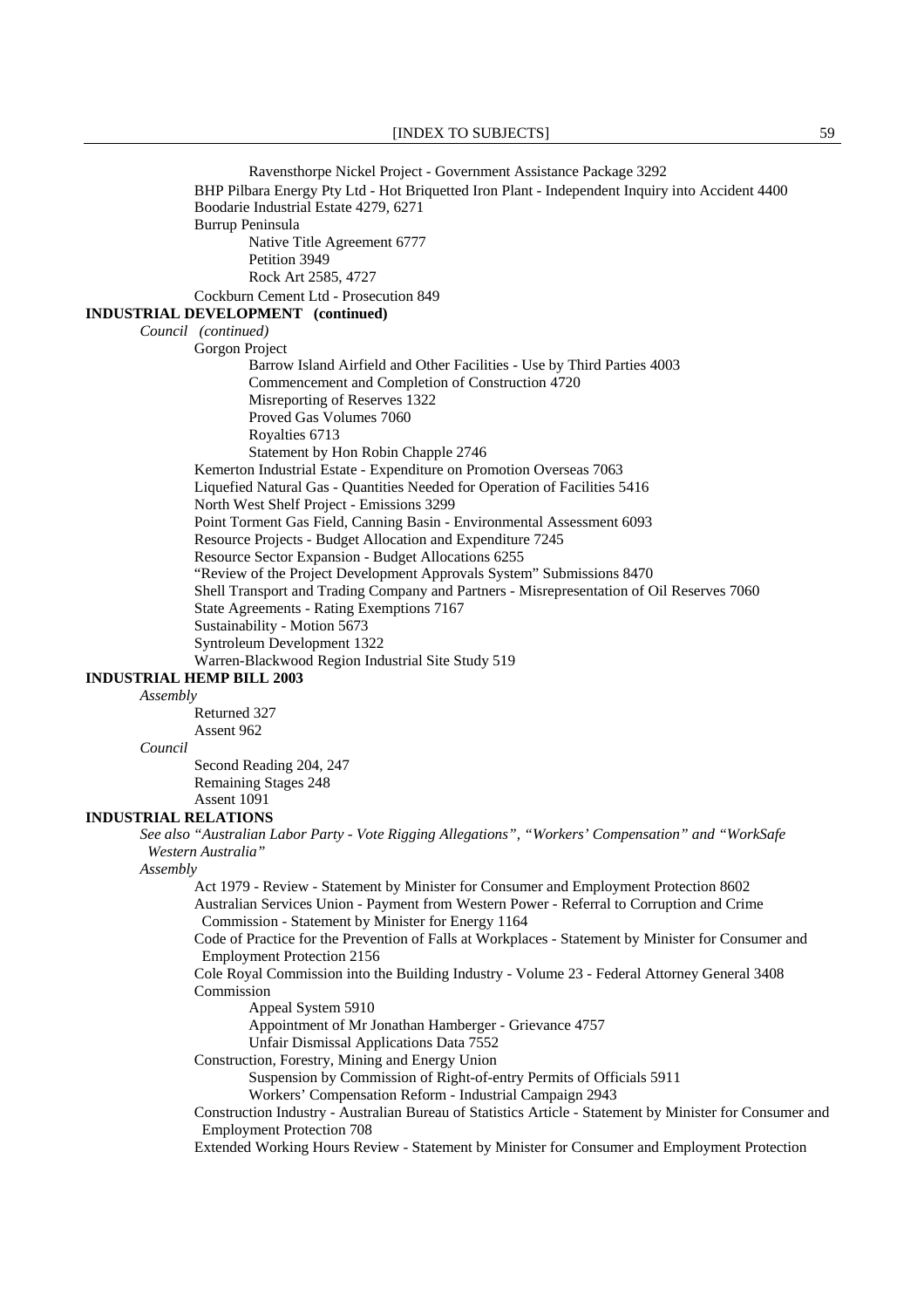2453 Liberal Party's Policy 5325 National Minimum Wage Case 82 Statement by Minister for Consumer and Employment Protection 3111 Unfair Discrimination in the Workforce - Independent Review of Gender Pay Gap - Statement by Minister for Consumer and Employment Protection 596 Unions Building Site Entry Permits for Union Representatives 2239, 2240 **INDUSTRIAL RELATIONS (continued)**  *Assembly (continued)*  Unions (continued) Police Training on Union Right of Entry to Building Sites 4077 Right-of-entry Legislation - Mr McDonald's Statements 5049 Workplace Agreements Australian - Choice and Flexibility in the Workplace 4028 No-disadvantage Test - Statement by Minister for Consumer and Employment Protection 400 *Council* Federal Opposition's Policies 5561; Statement by Hon Norman Moore 5574 Main Roads WA Engineers - Industrial Action 4722; Statement by Hon Dee Margetts 3470 Social Data Services - Payment of Award Rates to Employees 3596 Trade Unions - Increase in Membership - Statement 1865 **INDUSTRY AND RESOURCES, DEPARTMENT OF** *Assembly* Future Act Officers - Selection 2513 *Council* Investigation of Breaches of Mining Act 706 Northern Strategic Industry Areas Environmental, Social and Economic Study 3102 Office of Major Projects - Internal Structure 6424 Promotional Material - Photograph of an Aboriginal Painting 3092 "Taking Care of the Things that Count" Brochure and Display Material - Cost 383 **INDUSTRY AND TECHNOLOGY DEVELOPMENT ACT 1998** *Assembly* Review - Statement by Minister for State Development 6277 *Council* Review - Statement by Parliamentary Secretary 6382 **INFANT DEATHS** *See "Community Development"*  **INFINITREE PLANTATION PROGRAM** *See "Forests and Forestry"*  **INFORMATION TECHNOLOGY** *Assembly* Internet Usage Brochure - Statement by Minister for Community Development 7827 Networked Neighbourhoods - Picton, Bunbury - Evaluation 1242 Open Source Information and Communication Technology - Grievance 5295 WA Technology and Industry Advisory Council - Statement by Minister for State Development 6277 *Council* Dark Fibre Communication Network 4893, 5415, 5565, 5569, 6095 WA Technology and Industry Advisory Council - Statement by Parliamentary Secretary 6382 Women in Information Technology - Statement by Hon Louise Pratt 1479 **INSPECTOR OF CUSTODIAL SERVICES BILL 2003** *Assembly* Assent 83 *Council* Assent 1 **INSURANCE** *Assembly* Home Indemnity Insurance Scheme - Statement by Minister for Consumer and Employment Protection 5828

Medical Indemnity Insurance - Doctors in Public Health System 3533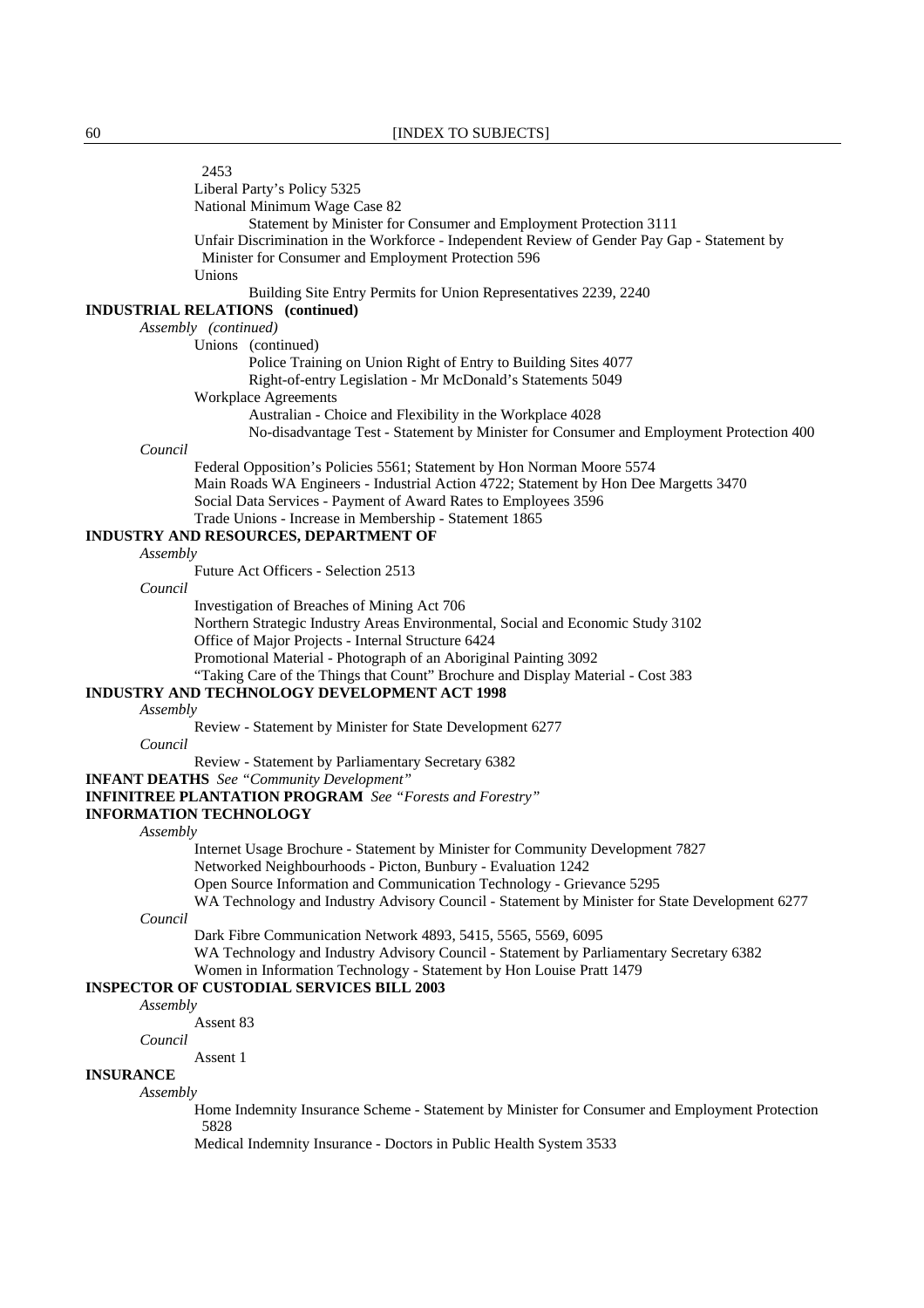| Professional Indemnity - Impact of Contaminated Sites Legislation 2691                                                      |
|-----------------------------------------------------------------------------------------------------------------------------|
| Regulation of Insurance Industry 3903                                                                                       |
| Stamp Duty Anomaly - Statement by Treasurer 4472                                                                            |
| Volunteer Sea Rescue Groups 6516, 6517<br>Council                                                                           |
| Medical Indemnity Insurance - Liability 832                                                                                 |
| Multi-peril Crop Insurance - Statements                                                                                     |
| Chance, Hon Kim 6434                                                                                                        |
| <b>INSURANCE</b> (continued)                                                                                                |
| Council (continued)                                                                                                         |
| Multi-peril Crop Insurance - Statements (continued)                                                                         |
| Hough, Hon Frank 6433                                                                                                       |
| Public Liability Cover for Doggers 4399                                                                                     |
| RiskCover - Medico-legal Reports 6747                                                                                       |
| <b>INTERNET</b> See "Information Technology"                                                                                |
| <b>IRAQ</b><br>Council                                                                                                      |
| Mistreatment of Iraqi Prisoners - Statement by Hon Paddy Embry 2556                                                         |
| Wheat Deal 4581, 4849, 8470                                                                                                 |
| <b>Statements</b>                                                                                                           |
| Embry, Hon Paddy 4589, 4735                                                                                                 |
| Hough, Hon Frank 4592                                                                                                       |
| ${\bf J}$                                                                                                                   |
| <b>JAGUARS SOFTBALL CLUB</b> See "Disability Services"                                                                      |
| <b>JOINT STANDING COMMITTEE ON DELEGATED LEGISLATION</b>                                                                    |
| Assembly                                                                                                                    |
| Appointment of Member 4960                                                                                                  |
| Issues of Concern raised by the Committee with Respect to Local Laws - Report Tabling 2462;<br>Motion 3599                  |
| Local Laws - Report 5973                                                                                                    |
| Council                                                                                                                     |
| Appointment of Member 4826                                                                                                  |
| Overview of the Committee's Operations: Second Session of the Thirty-sixth Parliament - Report -                            |
| Tabling 8324                                                                                                                |
| Resignations                                                                                                                |
| Cadby, Hon Alan 3949                                                                                                        |
| Ravlich, Hon Ljiljanna - Statement by President 7004                                                                        |
| JOINT STANDING COMMITTEE ON THE ANTI-CORRUPTION COMMISSION                                                                  |
| Assembly                                                                                                                    |
| Report on the Hearing with the Anti-Corruption Commission on 29 March 2004<br>Tabling 2917                                  |
| As to Consideration of Report 3603                                                                                          |
| Motion 5379                                                                                                                 |
| Council                                                                                                                     |
| Report on the Hearing with the Anti-Corruption Commission on 29 March 2004                                                  |
| Tabling 2845                                                                                                                |
| As to Consideration of Report 4405                                                                                          |
| JOINT STANDING COMMITTEE ON THE CORRUPTION AND CRIME COMMISSION                                                             |
| Assembly                                                                                                                    |
| Appointment 1363; Assembly's Resolution - Council's Concurrence 2957<br>Appointment of Members 2958; Council's Message 2992 |
| Examination of the 2003-04 Annual Report of the Corruption and Crime Commission - Report 8603                               |
| Hearing with the CCC on 5 July 2004 - Report 5720                                                                           |
| Standing Orders Nos 289 to 295 - Motion 1188                                                                                |
| Council                                                                                                                     |
| Assembly's Message 1431; Motion to Concur 2845-2848                                                                         |
| Examination of the 2003-04 Annual Report of the Corruption and Crime Commission - Report 8099                               |
|                                                                                                                             |
|                                                                                                                             |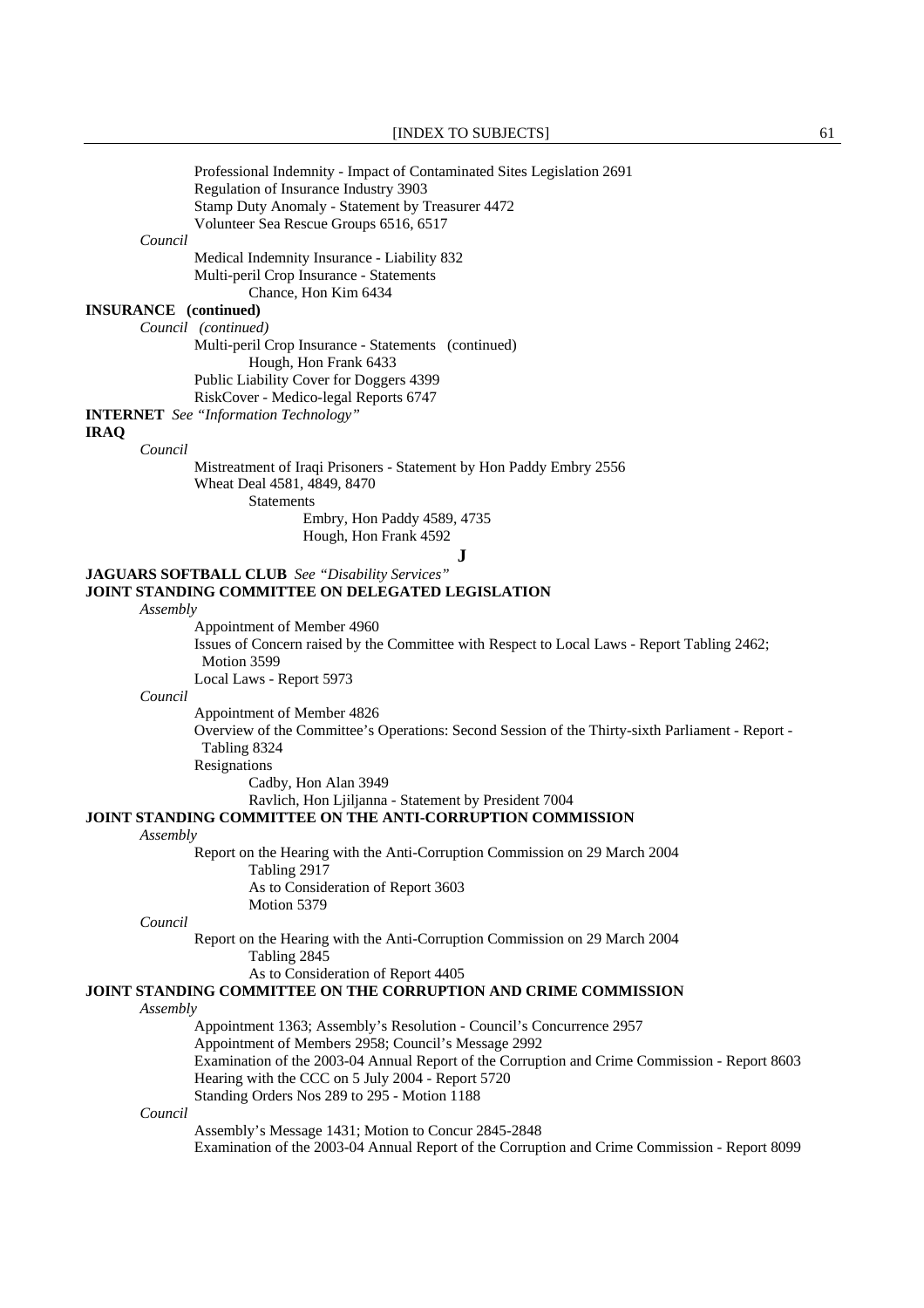Hearing with the CCC on 5 July 2004 - Report 5652, 5817 Legislative Assembly Membership - Assembly's Message 2891 Legislative Council Membership 2891 Standing Orders Nos 289 to 295 - Assembly's Message 1259 **JUSTICE, DEPARTMENT OF** *See also "Courts" and "Prisons" Assembly* Child Sexual Abuse - Trials - Judges' Discretion to Split Trials - Petition 8021 **JUSTICE, DEPARTMENT OF (continued)**  *Assembly (continued)*  Court Orders - Supervision of Offenders 732 Fines Collection - Repcol Austwide (WA) Pty Ltd 4812 High Speed Chase Offenders - Offender Management 4628 Juvenile Detention Centre - Goldfields Region - Petitions 2452, 2630 Juvenile Justice - Statement by Minister for Justice 4962 Juvenile Offenders - Parole Conditions and Breaches of Supervised Release Orders 7108 Juvenile Picked up at Father's Home 7110, 7114 Management of Case 7109 Motion 7093; Standing Orders Suspension 7092 Statements Member for Nedlands 6963 Minister for Justice 7072 Parole System 732 Pilbara Visits by Officers - Re-entry Coordination Program 5043 Supervised Release Review Board 7111; Statement by Minister for Justice 7247 Unapproved Expenditure 3401 Violence Restraining Orders - Number and Penalties for Breaches 1610 Western Australian Aboriginal Justice Agreement - Signing - Statement by Minister for Justice 1360 *Council* Barron, Mr Marc - Transfer to Minimum Security Prison 4296 Child Sexual Abuse - Trials - Judges' Discretion to Split Trials 4295 Court Statistics Web Site 3593 Geraldton Alternative Sentencing Regime 1309 High Speed Chase Offenders - Detention or Supervision Orders or Bail Limitations 4280 Information Sharing with Other Government Departments and Agencies 4936 Juvenile Justice Case Managers - Broome 4937 Kalgoorlie-Boulder Juvenile Detention and Rehabilitation Facility - Petition 5210 Laws Governing Identification in the Media 5374 Sex Offender and Murderer B - Pre-release Program 4875 Strategy 2148 Marks, Mr Martin Rapaera Release into the Community 1854, 3055, 3278, 3458 Statement by Hon Peter Foss 4288 Mungur, Mr Sean - Employment 8348 Offenders Jailed for Six Months or Less 4925 Outcare - Funding 4850, 5251, 6082 Parole System Aboriginal Representative on Parole Board 2889 Court-ordered Courses and Programs 2890 Publication of Reasons for Sentences 2300 Reduced Imprisonment Strategy - Jail Terms of Six Months or Less 6715 Staff - Travel in Remote Areas 4942 Victim Impact Statements 4927, 4938 Victim Support Services 4933, 4937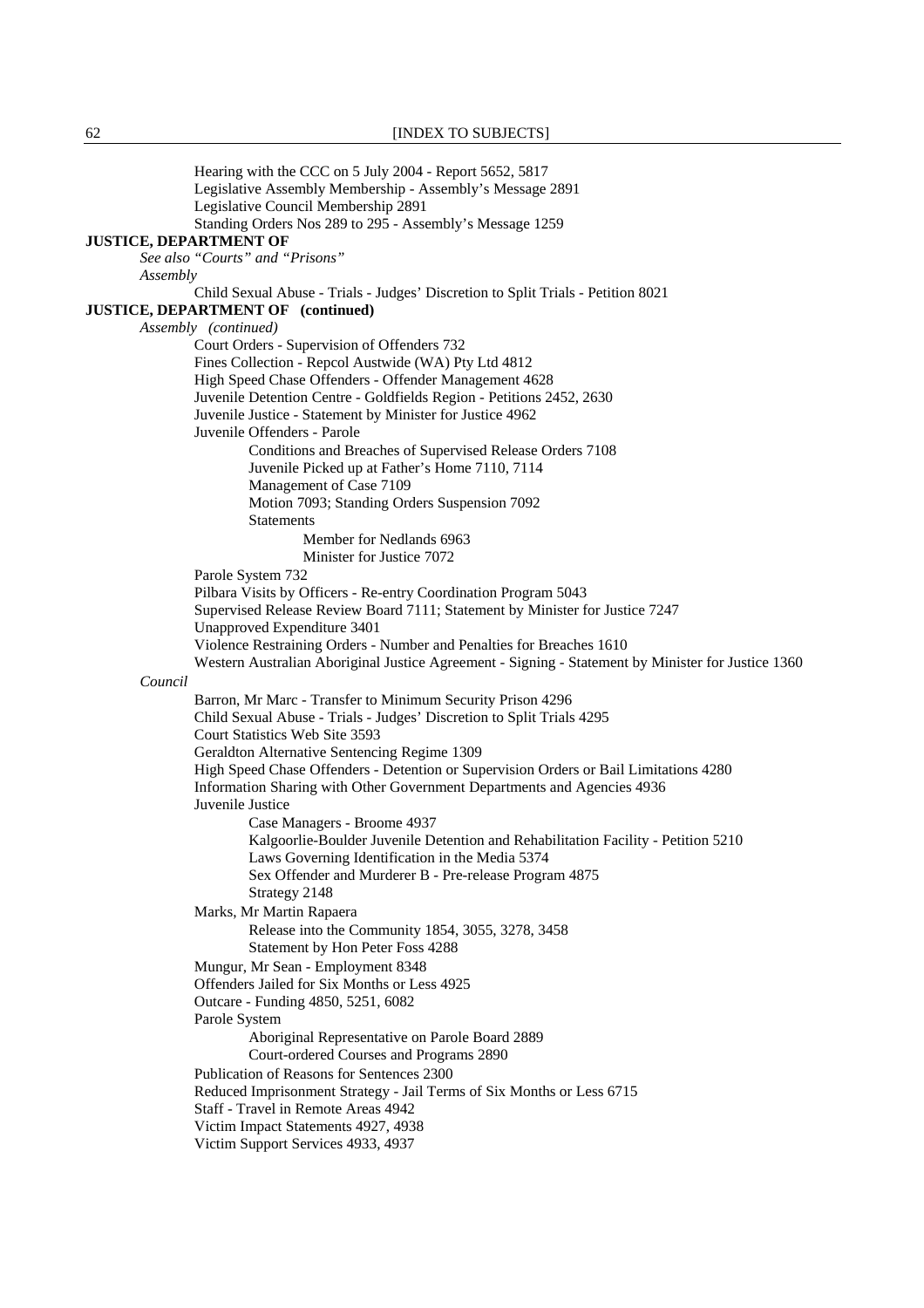## **JUSTICES OF THE PEACE BILL 2003**

*Assembly*

 Second Reading 1536 Consideration in Detail 1548-1558, 1567-1575 Reconsideration in Detail 2204-2207; Motion 2204 Third Reading 2507 Returned 5191 Council's Amendments 5472

# **JUSTICES OF THE PEACE BILL 2003 (continued)**

*Assembly (continued)*  Assent 6336

*Council* 

 Receipt and First Reading 2612 Second Reading 2612, 4912 Committee 5075 Report 5077 Third Reading 5077 Assembly's Message 5515 Assent 6381

**JUVENILE AID GROUP** *See "Youth"*  **JUVENILE DETENTION CENTRES** *See "Justice, Department of"*  **JUVENILE JUSTICE** *See "Justice, Department of"* 

**K**

## **KAILIS GROUP, M.G.**

*See also "Ports and Harbours - Remark Island - Mooring Licences" Council*

Political Donation for State Election 7360

## **KALBARRI JETTY** *See "Ports and Harbours"*

**KALGOORLIE CEMENT WORKS** *See "Environment"* 

### **KALGOORLIE GOLD**

*Council*

 Tenth Western Australian Heritage Icon - Statements Leader of the House 6608 Leader of the Opposition 6609

# **KALOGERACOS, MR THEO**

*Assembly*

Statement by Member for Swan Hills 8052

**KAMBALDA WATER AND WASTEWATER FACILITIES (TRANSFER TO WATER CORPORATION) BILL** 

# **2004**

*Assembly*

 Introduction and First Reading 7397 Second Reading 7397, 7707 Appropriations 7688 Consideration in Detail 7708 Third Reading 7709 Returned 8604

#### *Council*

 Receipt and First Reading 7783 Second Reading 7783, 8441, 8443, 8444, 8445, 8446 Committee 8445 Report 8446 Third Reading 8446 Assent 8845

**KANGAROOS** *See "Environment"*  **KEAN, MR RAY** *See "Mining"*  **KEENE, MR DEREK**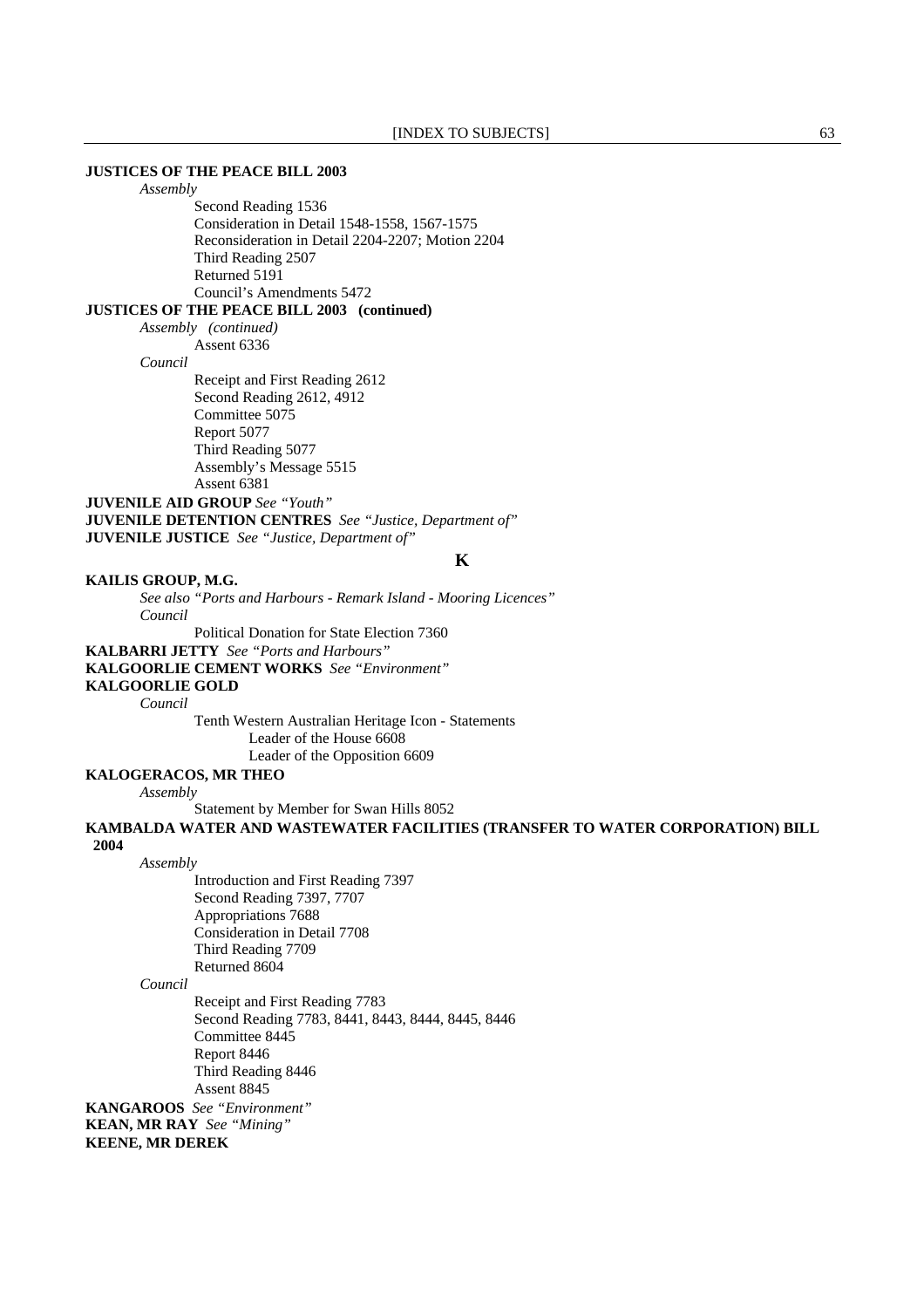*Assembly* Photograph Collection - Statement by Premier 708 **KELLY, MS SUZANNE** *See "Corroboree"*  **KEYSTART** *See "Housing and Works, Department of"*  **KIMBERLEY ABORIGINAL HOUSING PTY LTD** *See "Housing and Works, Department of"*  **KIMBERLEY CHEMICAL USE REVIEW** *See "Agriculture - Agriculture Protection Board"*  **KINDERGARTENS** *See "Schools"*  **KING, MR IAN** *See "Ports and Harbours - Geraldton - Port Authority"*  **KINGS PARK AND BOTANIC GARDENS** *Assembly* Lotterywest Federation Walkway - One-millionth Visitor - Statement by Minister for the Environment 6938 Management Plan 2004-09 4481 **KINGSWAY CITY SHOPPING CENTRE** *See "Police"*  **KOJONUP ROTARY CLUB** *Assembly* Advanced Driving Courses - Statement by Member for Wagin 7106 **KOOMBANA VISITORS CENTRE AND TOURIST BUREAU** *See "Tourism"*  **KOREA GAS LTD** *See "Industrial Development"*  **KWINTOWSKI, MR ADRIAN** *Council* Statement by Hon Ken Travers 6722 **KYLE, LADY MOLLY** *Council* Statement by Hon Paddy Embry 8481 **KYOTO PROTOCOL** *See "Environment - Greenhouse Gas Emissions"*  **L LABOUR RELATIONS REFORM ACT 2002** *Assembly* Review - Statement by Minister for Consumer and Employment Protection 72 **LAKE JOONDALUP LIFESTYLE VILLAGE**  *Assembly* Lease Agreements - Investigation 3326  *Council*  Introduction of Legislation to Protect Residents 4725 **LANCELIN** *Council* Fiftieth Birthday - Statement by Hon Frank Hough 1482 **LAND** *See also "Native Title" Assembly* Clearing Applications for Permits 8790 Clearing of Native Vegetation Regulations Expiry of Notice of Motion - Statement by Speaker 3676 Provisions 2693 Statement by Minister for the Environment 4749 Removal of Rights of Private Property Owners - Motion 2341 Kununurra - Land Release 2484 Peel Region Scheme - Land Purchases - Grievance 4301 *Council* Certificate of Title Volume 1138 Folio 74 2142 Clearing Binnu 3460 Burns, B.J. and S.L. 2281 Clearing of Native Vegetation Regulations 3597, 4438, 7497 **Statements**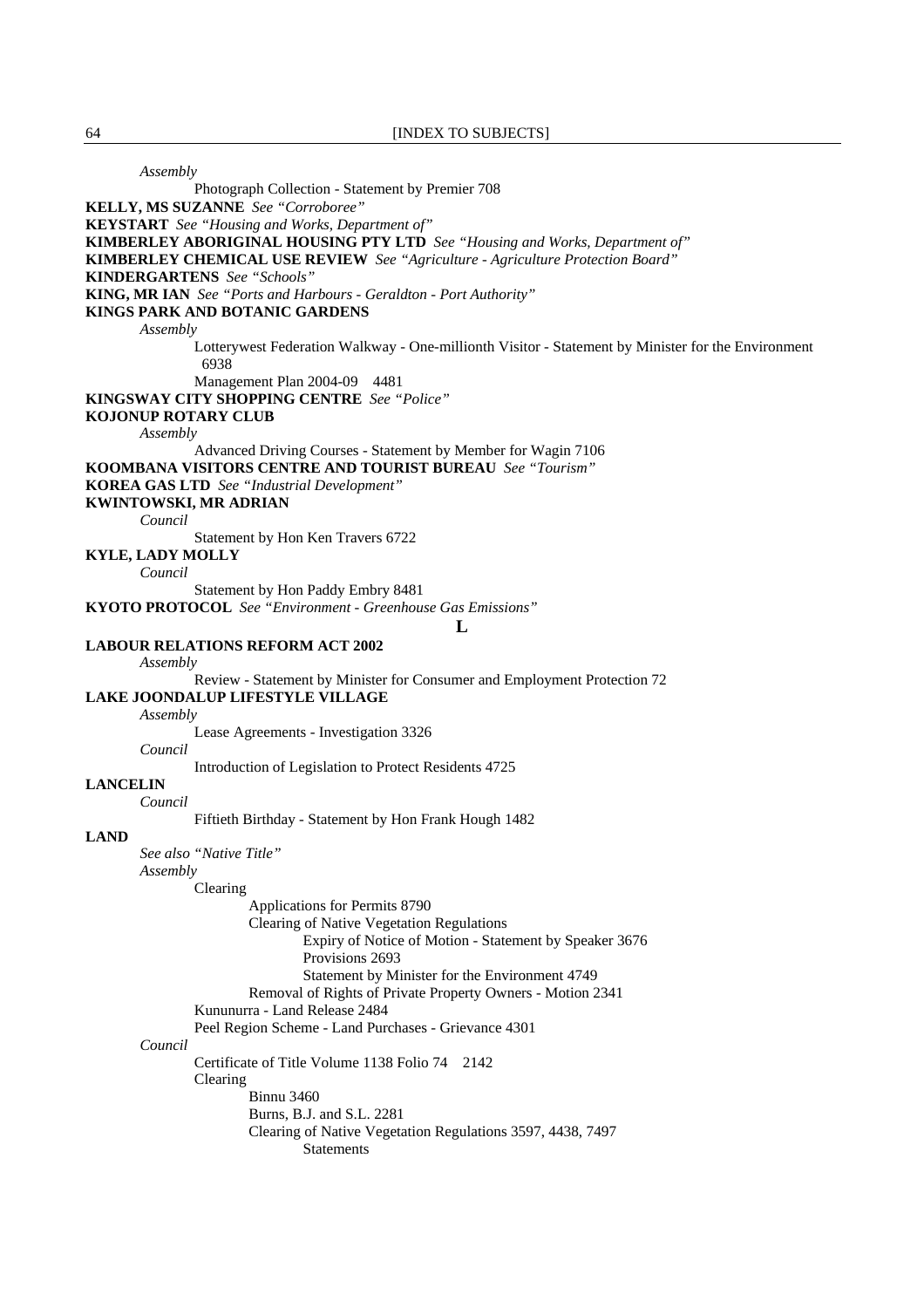Chance, Hon Kim 2424

 McSweeney, Hon Robyn 1312, 2423, 3468, 4732 Liveringa Station 8817 Main Roads WA 6458 Manjimup Farmer 6646 Reserves Nos 41812 and 715 2901 Roadside Clearing in Country Areas 7045, 7174 Unlawful Clearing Cases under Amending Environmental Legislation 2283 *Council (continued)* Clearing (continued) Urban and Industrial Development and Highway Construction 6460 CSIRO Marine Laboratory Site, Lot 61, Leach Street, Marmion - File Records 7191

 Drainage - Permission 5810 Kununurra - General Motors Holden - Vehicle Testing Facility 6037, 7194 Privately Owned - Conservation Covenants from Land Tax 562 Resumption

 Petition 8269 Privately-owned Land 4896 Wellington Location 2980 8813

**LAND FOR WILDLIFE** *See "Environment"* 

### **LANDCORP**

**LAND (continued)** 

*Assembly*

Dividend - Statement by Minister for Planning and Infrastructure 6119

*Council*

Karratha - Ethnographic Survey 65

Relocation to Central Business District - Lease Terms 1976, 2899

## **LEDGE POINT GOLF CLUB**

*Council*

"Dad's Army" - Statement by Hon Frank Hough 703

# **LEGISLATION**

*Assembly*

Information to Public 5052

**LEGISLATION COMMITTEE** *See "Standing Committee on Legislation"* 

**LEGISLATIVE ASSEMBLY**

#### *Assembly*

 Acting Speakers - Appointment and Release - Statement by Speaker 2328, 2629 Photographs in the Chamber - Statement by Speaker 67, 398, 6937 Points of Order - Statement by Speaker 5968 Regional Sitting - Albany Closing Statements 1088 Statement by Speaker 961 Student Parliament - Statement by Member for Albany 2039

Seating Arrangements - Statement by Speaker 3111

#### **LEGISLATIVE COUNCIL**

*Council*

 Estimates Committee Meeting in Chamber - Statement by President 3025 Honour Board - Statement by President 6665 Photographs of Sovereign - Statement by Hon Peter Foss 8322 Regional Sitting - Kalgoorlie - Statements Leader of the House 6216, 6718 Moore, Hon Norman 6720 President 6607, 6671, 6723 Sessional Orders Amendment - Wednesday's Business and Adjournment - Motion 6875 Regional Sitting - Kalgoorlie - Order of Business Motion 6225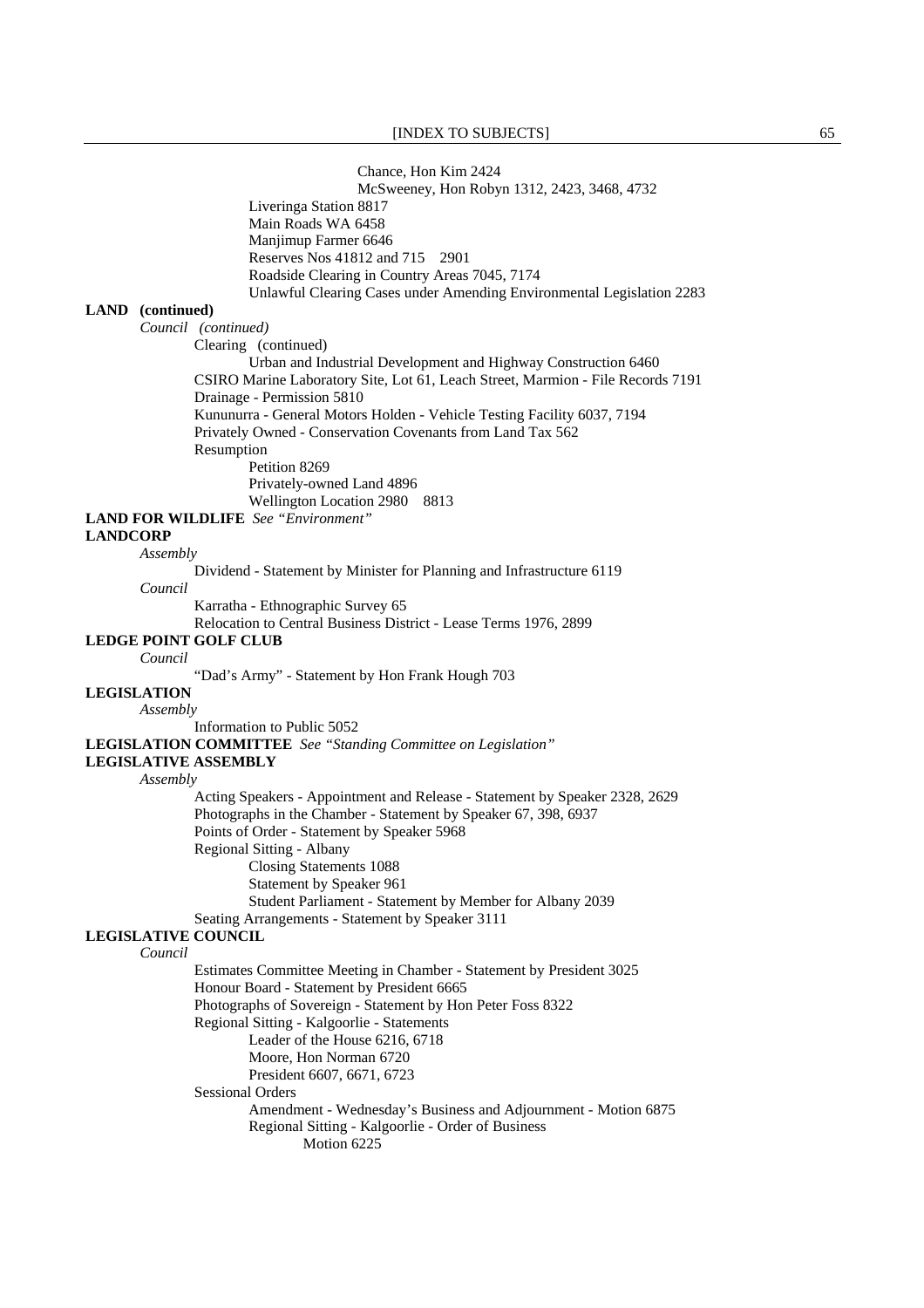66 [INDEX TO SUBJECTS]

Amendment to Motion 6227 Motion, as Amended 6228 Suspension 4260, 4560, 4826, 5652, 5698, 7151, 7752, 7753 Sittings of the House Extension - Motion 8271, 8325, 8526 Statement by Leader of the House 8845 **LEIGHTON BEACH DEVELOPMENT** *See "Planning"*  **LEIGHTON CONTRACTORS PTY LTD** *See "Railways - Southern Rail Link"*  **LEIGHTON MARSHALLING YARDS** *See "Planning"*  **LIBERAL PARTY** *Assembly* Election Promises 8633 Financial and Economic Record 8061 Industrial Relations Policy 5325 Southern Rail Link Claims 7849 *Council* Membership Allegations - Statement 1980 Preselection Process - Statement by Hon Kim Chance 6718 **LIBRARIES** *Assembly* Funding 2625, 3418, 3420, 5029 *Council* Funding 2137; Petition 5785 **LICENSING CENTRES** *See "Transport" LIFE ALONG LAND'S EDGE: WILDLIFE ON THE SHORES OF ROEBUCK BAY, BROOME See "Environment"*  **LIFELINE WA** *Assembly*  Telephone Counselling Lines 3538 *Council* Operational Funding 6426, 7494 **LIMITATION BILL 2004** *Assembly* Introduction and First Reading 6949 Second Reading 6949 Cognate Debate 7568 Second Reading - Cognate Debate 7568, 7573 Consideration in Detail 7578-7583 Third Reading 7583 Impact on Obstetrics and Victims of Child Sex Abuse 8634 *Council* Receipt and First Reading 7779 Second Reading 7779, 8862 Cognate Debate 8432 Referral to Standing Committee on Legislation 8432 Instruction to the Committee of the Whole - Notice of Motion 8554 Standing Committee on Legislation to Report - Motion 8554 Report by the Standing Committee on Legislation 8585 Discharge of Order and Referral to Standing Committee on Legislation 8863 Statements by Hon Norman Moore 8532, 8587 **LIMITATION LEGISLATION AMENDMENT AND REPEAL BILL 2004** *Assembly* Introduction and First Reading 6952 Second Reading 6952, 7583 Cognate Debate 7568 Second Reading - Cognate Debate 7568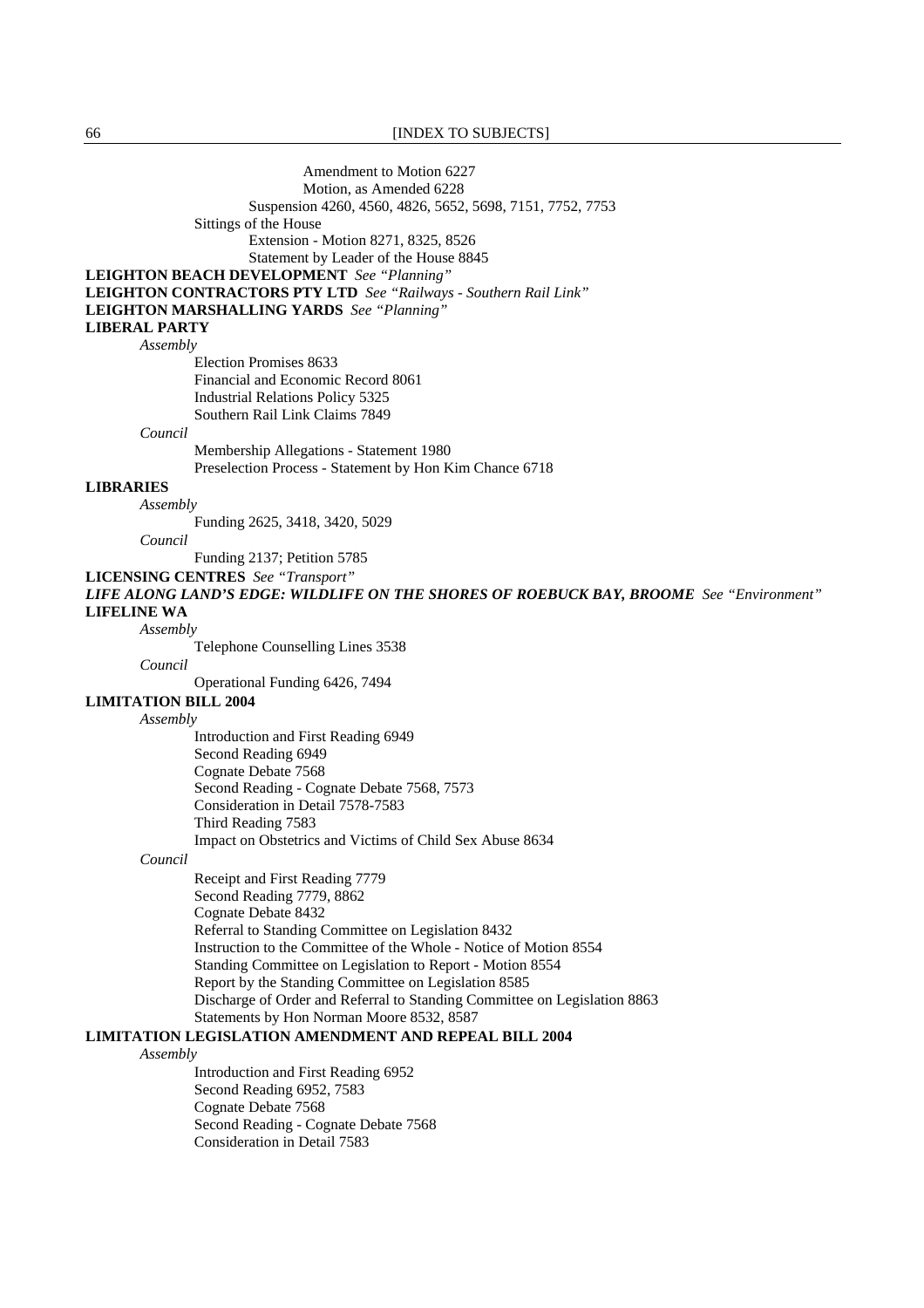|                           | Third Reading 7585                                                                              |
|---------------------------|-------------------------------------------------------------------------------------------------|
|                           | Impact on Obstetrics and Victims of Child Sex Abuse 8634                                        |
| Council                   |                                                                                                 |
|                           | Receipt and First Reading 7781                                                                  |
|                           | Second Reading 7781                                                                             |
|                           | Cognate Debate 8432                                                                             |
|                           | Referral to Standing Committee on Legislation 8432                                              |
|                           | Statements by Hon Norman Moore 8532, 8587                                                       |
| <b>LIQUOR</b>             |                                                                                                 |
| Assembly                  |                                                                                                 |
|                           | Licensing - Trading Hours 725                                                                   |
|                           | Sales in Restaurants - Petitions 1733, 1734                                                     |
| Council                   |                                                                                                 |
|                           | Aboriginal Communities - Liquor Accords 5694                                                    |
|                           | <b>Licensed Premises</b>                                                                        |
|                           | Fremantle 2284, 2417                                                                            |
|                           | Infringements - Juveniles and Intoxicated Persons 4004                                          |
|                           | Police Visits 2742                                                                              |
|                           | Licensing                                                                                       |
|                           | Legislation - Government's Backflip 692                                                         |
|                           | Terms of Reference of Review of Legislation 3279, 4579, 4890, 7168                              |
|                           | Wholesaling Industry - Reporting Requirements 5372                                              |
|                           | LIQUOR LICENSING AMENDMENT BILL 2004                                                            |
| Assembly                  |                                                                                                 |
|                           | Introduction and First Reading 4607                                                             |
|                           | Second Reading 4639                                                                             |
| <b>LITTLE, MR ANTHONY</b> |                                                                                                 |
| Assembly                  |                                                                                                 |
|                           | Olympic Athlete - Statement by Member for Geraldton 5988                                        |
|                           | LITTLE, MR JOHN See "Australian Labor Party"                                                    |
|                           | <b>LIVE SHEEP EXPORT</b> See "Commerce and Trade"                                               |
| <b>LOAN BILL 2003</b>     |                                                                                                 |
| Assembly                  |                                                                                                 |
|                           | Returned 4487                                                                                   |
|                           | Assent 4959                                                                                     |
| Council                   |                                                                                                 |
|                           | Second Reading 4374                                                                             |
|                           | Third Reading 4376                                                                              |
|                           | Assent 4825                                                                                     |
|                           | <b>LOANS (CO-OPERATIVE COMPANIES) BILL 2004</b>                                                 |
| Assembly                  |                                                                                                 |
|                           | Introduction and First Reading 6944                                                             |
|                           | Second Reading 6944, 7696                                                                       |
|                           | Appropriations 7273                                                                             |
|                           | Third Reading 7700                                                                              |
| Council                   |                                                                                                 |
|                           | Receipt and First Reading 7781                                                                  |
|                           | Second Reading 7781, 8583, 8855                                                                 |
|                           | Third Reading 8859                                                                              |
| <b>LOBBYISTS</b>          |                                                                                                 |
| Council                   |                                                                                                 |
|                           | Burke, Mr Brian and Grill, Mr Julian - Skippers Aviation Contracts 1717                         |
| <b>LOCAL GOVERNMENT</b>   |                                                                                                 |
| Assembly                  |                                                                                                 |
|                           | Albany, City of - Joint Venture with Water Corporation in a Septic Waste Disposal Facility 3411 |
|                           | Chapman Valley, Shire of - Financial Management Systems Award - Statement by Member for         |
|                           | Greenough 5746                                                                                  |
|                           |                                                                                                 |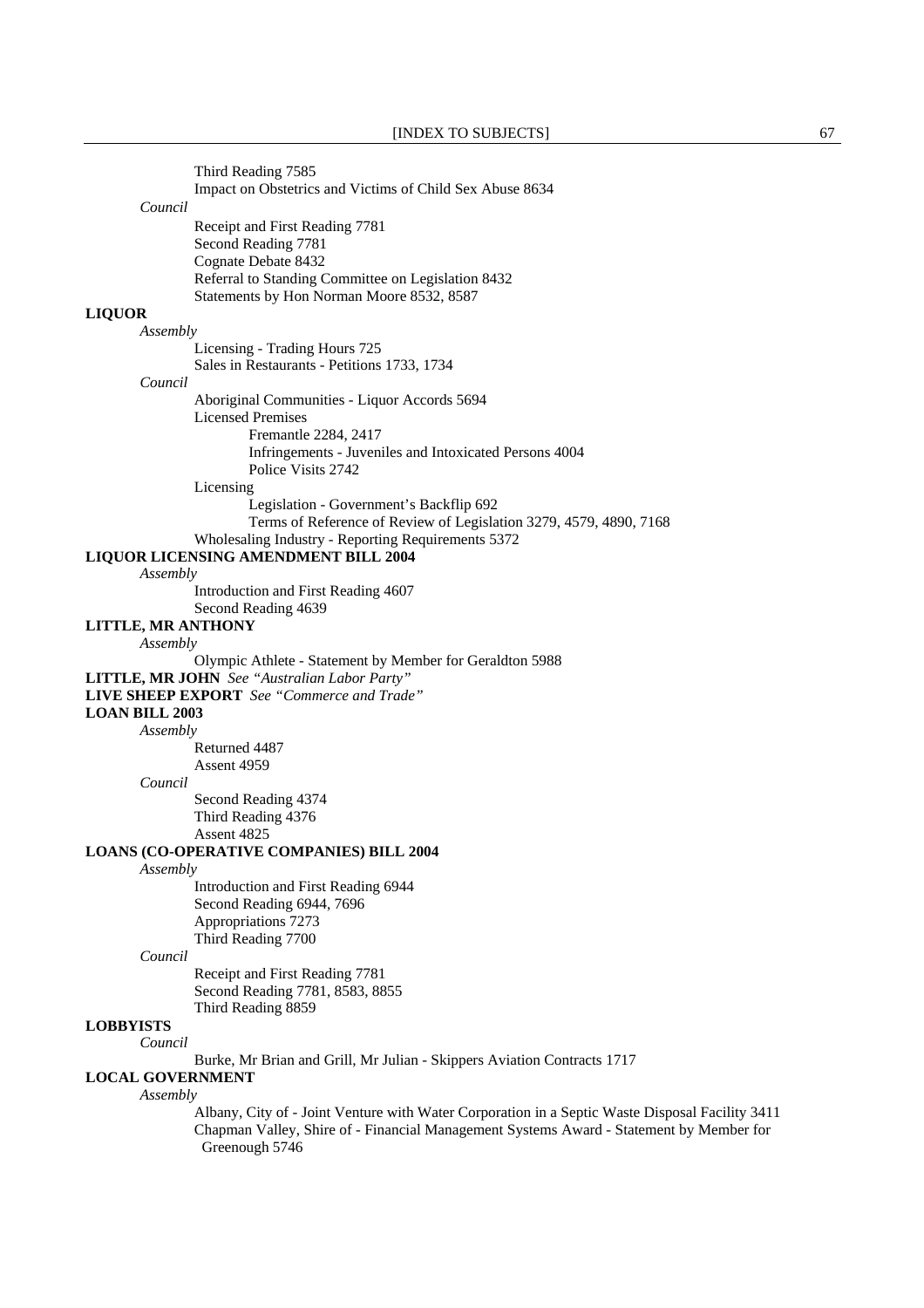|         | Cockburn, City of - Twenty-fifth Anniversary - Statement by Member for Cockburn 7543<br>Funding 6339                                                                                                 |
|---------|------------------------------------------------------------------------------------------------------------------------------------------------------------------------------------------------------|
|         | Graffiti - Removal 5027<br>Joondalup, City of - Rental Charged, Beaumaris Sports Association - Statement by Member for Innaloo<br>5319                                                               |
|         | Kwinana, Town of - Town Planning Scheme Amendment - Approval Process 154<br>Melville, City of                                                                                                        |
|         | No Smoking Signs near Children's Playgrounds 4482                                                                                                                                                    |
|         | <b>LOCAL GOVERNMENT</b> (continued)                                                                                                                                                                  |
|         | Assembly (continued)                                                                                                                                                                                 |
|         | Melville, City of (continued)<br>Planning Approval for Shed - Petition 8023                                                                                                                          |
|         | Northam Town Council - Greenhouse Action Award - Statement by Member for Avon 8053<br>Pilbara Councils                                                                                               |
|         | Compensation 7845                                                                                                                                                                                    |
|         | Revenue Stream 6804, 6805                                                                                                                                                                            |
|         | Pilbara Fund - Membership and Administration 8778                                                                                                                                                    |
|         | Plantagenet, Shire of - Timber Plantations - Town Planning Scheme Amendment 3409<br>Port Hedland, Town of - Attitude of Minister for Local Government and Regional Development 4333,<br>4335         |
|         | Rating System - Goods and Services Tax 8060                                                                                                                                                          |
|         | Regional Support Programs - Funding 5045                                                                                                                                                             |
|         | Seniors - Rate Rebates for Lease-for-life Homes - Grievance 7076                                                                                                                                     |
|         | State Agreements - Rating Exemptions 5754                                                                                                                                                            |
|         | State Road Funds to Local Government Agreement - Review - Statement by Minister for Planning and<br>Infrastructure 7677<br>Wanneroo, City of - City Watch Patrol - Cancellation - Staffing Issue 337 |
| Council |                                                                                                                                                                                                      |
|         | Amalgamations - Minister's Philosophy 8573                                                                                                                                                           |
|         | Augusta-Margaret River, Shire of                                                                                                                                                                     |
|         | Councillor - Alleged Defacing of Billboard 4399                                                                                                                                                      |
|         | Land Tax 8469                                                                                                                                                                                        |
|         | Rating System 6745, 7039, 7045                                                                                                                                                                       |
|         | Statements                                                                                                                                                                                           |
|         | House, Hon Barry 6930, 7050                                                                                                                                                                          |
|         | Ravlich, Hon Ljiljanna 7050                                                                                                                                                                          |
|         | Belmont, City of - Amendments to (Standing Orders) Local Law 1998 - Disallowance - Order Discharged<br>8271                                                                                          |
|         | Broome, Shire of - Local Government Property and Public Places Local Law 2003 - Disallowance - Order<br>Discharged 1430                                                                              |
|         | Bunbury, City of - Local Government and Public Property Local Law - Disallowance - Order Discharged<br>2845                                                                                          |
|         | Capel, Shire of - Local Law Relating to the Keeping and Welfare of Cats - Disallowance - Order<br>Discharged 8272                                                                                    |
|         | CommUnity Board Game 8157, 8164<br>Councillors - Accountability 2096                                                                                                                                 |
|         | Councils - Contributions to Employees' Superannuation 57-63                                                                                                                                          |
|         | Denmark, Shire of - Multipurpose Service Health Care Facility - Site 4951, 4952                                                                                                                      |
|         | Domestic Smoke Nuisance - Legislation 4941                                                                                                                                                           |
|         | East Pilbara, Shire of                                                                                                                                                                               |
|         | Grants to Service Remote Areas 6934                                                                                                                                                                  |
|         | Relocation of Land to Town of Port Hedland 1154, 2298, 4845<br>Statements                                                                                                                            |
|         | Minister for Local Government and Regional Development 1, 4867<br>Moore, Hon Norman 4866                                                                                                             |
|         | Elections - Timing 8158<br>Expenditure Priorities - Government's Role 4438                                                                                                                           |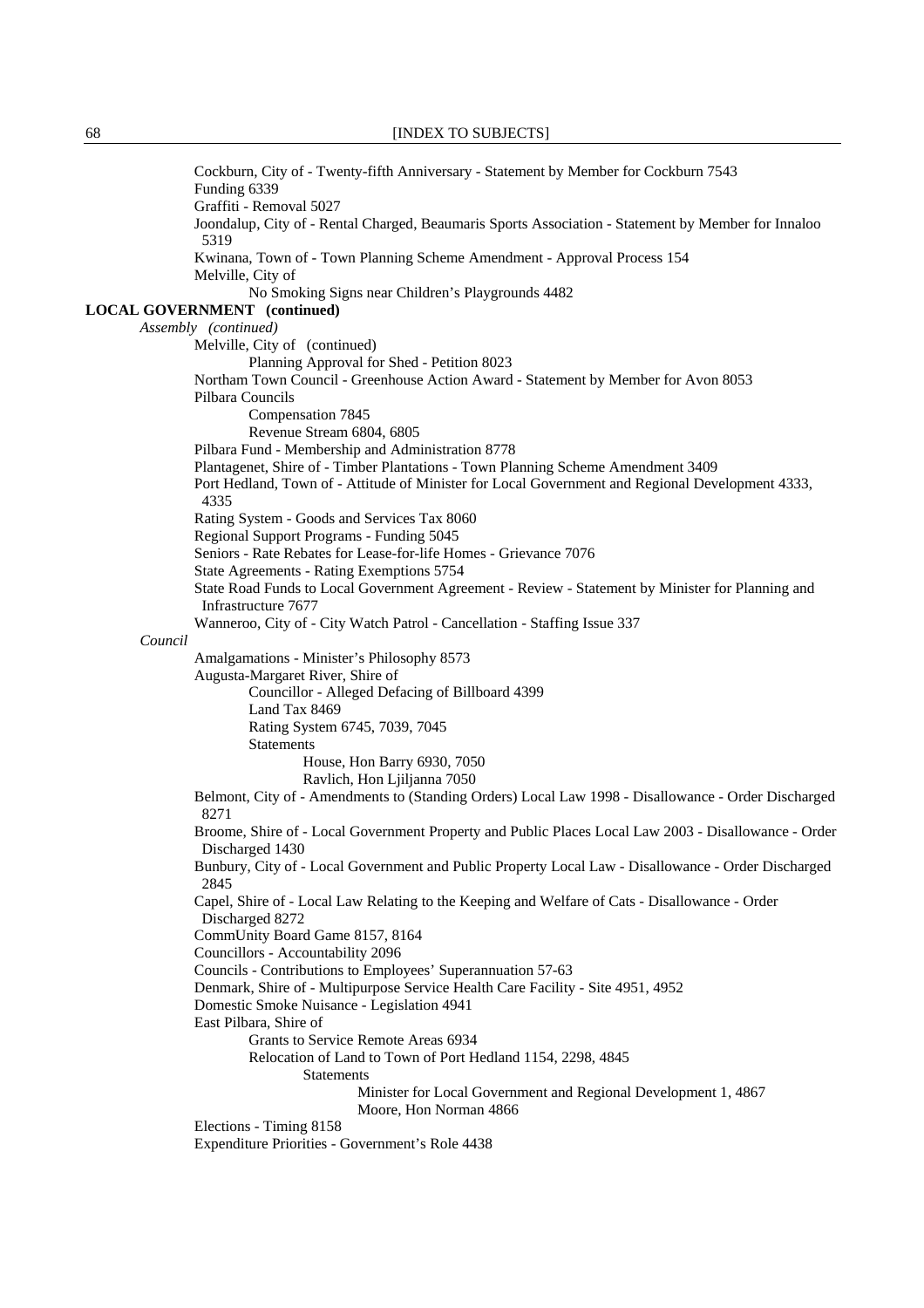Geraldton-Greenough Regional Council - Local Law Relating to Standing Orders - Disallowance - Order Discharged 8272 Harvey, Shire of - Wines, Mr Patrick N. 2887 Joondalup, City of Inquiry Cost 3020 Extension of Time for Submissions 4401 Statement by Minister for Local Government and Regional Development 1934 **LOCAL GOVERNMENT (continued)** *Council (continued)*  Joondalup, City of (continued) Principal Activity Plan 4719 Kalgoorlie-Boulder, City of Non-declaration of Financial Interests - Finalisation of Investigation 8266 Reconciliation Projects - Statement by Minister for Local Government and Regional Development 6733 Kellerberrin, Shire of - Local Laws Relating to Fencing - Disallowance - Order Discharged 8388 Local Emergency Management Arrangements 7040, 7824 Melville, City of Campaign to Reinstate the Fremantle Eastern Bypass 3294 Expenditure on Political Activities 6425 Mining Tenement Approvals 4578 Municipal Inventory - Placement of Properties without Owner's Consent 8161 Nedlands, City of - Intervention by Department of Local Government and Regional Development 8401 Network City Strategy - Concerns of Authorities 7192 Onslow Evacuation Centre 7067 Perth, City of - Activities and Trading in Thoroughfares and Public Places Amendment Local Law 2004 - Disallowance - Order Discharged 7151 Pilbara Assistance Package - Statement by Hon Ljiljanna Ravlich 7808 Pilbara Councils - Community Facilities - Funding Difficulties 5418 Pilbara Fund Benefits 5097 Compensation to Pilbara Councils for Revenue Forgone 5371 Contributions from Resource Companies 7167, 7207 Cost of Projects Met by Applicants 7039 Decisions by Cabinet Standing Committee on Regional Policy 8810 Details of Allocations 6253 Pilbara Community Foundation and Matching Funding from Mining Companies 7492 **Statements**  Minister for Local Government and Regional Development 5110 Moore, Hon Norman 7185, 7804 Ravlich, Hon Ljiljanna 7188, 7505 Port Hedland Enhancement Scheme 4443 Port Hedland, Town of Allegations by Minister for Local Government and Regional Development 4442 Attitude of Minister for Local Government and Regional Development 4398, 4402 Motion 4699 **Statements** Fischer, Hon John 4422 Stephens, Hon Tom 4420 Boundary Change 1154, 2298, 4845 Statements Minister for Local Government and Regional Development 1, 4867 Moore, Hon Norman 4866 Breach of Local Government Act 4445 Budget 5250 Dismissal 4438, 4444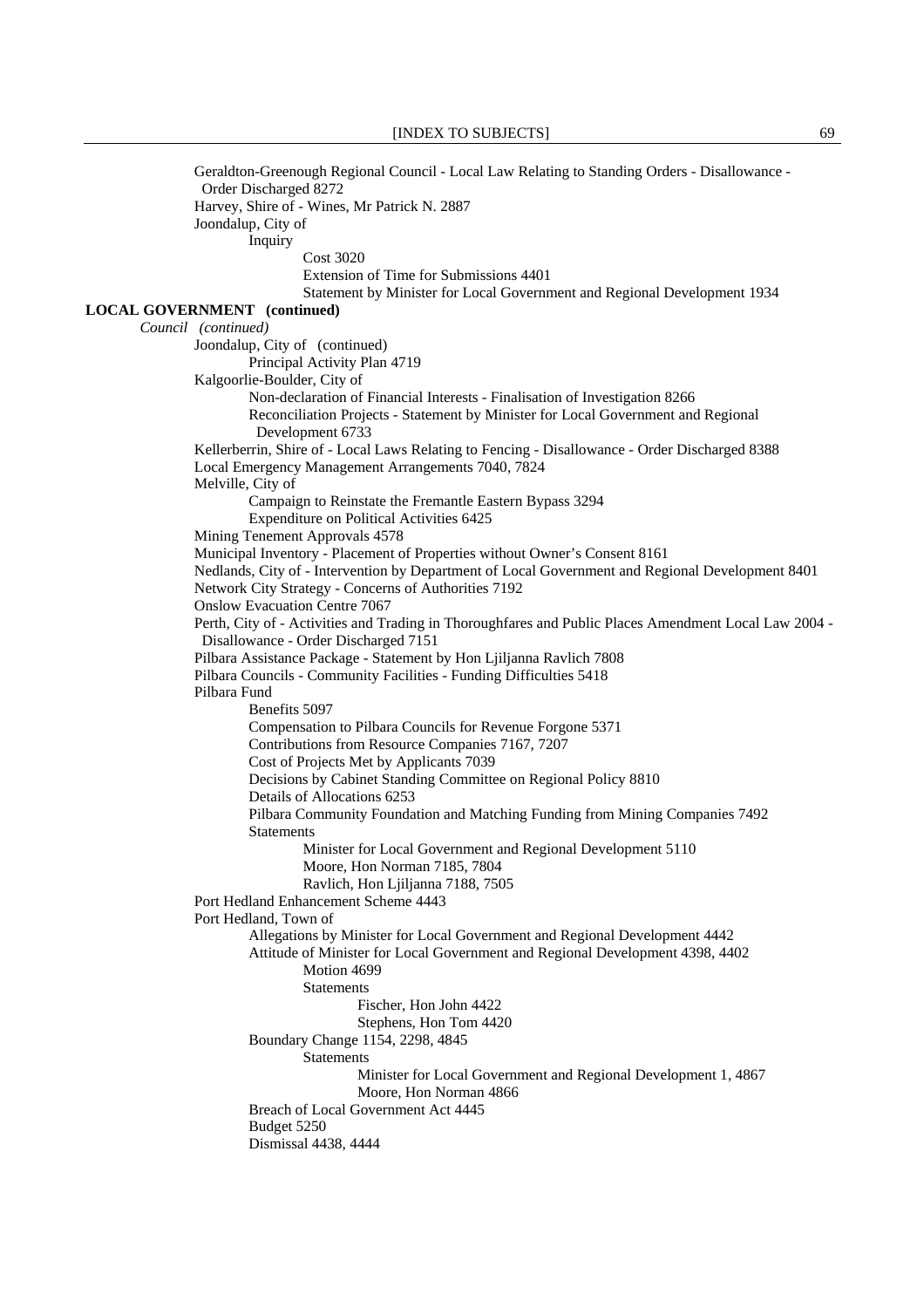70 **[INDEX TO SUBJECTS]** 

 Fax from Minister's Media Adviser 4889, 4895 Irresponsible Behaviour 4441 Mayor - Resignation - Statement by Hon Norman Moore 4418 Partnerships - Funding 4438 Principal Activity Plans for 2004-05 4438 Rate in the Dollar for Improved Residential 5399 Revenue Rebate Scheme 8346 Roadside Clearing in Country Areas 7045, 7174 **LOCAL GOVERNMENT (continued)** *Council (continued)* Shark Bay, Shire of - Date Palm Plantation on Peron Peninsula 2563 South Perth, City of - Inquiry - Statement by Minister for Local Government and Regional Development 939 State Agreement Acts - Rating Exemptions for Resource Companies 7167 Stirling, City of - Scarborough Environs Area Strategy Review 1472 Urban Focus Principal - Financial Interest Disclosure 2743 Wanneroo, City of - Repayment of Advance for Clarkson Traffic Bridge 7045, 8428 Wyndham-East Kimberley, Shire of Dangerous Goods Storage - Licences 4439, 4951 Reserve 41812 - Planning Approvals Inconsistent with Town Planning Scheme 1155 **LOCAL GOVERNMENT AMENDMENT BILL 2003** *Assembly* Receipt and First Reading 5164 Second Reading 5297, 7701 Consideration in Detail 7717-7724 Reconsideration in Detail 7724, 7725; Motion 7724 Third Reading 7725 Assent 8598 *Council* Second Reading 4460, 4564, 4688 Committee 4688-4699, 4729-4731, 4836-4845, 4854-4859 Recommittal 4860-4862 As to Remaining Stages 4885 Report 4885 Third Reading 4885 Returned 7784 Assent 8145 **LOCAL GOVERNMENT (STRAYING STOCK) BILL 2004** *Council* Introduction and First Reading 2698 Second Reading 2698 **LOCUSTS** *See "Agriculture"*  **LONDON, PROFESSOR GEOFFREY** *Council* Appointment as Government Architect 3595 **LOONGANA LIME** *See "Mining"*  **LORD MAYOR OF PERTH** *Assembly* Nattrass, Dr Peter - Standing Orders Suspension 4508; Statement by Speaker 4511

#### **LOTTERYWEST** *Assembly*

 Federation Walkway - One-millionth Visitor - Statement by Minister for the Environment 6938 Festival of Busselton - Funding 1237

*Council*

 Agencies - Relocation Policy 379 Bevan, Mr Clyde 1303 Campbell, Mr Kevin 1679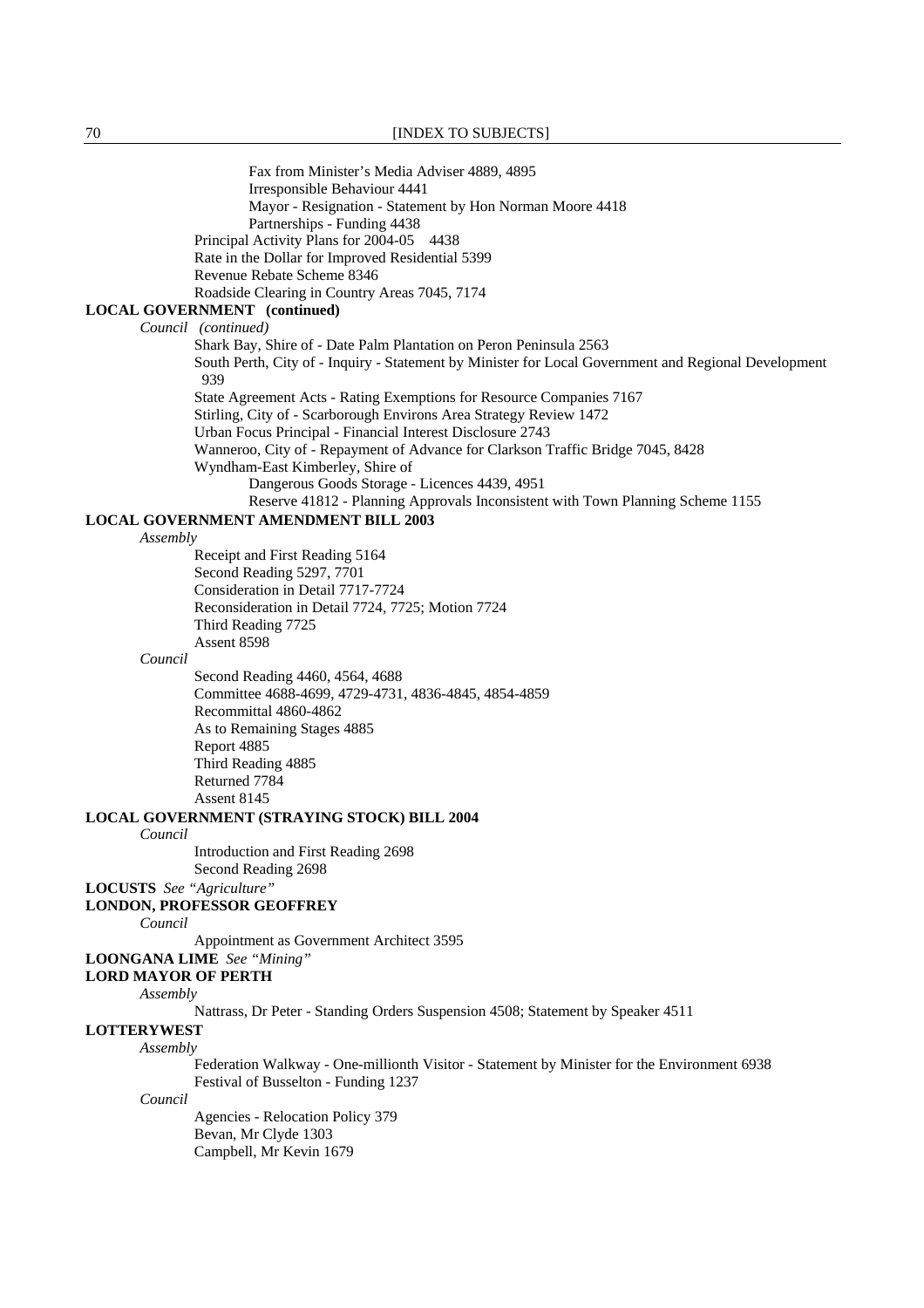| <b>LUMEN CHRISTI COLLEGE</b> See "Environment"                                                         |  |  |  |
|--------------------------------------------------------------------------------------------------------|--|--|--|
| M                                                                                                      |  |  |  |
| <b>MACHINERY OF GOVERNMENT (MISCELLANEOUS AMENDMENTS) BILL 2003</b>                                    |  |  |  |
| Assembly                                                                                               |  |  |  |
| Second Reading 1897, 1930, 2065                                                                        |  |  |  |
| Consideration in Detail 2197-2204                                                                      |  |  |  |
| Third Reading 2507<br>MACHINERY OF GOVERNMENT (MISCELLANEOUS AMENDMENTS) BILL 2003 (continued)         |  |  |  |
| Council                                                                                                |  |  |  |
| Receipt and First Reading 2610                                                                         |  |  |  |
| Second Reading 2610                                                                                    |  |  |  |
| <b>MAGISTRATES COURT BILL 2003</b>                                                                     |  |  |  |
| Assembly                                                                                               |  |  |  |
| Appropriations 84                                                                                      |  |  |  |
| Second Reading 606                                                                                     |  |  |  |
| Consideration in Detail 624-651                                                                        |  |  |  |
| Recommittal 651, 789                                                                                   |  |  |  |
| Third Reading 904                                                                                      |  |  |  |
| Returned 7135                                                                                          |  |  |  |
| Council's Amendments 7586                                                                              |  |  |  |
| Assent 8598                                                                                            |  |  |  |
| Council                                                                                                |  |  |  |
| Receipt and First Reading 1094                                                                         |  |  |  |
| Second Reading 1094                                                                                    |  |  |  |
| Cognate Debate 4376, 4428                                                                              |  |  |  |
| Second Reading - Cognate Debate 4377, 4429, 4446                                                       |  |  |  |
| Referral to Standing Committee on Legislation 4448<br>Committee 6766-6773, 6892-6895                   |  |  |  |
| Recommittal 6927                                                                                       |  |  |  |
| As to Report 6927                                                                                      |  |  |  |
| Report 6927                                                                                            |  |  |  |
| Third Reading 6927                                                                                     |  |  |  |
| Assembly's Message 7621                                                                                |  |  |  |
| Assent 8145                                                                                            |  |  |  |
| MAGISTRATES COURT (CIVIL PROCEEDINGS) BILL 2003                                                        |  |  |  |
| Assembly                                                                                               |  |  |  |
| Second Reading 651                                                                                     |  |  |  |
| Consideration in Detail 652-657                                                                        |  |  |  |
| Third Reading 907                                                                                      |  |  |  |
| Returned 7135                                                                                          |  |  |  |
| Council's Amendments 7588                                                                              |  |  |  |
| Assent 8598                                                                                            |  |  |  |
| Council                                                                                                |  |  |  |
| Receipt and First Reading 1096                                                                         |  |  |  |
| Second Reading 1096                                                                                    |  |  |  |
| Cognate Debate 4376, 4428                                                                              |  |  |  |
| Second Reading - Cognate Debate 4377, 4429, 4446<br>Referral to Standing Committee on Legislation 4448 |  |  |  |
| <b>Committee 6895-6898</b>                                                                             |  |  |  |
| As to Report 6927                                                                                      |  |  |  |
| Report 6928                                                                                            |  |  |  |
| Third Reading 6928                                                                                     |  |  |  |
| Assembly's Message 7621                                                                                |  |  |  |
| Assent 8145                                                                                            |  |  |  |
| <b>MAIN ROADS WA</b>                                                                                   |  |  |  |
| See also "Consolidated Constructions Pty Ltd"                                                          |  |  |  |
| Assembly                                                                                               |  |  |  |
|                                                                                                        |  |  |  |
|                                                                                                        |  |  |  |
|                                                                                                        |  |  |  |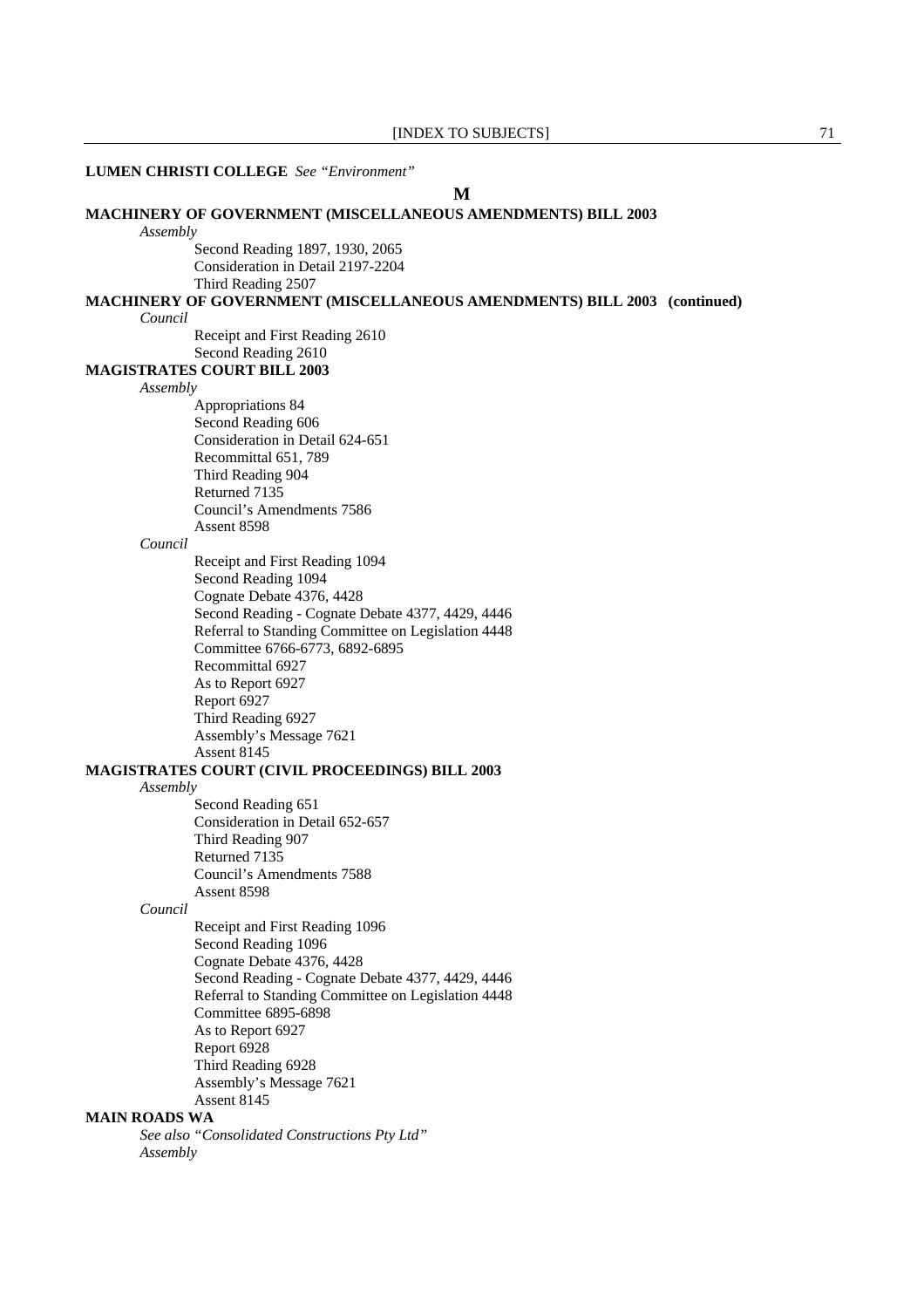Roads in Pilbara, Gascoyne and Goldfields-Esperance Regions after Cyclone Monty - Statement by Minister for Planning and Infrastructure 709 Weigh-in-Motion System - Adjustments by Multitier 2995 Weighing Station, Port Beach Road, Fremantle 5782 *Council* Directional Signs - Placement at Intersections 2584 Engineers - Industrial Action 4722; Statement by Hon Dee Margetts 3470 **MAIN ROADS WA (continued)**  *Council (continued)*  Land Clearing - Urban and Rural 6458 **MANDURAH OVER 55S CYCLING CLUB** *Assembly* Statement by Member for Dawesville 3898 **MANJIMUP TAXI SERVICE** *See "Taxis"*  **MARINE SURVEYORS** *See "Transport"*  **MARKET EQUITY PTY LTD** *See "Government Departments and Agencies - Community Attitude Monitor Polling"*  **MARKETING OF EGGS ACT 1945** *Council* Amendments - Statement by Minister for Agriculture, Forestry and Fisheries 3421 **MARKETING OF EGGS AMENDMENT BILL 2004** *Assembly* Introduction and First Reading 3505 Second Reading 3505, 4068, 4187 Consideration in Detail 4189-4196, 4203-4207 Third Reading 4307 Returned 5350 Assent 5842 *Council* Receipt and First Reading 4287 Second Reading 4287, 5231, 5263 Committee 5263, 5264 Report 5264 Third Reading 5264 Assent 5785 **MARKETING OF POTATOES ACT 1946** *Council* Review - Statement by Minister for Agriculture, Forestry and Fisheries 4681 **MARKS, MR MARTIN RAPAERA** *See "Justice, Department of"*  **MARSDEN, MR DENNIS** *See "Sport and Recreation"*  **MARSHALL, MR DENIS RAYMOND** *Assembly* Statement by Member for Warren-Blackwood 3526 **MARSHALL, MR ROBERT JAMES PERCIVAL** *Assembly* Condolence Motion 67 **MATTER OF PRIVILEGE** *Assembly* Minister for Health - Tabling of Documents 1176 **MAUDS LANDING** *See "Planning - Ningaloo Coast"*  **MAYLANDS BOATYARD PTY LTD** *See "Planning"*  **McDONALD, MR J.** *See "Industrial Relations - Unions - Right-of-entry Legislation"*  **McDONALD, MR STEWART** *Council* Statement by Hon Derrick Tomlinson 8482 **McRAE PLAN** *See "Transport - Freight"*  **McVEIGH, MR LEO** *See "Police"*  **MEMBERS EQUITY STADIUM** *See "Sport and Recreation"*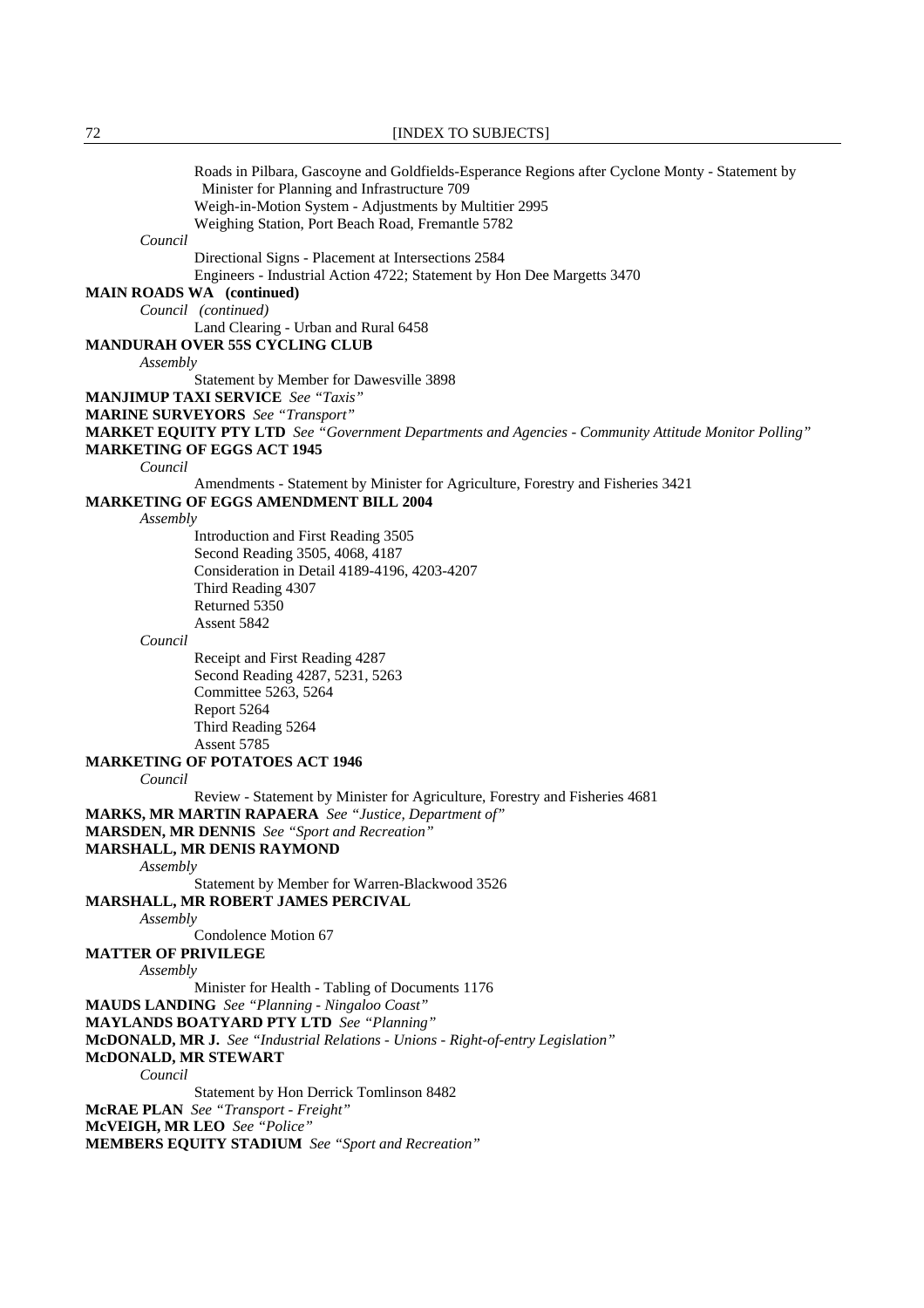## **MEMBERS OF PARLIAMENT**

*Assembly* Electorate Offices - Staff - Pay Claim 6520 Information Technology, Resources and Electorate Office Staff - Management - Statement by Member for Carine 6512 Leader of the Opposition - Report Commissioned by Western Power - Personal Explanation 770 Maintenance and Refurbishment of Offices - Cost 496 **MEMBERS OF PARLIAMENT (continued)** *Assembly (continued)* Member for Ballajura - Links with Mr Spagnolo 7389 Member for Innaloo Behaviour at a Scarborough Restaurant 7686 Traffic Infringement 7254-7258, 7390-7396, 7552, 7553, 7850 Member for Murdoch - Electorate Secretary - Statement 5319 Member for Pilbara Leave of Absence 274 Personal Explanation - Councillor Rudler 4340 Member for Riverton - Comment to Leader of the Opposition Statement by Speaker 5125 Standing Orders Suspension 5125 Motion 5128 Member for Roleystone - Personal Explanation - Reference to Dr George O'Neil 5016 Member for Vasse - Personal Explanations Resignation from Liberal Party 72; Statement by Speaker 72 SafeCare Program 3539 Member for Warren- Blackwood - Personal Explanations Mr Gary Narkle 3875 Shooting Incident 7676 Overseas Travel 2367 Parliamentary Privilege - WA Gas Review Board - Statement by Speaker 6964 Parliamentary Sports Club - Annual Charity Golf Day - Statement by Member for Murdoch 7106 Political Exchange, Japan - Statement by Member for Merredin 429 Randall, Mr Don - Federal Member for Canning - Statement by Member for Roleystone 5988 Retiring Members - Recognition of Service Notice of Motion - Standing Orders Suspension 7707 Motion 7725, 7858, 7930, 8086, 8663 *Council* Cadby, Hon Alan - Resignation from Liberal Party - Statements Cadby, Hon Alan 3288 Chance, Hon Kim 3290 Moore, Hon Norman 3291 Electorate Offices Digital Photocopiers 4582 E-mails - Confidentiality 5806 Farina, Hon Adele - Personal Explanation - Acts Amendment (Domestic Violence) Bill 2004 6544 Fischer, Hon John Independent Member 3064 Leave of Absence 8387 Ford, Hon Jon - Leave of Absence 7151 Government-sponsored Web Sites - Statement by Hon Paddy Embry 953 Haase, Mr Barry - Statement by Hon Norman Moore 6670 Hough, Hon Frank - Independent Member 3064 House, Hon Barry - Visit to East Timor - Statement 388 Imprest Travel - Disclosure 6428 Leader of the Opposition - Budget Allocations and Expenditures 244 Leahy, Hon Kevin Election 6631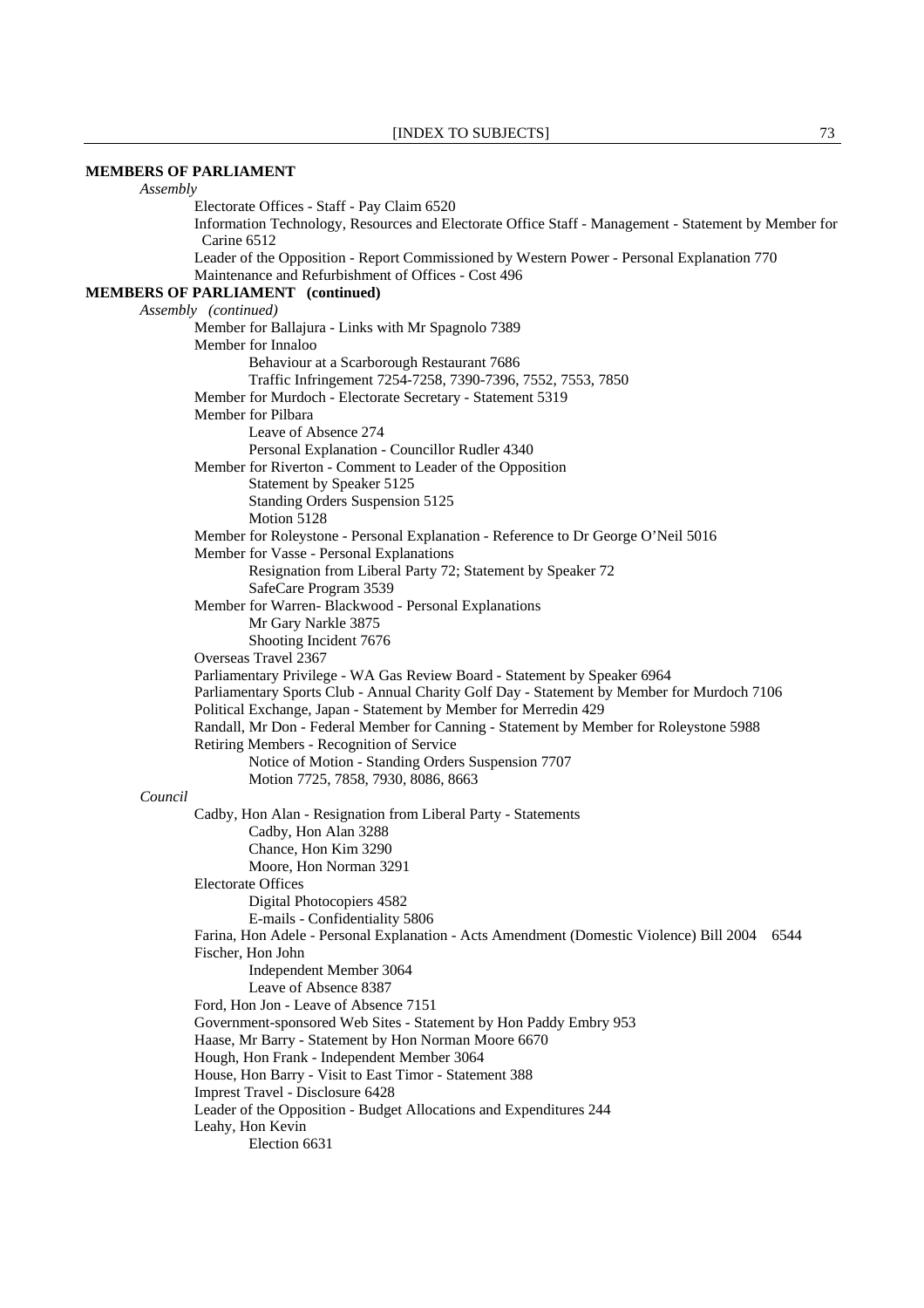Leave of Absence 8324, 8554 Swearing-in 6661 Member for Burrup Break with Government 8518 Tom Price-Karratha Road - Resignation Promise 5096 Member for Kalgoorlie - Statement by Hon Robyn McSweeney 6719 Salaries and Allowances Tribunal Review - Direction by Premier 4723 **MEMBERS OF PARLIAMENT (continued)** *Council (continued)* Scott, Hon Jim - Misrepresentation by Leader of the Opposition - Personal Explanation 541 Sharp, Hon Christine - Attacks on Premier and Minister for Agriculture, Forestry and Fisheries - Statement by Hon Adele Farina 4868 Stephens, Hon Tom - Resignation - Statement by President 6609 Tomlinson, Hon Derrick - Personal Explanation - Swan Valley Nyungah Community 8317 Watson, Hon Giz - Leave of Absence 8554 **MERREDIN** *Assembly* Funding Initiatives - Statement by Member for Merredin 1559 **METROPOLITAN REGION IMPROVEMENT TAX AMENDMENT BILL 2004** *Assembly* Introduction and First Reading 4619 Second Reading 4619, 6022 Cognate Debate 5858 Second Reading - Cognate Debate 5858, 5866, 6012 Referral to Legislation Committee 6022 Legislation Committee 6380; Report 6537; Adoption 6537 Remaining Stages - Standing Orders Suspension 6522 Third Reading 6539 *Council*  Receipt and First Reading 6736 Second Reading 6736 **METROPOLITAN REGION SCHEME (FREMANTLE) BILL 2004** *Assembly* Introduction and First Reading 5297 Second Reading 5622 **MEULEMAN, MR KEN** *Assembly* Statement by Member for Wagin 5987 **MICKELBERG JUDGMENT** *See "Police"*  **MIDLAND SALEYARDS** *See "Agriculture"*  **MILLENNIUM SEEDBANK PROJECT** *See "Environment"*  **MILLS, MS MARIE** *See "Government Contracts"*  **MINES SAFETY AND INSPECTION AMENDMENT BILL 2004** *Assembly* Introduction and First Reading 5584 Second Reading 5584, 7310 Appropriations 5842 Consideration in Detail 7312-7314 Third Reading 7315 Returned 8620 Council's Amendment 8620, 8621 *Council* Receipt and First Reading 7449 Second Reading 7449, 8131, 8179, 8242 Committee 8245-8247, 8255 Report 8272 Third Reading 8327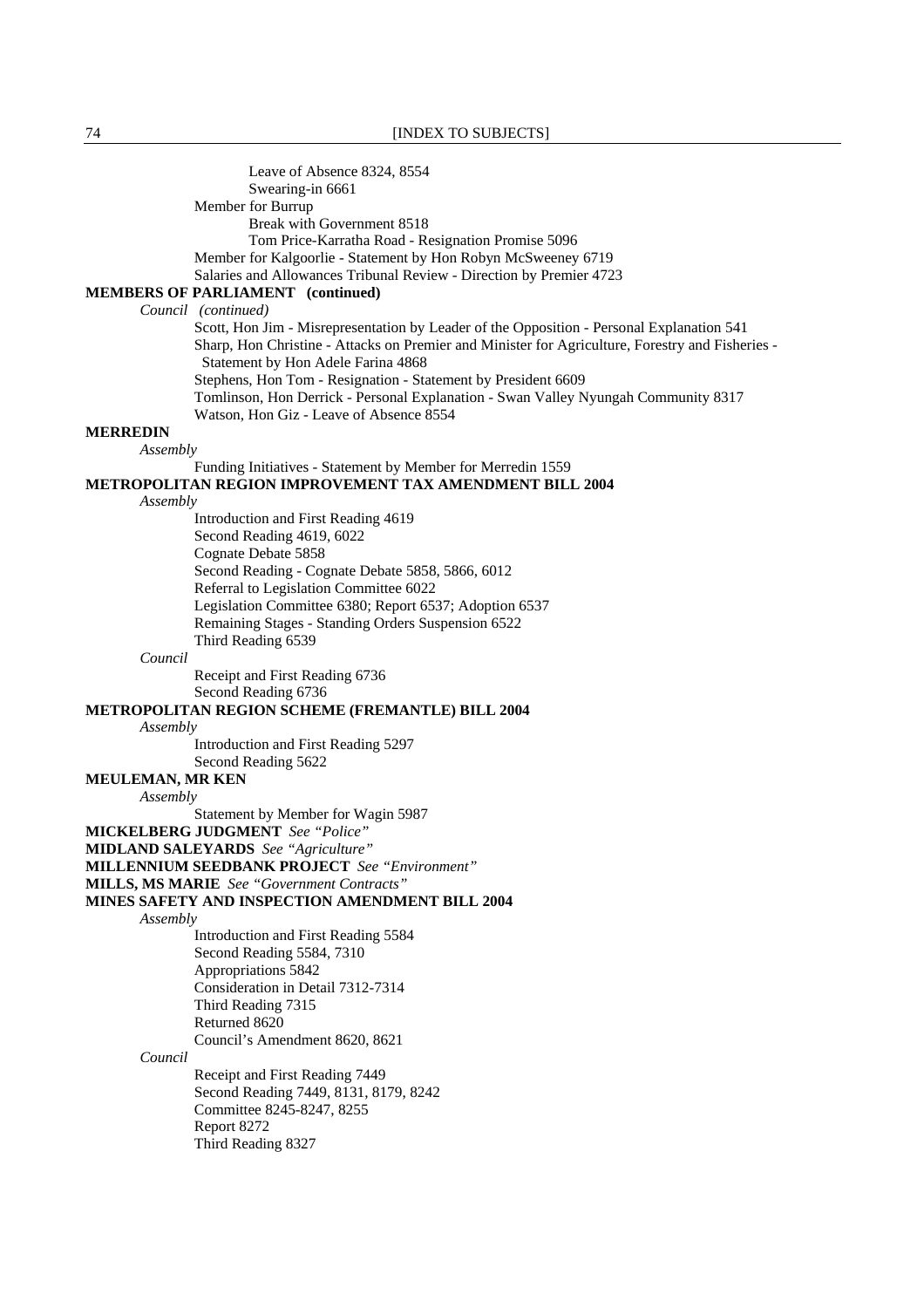Assembly's Message 8581

*See also "Alcoa World Alumina Australia" and "Worsley Alumina Pty Ltd" Assembly* Act - Section 20(5) - Statement by Minister for State Development 8601 Cooke Review - Government's Response to Final Report - Statement by Minister for State Development 5447 **MINING (continued)**  *Assembly (continued)*  Flow-through Shares 733; Grievance 6473 Goldfields - Deaths of Mulga Trees Adjacent to Mine Haul Roads 4823 Greenfields Exploration - Recommendations of Ministerial Inquiry - Statement by Minister for State Development 5829 Ludlow State Forest 3418, 5754 Radioactive Materials - Esperance 2213 Ravensthorpe Nickel Operation 1377; Statement by Member for Roe 999 Review of Environmental and Public Safety Impacts of Mining in the Kalgoorlie Area - Statements by Minister for State Development 273, 6795 Royalties - Reduction 7844 Uranium (Yeelirrie) Act 1978 - Termination 1380 Windimurra Vanadium Mine - Closure 1378, 2765, 5599; Statement by Speaker 4791 *Council* Act - Amendments 3457 Bauxite - Availability of Jarrah 6427 Boodarie Iron Mine 5697 Bulong Nickel Mine 1139-1142 Cable Sands Mining Lease, D'Entrecasteaux National Park - Acid Sulfate Soils 6101 Cockatoo Island - Department Report on Incident 7040 Cooke Review Documents Tabling 8350 Draft Report 7820-7823 Effectiveness 1147-1150 Government's Response to Final Report 7799, 7816-7819; Statement by Parliamentary Secretary 5511 Letter from Mr Jim Leggate 8368 Minister's Comments 7816 Terms of Reference - Consultation 7821 Three Cases of Misinformation 8372 Cooljarloo Mine, Cataby - Statement by Hon Frank Hough 8319 East Pilbara Shire - List of Tenements and their Sizes 6270 Exploration Licences No 52/1496 6645 No 70/1415 2133 Permits Allowing Access to Crown Land 1146 Requirements 2134 Fimiston Tailings Storage Facility Cooke Review 1152 Documents Tabling 8351 Environmental Issues 591, 8367-8370 Seepage 263, 1151 Tenement Condition 8191-8195 Fly In, Fly Out Operations Government Policy 2095 Statement by Hon John Fischer 2423 Fortescue Metals Group Ltd 1855, 3488, 8002, 8255 Goldfields Land and Sea Council Heritage Agreement 7046 Iluka Resources - Yoganup Extended Mine Site - Death of Vegetation 7242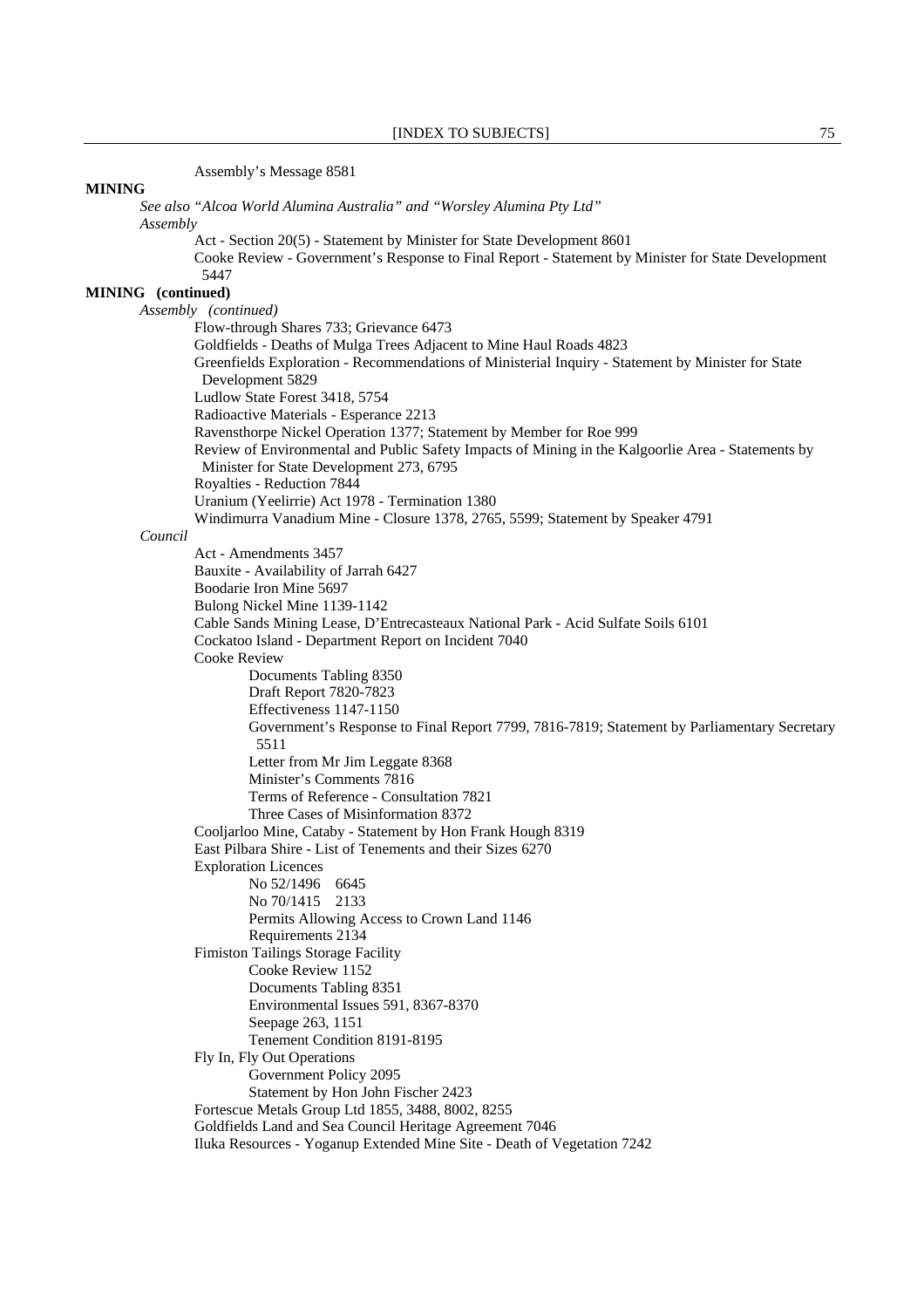Jangardup Mine Site - Environmental Impact of Water Discharged 1520 Kalgoorlie-Boulder - Blast Monitors - Number 4737 Kalgoorlie Consolidated Gold Mines Pty Ltd Mt Percy Operations - Breach of Licence Conditions 588 Stop Work Order 8372 Kalgoorlie Nickel Smelter - Sulfur Dioxide Emission Levels 6649 Kean, Mr Ray - Letter - Misleading Information from Minister 8373 **MINING (continued)**  *Council (continued)* Koolyanobbing Iron Ore Expansion - Agreement with CALM 6920, 8264 Leases No 26/261 - Illegal Gravel Road 8196, 8197 No 26/353 - Complaints 1152 No 26/383 - Tenement Condition 8191- 8195 Loongana Lime Burning of Waste Oil 589 Dust Problems 1149 Inventory of Waste Drums on Site 2141 Storage of Drums of Toxic Waste Chemicals 396, 592, 1143-1145 Ludlow State Forest 4895, 5099, 6777, 7796 Mine Site Restoration - Tourism and Historical Needs of Local Authorities 7495 Minerals Environment Liaison Committee - Meetings 3101 Misleading Advice from Department - Apology 8374 Mt Gibson Iron Ltd - Works Approval for Transporting and Shipping Iron Ore 1305, 1684 National Parks and Nature Reserves - Amendments to Act 2284, 4003 Newcrest Mining Ltd - Gas Pipeline Trench - Animal Mortality 1104 Pastoral Leases - Mining and Exploration Lease Applications 3055 Placer Dome - Contribution to Goldfields Highway 5694, 6647 Portman Mining Jackson Project 3056, 3596, 1977 Windarling Project 1977, 3056, 6564, 7813 Prospectors - Legislative Changes to Rights 6711 Ravensthorpe Nickel Operation - Statement by Hon John Fischer 2423 Readymix Quarry, Martin - Dust Management 2284 Reversion Licence Application Scheme 8343 Review of Environmental and Public Safety Impacts of Mining in the Kalgoorlie Area - Implementation of Recommendations - Statement by Parliamentary Secretary 6734 Review of the Project Development Approvals System - Submissions 8470 Royalties - Gold, Alumina, Iron Ore and Diamonds 4009 Tailings Facilities - Water Quality Protection Guidelines 8371 Technical Taskforce on Mineral Tenements and Land Title Applications 425 Tenements Aboriginal Reserves - Rent Payments 2295 Breaches of Conditions 8196 Environmental Objections 8521 Local Government Approvals 4578 Timber Removed from Mine Sites 1640 Uranium Introduction of Legislation to Ban 6043, 6748 Statement by Hon Robin Chapple 6667 Williamstown - Land Releases 8020 Windimurra Vanadium Mine Statement by Hon John Fischer 8839 Xstrata - Relinquishment of Mining Tenement 3054 Youanmi Gold Mine - Stop Work Order 8369, 8370 **MINING AMENDMENT BILL 2004** *Assembly*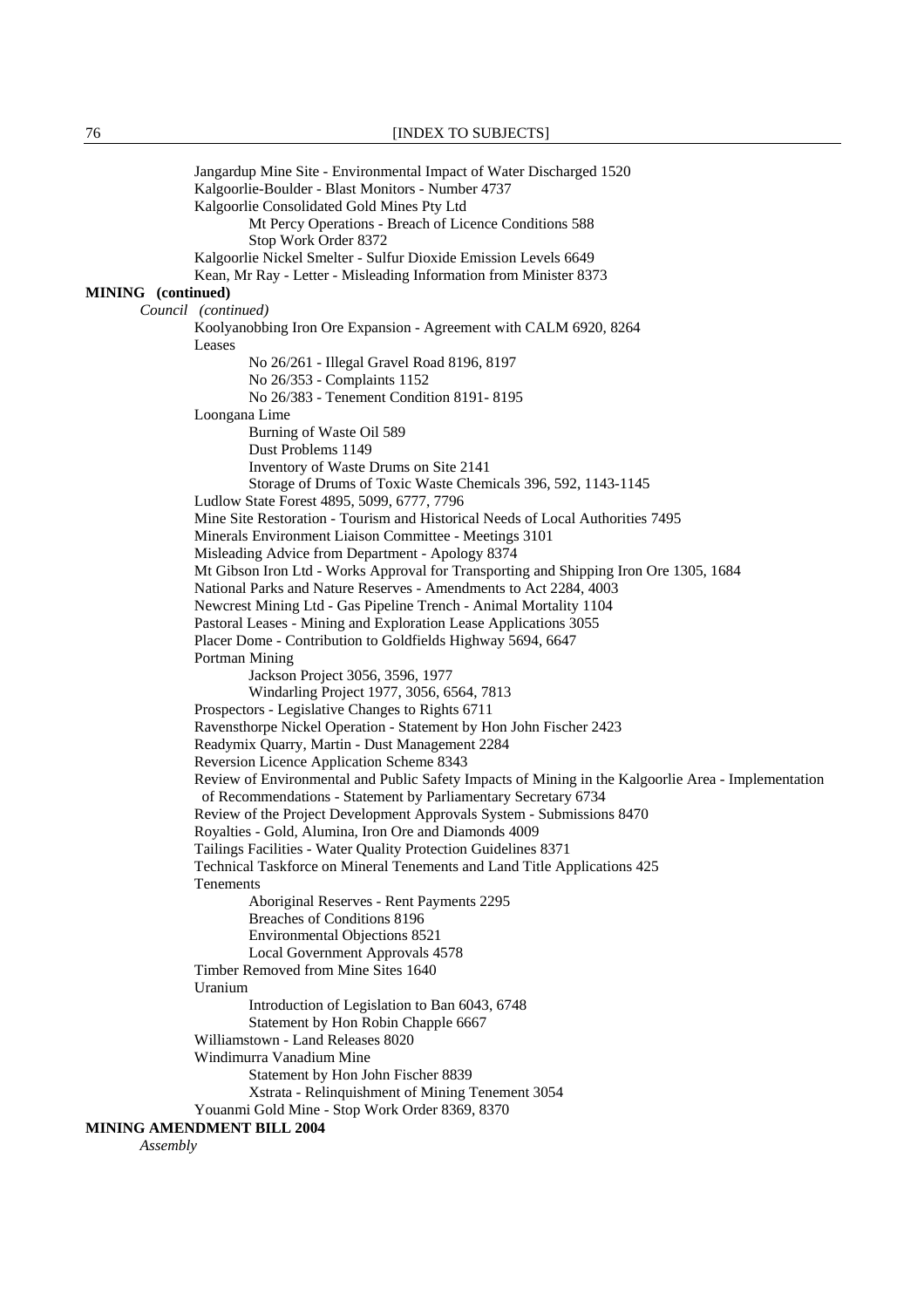Withdrawal of Notice of Motion 3133 Introduction and First Reading 5728 Second Reading 5728, 6282, 6300 Consideration in Detail 6302-6304 Third Reading 6304 Returned 7309 Council's Amendments 7309, 7310 **MINING AMENDMENT BILL 2004 (continued)** *Assembly (continued)* Assent 7688 *Council* Receipt and First Reading 6610 Second Reading 6610, 7047, 7156, 7183 Committee 7184, 7185, 7215-7225 Report 7226 Third Reading 7226 Assembly's Message 7325 Assent 7621 Impact on Prospectors 6711 **MINISTERS OF THE CROWN** *Assembly* Air Charter Flights - Audit 2075 Attendance at Major Sporting Events Involving Corporate Hospitality 8726-8739 Changes to the Ministry - Statement by Leader of the House 6277 Maintenance and Refurbishment of Offices - Cost 496-498 Minister for Community Development, Women's Interests, Seniors and Youth - Personal Explanation - Aboriginal Children in Care 5020 Minister for Education and Training Comments to Principals 5994 Ministerial Code of Conduct 5996 Use of Language 5996, 5997 Minister for Energy Answers to Questions without Notice - Resources Used 2235 Loss of Confidence of Ministers and Members 290 No Confidence - Matter of Public Interest 85 Visit to the Republic of Korea and Singapore - Statement 4964 Western Power - Energy Crisis 74, 75, 81; Motion 301 Minister for Health - Personal Explanations Mental Health Funding 3122 Nurses - Trans-Tasman Mutual Recognition Agreement 6535 Minister for Heritage - Mobile Telephone Charges 1258 Minister for Housing and Works - Burkett, Mr Graham Attorney General's Information 6956 City of Bayswater 7389 Investigation by Corruption and Crime Commission 6796-6803 Premier's Knowledge of Investigation 6955-6958, 6962 Statement by Premier 6968; Standing Orders Suspension 6964 Suspension or Resignation 6960 Minister for Justice *(See also "Courts - Supreme - Escape of Nine Prisoners")*  Independent Inquiry - Standing Orders Suspension 7092; Motion 7093 Motion of No Confidence - Matter of Public Interest 3663 Performance 7107 Minister for Local Government and Regional Development Allocation of Grants 6120 Attitude to Port Hedland Town Council 4333, 4335 Federal Seat of Kalgoorlie 5939 Heritage Listing of Parliament House 6121, 6122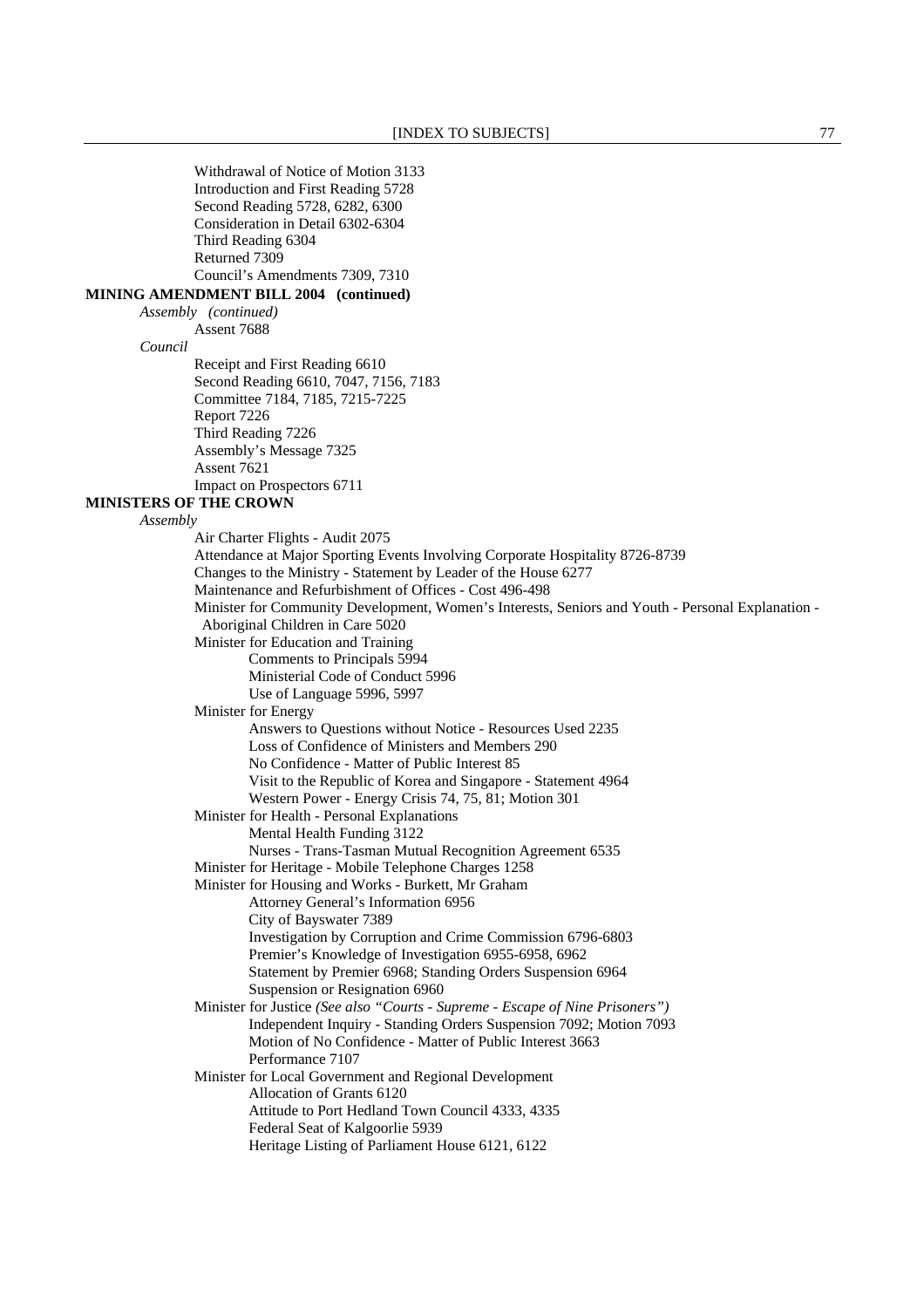|         | Resignation - Statement by President 6025                                                                                                            |
|---------|------------------------------------------------------------------------------------------------------------------------------------------------------|
|         | Minister for Planning and Infrastructure                                                                                                             |
|         | Burkett, Mr Graham - Investigation by Corruption and Crime Commission 6803                                                                           |
|         | Consolidated Constructions Pty Ltd - Personal Explanation 1732<br>Minimum Response Time 5891                                                         |
|         | Minister for Police and Emergency Services                                                                                                           |
|         | Comments Concerning Chief Justice 5148                                                                                                               |
|         | MINISTERS OF THE CROWN (continued)                                                                                                                   |
|         | Assembly (continued)                                                                                                                                 |
|         | Minister for Police and Emergency Services (continued)                                                                                               |
|         | Standing Orders Suspension 5143; Question to be Put 5145                                                                                             |
|         | Law and Order Election Commitments - Matter of Public Interest 4029                                                                                  |
|         | Motion 3799                                                                                                                                          |
|         | Minister for Sport and Recreation - Visit to India - Signing of MOU on Sports Cooperation - Statement<br>4181                                        |
|         | Minister for State Development                                                                                                                       |
|         | People's Republic of China - Business Mission - Statement 2904                                                                                       |
|         | United Arab Emirates and Qatar - Statement 1361                                                                                                      |
|         | United States and China Visit - Statement 853                                                                                                        |
|         | Minister for the Environment - Failure to Protect WA's Natural Environment - Motion 5166                                                             |
|         | Minister for Tourism - Rottnest Island - Matter of Public Interest 1178                                                                              |
|         | Mobile Telephones - Charges 4538, 8694<br>Offices - Breakdown of Costs 2511                                                                          |
|         | Overseas Travel 2367                                                                                                                                 |
|         | Premier                                                                                                                                              |
|         | Answers to Questions without Notice - Resources Used 3398                                                                                            |
|         | Anzac Visit to Northern France and London - Statement 2621                                                                                           |
|         | Economic Management Credentials 8061, 8062                                                                                                           |
|         | Trip to Korea 6955; Statement 8598                                                                                                                   |
|         | <b>Trust 5835</b>                                                                                                                                    |
|         | Shadow Cabinet - Children and Community Development Portfolio 3117<br>Staff - Corporate Credit Card Expenditure 5915                                 |
|         | Trade and Professional Magazine Subscriptions 5893-5900                                                                                              |
|         | Transport Portfolio - Opposition Member Responsible 729                                                                                              |
| Council |                                                                                                                                                      |
|         | Air Charter Flights                                                                                                                                  |
|         | Cost and Destination 44-52, 692; Statement by Hon Peter Foss 704                                                                                     |
|         | Minister for Local Government and Regional Development 554, 1634                                                                                     |
|         | Air Travel - Polar Air 254-263, 394, 395, 543, 1139<br>Attorney General - Behaviour on Steps of Parliament House - Statement by Hon Paddy Embry 6580 |
|         | Budget Allocations and Expenditures 244, 1984, 1986                                                                                                  |
|         | Corporate Credit Card Expenditure 4744                                                                                                               |
|         | Former Minister for Local Government and Regional Development - Attendance at Appointments 6427                                                      |
|         | Media Advisers 6582                                                                                                                                  |
|         | Minister for Education and Training - Visit to Africa and the United Arab Emirates 4296                                                              |
|         | Minister for Housing and Works - Burkett, Mr Graham<br>Appointment 6918                                                                              |
|         | Disciplinary Proceedings 7492                                                                                                                        |
|         | Discussions with Premier 6918                                                                                                                        |
|         | Farewell Party 6745                                                                                                                                  |
|         | Investigation by Corruption and Crime Commission 6743                                                                                                |
|         | Long-time Acquaintance of Mr John Kizon - Minister's Knowledge 7038                                                                                  |
|         | Ministerial Discussions with Local Government Authorities 7043                                                                                       |
|         | Resignation 6918, 7166, 7206, 7355                                                                                                                   |
|         | Minister for Local Government and Regional Development<br>Absence from the Legislative Council 3062                                                  |
|         | Attitude to Port Hedland Town Council 4398, 4402                                                                                                     |
|         |                                                                                                                                                      |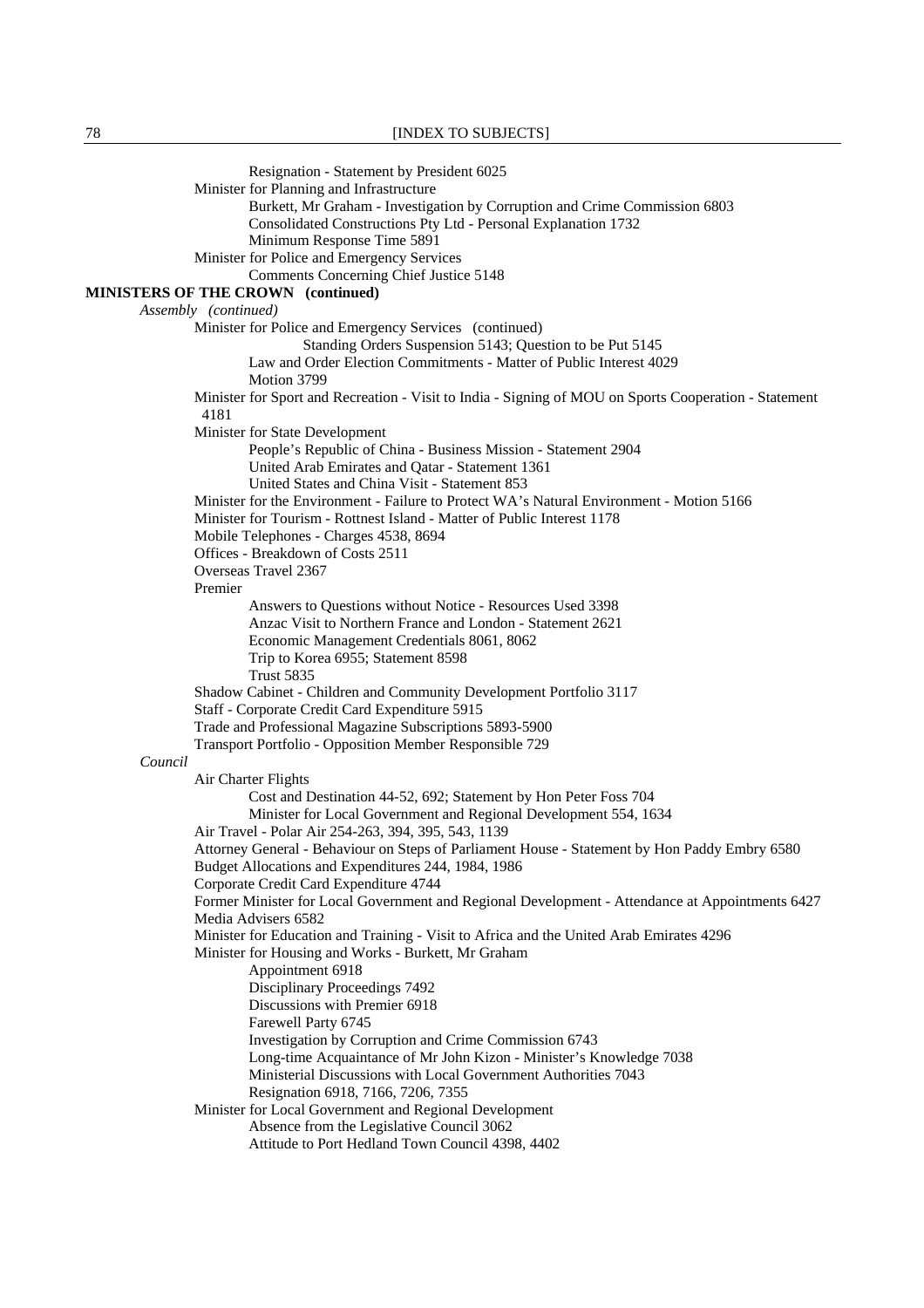**Statements** Fischer, Hon John 4422 Moore, Hon Norman 4418 Stephens, Hon Tom 4420 Chief of Staff - Employment 8818 Engagement by Government Agency 8518 Instructions about Members of Opposition Parties 7045 **MINISTERS OF THE CROWN (continued)** *Council (continued)*  **Minister for Local Government and Regional Development** (continued) Media Adviser 4889, 4895 Ministerial Code of Conduct - Motion 4699 Personal Explanation - Regional Investment Fund Grant Allocations 6430 Port Hedland Visit 4728 Resignation - Statements by President 6025, 6609 **Statements**  Foss, Hon Peter 7809 Moore, Hon Norman 3039 Visits to Proposed Central Kimberley-Pilbara Electorate 4723 Parliamentary Secretary to the Minister for Education and Training Involvement in Student Politics at Edith Cowan University 8524 Personal Explanation - Kenwick Primary School - Neil Moore 2555 Staff Corporate Credit Card Expenditure 4729, 4744-4748, 4853, 4873 Salaries 7637, 7798, 8005, 8315 Staff, Vehicles, Mobile Phones, Pagers and Credit Cards 8534-8552, 8589, 8591 **MISUSE OF DRUGS AMENDMENT BILL 2003** *Assembly* Returned 7930, 8093 Council's Amendments 8093-8095 Assent 8598 *Council* Second Reading 2607, 2744 Committee 7761-7765 Report 7765 Third Reading 7765 Assembly's Message 8110 Assent 8484 **MITCHELL, MR JOHN** *See "Government Departments and Agencies"*  **MITSON, MS CHRISTINE** *See "Community Development"*  **MONCK HEAD** *See "Planning"*  **MONKEY MIA** *See "Environment"*  **MONTEBELLO ISLANDS** *See "Environment"*  **MOORE, NEIL** *See "Schools - Kenwick Primary"*  **MORLEY, MR CHRIS** *See "Health - Swan Valley Centre"*  **MORRIS, MR JOHN** *Assembly* Public Service Medal - Statement by Minister for Planning and Infrastructure 5830 **MORRISSEY, MR LEO** *See "Police"*  **MOSQUITOES** *Assembly* Breeding Control - Reduction of Ross River Virus 7748 **MOTOR VEHICLE DEALERS AMENDMENT BILL 2002** *Assembly* Assent 83 *Council*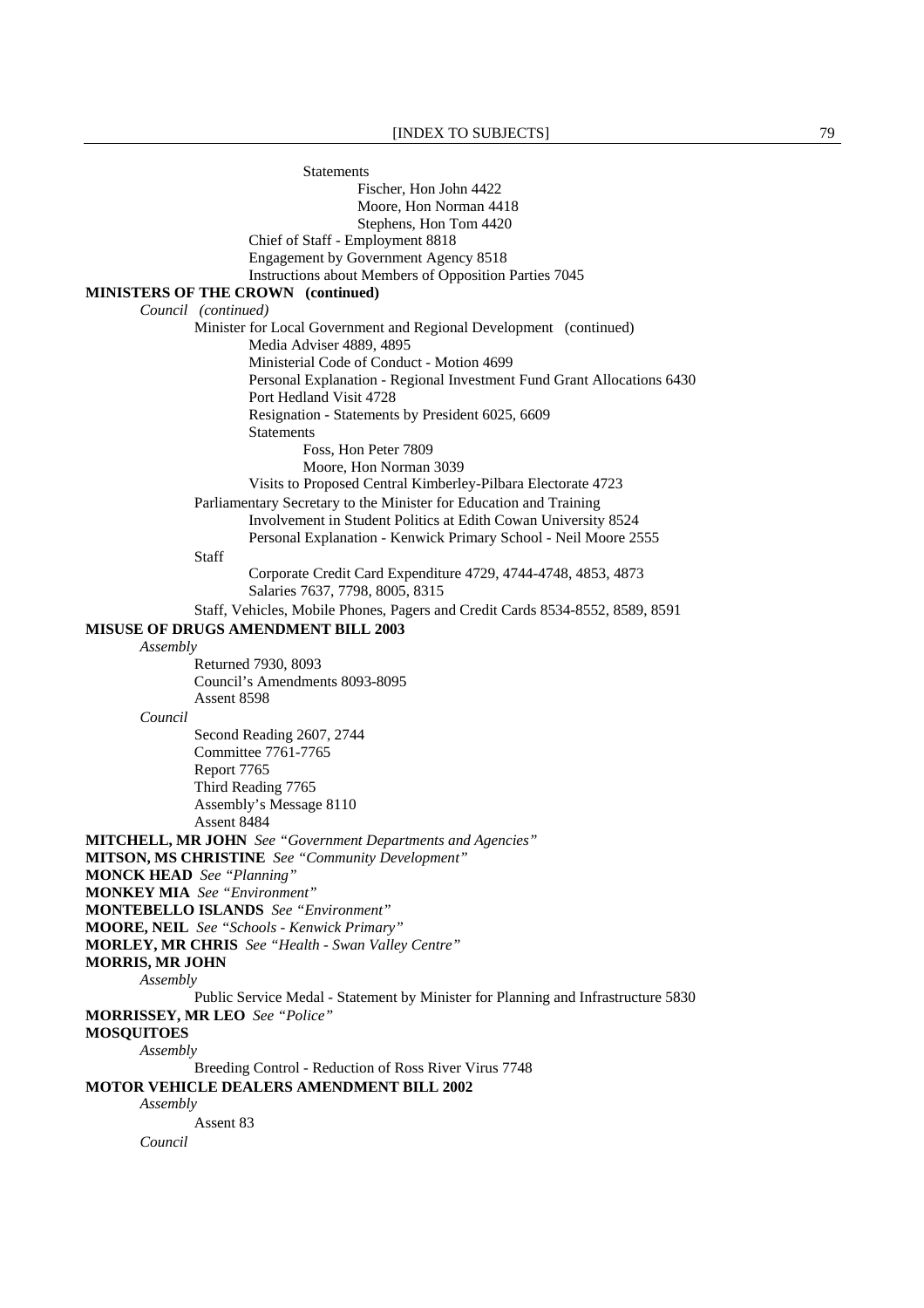| Assent 1                                                                             |  |
|--------------------------------------------------------------------------------------|--|
| <b>MOTOR VEHICLES</b>                                                                |  |
| Assembly                                                                             |  |
| New - Fuel Efficiency Information 8751                                               |  |
| Recording Fee - Reduction 8794                                                       |  |
| Registrations - Payment Advice 8782                                                  |  |
| Smoky - Compliance Notices 8754                                                      |  |
| <b>MOTOR VEHICLES</b> (continued)                                                    |  |
| Council                                                                              |  |
| Smoky 6103, 8143                                                                     |  |
| <b>Stamp Duty</b>                                                                    |  |
| Reduction 8163                                                                       |  |
| Statements by Hon Frank Hough 6264, 7507, 8014                                       |  |
| <b>MULLALOO BEACH TAVERN</b> See "Planning"                                          |  |
| <b>MULTANOVAS</b> See "Police"                                                       |  |
| <b>MULTICULTURAL INTERESTS</b>                                                       |  |
| Assembly                                                                             |  |
| Harmony Week - Grants to Community Organisations 1246                                |  |
| Migrant Welcome Walls Project, Fremantle 7395                                        |  |
| Racism - Petition 4976                                                               |  |
| Television Documentary on Multiculturalism - Cost 3370                               |  |
| Council                                                                              |  |
| Anti-racism Steering Committee - Meetings and Objectives 5445                        |  |
| <b>MULTICULTURAL INTERESTS, OFFICE OF</b>                                            |  |
| Assembly                                                                             |  |
| Mosaic Radio Program - Cost 1244                                                     |  |
| <b>MUNDARING TRADE CENTRE</b> See "Western Power"                                    |  |
| <b>MUNGUR, MR SEAN</b> See "Justice, Department of"                                  |  |
| <b>MURRAY, MR GRAHAM</b>                                                             |  |
| Assembly                                                                             |  |
| WA Young Farmer of the Year - Statement by Member for Wagin 2040                     |  |
| <b>MUSEUMS</b>                                                                       |  |
| Assembly                                                                             |  |
| WA Museum - Welshpool Site 3413; Statement by Minister for Culture and the Arts 5920 |  |
| Council                                                                              |  |
| Museum of Childhood 6041, 7797                                                       |  |
| WA Museum                                                                            |  |
| Advice Tabling 8396, 8474                                                            |  |
| Funding - Motion 1463                                                                |  |
| Toll Logistics 3061                                                                  |  |
| Welshpool Site 1475, 1687, 6114, 8810                                                |  |
| N                                                                                    |  |
|                                                                                      |  |
| <b>NARKLE, MR GARY</b>                                                               |  |
| Assembly<br>Personal Explanation by Member for Warren-Blackwood 3875                 |  |
|                                                                                      |  |
| NATIONAL PARTY                                                                       |  |
| Assembly                                                                             |  |
| Election Promises 8633                                                               |  |
| Trade Mission to China - Statement by Member for Merredin 2479                       |  |
| Transport Portfolio - Financial Consequences 888                                     |  |

**NATIONAL WINTER COAT APPEAL**

*Assembly*

Statement by Member for Riverton 4327

# **NATIVE TITLE**

*See also "Aborigines" Assembly*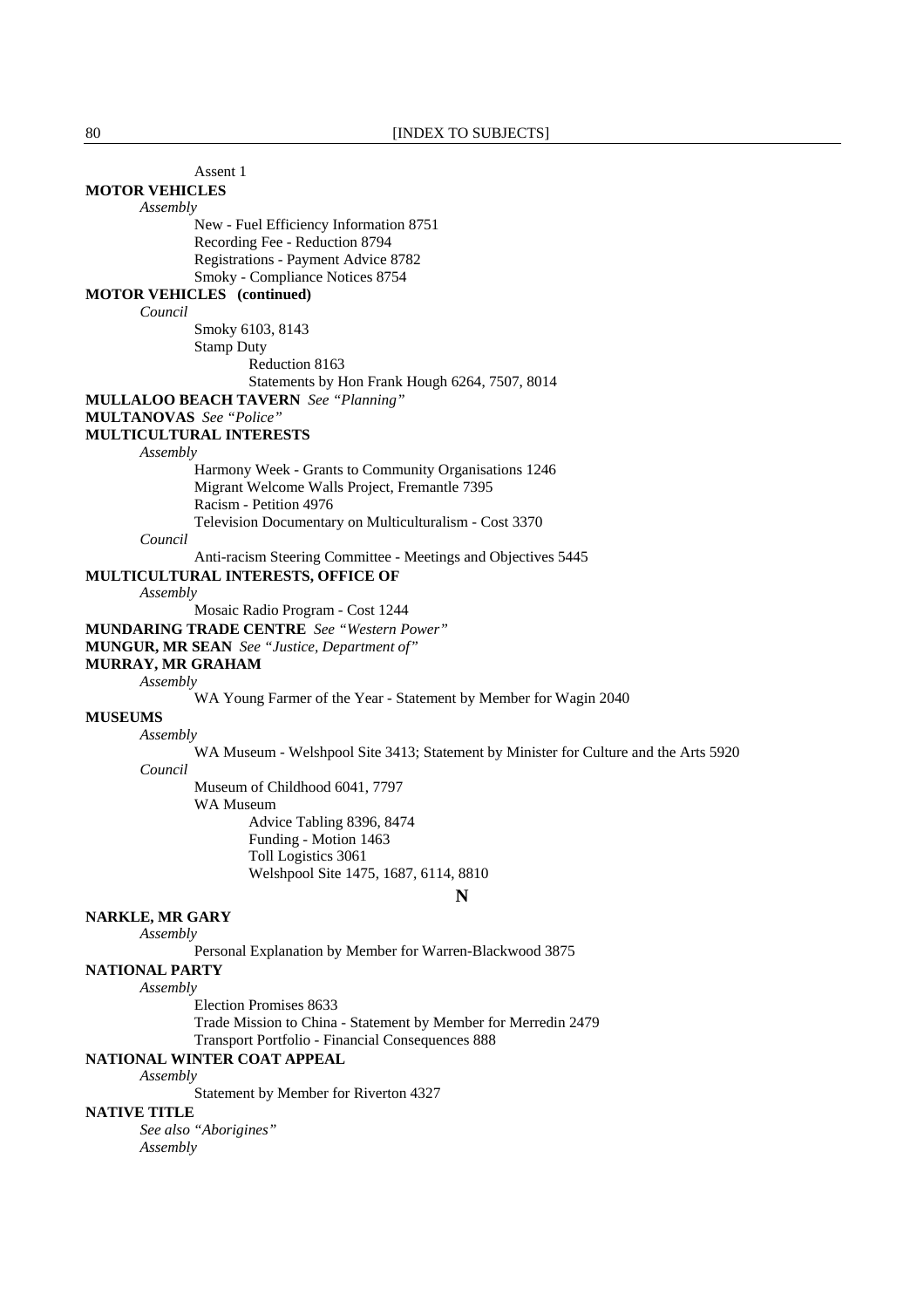Bardi Jawi Claim - Progress - Statement by Deputy Premier 2006 Creation of New National Parks - Resolution of Conflict 2047 Karajarri Determination - Statement by Deputy Premier 5831 Office of Future Act Officers - Selection 2513 Staff - Number and Resignations 1798 Wanjina-Wunggurr-Willinggin Claim - Determination - Statement by Deputy Premier 5730 **NATIVE TITLE (continued)** *Council* Burrup Agreement - Validity 6777 Cable Beach Residential Development - Native Title Agreement 6422 Kimberley Connection Pty Ltd - Rubibi People 4891, 5414 Ord Irrigation Scheme 6036, 6043, 8000 Rubibi Native Title Agreement - Signing 7632, 7999 Walman Yawuru Group - Land Acquisition 556 Wongatha Claim - Secret Payout 6642 **NATTRASS, DR PETER** *See "Lord Mayor of Perth"*  **NEEM TREES** *See "Agriculture"*  **NETWORK WESTERN AUSTRALIA** *See "Regional Development"*  **NEURAL TUBE DEFECTS** *See "Health"*  **NINGALOO REEF** *See "Planning - Ningaloo Coast"*  **NORMANDY LANDING** *Council* Anniversary - Statement by Hon Paddy Embry 3471 **NORTH WEST SHELF PROJECT** *See "Industrial Development"*  **NORTHBRIDGE CURFEW** *See "Crime"*  **NORTHBRIDGE TUNNEL** *See "Roads"*  **NOT-FOR-PROFIT COMMUNITY GROUPS** *Assembly* Legal Action 2240, 2368, 2516 **NUCLEAR WASTE** *See also "Mining - Uranium" Assembly* Proposed Waste Dump in Western Australia 4330 Statement by Premier 1720 **NUCLEAR WASTE STORAGE (PROHIBITION) AMENDMENT BILL 2003** *Assembly* Returned 907 Council's Amendment 1034-1039 Assent 1732 *Council* Second Reading 248, 501 Committee 700, 792-796 Report 796 Third Reading 796 Assembly's Message 1098 Assent 1667 **NULSEN, MR RICHARD** *See "Ports and Harbours - Esperance Port Authority"* **NURSES** *See "Health"*  **O OATHS** *Assembly* Religiously Neutral 724, 1730, 1732

**OATHS, AFFIDAVITS AND STATUTORY DECLARATIONS BILL 2003**

*Assembly*

Cognate Debate 1584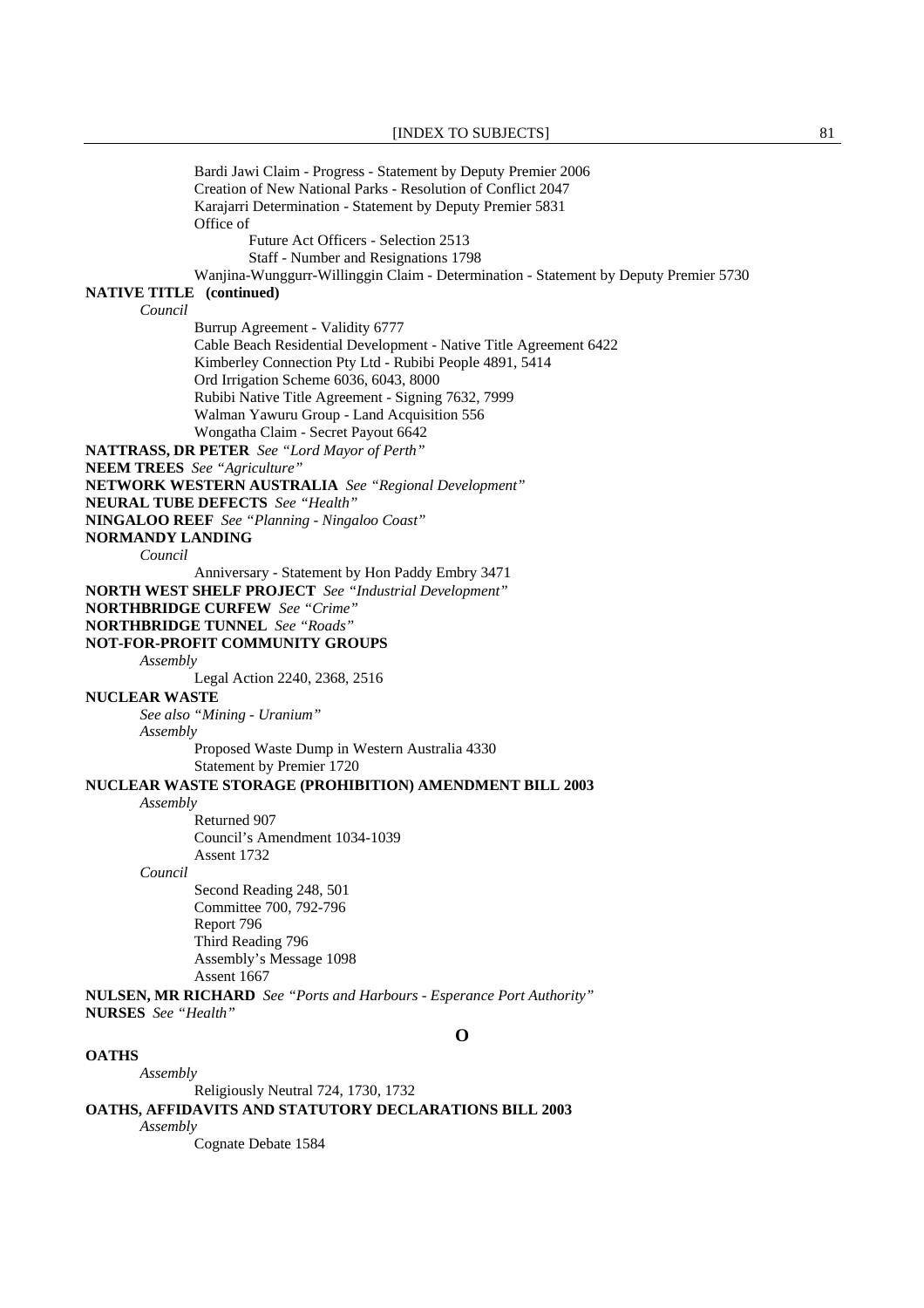Second Reading - Cognate Debate 1585 Consideration in Detail 1598, 1599 Reconsideration in Detail 2208-2210; Motion 2208 Third Reading 2507

#### *Council*

 Receipt and First Reading 2613 Second Reading 2613

**OATHS, AFFIDAVITS AND STATUTORY DECLARATIONS (CONSEQUENTIAL PROVISIONS) BILL 2003** *Assembly*

 Cognate Debate 1584 Second Reading - Cognate Debate 1585 Second Reading 1599 Consideration in Detail 1600, 1601 Reconsideration in Detail 2210-2212; Motion 2210 Third Reading 2507

# *Council*

 Receipt and First Reading 2699 Second Reading 2699

## **OCCUPATIONAL SAFETY AND HEALTH**

*Assembly*

 Code of Practice for the Prevention of Falls at Workplaces - Statement by Minister for Consumer and Employment Protection 2156

 Extended Working Hours Review - Statement by Minister for Consumer and Employment Protection 2453

 General Human Impact Safety Requirement of Draft Australian Standard 5052 Pressure Vessels - Regulations 4370, 4679

Provisional Improvement Notices - Qualification Requirements for Issuing 6872

# **OCCUPATIONAL SAFETY AND HEALTH LEGISLATION AMENDMENT AND REPEAL BILL 2004**

#### *Assembly*

 Introduction and First Reading 2014 Second Reading 2014, 2176 Appropriations 2166 Consideration in Detail 2328-2340, 2463-2471, 4487-4506 Reconsideration in Detail 4507, 4508 Third Reading 4765 Returned 7740 Assent 8598

#### *Council*

 Receipt and First Reading 4829 Second Reading 4829, 4915, 5802, 6063, 7339 Committee 7649-7657 Report 7658 Third Reading 7658 Assent 8145 Proclamation 8398

## **OCEAN FARMS ESTATE** *See "Water Resources"*

# **OCEAN GARDENS (INC.) BILL 2003**

# *Assembly*

 Returned 1584 Assent 2005

## *Council*

 Second Reading 1137, 1264, 1309 Committee 1431-1445 Report 1445 Third Reading 1445 Assent 1933 Honouring of Undertakings 7042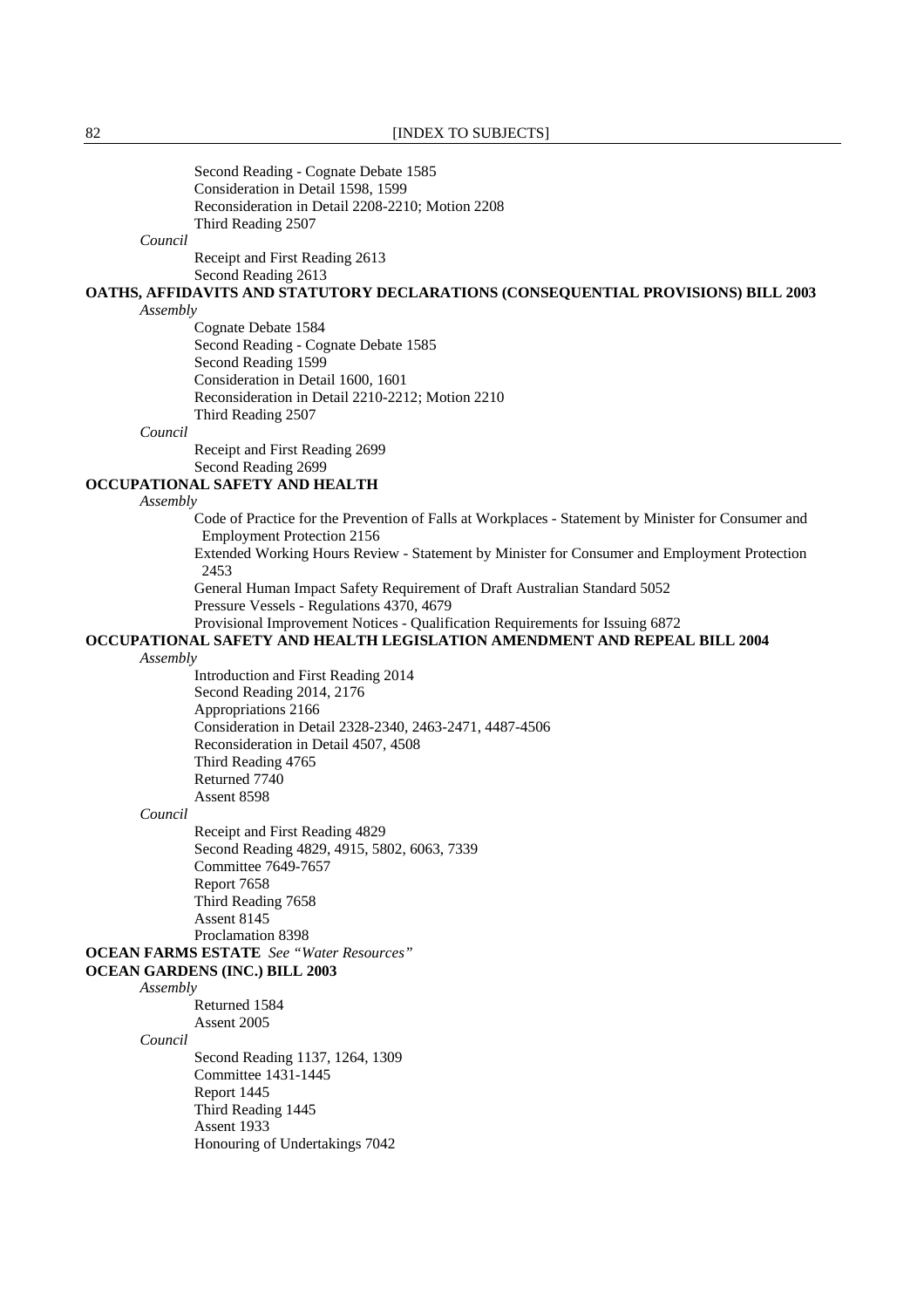### [INDEX TO SUBJECTS] 83

 Tabling of Documents - Statement by Minister for Local Government and Regional Development 791 **OIL MALLEE SEED** *See "Agriculture"*  **OLYMPIC GAMES** *See "Sport and Recreation"*  **OMBUDSMAN, OFFICE OF THE** *See "Parliamentary Commissioner for Administrative Investigations"*  **ONE NATION** *Council* Misleading Public Notice by State Director 6565 **ONE NATION (continued)** *Council (continued)* Parliamentary Members - Independent Member 3064 **O'NEIL, DR GEORGE** *See "Drugs"*  **OPERATION CLEARANCE** *See "Crime"*  **ORD IRRIGATION SCHEME** *See "Water Resources"*  **ORD RIVER STAGE 2** *See "Agriculture"*  **ORD VALLEY MUSTER** *See "Tourism"*  **ORGAN DONATION** *See "Health"*  **ORIGIN ENERGY** *See "Western Power - Tubridgi Gas Wells"*  **OUTCARE** *See "Justice, Department of"*  **OVINE JOHNE'S DISEASE** *See "Agriculture"*  **P PACKAGING WASTE** *See "Waste Disposal"*  **PAEDOPHILES** *See "Community Development - Child Abuse"*  **PALMER, MR JEFF** *See "Fisheries"*  **PARKESTON HORSE YARDS** *See "Agriculture"*  **PARKS AND RESERVES** *Assembly* Canning River Regional Park - New Wetland 5026 Cape Range National Park - World Heritage Listing - Statement by Minister for the Environment 5288 Darling Range National Park - Management - Expenditure 6870 Frank Hann National Park - Fire Hazard Management 156 Management Plans 4539 Marine Parks - Economic Value - Statement by Minister for the Environment 7248 Marine Parks and Conservation Reserves - Statement by Minister for the Environment 272 National Parks Economic Value - Statement by Minister for the Environment 7248 New Consultation on Native Title Conflict 2047 Introduction of Legislation 3906 Progress 4027 Warren-Blackwood Area - Entry Fees, Administration Costs and Capital Expenditure 3726 Ningaloo Marine Park - Statements by Minister for the Environment 4961, 5288 Yalgorup National Park - Walk Trails - Petitions 6128, 6808 *Council* A-class Reserve 18527 - Proposal for Amendment - Disallowance Motion 8356 Exploration and Mining - Amendments to Mining Act 2284, 4003, 4875 Karijini National Park - Exploration Leases 4875 Lancelin Nature Reserve - Military Exercises 2100 Management Plans 8253 Marine Parks and Conservation Reserves - Area 7361 Mt Manning Nature Reserve - Extension 8310 Multiple Use Marine Parks - Recreational Fishing 6259, 8251 National Parks, New Estimated Revenue 835 Management Plans 1861 Native Reserves - Number and Ownership 6097 Ningaloo Marine Park Expansion 8569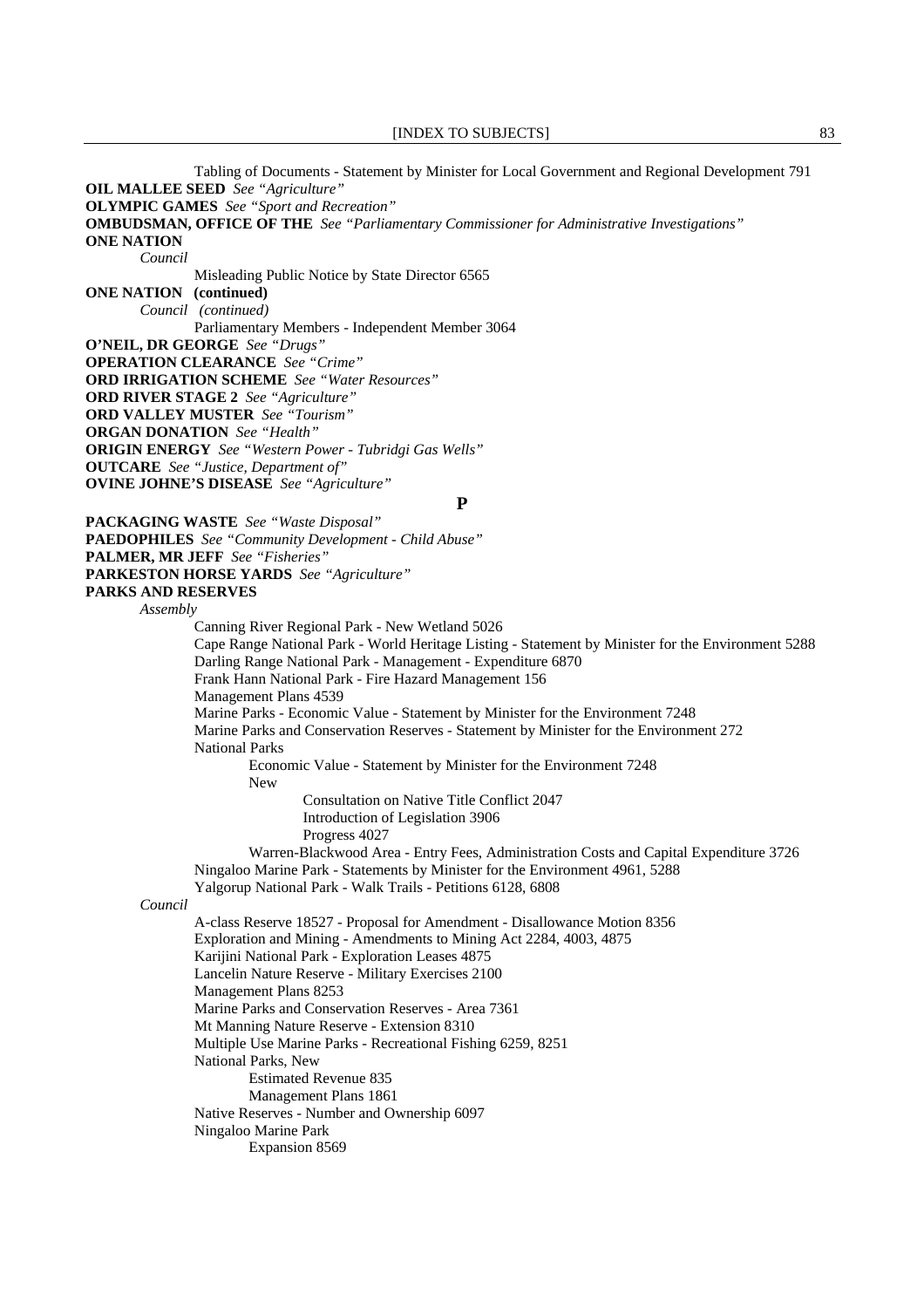84 **[INDEX TO SUBJECTS]** 

 Sanctuary Zones 7639, 7823 Scientific Monitoring Funding 7043, 7172 Reserve No 43131 - Refurbishing of Dwellings and Administration Office 4580 Reserves Nos 41812 and 715 - Illegal Land Clearing 2901 Tuart Forest National Park - Management Plan 6258 Wellington National Park - Management Plan 1685 Woodman Point Regional Park - Proposed Surf Club 8252 **PARLIAMENT** *Assembly* Prorogation - Statement by Leader of the House 4604 **PARLIAMENT HOUSE** *Assembly* Commemoration of Parliament House Centenary - Joint Meeting - Statement by Speaker 4791 Heritage Listing - Announcement by Hon Tom Stephens 6121 Maintenance and Refurbishment - Cost 662 Precinct Committee 2696 Workers' Compensation Rally - Statement by Member for Alfred Cove 2937 *Council* Centenary Room Opening - Statement by President 4897 Commemoration of Parliament House Centenary - Joint Meeting - Statement by President 4427 Council Entrance - Statement by Hon Peter Foss 6265 Extensions - Statements Foss, Hon Peter 252 President 253 Function on Second Floor 8367 Landscaping and Gardening Improvements - Cost 2300 Open Day - Statement by Deputy President 1663 **PARLIAMENTARY COMMISSIONER FOR ADMINISTRATIVE INVESTIGATIONS** *Assembly* Payments to Staff and Consultants and OSCAR Project 498 **PARLIAMENTARY PRIVILEGE** *See "Members of Parliament"*  **PARLIAMENTARY SECRETARIES** *See "Ministers of the Crown"*  **PARTHENON MARBLES, ATHENS** *Assembly* Petition 4977 Statement by Member for Girrawheen 4783 **PARTNERSHIP AMENDMENT BILL 2004** *Assembly* Introduction and First Reading 4614 Second Reading 4614, 5470 Remaining Stages 5471 Third Reading 5471 *Council*  Receipt and First Reading 5514 Second Reading 5514 **PAROLE SYSTEM** *See "Justice, Department of"*  **PASTORAL LEASES** *Council* Boodarie Pastoral Lease - Access to Industrial Estate 4279, 4945 Camping - Holder of Miner's Right 4155 Kimberley - Aerial Controlled Burning 695 Liveringa Station - Land Clearing 8817 Nambi Station - Water Levels 8521 Ningaloo Coast - Resumption of Land 3277, 4578 Reorganisation - Statement by Parliamentary Secretary - Motion 3603 Thangoo Pty Ltd - Notices to Take Land 4891, 5414 Warroora Station - Exclusion Negotiation Process 4579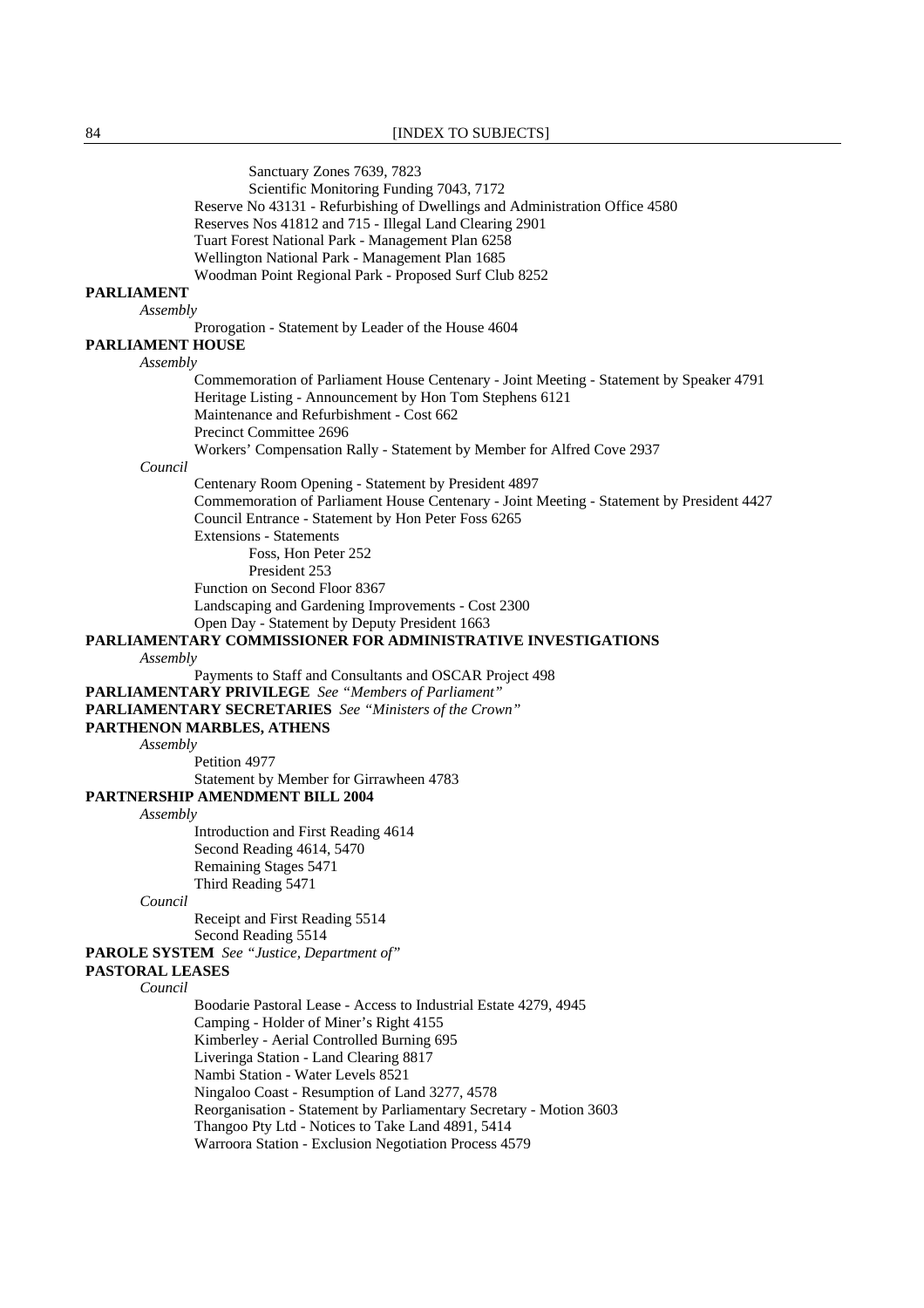Western Mining Corporation 5279 **PAXTON, MR MARK** *See "Fisheries"*  **PAYROLL TAX** *See "State Finance"*  **PEARCE, MR BOB** *See "Forests and Forestry"*  **PEOPLE FOR THE ETHICAL TREATMENT OF ANIMALS** *See "Animal Welfare"*  **PERRY, JUSTIN** *See "Disability Services"*  **PERTH AIR QUALITY MANAGEMENT PLAN** *See "Pollution - Air"*  **PERTH INTERNATIONAL ARTS FESTIVAL** *See "Arts and Culture"*  **PERTH-MANDURAH RAILWAY** *See "Railways - Southern Rail Link"*  **PERTH ROYAL SHOW** *Assembly* Free Entry for Children under 15 Years 6513-6515 *Council* Incident Reports 6925 **PETITIONS** *Assembly* Misleading Petition - Statement by Member for Dawesville 2039 Signatures of Non-residents - Statement by Acting Speaker (Mr A.J. Dean) on behalf of the Speaker 1793 *Council* Prayer for Relief 2085 **PETROLEUM LEGISLATION AMENDMENT AND REPEAL BILL 2004** *Assembly* Introduction and First Reading 6941 Second Reading 6941 Appropriations 7273 **PEYMAN, MS SARAH** *Assembly* Statement by Member for Carine 7542 **PHARMACEUTICAL COUNCIL, WESTERN AUSTRALIAN** *Council* Membership and Reports 5123 **PHYSICAL ACTIVITY TASKFORCE** *See "Government Departments and Agencies"*  **PIG, POTATO AND POULTRY INDUSTRIES (COMPENSATION LEGISLATION) REPEAL BILL 2003** *Assembly* Second Reading 2497 Third Reading 2498 Returned 7585 Assent 7688 *Council* Receipt and First Reading 2609 Second Reading 2609, 7461 Third Reading 7462 Assent 7621 **PIGS, FERAL** *See "Agriculture"*  **PILBARA FISHING VENTURES PTY LTD** *See "Fisheries"*  **PILBARA FUND** *See "Local Government"*  **PINETEC LTD** *See "Forests and Forestry"*  **PIONEER CONCRETE (WA) PTY LTD** *See "Environment - Elwood, Mr Tony"*  **PITCHER PARTNERS** *See "Rottnest Island - Rottnest Hotel"*  **PLACER DOME** *See "Roads - Goldfields Highway"*  **PLANNING** *See also "Consolidated Constructions Pty Ltd" Assembly* Albany Foreshore Redevelopment 5989, 5990 Centre for Urban Design in Western Australia - Statement by Minister for Planning and Infrastructure 2303 Cinema City Site - Redevelopment Application - Statement by Minister for Planning and Infrastructure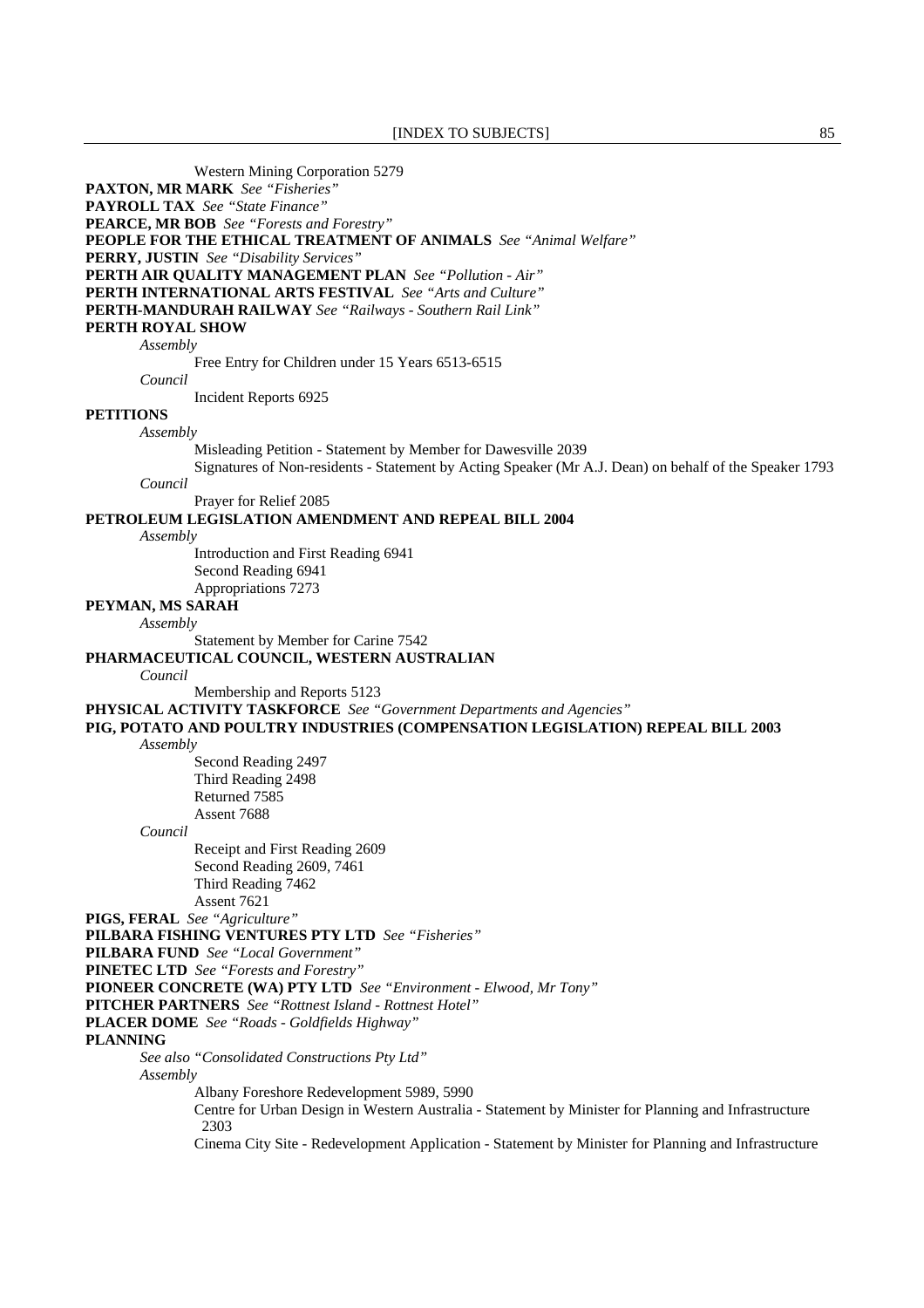5449 Coastal Planning and Coordination Council - Membership and Cost 3401 Coastwest Grants Program 5774 Commission - Local Government Scheme Amendments - Delays in Approving 134 Denham - Marina Development - Grievance 5961; Petition 5917 Dialogue with the City 150, 5774 Gloucester Park - Redevelopment into High-rise Housing 5916 **PLANNING (continued)**  *Assembly (continued)* Greater Bunbury Region Scheme 4973, 7686; Petition 6465 Halls Head - Resumption of Land by Water Corporation - Petition 7071 Halls Head Parade, Lot 306 - Planning Approval 2229 Heathcote Coordination Agreement - Payment of Debt 4790 Kwinana Town Planning Scheme Amendment - Approval Process 154 Leighton Beach Development - Expansion of Area of Housing 1251 Leighton Marshalling Yards Redevelopment - Offer of Compensation to Leighton Shores Pty Ltd - Statement by Minister for Planning and Infrastructure 5157 Mandurah Inner Area Strategic Plan 5889 Maritime Safety Grants - Government Commitment 5781 Melville, City of - Planning Approval for Shed - Petition 8023 Metropolitan Region Scheme Amendments No 1010/33 - Port Catherine - Statement by Minister for Planning and Infrastructure 4297 No 1020/33 - Egerton Estate, Ellenbrook - Statement by Minister for Planning and Infrastructure 850 No 1044/33 - Disallowance Motion - Withdrawal 85 No 1065/33 - Statement by Minister for Planning and Infrastructure 4180 No 1072/33 - North Forrestdale - Statement by Minister for Planning and Infrastructure 4473 Monck Head - Proposed Boat Launching Facility 5755 Motion 5939 Amendment to Motion 5946 Motion, as Amended 5950 Statement by Member for Ningaloo 5747 National Summit - Departmental Representative 5892 Ningaloo Coast Coral Bay 605, 736, 5755, 5907 Draft Management Plan for Marine Park 2163, 2164 - Statement by Minister for the Environment 4961 Regional Strategy, Carnarvon to Exmouth - Comments by Hon Norman Moore 5452 No 307 Canning Highway, Como - Availability of Land for Purchase 8766 North West Corridor Structure Plan - Workshop - Statement by Member for Wanneroo 428 Peel Region Scheme - Land Purchases - Grievance 4301 Perth-Fremantle Dual Use Path - Completion 8690 Plantagenet, Shire of - Timber Plantations - Town Planning Scheme Amendment 3409 Port Coogee Development 336, 6800 Port Geographe Coastal Management - Statement by Member for Vasse 1559 Port Kennedy Development Agreement with WA Beach and Golf Resort Pty Ltd - Statement by Minister for Planning and Infrastructure 6794 Project Agreement - Disallowance of Deed of Variation - Motion 8045 Public Accounts Committee Inquiry into Developer Contributions for Greenfield and Infill Developments 5892 Quarry at Great Southern Highway, Northam - Approvals for Operation 8766 Scarborough Beach Redevelopment - Statement by Minister for Planning and Infrastructure 6466 Scarborough Senior High School Site - Swimming Pool Construction 1233 Swan Valley - Report of Review of Act - Statement by Minister for Planning and Infrastructure 6276 Town Planning Appeals - Statement by Minister for Planning and Infrastructure 3112 Wireless Hill Park - Excision from Class A Reserve 29813 - Liberal Party Backflip 436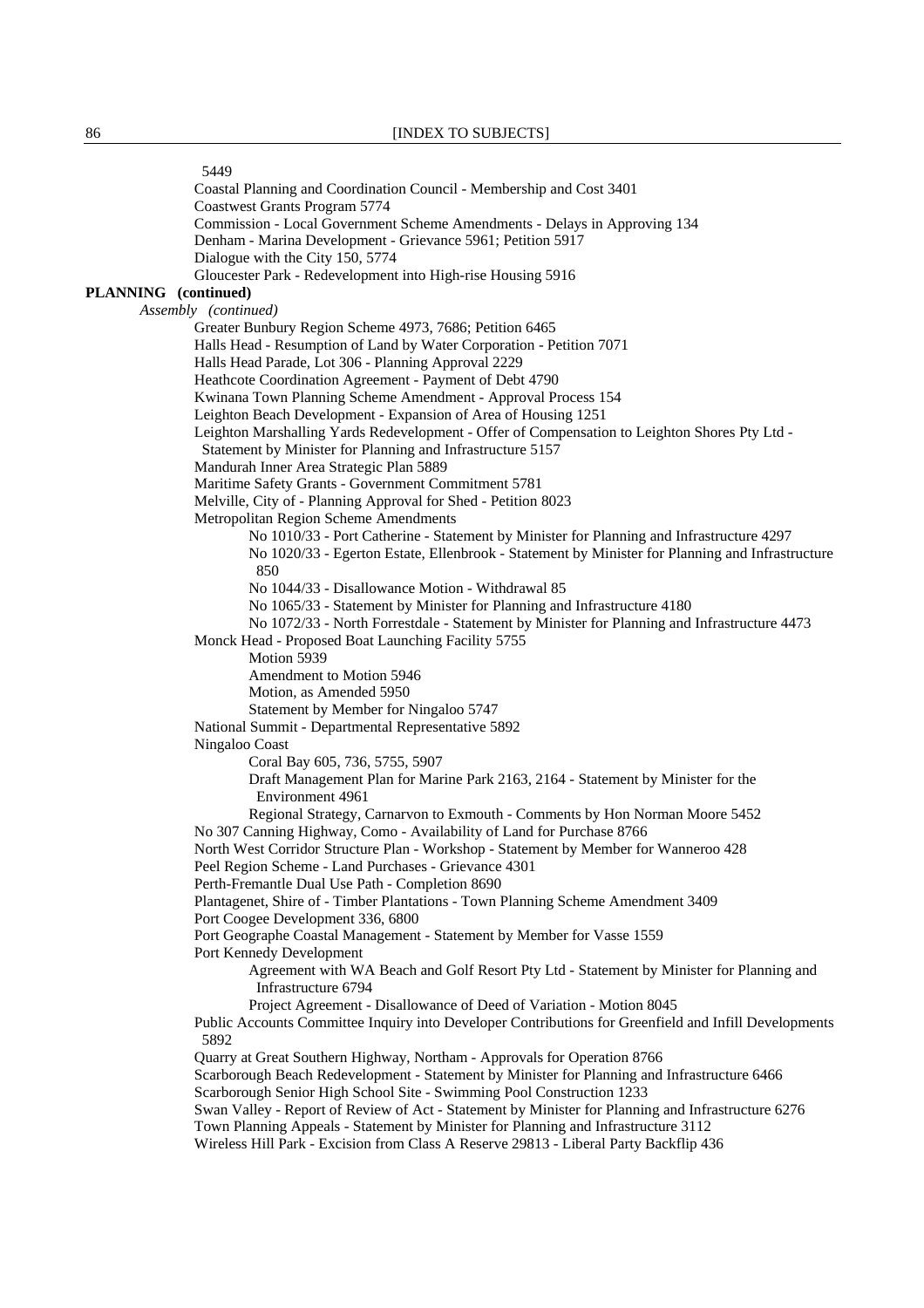| Council              |                                                                                       |
|----------------------|---------------------------------------------------------------------------------------|
|                      | Albany Foreshore - Residential Accommodation and Restaurant Development 2901          |
|                      | Albany Primary - Former Site 7638, 7800                                               |
|                      | Augusta Marina - Commitment to Proceed 5099                                           |
|                      | Beach Developments Proposed - Perth Coastal Planning Strategy 1860                    |
|                      | Bulletin No 76 2279                                                                   |
|                      | Bunbury - Structure Plan for Turkey Point and Coastal Management Plan 7240            |
| PLANNING (continued) |                                                                                       |
|                      | Council (continued)                                                                   |
|                      | Bush Plan-Bush Forever - Statement of Planning Policy 835                             |
|                      | Cable Beach, Broome - Residential Development 5257, 6422                              |
|                      | Capricorn Coastal Village, Yanchep-Two Rocks - Structure Plan 4292                    |
|                      | Carey Park and Withers - Expenditure on Urban Infill and Renewal 7062                 |
|                      | Claremont Football Club - Relocation to Royal Agricultural Society's Showgrounds 6038 |
|                      | <b>Coastal Development Proposals 380</b>                                              |
|                      | Coastal Planning and Coordination Council - Perth Coastal Planning Strategy 1860      |
|                      | Commission - Membership 7812                                                          |
|                      | Conservation Zones in Town Planning Schemes 1520                                      |
|                      | Coogee Marina Development - Climate Change and Sea Level Rise - Impact 2900           |
|                      | CSIRO Marine Laboratory Site, Lot 61 Leach Street, Marmion - Records 7191             |
|                      | Dialogue with the City 695, 1719                                                      |
|                      | Fremantle Buildings - Impact Assessment of Freight Trains 4159                        |
|                      | Geraldton Foreshore - Funding 2415                                                    |
|                      | Gingin Coast Structure Draft Plan 244, 383, 5373                                      |
|                      | <b>Greater Bunbury Region Scheme</b>                                                  |
|                      | <b>Effect on Forrest Family - Statements</b>                                          |
|                      | Chance, Hon Kim 5576                                                                  |
|                      | McSweeney, Hon Robyn 5575                                                             |
|                      | Land Transactions 5413, 6935                                                          |
|                      | Petition 6381                                                                         |
|                      | Statement by Hon Robyn McSweeney 5267                                                 |
|                      | Guilderton South - Development - Coastal Management Plan 1519                         |
|                      | Hope Valley-Wattleup Redevelopment - Garland Report 2587                              |
|                      | Internet Cafe Business, Hepburn Heights Shopping Centre - Planning Approval 7209      |
|                      | Kendenup - Building Blocks 8009                                                       |
|                      | Maylands Boatyard Pty Ltd 7637, 7799                                                  |
|                      | Melville, City of - Absolon Street-Stock Road - Land Acquisition 3283                 |
|                      | Metropolitan Region Improvement Fund - Tax Rate, Projects and Expenditure 6460        |
|                      | Metropolitan Region Scheme Amendments                                                 |
|                      | No 1010/33 - Port Catherine                                                           |
|                      | Disallowance Motion 6395                                                              |
|                      | Statement by Parliamentary Secretary 4239                                             |
|                      | No 1020/33 - Egerton Estate, Ellenbrook                                               |
|                      | Disallowance Motion 3012                                                              |
|                      | Statement by Parliamentary Secretary 791                                              |
|                      | No 1036/33 - Gnangara Mound Ground Water Protection 5101, 5253                        |
|                      | No 1044/33 - Disallowance Motion - Withdrawal 202                                     |
|                      | No 1055/33 - Fremantle Eastern Bypass                                                 |
|                      | Disallowance Motion 1861                                                              |
|                      | Statement by Parliamentary Secretary 1657, 2542                                       |
|                      | <b>Transport Committee Members 5807</b>                                               |
|                      | No 1065/33 - Statement by Parliamentary Secretary 4239                                |
|                      | No 1072/33 - North Forrestdale - Statement by Parliamentary Secretary 4427            |
|                      | Monck Head - Proposed Boat Launching Facility 5692, 5697, 7791, 8008                  |
|                      | Moore River Estuary - Development Setback 4743                                        |
|                      | Mullaloo Beach Tavern - Redevelopment 4594                                            |
|                      | Network City Strategy - Concerns of Local Government Authorities 7192                 |
|                      |                                                                                       |
|                      |                                                                                       |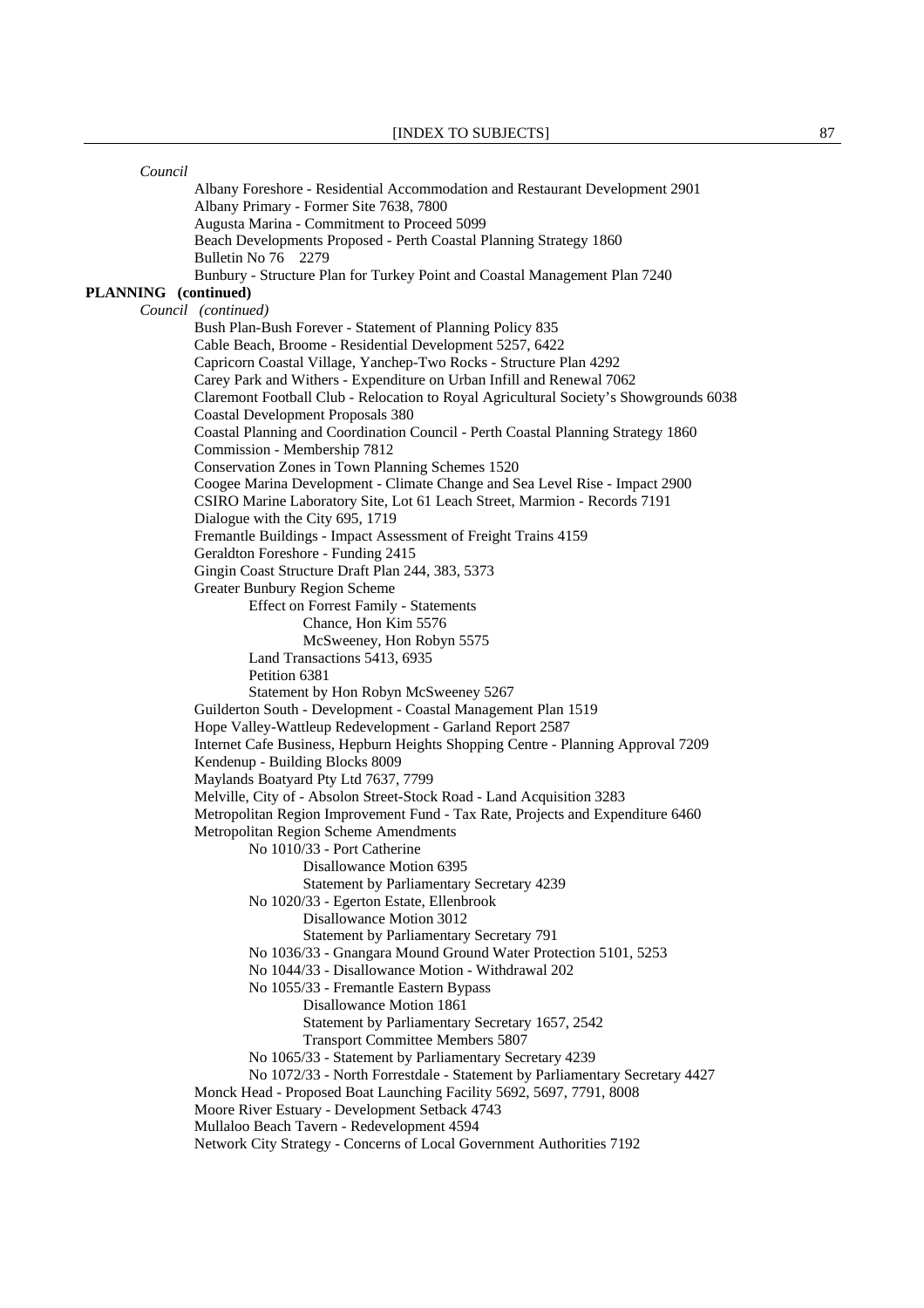Ningaloo Coast Coral Bay 12, 242, 6112, 6563 Coral Coast Parks Advisory Committee 7797 Coral Coast Resort 43, 4888 Draft Management Plan for Marine Park 2583, 2590, 2738, 2882, 6924 Extensions to No-take Areas 6787 Fisheries Regulations 6750, 7823 **PLANNING (continued)**  *Council (continued)* Ningaloo Coast (continued) Hotel Development 4945 Marine Park Expansion 8569 Recreational Fishing in Marine Park 6040 Regional Strategy, Carnarvon to Exmouth 5412; Statement by Hon Norman Moore 5392 Resumption of Land 3277, 3960, 4578 Sanctuary Zones for Marine Park 7639 Scientific Monitoring Funding 7043, 7172 Notices to Take Land, Dampier 4891, 5414 Planning Control Area No 80 Statement by Hon Simon O'Brien 8837 Stock Road between Leach Highway and South Street 8399, 8471, 8474, 8814 Port Catherine Development - Petition 4825 Port Coogee Development 934, 2536, 4292; Statement by Hon Jim Scott 953 Port Geographe - Coastal Management 3960, 5285, 6423 Port Hedland - Development 6038, 6091, 7793 Port Kennedy Development 4597, 6104, 6459, 8004; Statement by Parliamentary Secretary 6734 Resumption of Private Land by Government 4896 Rising Sea Levels 520, 1304, 1521; Statement by Hon Jim Scott 539 Save our Sunset Coastal Action Group 1638 Scarborough Beach Development 1680; Petition 1472 Stake Hill Fire 8470 Statutory Planners - Shortage 8571 Swan Valley Area D Progress Group 7360 Report of Review of Act - Statement by Parliamentary Secretary 6381 Warren-Blackwood Region Industrial Site Study 519 Wedge Island - Extension of Leases 7359 Wellington Location 2980 - Resumption 8813 Williamstown - Land Releases 8020 Wireless Hill Park - Excision from Class A Reserve 29813 - Motion for Disallowance 221 **PLANNING AND DEVELOPMENT BILL 2004** *Assembly* Introduction and First Reading 4614 Second Reading 4614 Appropriations 4960 Cognate Debate 5858 Second Reading - Cognate Debate 5858, 5866, 6012 Pro Forma Amendments 6016 Referral to Legislation Committee 6020 Membership of Legislation Committee 6020 Legislation Committee 6180-6215, 6340-6379 Report and Minutes 6536; Adoption 6536 Remaining Stages - Standing Orders Suspension 6522 Third Reading 6538 *Council* Receipt and First Reading 6735 Second Reading 6735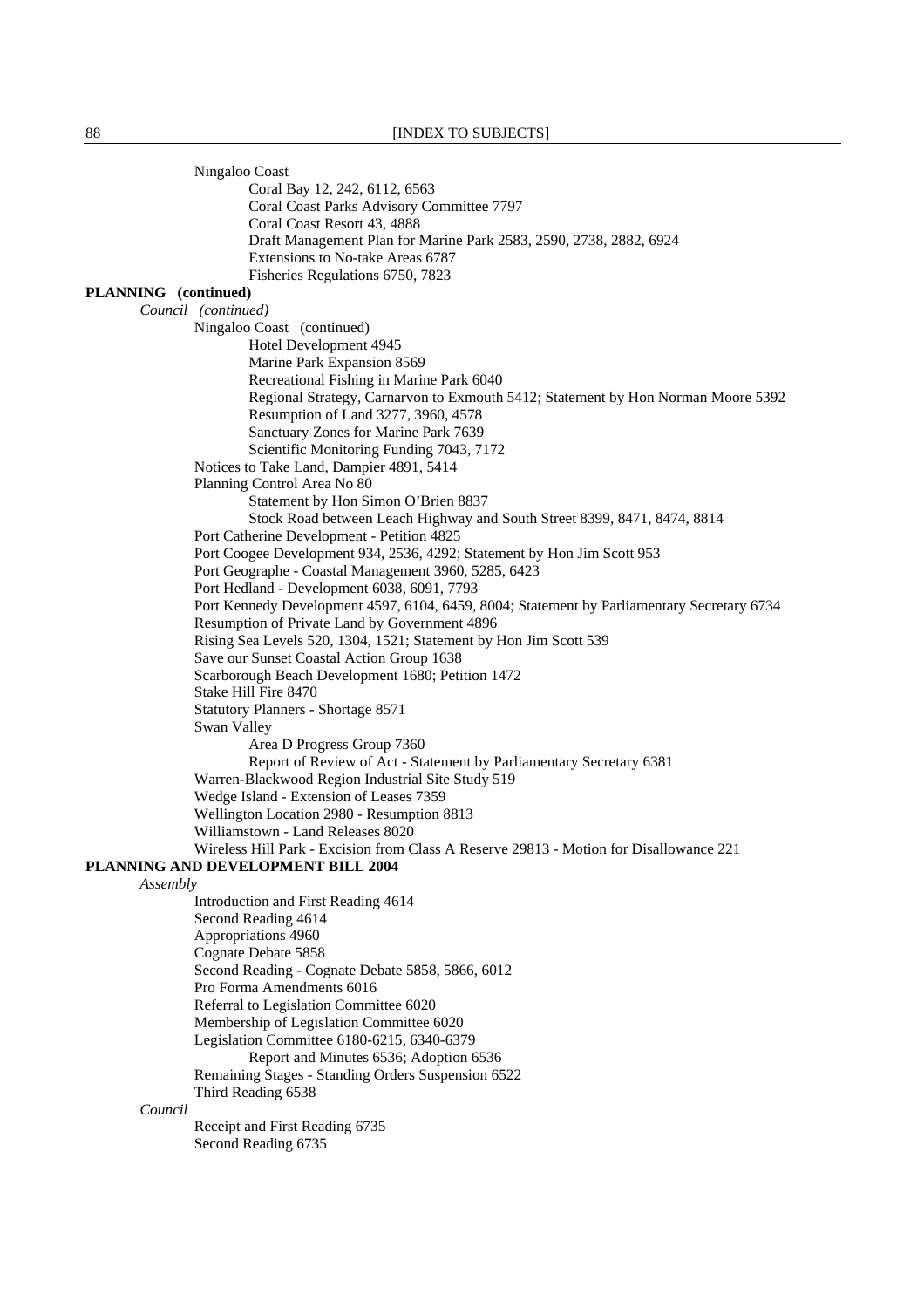## **PLANNING AND DEVELOPMENT (CONSEQUENTIAL AND TRANSITIONAL PROVISIONS) BILL 2004** *Assembly*

 Introduction and First Reading 4618 Second Reading 4618, 6021 Appropriations 4960 Cognate Debate 5858 Second Reading - Cognate Debate 5858, 6012 **PLANNING AND DEVELOPMENT (CONSEQUENTIAL AND TRANSITIONAL PROVISIONS)** 

## **BILL 2004 (continued)**

*Assembly (continued)*

 Pro Forma Amendments 6021 Referral to Legislation Committee 6021, 6022 Legislation Committee 6379 Report 6536; Adoption 6536 Remaining Stages - Standing Orders Suspension 6522 Third Reading 6539

*Council*

 Receipt and First Reading 6736 Second Reading 6736

## **PLANNING AND INFRASTRUCTURE, DEPARTMENT FOR**

*Assembly*

Tingay, Mr Alan - Employment 2223

*Council*

Decisions on Landholdings - Statement by Hon Bill Stretch 5577

**PLASTIC BAGS** *See "Pollution"* 

**POINT TORMENT GAS FIELD** *See "Industrial Development"* 

## **POLICE**

*See also "Crime", "Courts - Supreme - Escape of Nine Prisoners" and "Royal Commission Into Whether There Has Been Any Corrupt or Criminal Conduct by Western Australian Police Officers" Assembly*

 Aboriginal Police Liaison Officers - Investigations of Occupational Safety and Health Issues 5912, 8686 Academy - Training on Union Right of Entry to Building Sites 4077 Albany Police and Justice Complex 970 Authorised Policing Strengths in Districts 4022, 4023, 5841, 8059, 8060, 8685 Award for Investigation into Outlaw Motorcycle Gangs 6126 Badges and Caps Seized from NSW Store 7150 Broome - Grievance 5718 Budget Expenditure - Increase 8798 Budget Items - Breakdown 6173 Bunbury - Party Gatecrashers - Statement by Member for Bunbury 883 Cells - Substandard 79, 80 Central Metropolitan and West Metropolitan Districts - Officer Numbers 2076 Cole Royal Commission Task Force - Resources and Witness Intimidation 8698 Country Areas Resources - Grievance 3869 Stations - Upgrading 968, 1891 DNA Testing Prisoners 166 Processing Time and Cost of Television Advertising 8687 Time Taken to Analyse 3400, 3401, 4812 Drink-driving Implementation and Evaluation of Program 5030 Legislation 4197, 6294 Petitions 272, 1526, 2902, 5157 Statement by Member for Wanneroo 3527 Probationary Drivers - Zero Tolerance 1890 Employment Figures 7842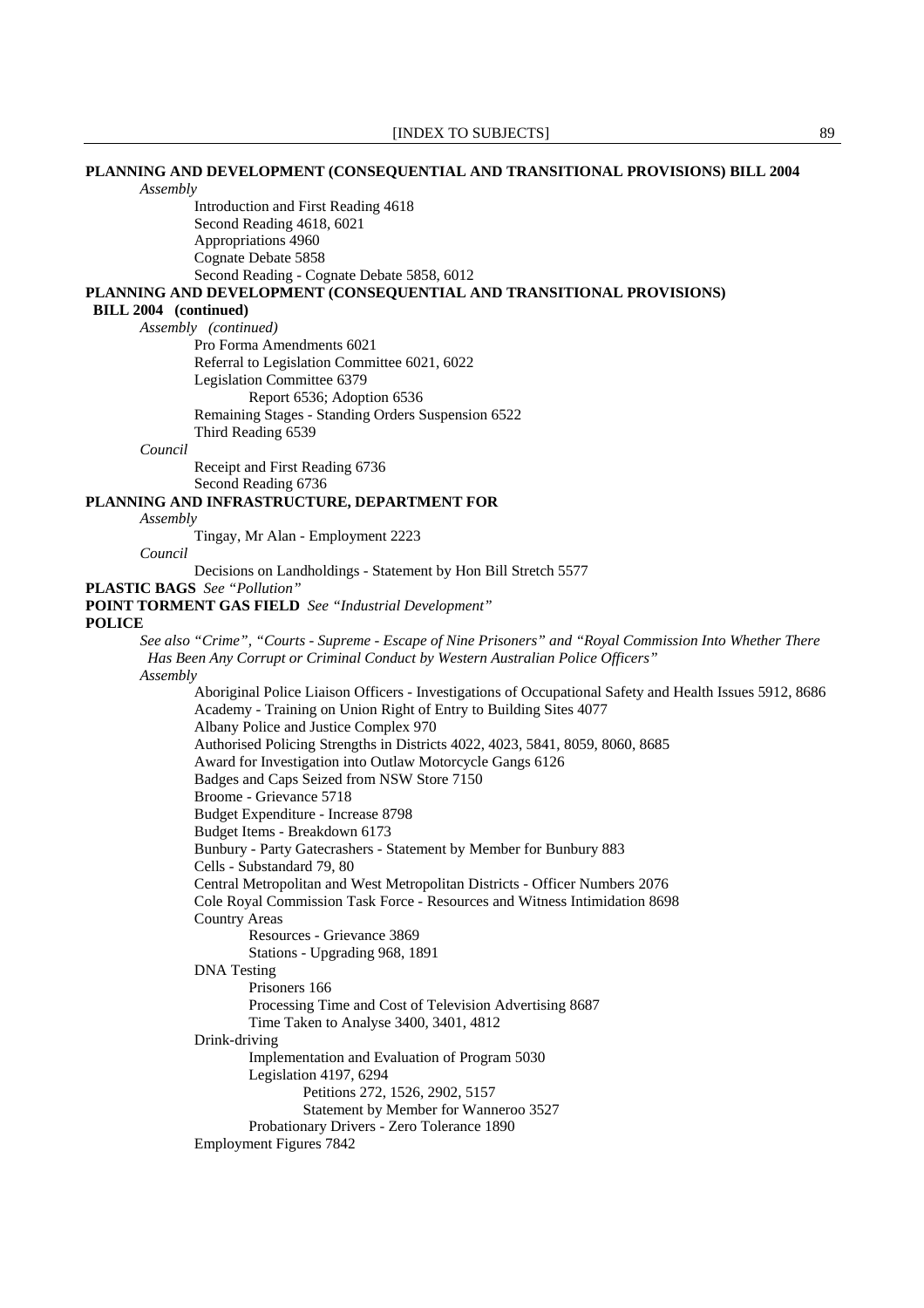Facility Maintenance and Occupational Health and Safety Expenditure 6173 Fight Against Organised Crime 1564 Fremantle - Staff Numbers 156 Funding Increase 7840 Glock Pistols - Number Purchased 138 Incident Management System 141 Joondalup 8685, 8697 **POLICE (continued)**  *Assembly (continued)*  Juvenile Aid Group - Statement by Member for Albany 1086 List of Land and Buildings 6174, 7150 McVeigh, Mr Leo Allegations of Sexual Assault 6297 Response from Minister 292, 439 Member for Innaloo - Traffic Infringement - Police Caution 7254, 7255-7258, 7390-7396, 7552, 7553 Multanovas *See "Speed Cameras" below* Narrogin Station - Upgrade 2045 **Officers**  Number 152, 4196 Resignations, Retirements and Dismissals 3173 Operation Clearance - Burglary Blitz 600 Powers to Charge People who Entice Children into Motor Vehicles 8752 Ratio of Officers to Citizens 3234 Red-light Cameras - Revenue 2481 Resources - Better Front-line Policing 4479 Response Times 150, 8633 Response to Violent Behaviour by Youths 80 Scarborough Station - Staffing and Hours 157 Security and Safety of Western Australians - Motion 6974 Service - Health Department Debt 915 Shooting Incident - Statement by Member for Girrawheen 2938 Speed Cameras Camera Placement Criteria - Removal of Notice of Motion - Statement by Speaker 2453 Infringement Notices 168 Revenue 2481, 4078 Vehicles Travelling at more than 30 Kilometres an Hour over Speed Limit 4078 Statement by Member for Kalgoorlie 999 Stations Country Areas 1891 One Man - Number 8754 Opening Hours 2159, 2324, 8755 Tailgating Offences - Number of Charges 148 Williams Station - Upgrade 2045 *Council* Advertisements for Commissioner and Senior Officers 2616 *Al Kuwait* Investigation 1637 Albany Police and Justice Complex - Officers and Vehicles 6935, 6936 Army Vehicle - Accident with Civilian Vehicle - Correction to Answer 523 Statement by Hon Dee Margetts 250 Statement by Minister for Housing and Works 246 Authorised Policing Strengths in Districts 3485, 4162, 6441 Blue Light Drags - Extreme Motorcycle Club 3595 Canine Unit 5122 Caution during Interviews of Suspects - Wording 5120 Child Sexual Abuse Cases Reported - Number 5705 Clarkson Police Post 7498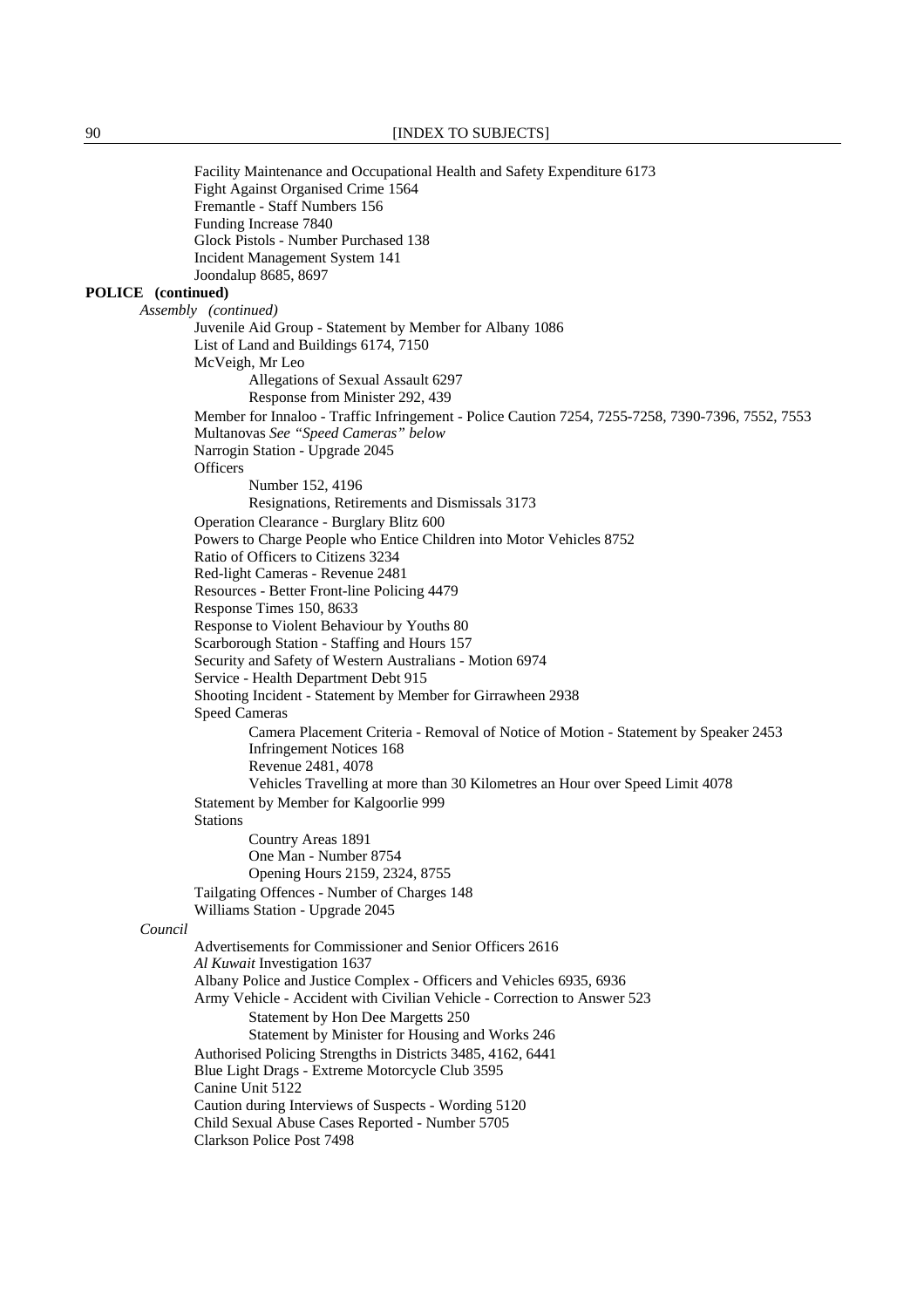|                    | <b>Country Areas</b>                                                                                            |
|--------------------|-----------------------------------------------------------------------------------------------------------------|
|                    | Resources - District Support Groups 5116                                                                        |
|                    | Stations - Statement by Hon Paddy Embry 8322                                                                    |
|                    | Crime Statistics - Reporting and Recording Changes 3612                                                         |
|                    | DNA Testing of Prisoners 5120                                                                                   |
|                    | Drug Diversion Strategy 5374                                                                                    |
|                    | Drug Enforcement Unit 5122                                                                                      |
| POLICE (continued) |                                                                                                                 |
|                    | Council (continued)                                                                                             |
|                    | Explosives - Legislative Requirement to Report Theft 4922<br>Fingerprinting - Skills and Qualifications 4281    |
|                    | Forensic Division 5120                                                                                          |
|                    | Fremantle                                                                                                       |
|                    | Licensed Premises 2284, 2417, 4005, 4006                                                                        |
|                    | <b>Staff Numbers 936</b>                                                                                        |
|                    | Full-time Equivalent Sworn Police Officers - Strength 4163                                                      |
|                    | Geraldton                                                                                                       |
|                    | Police and Citizens Youth Club - Construction and Outfitting Costs 8814                                         |
|                    | Traffic Officer Numbers 7244                                                                                    |
|                    | Gillespie, Superintendent John 5417, 7212, 7362, 7637                                                           |
|                    | Goldfields - Police Numbers 6645                                                                                |
|                    | Government Policy and Initiatives 5705                                                                          |
|                    | Internal Investigations Unit 7799                                                                               |
|                    | Jurien Station - Officer Numbers and Traffic Patrol Vehicles 6745                                               |
|                    | Juvenile Offenders - Transportation 4922<br>Kalbarri Station - Officer Numbers and Traffic Patrol Vehicles 6745 |
|                    | Kingsway City Shopping Centre - Burglaries 1304, 2415                                                           |
|                    | Kinlock Primary School - Reports of Incidents 4851                                                              |
|                    | <b>Licensed Premises Visits 2742</b>                                                                            |
|                    | Liquor and Gaming Branch - Disbanding 4007                                                                      |
|                    | Maylands Police Academy Site - Future Use 6037                                                                  |
|                    | Mickelberg Judgment                                                                                             |
|                    | Police Officers - Charging 4894, 5103, 5257                                                                     |
|                    | Review of Evidence by Commissioner of Police 7171                                                               |
|                    | Moora Station - Officer Numbers and Traffic Patrol Vehicles 6745                                                |
|                    | Morrissey, Mr Leo 6076, 6728                                                                                    |
|                    | Mounted Unit 5122<br>Mullewa Station - Officer Numbers and Traffic Patrol Vehicles 6745                         |
|                    | Non-sworn Employees 2096; Statement by Hon Peter Foss 2294                                                      |
|                    | Northampton Station - Officer Numbers and Traffic Patrol Vehicles 6745                                          |
|                    | Northbridge - Licensed Premises 4005, 4006                                                                      |
|                    | Officers                                                                                                        |
|                    | Assaults Committed Against 4159, 5120, 5444                                                                     |
|                    | Duties 1487                                                                                                     |
|                    | Number 1487, 4279, 4583, 4848, 5442, 5443                                                                       |
|                    | School-based - Number 7241                                                                                      |
|                    | Sick Leave 3094                                                                                                 |
|                    | Sworn Full-time Equivalents 7173                                                                                |
|                    | Opening Hours and Hours of Patrols 3996                                                                         |
|                    | Operation Clearance - Charges Laid 828<br>Port Hedland Station - Closure 6643                                   |
|                    | Quinns Baptist College - Crosswalk Attendant 5806                                                               |
|                    | Quinns Rock Beach Car Park and Rees Drive - Antisocial Behaviour 4278                                           |
|                    | Recruiting Week - Response 7191                                                                                 |
|                    | Redundancies, Redeployments and Transfers 5281                                                                  |
|                    | Regional Areas - Vacant Positions 3994                                                                          |
|                    |                                                                                                                 |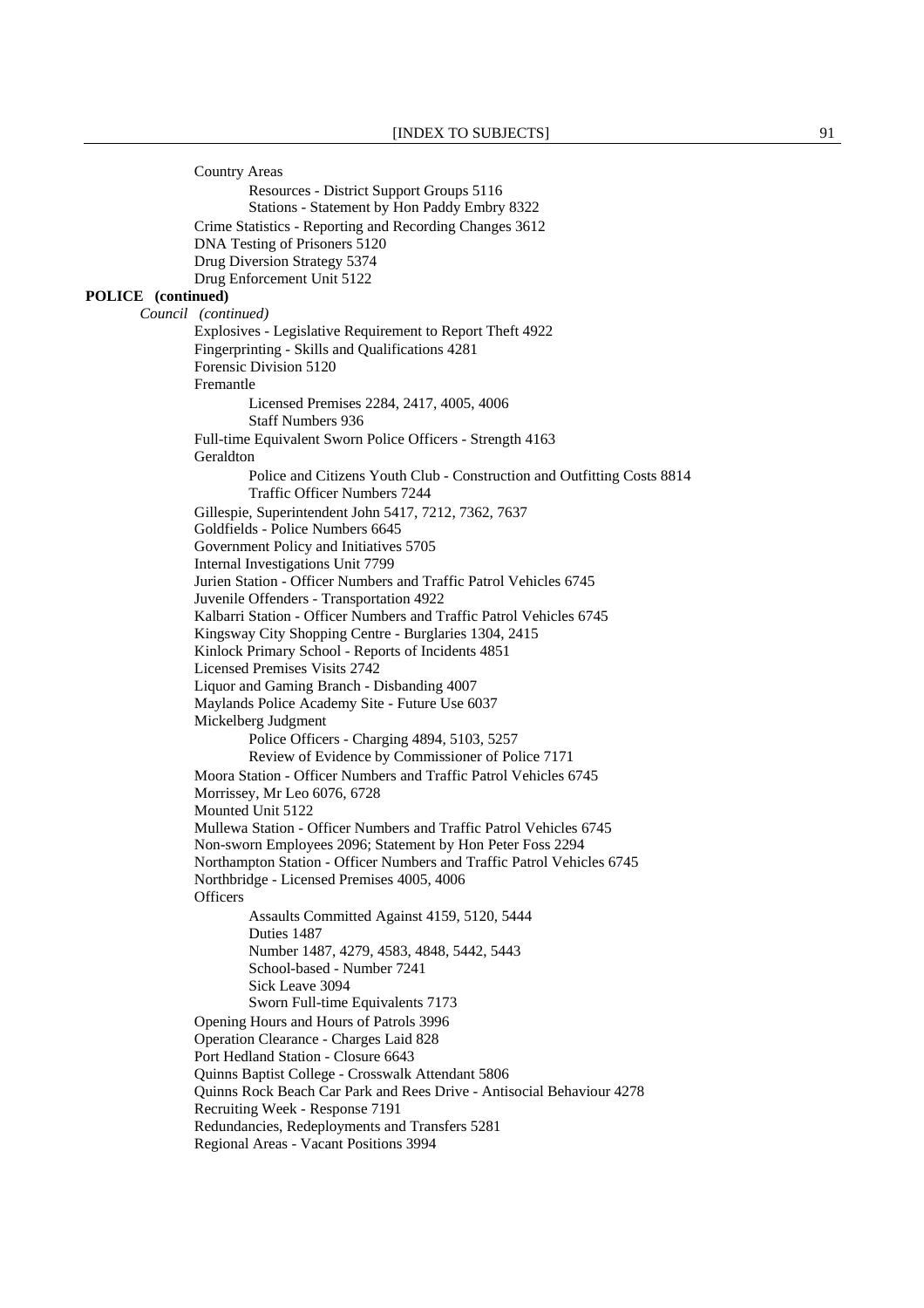Research - Future Police Officer Numbers 4002 Resources - Statistics 6442 Response Times 1988, 6440, 8425 Reward Schemes - Funding 5117 Rockingham - Staff Numbers 936 Round, Former Inspector Bill 5417, 7362, 7637 Royal Commission - Disciplinary Actions - Charges and Costs 2619 **POLICE (continued)**  *Council (continued)*  School Traffic Wardens - Number, Management and Cost 6269 Sentence Reductions for Offenders 5120 Stations Lockups 4922 Number Planned, Constructed and Completed 1686, 1860 Opening Hours, Recurrent Cost and Staff Numbers 8534 Public Front Counter Access 6082 Unit to Observe Targeted Offenders 4922 Water Police - Tender No 25303 7792, 8119 Watson, Superintendent John - Ban on Speaking in Public 2099 Weapons 5120 **POLLUTION** *See also "Alcoa World Alumina Australia", "Environment", "Industrial Development" and "Waste Disposal" Assembly* Air - National Environmental Protection Measure for Air Toxins 7257 Contaminated Sites Legislation - Impact on Professional Indemnity Insurance 2691 Kemerton Industrial Estate - Power Station - Emissions 2073 Kwinana Industrial Area Air Quality Issues - Grievance 4754 Burning of Coal for Power Generation 4783 Marine Environment - Sewage Discharge Management - Statement by Minister for Planning and Infrastructure 1872 Pollution Response Unit 4199 Smoky Motor Vehicles - Compliance Notices 8754 Wood Fires - Buyback Program 3662 *Council* Air City Busport - Air Quality Monitoring 6260, 7211, 7638 Kwinana Air Buffer Zone - Health Issues 8522 Monitoring Investigation Levels for Air Toxics 4160 Perth Air Quality Management Plan 3096, 4948, 5579 Reactive Organic Compounds - Sources and Reduction of Emissions 6272 Regional Western Australia 6604 Budget Allocation - Pollution Regulation 2101 Contaminated Sites Act - Proclamation 5101 Domestic Smoke Nuisance - Legislation 4941 Environmental Health Foundation - Establishment 4949 Kalgoorlie Nickel Smelter - Sulfur Dioxide Emission Levels 6649 Lot 1537 Pyramid Road, Karratha 5693 Midland Redevelopment Authority Site - Monitoring Samples for PM2.5 3297 Plastic Bags Phasing Out 6097 Plastic Bag Famine Weekend - Statement by Hon Robin Chapple 5109 Port Hedland Wharf - Coogee Chemicals - Sulfuric Acid Spill 8016 Power West Pty Ltd, Kalgoorlie - Overflow from Wash Down Bay 847, 848 Smoky Motor Vehicles 6103, 8143 Western Mining Corporation - Sulfurous Emissions from Kalgoorlie Nickel Smelter Acid Plant 5806 Westrac Equipment Pty Ltd, Kalgoorlie - Contaminated Stormwater Pond 396, 846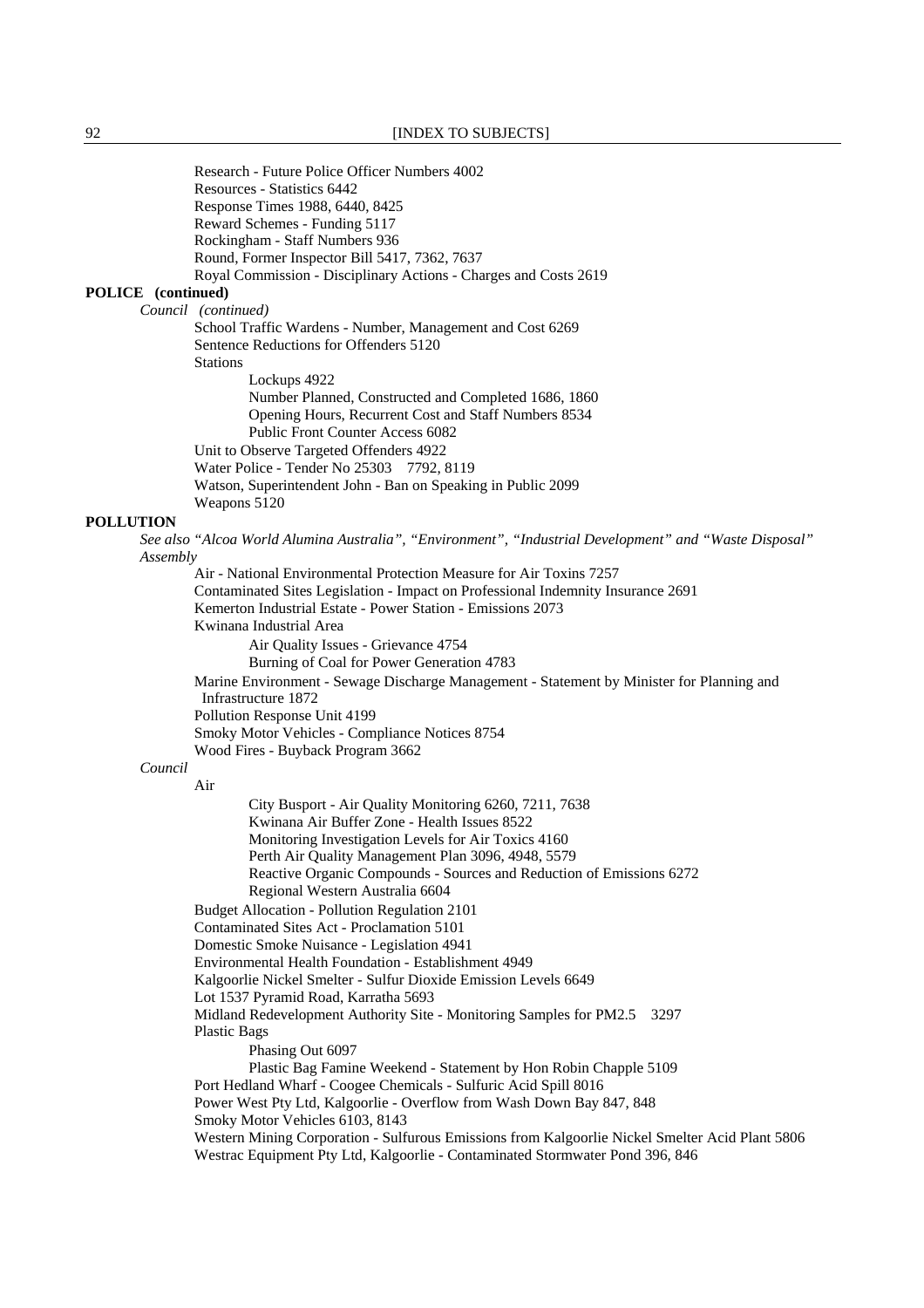Wood Fires - Regulations 3462 **PORT COOGEE DEVELOPMENT** *See "Planning"*  **PORT KENNEDY DEVELOPMENT** *See "Planning"*  **PORT HEDLAND** *Council* Statement by Hon John Fischer 8140 **PORTS AND HARBOURS** *Assembly* Albany Port Authority Mr Alan Birchmore 134 Reinstatement of Permanent Jobs 967 Broome Port Authority - Mr Ian Burston 135 Bunbury Port Authority - Mr Clayton Hyder 135 Expansion - Petition 5459 Dampier Port Authority - Mr Peter West 136 Esperance Port Authority - Mr Richard Nulsen 136 Fremantle Port Authority - Mr Ron Aitkenhead 137 Freight Transport - Statement by Minister for Planning and Infrastructure 1362 Geraldton Port Authority - Mr Ian King 137 Dredging 78, 7688 Loading Facilities 4199 Koombana Bay Groyne - Statement by Member for Bunbury 7105 Maritime Security Plans - Statement by Minister for Planning and Infrastructure 4605 Port Coogee Marina - Location of Shopping Complex 336 Port Hedland Port Authority - Mr Ian Williams 138 Rous Head - Public Boat Ramp 6961 *Council* Albany Port Authority Foreshore Development 935, 2901 Statement by Hon Paddy Embry 953 Broome Boat Harbour 7066 Port Authority - Construction of Safe Marina 8002; Statement by Hon John Fischer 8261 Derby Wharf - Funds for Upgrade 6562, 7813 Geraldton Dredging 4890, 7355 Eastern Breakwater - Flushing Rates 8817 Expansion 8469, 8571 Mt Gibson Iron Ltd - Works Approval for Transporting and Shipping Iron Ore 1305, 1684 Port Authority - Statement by Hon Dee Margetts 8838 Port Enhancement Project - Seagrass Survey 8812 Two Port Loading 64, 254 Kalbarri Jetty - Carrying Capacity 8518 Port Hedland Port Authority Coogee Chemicals - Sulfuric Acid Spill 8016 Copper Concentrate Storage Shed 829, 1307, 1635, 2099, 2135 Development Plan - Consultation 4004 Fortescue Metals Group Ltd 1855 Loading and Handling of Hot Briquetted Iron 2562 Ultimate Development Plan - Petition 2698 Remark Island - Mooring Licences - M.G. Kailis Group and Mr Marcus Gray 6746, 7041, 7209, 7636, 8165, 8520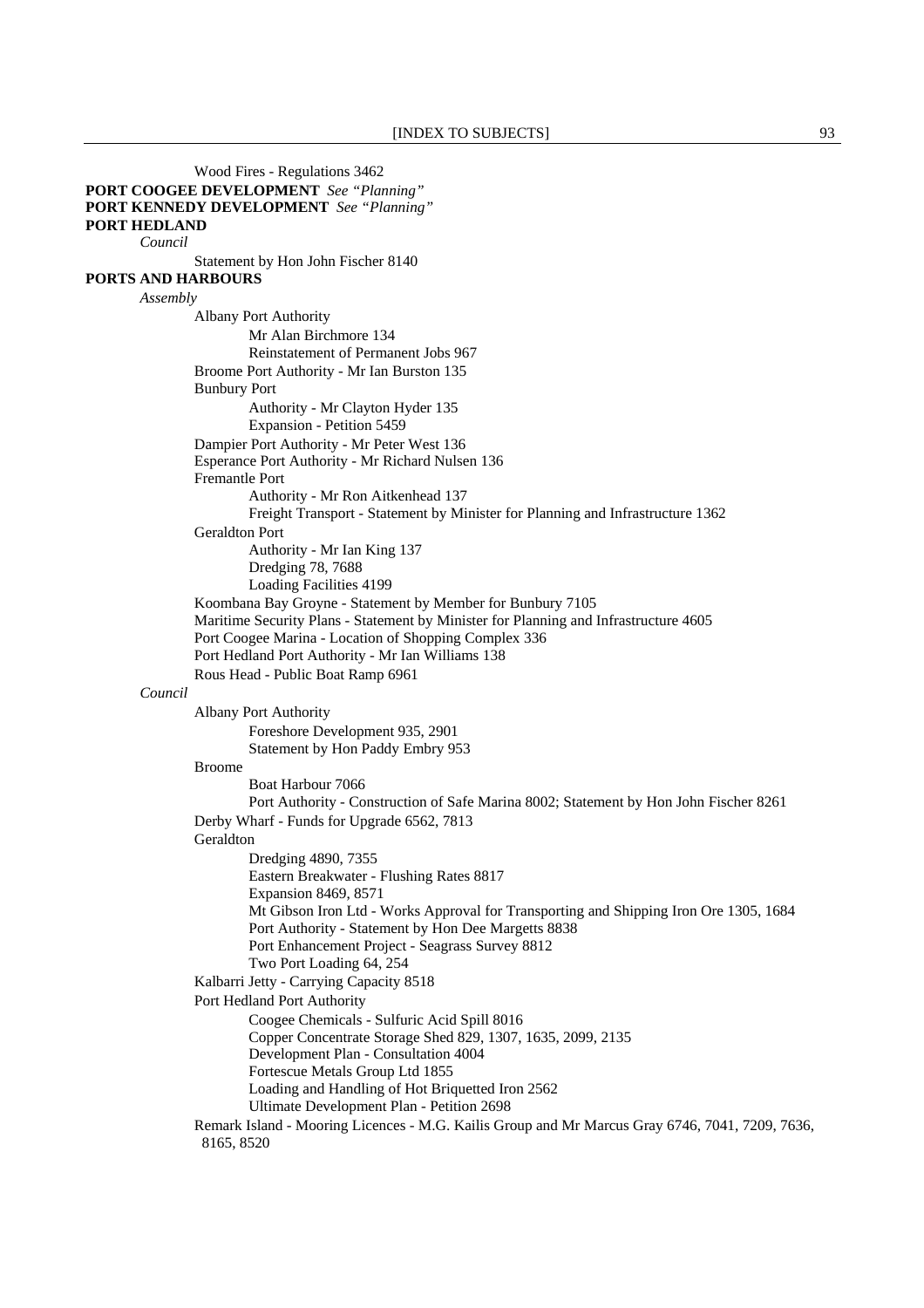**Statements** 

 Margetts, Hon Dee 7504, 7808, 8134, 8529 Travers, Hon Ken 8139

Rockingham Marina - Environmental Study - Funding 54

Two Rocks Marina - Public Boat Ramp 6041

Wyndham Wharf - Funds for Upgrade 6562, 7813

**PORTS AND MARINE LEGISLATION AMENDMENT BILL 2003**

*Assembly*

Assent 83

*Council*

Assent 1

**POWER POLES** *See "Western Power"* 

#### **POWER WEST PTY LTD** *See "Pollution"*

## **PREMIER AND CABINET, DEPARTMENT OF THE**

*Assembly*

 Answers to Questions without Notice - Resources Used 3398 Briefings - Number and Cost 1239 Citizens and Civics Unit - Guides - Statement by Premier 5827 Functional Review Implementation Team - Membership 2843 Heritage Working Group 2512 Management-initiated Retirements - Conditions 1800 Mining Recommendation Working Group 2513 Science Council - Innovations Investigated for Research Funding 2219 Strategic Management Council - Meetings and Costs 1249 Sustainability Policy Unit - Presentations 2220, 2223

#### *Council*

 Employees Paid in Excess of \$90 000 8524 PABX Systems, Dumas House 6605

### **PRISONS**

*See also "Detention Centres" and "Justice, Department of"* 

*Assembly*

 Boronia - Statistics 8754 Casuarina - Report 5450 Criminal Court Cases - Hearings on Prison Grounds - Advice to Minister 6178 Escapees - Collection of Dole in other Australian States - Leaking of Attorney General's Letter 1231, 4678 Hakea - Report of Inspector of Custodial Services 5449 Prisoners Activities outside Prison Grounds 6337 DNA Testing 166 Intellectually Disabled - Number 7149 Recreation Activities 8060 Tracking Devices 8636, 8638 Regional Areas 6802

### *Council*

### Bandyup

 Prisoner Numbers 4937 Statement by Hon Robyn McSweeney 8841 Census Report 2002-03 7059 Food - Statement by Hon Frank Hough 8531 Prisoners Female - Non-payment of Fines 1103 Increase in Numbers 6457 List of all Prisoners in WA 4922

Rehabilitation Programs 6270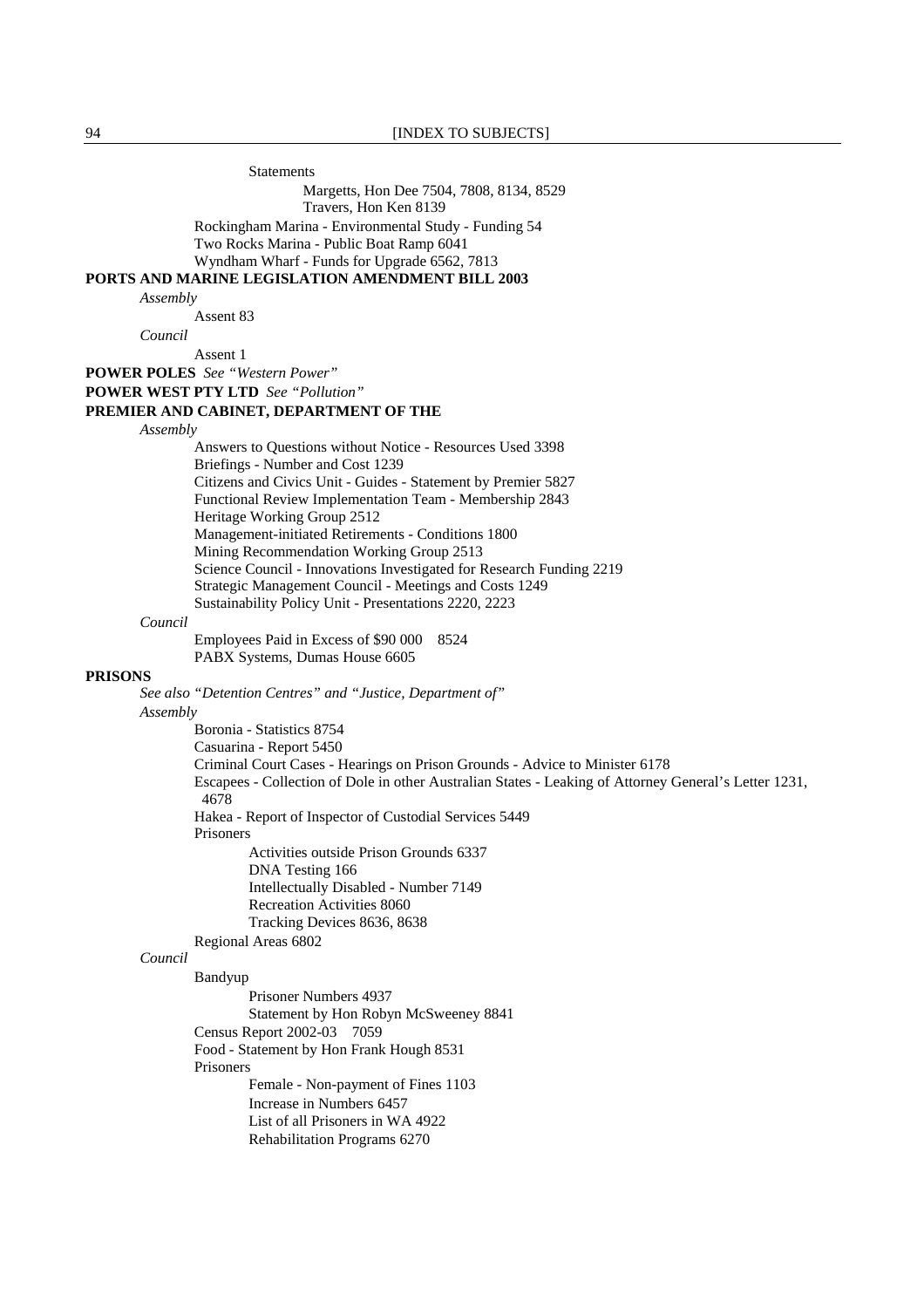Provision of Information 933 Racism - Reduction Initiatives 4935 Rangeview Remand Centre - Number of Detainees 7662 Statistics and Increase in Incarceration Rates 4934 Thursday Census of State Prisoners - Information 7059

# **PRIVATISATION** *See "Gallop Labor Government"*

# **PROCEDURE AND PRIVILEGES COMMITTEE**

 *See also "Standing Committee on Procedure and Privileges" Assembly*

> Changes to Prorogation and Extended Sessions - Statement by Speaker 85 Estimates Committees Standing Orders - Report 3876; Statement by Leader of the House 6118 Legislative Assembly Meeting Times - Report 3876; Statement by Leader of the House 6118 Parliamentary Privilege and its Linkage to the UK House of Commons - Report

Attorney General's Response 5584; Statement by Acting Speaker 4991 Tabling 2914

Questions on Notice - Report 3875; Statement by Leader of the House 6118

# **PROFESSIONAL STANDARDS AMENDMENT BILL 2004**

### *Assembly*

 Introduction and First Reading 4613 Second Reading 4613, 5468 Third Reading 5470 Returned 6336 Assent 6808

#### *Council*

 Receipt and First Reading 5511 Second Reading 5511, 6228 Third Reading 6232 Assent 6733

# **PROPERTY RIGHTS**

*Assembly*

 Motion 5627 Amendment to Motion 5641

**PROTEOMICS INTERNATIONAL PTY LTD** *See "Conservation and Land Management, Department of"* 

# **PROTEST-LOBBY GROUPS**

*Council*

Financial Donations - Auditing 6793

# **PUBLIC ACCOUNTS COMMITTEE**

### *Assembly*

Annual Report 2003-04 8033

Inquiry into Consolidated Constructions Pty Ltd Contracts

Extension of Reporting Time 5468

Report 5969; Statement by Member for Ningaloo 5988

Statement by Speaker 1376

 Inquiry into Developer Contributions for Greenfield and Infill Developments 5892; Report 7082 Inquiry into Port Coogee Development - Report - Statement by Minister for Planning and Infrastructure

597

## **PUBLIC ADMINISTRATION AND FINANCE STANDING COMMITTEE** *See "Standing Committee on Public Administration and Finance"*

# **PUBLIC AND BANK HOLIDAYS AMENDMENT BILL 2004**

*Assembly*

 Introduction and First Reading 1873 Second Reading 1873, 4631 Third Reading 4634 Returned 6819 Assent 6808

*Council*

Receipt and First Reading 4835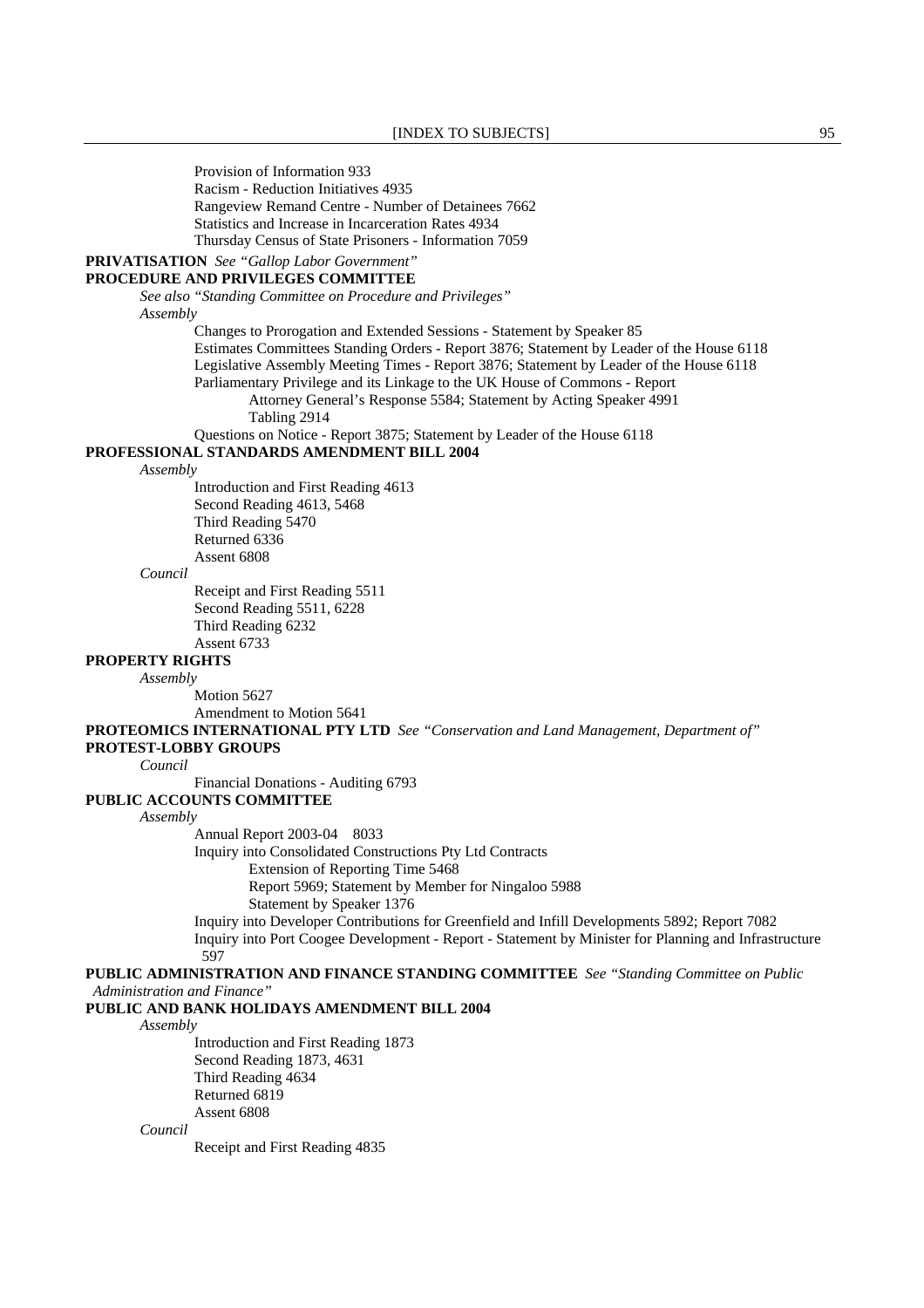96 **[INDEX TO SUBJECTS]** 

 Second Reading 4835, 6679 Third Reading 6687 Assent 6733 **PUBLIC NOTARIES AMENDMENT BILL 2004** *Assembly* Introduction and First Reading 2753 **PUBLIC NOTARIES AMENDMENT BILL 2004 (continued)** *Assembly (continued)* Second Reading 2753, 3881 Third Reading 3882 *Council* Receipt and First Reading 3990 Second Reading 3990 **PUBLIC SECTOR MANAGEMENT ACT 1994** *Assembly* Whitehead Review - Statement by Minister Assisting the Minister for Public Sector Management 2903 *Council* Section 93(4) 2298 **PUBLIC SECTOR STANDARDS COMMISSIONER** *Assembly* Questionnaire 1256 Survey on Ethical Issues 1255 **PUBLIC SERVICE** *See "Government Departments and Agencies"*  **PUBLIC TRANSPORT AUTHORITY OF WESTERN AUSTRALIA** *See "Transport"*  **PUBLIC TRUSTEE** *Assembly* Sale of Property - Grievance 3871 **Q QANTAS** *See "Transport - Air"*  **QUARANTINE LAWS** *See "Agriculture"*  **QUESTIONS ON NOTICE** *Assembly* Answers 3539, 4630, 4975, 4976, 8641 Generic Answers 3370, 3391-3397, 3564 *Council* Answers 1153, 1476, 1687, 2541, 2542, 2591, 2744, 3025, 3064, 3285, 3465, 3599, 4284, 4446, 4585, 4729, 4854, 5571, 5698, 6044, 6429, 6430, 6570, 7047, 7174, 7213, 7214, 7499, 7799, 8165, 8316, 8350, 8404, 8523, 8525, 8574 Documents Tabling 6261 **QUESTIONS WITHOUT NOTICE** *Assembly* Minister for Energy - Resources Used to Obtain Answers 2235 *Council* Answers 8523 Cut-off Time for Fridays 517 **QUINNS ROCK CAR PARK** *See "Police"*  **R RACING** *See also "Totalisator Agency Board" Assembly* Gloucester Park - Redevelopment into High-rise Housing 5916 Greyhound Racing, Bunbury 6543 Kalgoorlie-Boulder Racing Round - Statement by Member for Eyre 5987 Norseman Turf Club - 2004 Norseman Cup - Statement by Member for Eyre 1088 *Council* Betting Exchanges 8344

Di Cianno, Mr Fabio - Betting Limits for Bookmakers 2413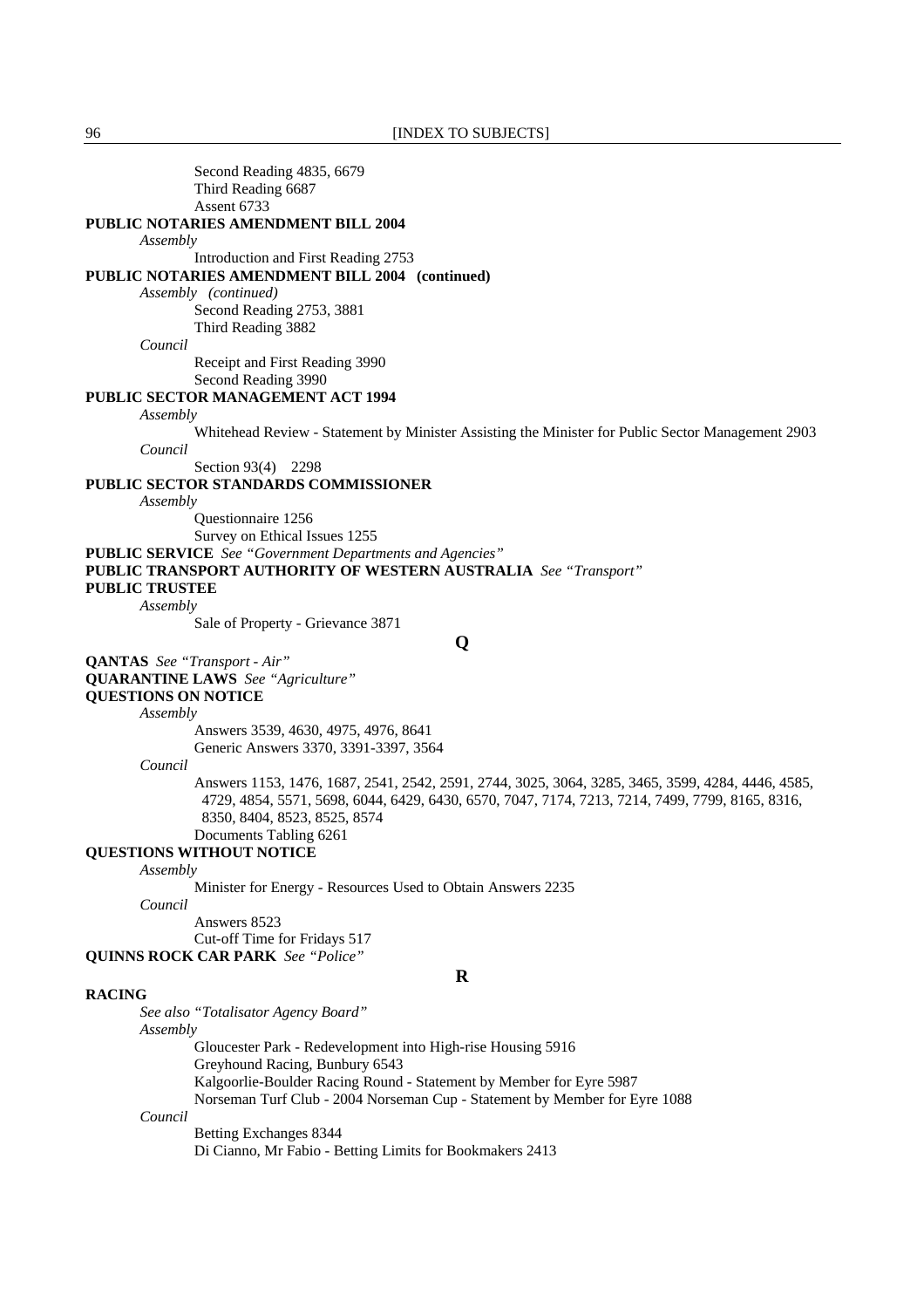### Racing and Wagering WA Distribution of Funds 5562, 8315 Rental Agreements 8249

# **RAILWAY AND PORT (THE PILBARA INFRASTRUCTURE PTY LTD) AGREEMENT BILL 2004**

*Assembly*

Receipt and First Reading 8666

**RAILWAY AND PORT (THE PILBARA INFRASTRUCTURE PTY LTD) AGREEMENT BILL 2004 (continued)**

*Assembly (continued)*

 Second Reading 8666; Adjournment of Debate 8667 Third Reading 8680

*Council*

 Introduction and First Reading 8147 Second Reading 8147, 8560 Committee 8581-8583 Report 8583 Third Reading 8583 Returned 8799

# **RAILWAYS**

*Assembly*

 Albany-Perth - Petitions 961, 1871 Annual Cost of Operation and Fare Collection Systems 5642 *Australind* - Regular Late Arrival 5782 *AvonLink* - Fares - Statement by Member for Avon 4783 Claremont Station - Wheelchair Access 5900 Clarkson Service - Changes to Scheduling on Northern Line 8783 Diamond Woodchip Mill, Greenbushes - Closure 6126, 6295 Freight Carriage - Statement by Minister for Planning and Infrastructure 1362 Fremantle - Container Transport 5775 Joondalup - Rail Tunnel Extension - Petition 7825 Karrakatta Station - Wheelchair Access 5900 Level Crossings 4629, 5777 Midland Rail Line - Bayswater-Ashfield - Lowering of Speed Zone 2235 New MetroRail Budget Increase 5776 City Project - Design and Construct Contract - Statement by Minister for Planning and Infrastructure 73 Departmental Budget Allocations - Amounts 5776 Flora and Fauna Study 3831 Rolling Stock 8776 South Street, Leeming - Impact on Bushland 3831 Northern Suburbs Line - Extension 6517, 7115 Perth Station - Security Officers 5201 Perth Zoo - Funding 1428 *Prospector*, *The* - New Service 3830, 5773 Reduction of Services - Complaints 5193 Safety at Night - Grievance 5716 Security Personnel - Number 5904 Southern Rail Link Armadale Line Extension - Impact 5774 Bridge Modifications 152 Budget Increase 431, 432 Budget Management - Matter of Public Interest 3122 Bus Lane on Freeway - Removal 153, 3834 Bus Passengers - Transfer to Rail 5771 Canning Bridge Station 153 CBD Tunnel - Contract 437 Commencement of Services 139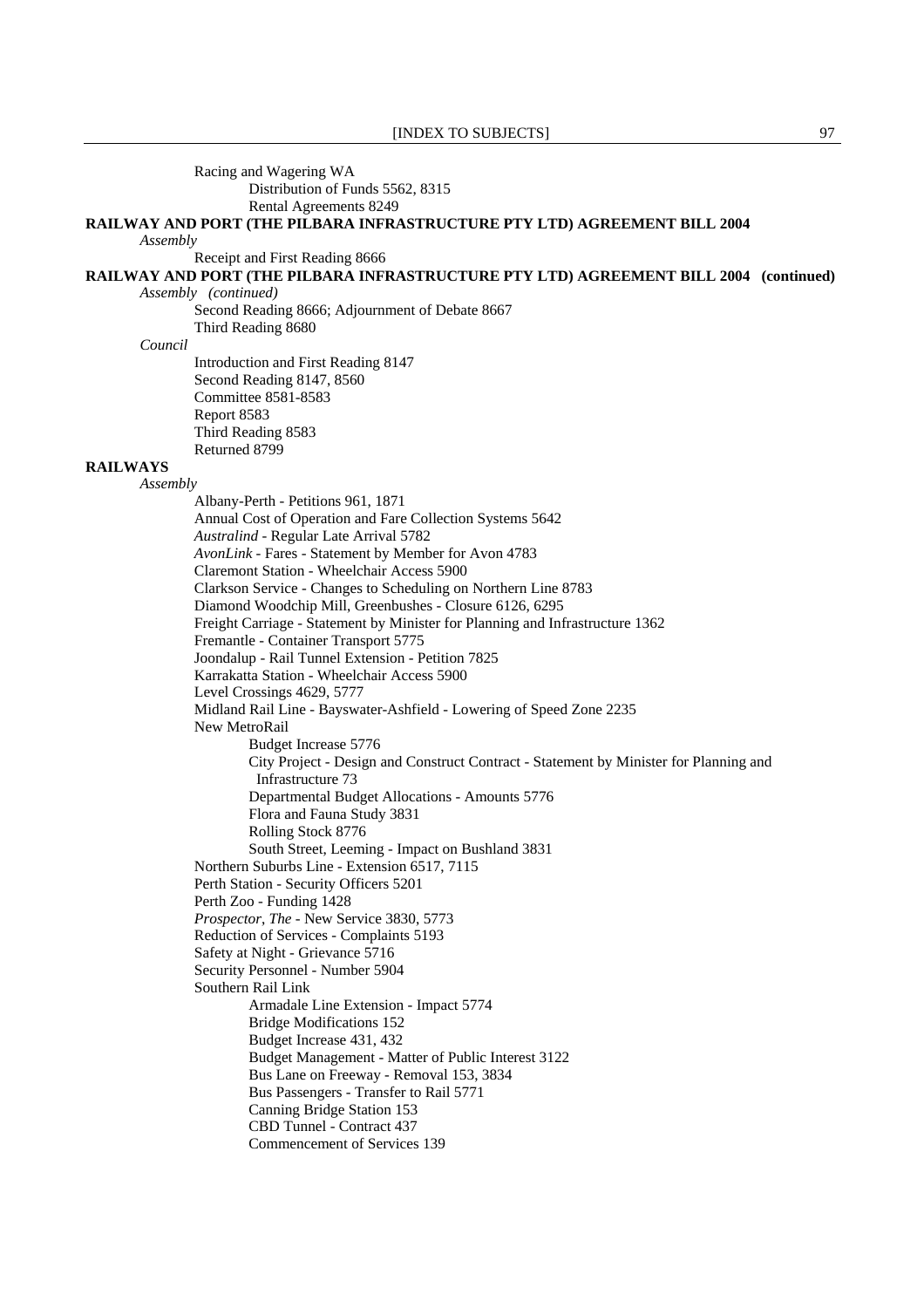Consultation 2326 Contaminated Soil Removal 8054 **Contracts** Escape Clauses 4081 Government Liability 5913 Cost 139, 3113, 3114, 3832 **RAILWAYS (continued)** *Assembly (continued)*  Southern Rail Link (continued) Elanora Drive, Rockingham - Rail Tunnel 6337 Financial Consequences of Failure of Construct 288 Impact on *Australind* Line 5773 Kenwick Route - EPA Assessment 3415 Kwinana Freeway Dedicated Bus Lanes - Decommissioning 8752 Land Acquisition 433, 440 Leader of the Opposition's Comments 1728 Leighton Contractors Pty Ltd - Contracts 5772 Liberal Party Advertisement 7849 Mandurah - Cost Savings to Residents 5755 Matter of Public Interest 7260 Amendment to Motion 7268 Amendment on the Amendment 7270 Motion, as Amended 7272 Member for Avon's Position 3327 Narrow Gauge Tracks 8756 Opposition's Position 2771 Opposition to Scrapping - Petitions 1177, 2902, 4483, 4485 Passenger Usage Forecasts 3833, 5196, 5459 Petitions 1871, 2005, 2166, 2452, 3121, 3495, 5156, 5458, 5582; Statement by Member for Dawesville 2039 Planning and Transport Research Centre Report 2228 Progress 3783 Proximity to Heavy Road Traffic 8691 RAMS Safety Targets 3407 Reports - Publication 1235 Sale of Public Assets 3662 Sinking through Northbridge 1892 South Perth Station 154 Station Sites - Cost of Signage 1236 Strike 8640 Thornlie Station 3722 Tunnels at Perth City End 1234, 1235 Wind-driven Salt Deposits 1256 Stations - Secure Parking Areas 2227 Stirling Station - Failure of Train to Stop 5642 Swan Valley Station - Statement by Member for Swan Hills 1559 Terrorist Attacks - Security Precautions 5195 *Council* Armadale Line - Expenditure on Upgrades 5280 *AvonLink* - Public Transport Subsidy 7169, 7209, 7364 Central City Rail Project - Cost Overruns 7791, 8000 Clarkson Service 4440 Fremantle Line Expenditure on Upgrades 5280 Freight and Passenger Statistics 5397 Freight Carriage - Impact Assessment of Buildings 4159 West End - Freight Train Protocols and Times 3282, 3967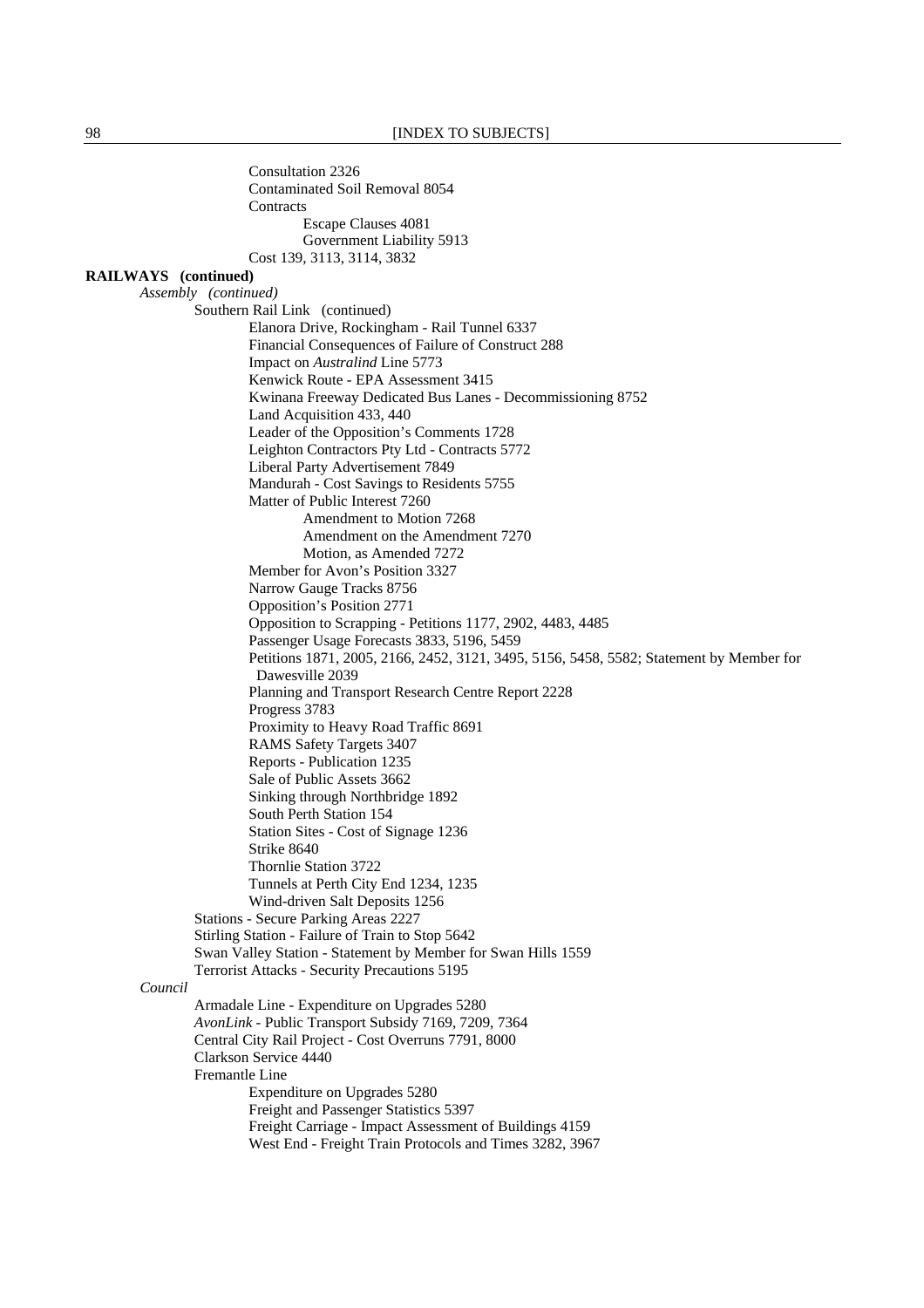Kalgoorlie-Boulder Transport Hub 6648 Midland Line - Expenditure on Upgrades 5280 Murdoch Park 'n' Ride - Parking Space Shortage 4283 New MetroRail City Project - Design and Construct Contract 240 Cost 2897 **RAILWAYS (continued)** *Council (continued)*  New MetroRail (continued) William Street City Rail Development 7493 Northern Suburbs Line Expenditure on Upgrades 5280 Realignment of Rail Route into Brighton 7192 Parkeston Marshalling Yards 6565, 6568, 6713 Pilbara Rail Infrastructure - Third Party Access 6715 *Prospector*, The - Supplement in *The West Australian* 6440 Security Compounds at Stations - Vehicle Theft and Vandalism 1517 Southern Rail Link Acid Sulfate Soils 4160 Budget 1487, 2540, 2900, 5279, 5280, 7061 Commencement and Completion Dates 8429 Compensation to Property Owners and Tenants in CBD 1711, 3480 Contaminated Soil Removal 8157 Cost 243, 3484 Dispute between Contractor and Union 8314 Ennis Avenue Route 8251 Environmental Assessment of Kenwick Route 52 EPA Approval 8343, 8467 Exploratory Drilling 12 Fare Price 1301, 2897 Narrows Bridge - Vehicle Numbers 5562, 7055 New Stations - Cost of Car Parks, Access Roads and Cycle Paths 6437 Planning and Transport Research Centre Report 3477, 3994 Voran Consultants 3968, 5285 Transit Guards - Training in Counter Terrorism 3478 **RANDALL, MR DON** *See "Members of Parliament"*  **READ, MR CHRIS** *See "Government Departments and Agencies - Whistleblowers"*  **REAL ESTATE** *Assembly* Complaints to Real Estate Institute of WA 1725 Stamp Duty - Relief for First Home Buyers - Impact on Market 4625 *Council* Stamp Duty Refunds 1681 **RECYCLING** *See "Waste Disposal"*  **RED BULL ADVERTISING PROMOTION** *Council* Activities of High Divers 4875, 4942, 4943, 5285 **REGAN, MR JIM** *See "Fire and Emergency Services"*  **REGIONAL DEVELOPMENT** *Assembly* Development Commissions Pilbara - Councillor Rudler - Personal Explanation by Member for Pilbara 4340 Provision of Information - Grievance 5288 Essential Services Motion 1069 Amendment to Motion 1081 Amendment on the Amendment 1083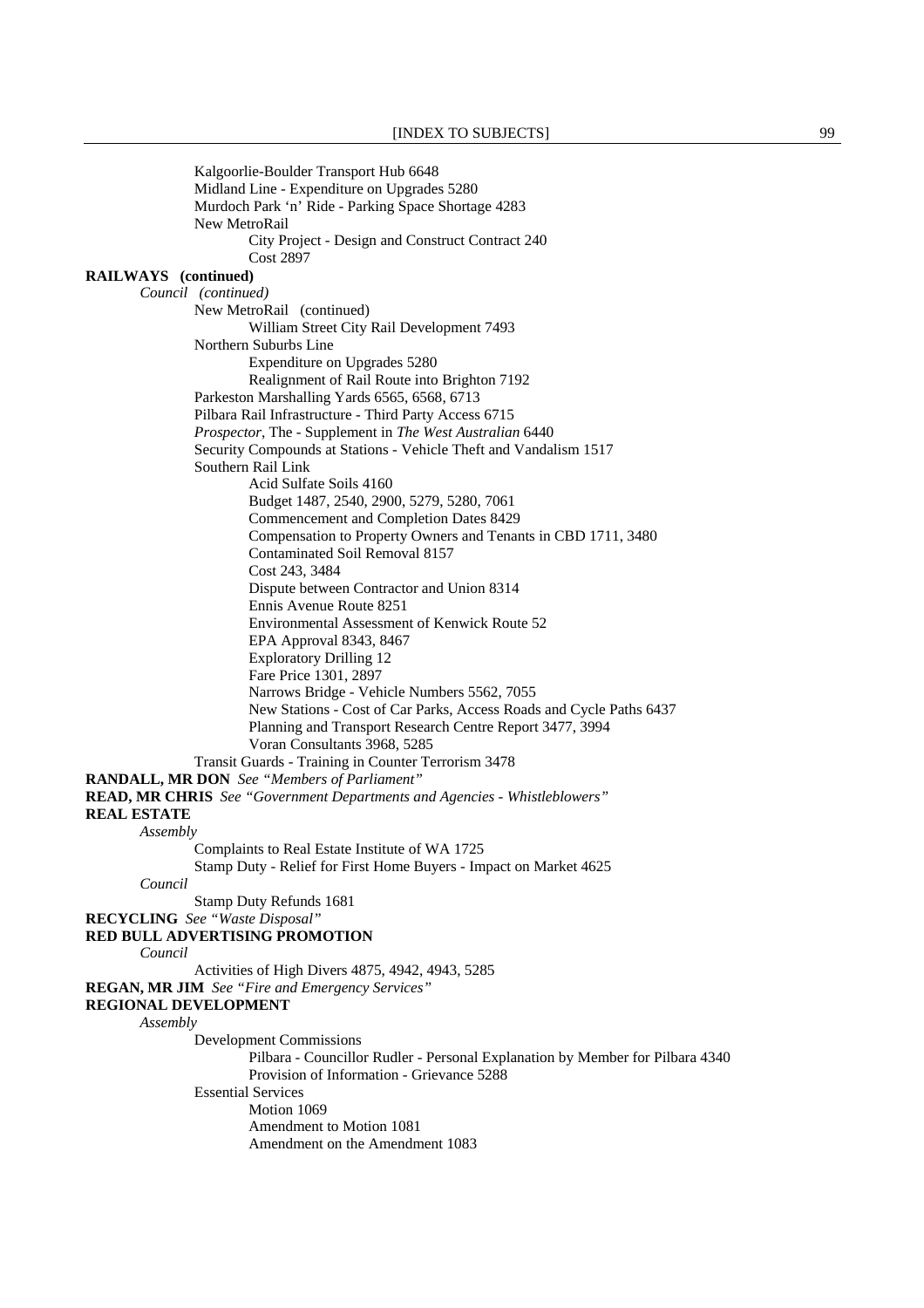100 **IINDEX TO SUBJECTS** 

 Motion, as Amended 1083; Standing Orders Suspension 1083 Geraldton and Mid West Region - Budget Initiatives 2627 Key Services and Facilities - Failure of Government to Deliver 2623 Network Western Australia - Announcement 3529 Regional Investment Fund - Future 2622 South West Coastal Region - Development Boom 964 **REGIONAL DEVELOPMENT (continued)** *Assembly (continued)* South West Economic Perspective Document - Cost and Data 5907 Statement by Premier 962 Vision for the Future - Matter of Public Interest 971 *Council* Buy Local Policy - Joondalup, Wangara and Wanneroo 2541 Commissions - Statements Embry, Hon Paddy 7370 Fischer, Hon John 7369 Country Western Australia - Labour Shortage 559, 3283 Statements Chance, Hon Kim 842 Hough, Hon Frank 841 Draft Regional Policy Statement for WA - Statement by Minister for Housing and Works - Motion 3032, 3599 Gascoyne Development Commission - Expenses 2003, 3480 Goldfields-Esperance Development Commission - Expenses 2003, 3480 Goldfields-Esperance Region - Contribution to the Development of WA Motion 6632 Amendment to Motion 6638 Motion, as Amended 6638 Headworks Charges - Non-profit Organisations - Grant System 8266 Infrastructure and Services - Funding - Motion 4139, 4150, 5079, 5544 Kimberley Development Commission 381, 2003, 3480 Peel Regional Development Scheme - Additional Funds 6255 Pilbara Development Commission - Expenses 2003, 3480 Pilbara Livestock Depot - Funding Assistance for Power 7039 Port Hedland Enhancement Scheme 4397 Regional and Rural Western Australia - Infrastructure Funding - Motion 2396, 2418 Regional Development Commissions Act 1993 - Review Consultation and Recommendations 6712 Statement by Minister for Local Government and Regional Development 6676 Regional Investment Fund Advertising Costs 7791, 8811 Applications 5272 Grant Allocations 2888, 6077; Personal Explanation by Hon Ljiljanna Ravlich 6430 Revenue Rebate Scheme 8346 *The West Australian* - Cost in Country Areas - Statement by Hon Paddy Embry 8260 Western Wise Network - Government Assistance 3282 **REGULATIONS - DISALLOWANCE** *Assembly* Environmental Protection (Unauthorised Discharges) Regulations 2004 - Notice of Motion - Removal from Notice Paper - Statement by Deputy Speaker 7260 Metropolitan Region Scheme Amendment No 1044/33 - Withdrawal of Motion 85 *Council* A-class Reserve 18527 - Proposal for Amendment - Motion 8356 Belmont, City of - Amendments to (Standing Orders) Local Law 1998 - Discharge of Order 8271 Broome, Shire of - Local Government Property and Public Places Local Law 2003 - Order Discharged 1430 Bunbury, City of - Local Government and Public Property Local Law - Order Discharged 2845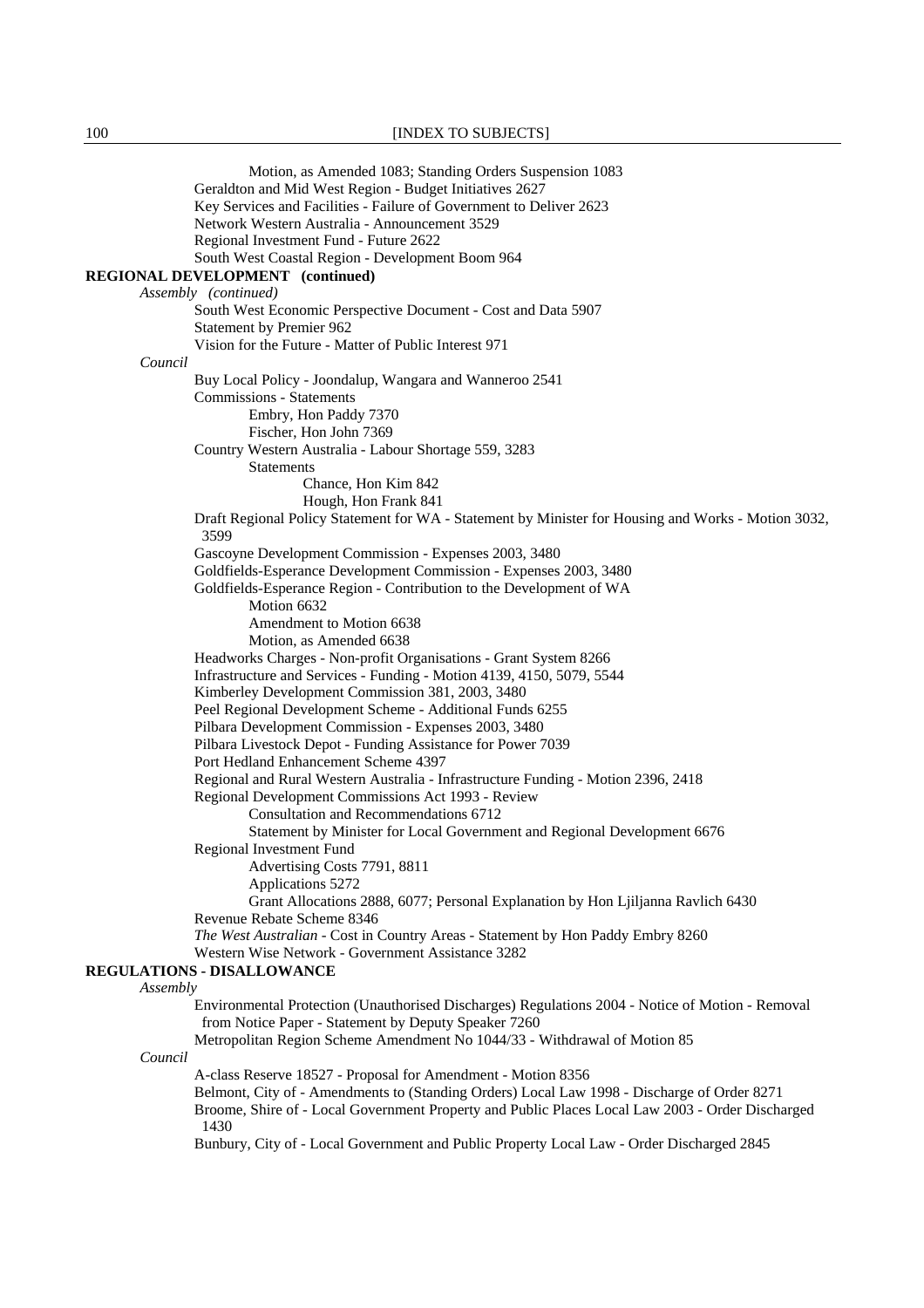Capel, Shire of - Local Law Relating to the Keeping and Welfare of Cats - Discharge of Order 8272 Environmental Protection (Clearing of Native Vegetation) Regulations 2004 - Motion 7988, 8009 Environmental Protection (Controlled Waste) Regulations 2004 - Discharge of Order 7452 Fish Resources Management Amendment Regulations (No. 14) 2003 - Discharge of Order 4243 Geraldton Greenough Regional Council - Local Law Relating to Standing Orders - Discharge of Order 8272 **REGULATIONS - DISALLOWANCE (continued)** *Council (continued)* Health (Smoking in Enclosed Public Places) Regulations 2003 - Motion 2111, 2256; Adjournment of Debate 2121 Kellerberrin, Shire of - Local Laws Relating to Fencing - Discharge of Order 8388 Medical Amendment Rules 2004 - Order Discharged 8099 Metropolitan Region Scheme Amendments No 1010/33 - Port Catherine 6395 No 1020/33 - Egerton Estate, Ellenbrook 3012 No 1044/33 - Withdrawal of Motion 202 No 1055/33 - Fremantle Eastern Bypass Motion 1815, 1861 Opportunity to Debate - Statement 1662 Perth, City of - Activities on Thoroughfares and Trading in Thoroughfares and Public Places Amendment Local Law 2004 - Discharge of Order 7151 Water Services Licensing Transfer Order (Carnarvon) 2004 - Discharge from Notice Paper 8846 Wireless Hill Park - Excision from Class A Reserve 29813 - Motion 221 **REID REPORT** *See "Health"*  **RELAY FOR LIFE 2004** *See "Health"*  **REMARK ISLAND** *See "Ports and Harbours"*  **REPCOL AUSTWIDE (WA) PTY LTD** *See "Justice, Department of - Fines Collection"*  **RESERVES (NATIONAL PARKS AND CONSERVATION PARKS) BILL 2004** *Assembly* Introduction and First Reading 6278 Second Reading 6278, 6952, 6969, 7103, 7116 Consideration in Detail 7127-7135 Third Reading 7135 Returned 8604 *Council* Receipt and First Reading Motion 7197 Adjournment of Debate 7197 Motion 7197, 7453 Standing Orders Suspension 7458 Second Reading 7460, 8463, 8476 Third Reading 8478 Assent 8845 **RESERVES (NATIONAL PARKS, CONSERVATION PARKS AND NATURE RESERVES) BILL 2004** *Assembly* Introduction and First Reading 4182 Second Reading 4182, 5305, 5332 Consideration in Detail 5339-5350, 5731-5743 Third Reading 5743, 5756, 5759 Returned 8621 Council's Amendments 8621-8624 *Council* Receipt and First Reading 6026 Second Reading 6026, 7226, 8339, 8351 Committee 8446-8463 Report 8463 Third Reading 8463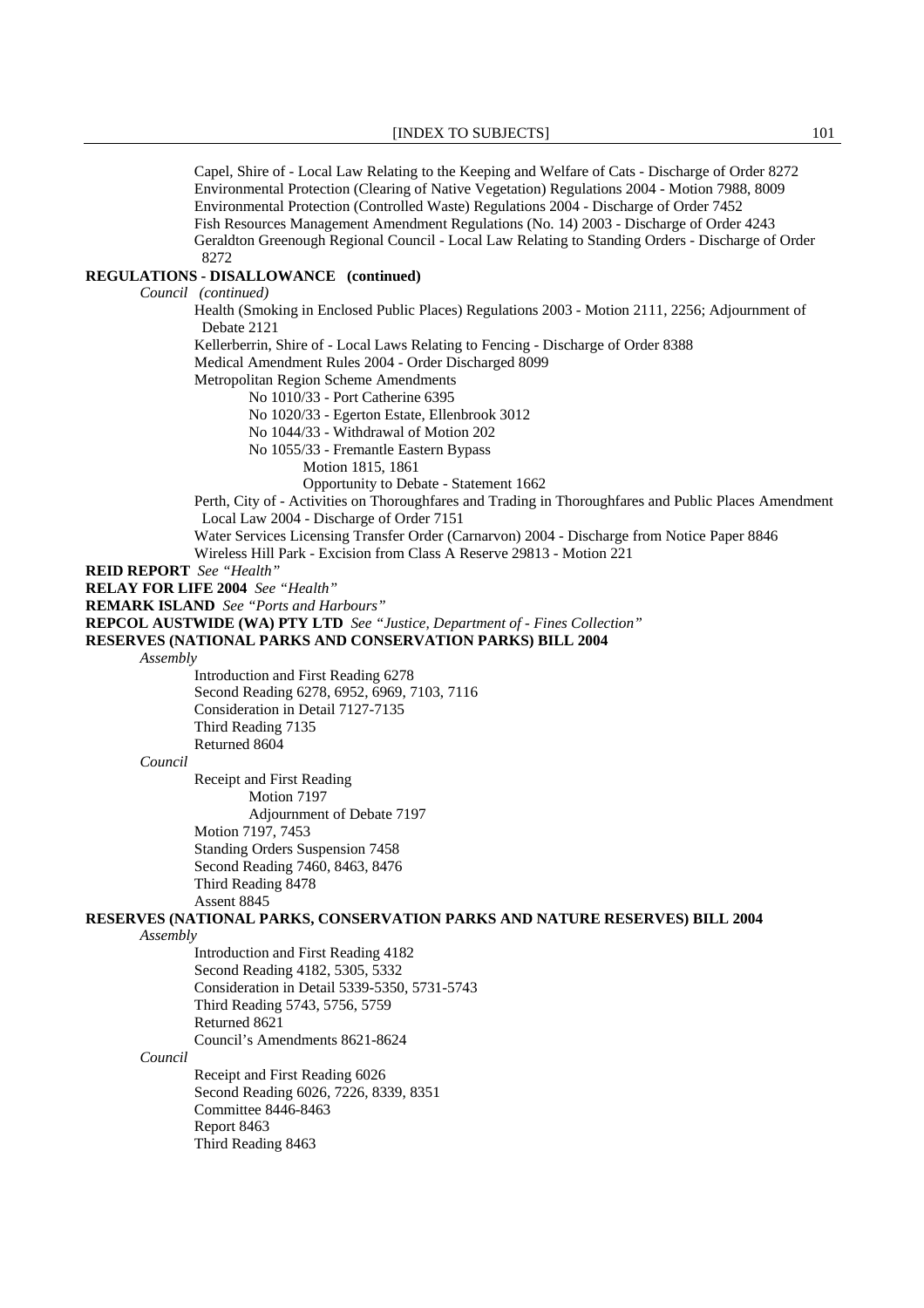Assembly's Message 8581

| Assembly's Message 8581                                                                         |
|-------------------------------------------------------------------------------------------------|
| RESERVES (NATIONAL PARKS, CONSERVATION PARKS AND OTHER RESERVES) BILL 2004                      |
| Assembly                                                                                        |
| Introduction and First Reading 6940                                                             |
| Second Reading 6940, 7555                                                                       |
|                                                                                                 |
| Third Reading 7568                                                                              |
| RESERVES (NATIONAL PARKS, CONSERVATION PARKS AND OTHER RESERVES) BILL 2004 (continued)          |
| Council                                                                                         |
| Receipt and First Reading 7964                                                                  |
| Standing Order No 230A(3) 7964, 8133                                                            |
| Standing Orders Suspension 8134                                                                 |
| Motion 8134                                                                                     |
|                                                                                                 |
| Second Reading 8479, 8800                                                                       |
| Third Reading 8806                                                                              |
| RESERVES (RESERVE 43131) BILL 2003 See "Select Committee on Reserves (Reserve 43131) Bill 2003" |
| RESIDENTIAL PARKS (LONG-STAY TENANTS) BILL 2004                                                 |
| Assembly                                                                                        |
| Introduction and First Reading 8042                                                             |
| Second Reading 8043                                                                             |
|                                                                                                 |
| <b>RETAIL SHOPS AND FAIR TRADING LEGISLATION AMENDMENT BILL 2003</b>                            |
| Assembly                                                                                        |
| Council's Message 5332                                                                          |
| Defeat in Legislative Council - Impact on Consumers and Small Business 5457                     |
| Council                                                                                         |
| Second Reading 4915, 5055, 5210                                                                 |
| <b>RETAIL TRADING</b>                                                                           |
| Assembly                                                                                        |
|                                                                                                 |
| Deregulation of Shopping Hours                                                                  |
| Impact of Liberal Party's Decision 5322                                                         |
| Liquor Trading 725                                                                              |
| Progress of Debate 7680                                                                         |
| Referendum 7842, 7843, 7846-7849, 8055                                                          |
| Leases for Small Retailers - Grievance 5714                                                     |
| Council                                                                                         |
| Shopping Hours - Assessment of Impacts of Extension 8001                                        |
|                                                                                                 |
| RETAIL TRADING HOURS AMENDMENT (REFERENDUMS) BILL 2004                                          |
| Assembly                                                                                        |
| Introduction and First Reading 7836                                                             |
| Second Reading 7836, 8045, 8074                                                                 |
| Appropriations 7930                                                                             |
| Consideration in Detail 8082, 8085; Speaker's Ruling 8082                                       |
| Standing Orders Suspension 8083, 8084                                                           |
| Third Reading 8085                                                                              |
|                                                                                                 |
| Returned 8604                                                                                   |
| Council's Amendments 8604-8610                                                                  |
| Council's Message 8653                                                                          |
| Comments by Leader of the Opposition 7845                                                       |
| Council                                                                                         |
| Receipt and First Reading 8129                                                                  |
| Second Reading 8129, 8356, 8388, 8404                                                           |
| Committee 8416-8418                                                                             |
|                                                                                                 |
| Report 8418                                                                                     |
| Third Reading 8418                                                                              |
| Assembly's Message 8579, 8580                                                                   |
| REVENUE LAWS AMENDMENT AND REPEAL BILL 2004                                                     |
| Assembly                                                                                        |
|                                                                                                 |

Introduction and First Reading 2751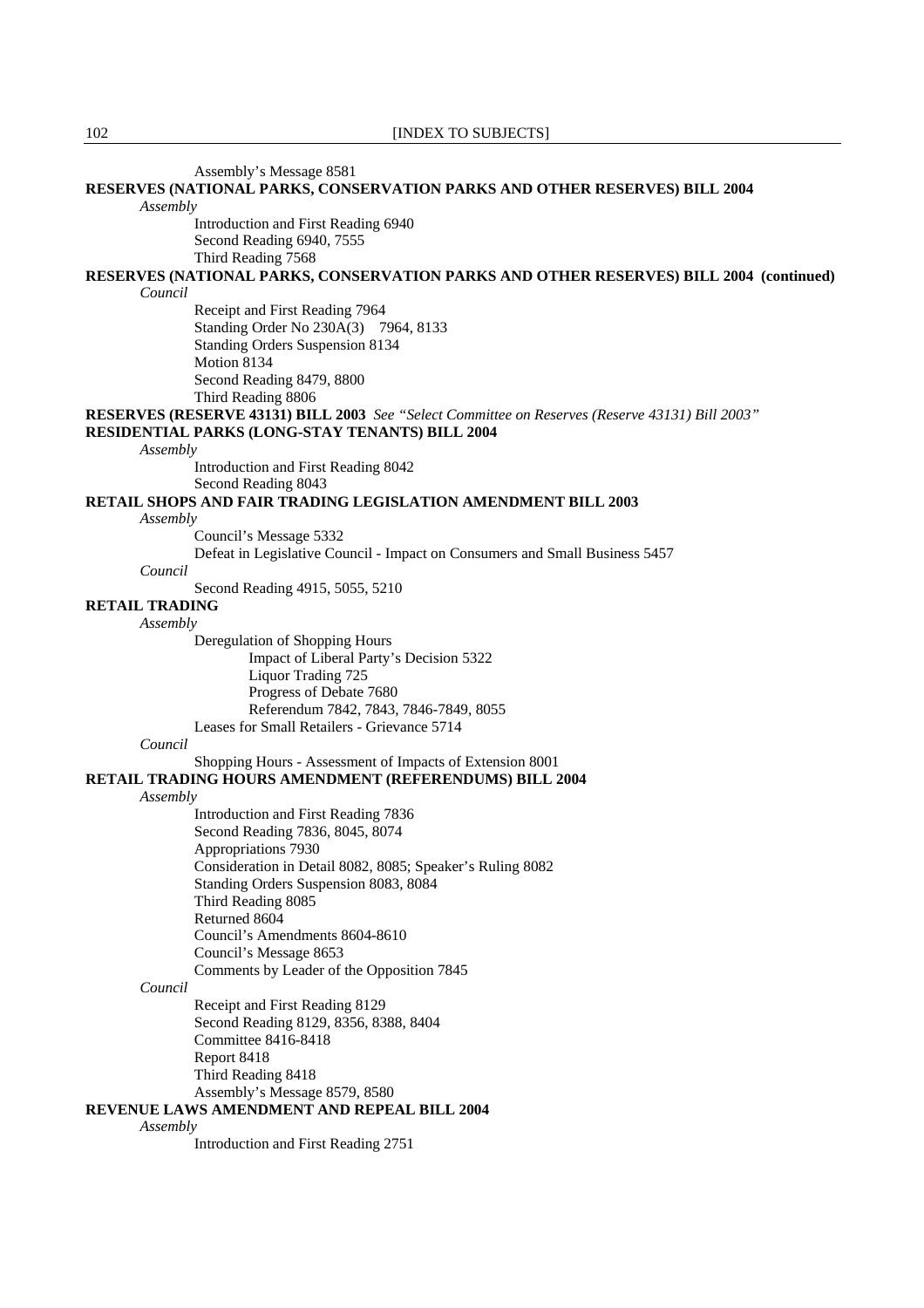|          | Second Reading 2751, 3156                               |
|----------|---------------------------------------------------------|
|          | Appropriations 3121                                     |
|          | Declaration as Urgent 3134                              |
|          | Cognate Debate 3134                                     |
|          | Second Reading - Cognate Debate 3134                    |
|          | Consideration in Detail 3156-3159                       |
|          | REVENUE LAWS AMENDMENT AND REPEAL BILL 2004 (continued) |
|          | Assembly (continued)                                    |
|          | Third Reading 3328                                      |
|          | Returned 4340                                           |
|          | Assent 4749                                             |
| Council  |                                                         |
|          | Receipt and First Reading 3424                          |
|          |                                                         |
|          | Second Reading 3424                                     |
|          | Cognate Debate 4127                                     |
|          | Second Reading - Cognate Debate 4127, 4163              |
|          | Committee 4249                                          |
|          | Report 4250                                             |
|          | Third Reading 4250                                      |
|          | Assent 4681                                             |
|          | <b>REVENUE LAWS AMENDMENT BILL 2004</b>                 |
| Assembly |                                                         |
|          | Introduction and First Reading 2749                     |
|          | Second Reading 2749                                     |
|          | Appropriations 3121                                     |
|          | Declaration as Urgent 3134                              |
|          | Cognate Debate 3134                                     |
|          | Second Reading - Cognate Debate 3134                    |
|          | Consideration in Detail 3152-3155                       |
|          | Third Reading 3328                                      |
|          | Returned 4340                                           |
|          | Assent 4749                                             |
| Council  |                                                         |
|          | Receipt and First Reading 3422                          |
|          | Second Reading 3422                                     |
|          | Cognate Debate 4127                                     |
|          | Second Reading - Cognate Debate 4127, 4163              |
|          | Committee 4249                                          |
|          | Report 4250                                             |
|          |                                                         |
|          | Third Reading 4250                                      |
|          | Assent 4681                                             |
|          | REVENUE LAWS AMENDMENT (TAX RELIEF) BILL 2004           |
| Assembly |                                                         |
|          | Introduction and First Reading 7694                     |
|          | Second Reading 7694                                     |
|          | Cognate Debate 7935                                     |
|          | Second Reading - Cognate Debate 7935                    |
|          | Consideration in Detail 7962                            |
|          | Third Reading 7962                                      |
| Council  |                                                         |
|          | Receipt and First Reading 8127                          |
|          | Second Reading 8127                                     |
|          | Cognate Debate 8834                                     |
|          | Second Reading - Cognate Debate 8834, 8846              |
|          | Third Reading 8855                                      |
|          | REVENUE LAWS AMENDMENT (TAX RELIEF) BILL (NO. 2) 2004   |
| Assembly |                                                         |
|          |                                                         |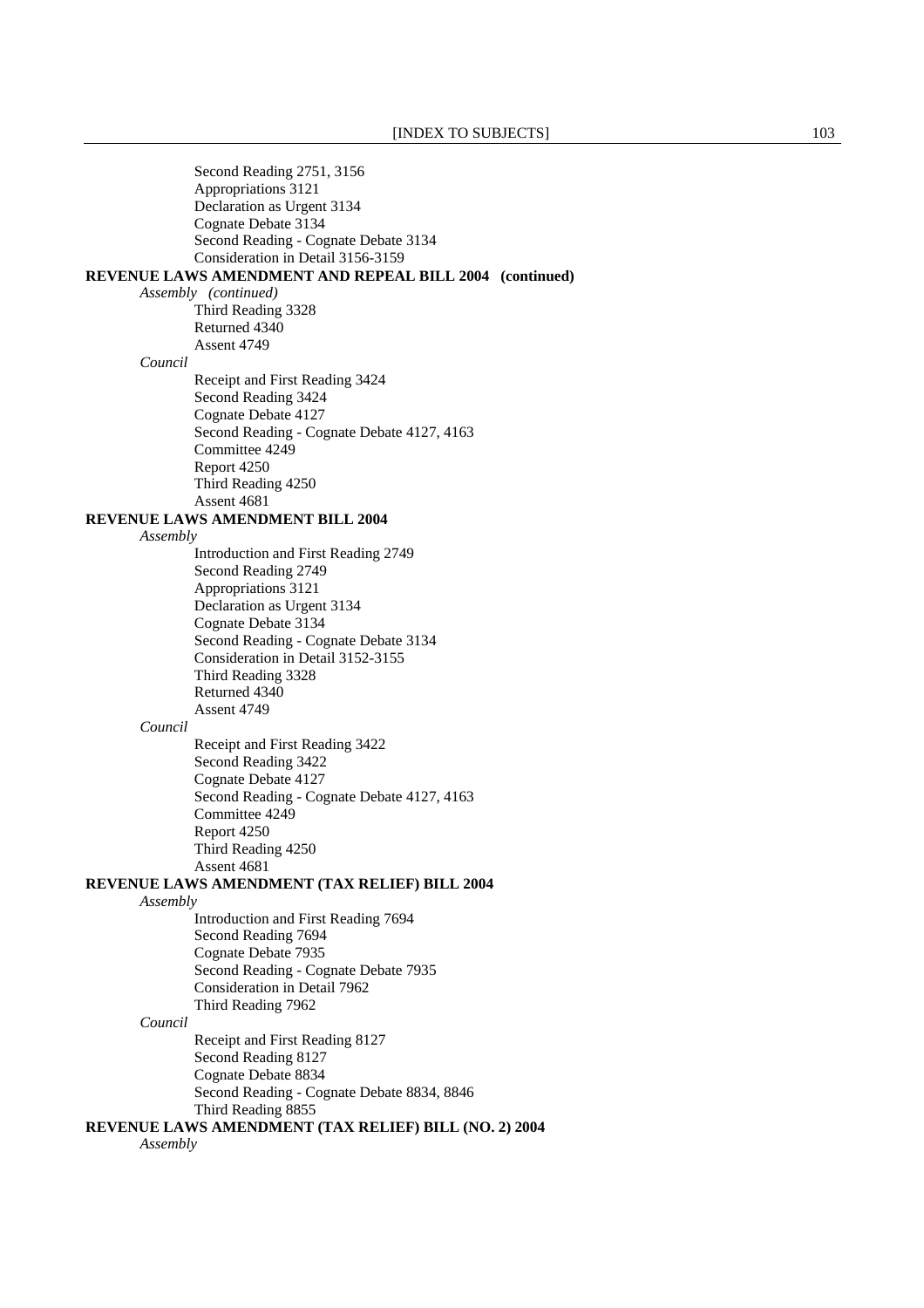|                                  | Introduction and First Reading 7695                                                                          |
|----------------------------------|--------------------------------------------------------------------------------------------------------------|
|                                  | Second Reading 7695, 7962                                                                                    |
|                                  | Cognate Debate 7935                                                                                          |
|                                  | Second Reading - Cognate Debate 7935<br>Consideration in Detail 7962, 7963                                   |
|                                  | Third Reading 7963                                                                                           |
|                                  | REVENUE LAWS AMENDMENT (TAX RELIEF) BILL (NO. 2) 2004 (continued)                                            |
| Council                          |                                                                                                              |
|                                  | Receipt and First Reading 8128                                                                               |
|                                  | Second Reading 8128                                                                                          |
|                                  | Cognate Debate 8834                                                                                          |
|                                  | Second Reading - Cognate Debate 8834, 8846                                                                   |
|                                  | Third Reading 8855                                                                                           |
|                                  | <b>RINKER GROUP</b> See "Environment"                                                                        |
| <b>RISKCOVER</b> See "Insurance" |                                                                                                              |
|                                  | <b>RIVERTON COMMUNITY EXPO</b>                                                                               |
| Assembly                         |                                                                                                              |
|                                  | Statement by Member for Riverton 2938                                                                        |
| <b>ROAD SAFETY</b> See "Roads"   |                                                                                                              |
| Assembly                         | <b>ROAD TRAFFIC AMENDMENT BILL 2003</b>                                                                      |
|                                  | Returned 3172                                                                                                |
|                                  | Assent 3663                                                                                                  |
| Council                          |                                                                                                              |
|                                  | Second Reading 3081                                                                                          |
|                                  | Third Reading 3083                                                                                           |
|                                  | Assent 3949                                                                                                  |
|                                  | ROAD TRAFFIC AMENDMENT (DANGEROUS DRIVING) BILL 2004                                                         |
| Assembly                         |                                                                                                              |
|                                  | Introduction and First Reading 4184                                                                          |
|                                  | Second Reading 4184, 5005                                                                                    |
|                                  | Consideration in Detail 5017-5020                                                                            |
|                                  | Third Reading 5020                                                                                           |
|                                  | Returned 7585                                                                                                |
|                                  | Council's Amendment 7585                                                                                     |
| Council                          | Assent 7825                                                                                                  |
|                                  | Receipt and First Reading 5074                                                                               |
|                                  | Second Reading 5074, 6052, 7462                                                                              |
|                                  | Discharge of Order and Referral to Standing Committee on Legislation 6052                                    |
|                                  | Standing and Sessional Orders Suspension, Order for Legislation Committee to Report 6551                     |
|                                  | Order for Legislation Committee to Report                                                                    |
|                                  | Motion 6552                                                                                                  |
|                                  | Amendment to Motion 6553                                                                                     |
|                                  | Motion, as Amended 6557                                                                                      |
|                                  | Committee 7490-7492, 7499-7503                                                                               |
|                                  | Report 7503                                                                                                  |
|                                  | Third Reading 7503                                                                                           |
|                                  | Assembly's Message 7621                                                                                      |
|                                  | Assent 7752                                                                                                  |
|                                  | Letter from Member for Wanneroo - Statements                                                                 |
|                                  | Chance, Hon Kim 6434                                                                                         |
|                                  | Moore, Hon Norman 6432<br>Referral to Standing Committee on Legislation - Statement by Hon Norman Moore 6267 |
|                                  | Statement by Hon Paddy Embry 7507                                                                            |
|                                  | ROAD TRAFFIC AMENDMENT (IMPOUNDING AND CONFISCATION OF VEHICLES) BILL 2004                                   |
| Assembly                         |                                                                                                              |
|                                  |                                                                                                              |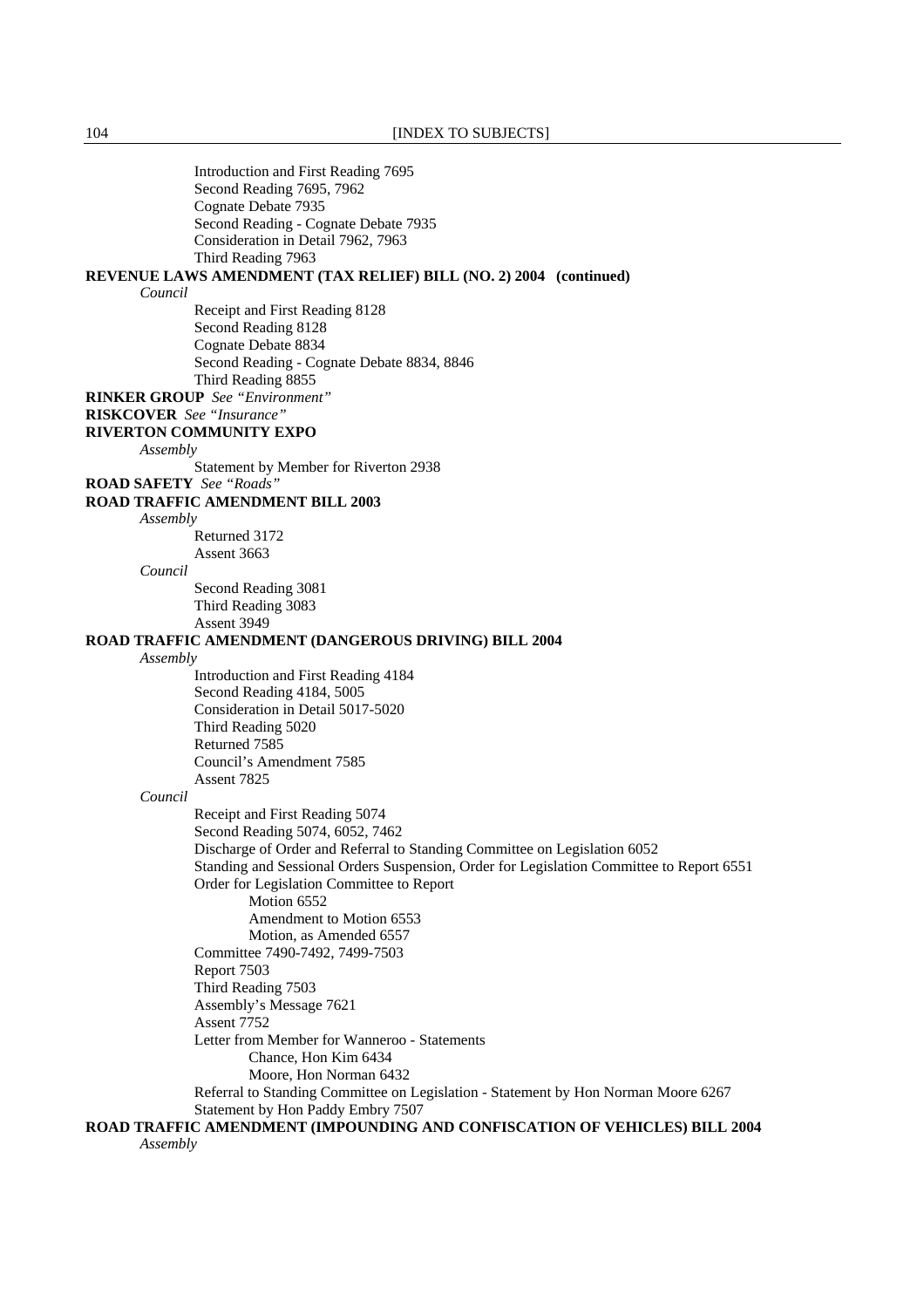Introduction and First Reading 410 Second Reading 410, 2023, 2049 Appropriations 707 Consideration in Detail 2052-2055 Third Reading 2069 Returned 3693 **ROAD TRAFFIC AMENDMENT (IMPOUNDING AND CONFISCATION OF VEHICLES) BILL 2004 (continued)** *Assembly (continued)* Council's Message 3882-3885 Assent 4482 *Council* Receipt and First Reading 2085 Second Reading 2085, 3051, 3064, 3245 Committee 3248-3256, 3285-3287, 3432-3436 Report 3585 Third Reading 3585 Assembly's Message 3990 Assent 4427 **ROADS** *See also "Planning - Metropolitan Region Scheme Amendments - No 1055/53 - Fremantle Eastern Bypass" Assembly* 50 Kilometres Per Hour Urban Speed Limit 2073, 2217 Antihoon Provisions in Road Traffic Act - Effectiveness 5838 Broome-Cape Leveque - Upgrading 6124 Canning Bridge - Traffic Accidents 8689 Children's Crossings - Guards - Number and Cost 6338 Cyclone-Damaged - Local Contractors 1727, 1728; Personal Explanation by Minister for Planning and Infrastructure 1732 Ellersdale Avenue, Warwick - Petition 4749 Estuary Bridge, Mandurah 2999; Petitions 1732, 2903, 3302 Fremantle Eastern Bypass - Transfer of Goods from Road to Rail 5890 Funding 5938; Statement by Member for Carine 1086 Jarrahdale Road - Use by Heavy Haulage Vehicles 3657 Joondalup Drive - Underpass - Petitions 7259, 8022 Kwinana Freeway Bus Lane 8688, 8752 Extension - Federal Government Funding 3324 Perth-Mandurah - Completion of Work 2217, 3418 Lake Grace-Gorge Rock - Petition 84 Leach Highway-Stock Road Intersection - Double Grade Separation 4085 Local Roads - Funding 2486 Mandurah City Link Road - Land Swap - Allnutt Street Reserve 5889 Metropolitan Region Road Network Review 1231 Middle Swan Road - Statement by Member for Swan Hills 4328 Mining Areas - Saline Water Usage 4823 Mirrabooka Avenue-Reid Highway Intersection - Accidents - Cost for Repairs 5912 Mitchell Freeway Extension to Shenton Avenue and Burns Beach Road 7107 Grievance 7073 Petitions 1358, 6937, 7259 Peak Hour Traffic Congestion 7149, 8686 Survey Plan and Gazettal as Public Road 3000 Mt Henry Bridge - Traffic Accidents 8689 Narrogin-Hyden - Upgrading 2944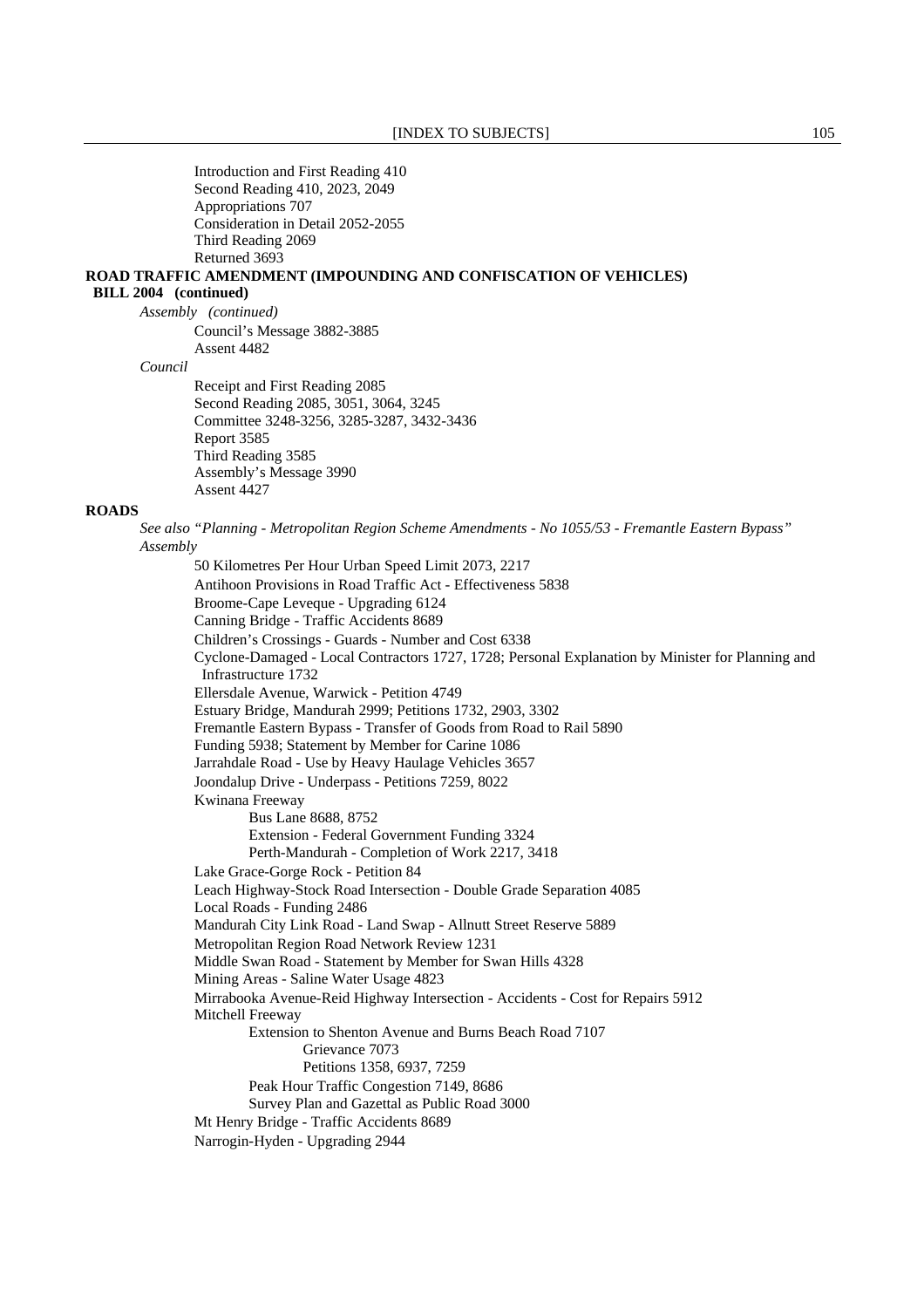Narrows Bridge - Traffic Accidents 8689 North West Coastal Highway - New Dual-lane Bridge 5602 Old Coast Road, Mandurah Grievance 401 Petitions 1359, 4483 Opposition's Promises - Budgetary Position 3904 **ROADS (continued)** *Assembly (continued)* Peel Deviation Construction Timetable 2217 Detailed Design Work 2217, 5192 Funding 2322, 3324, 4201 Motion 4216 Amendment to Motion 4224; Acting Speaker's Ruling 4229 Amendment on the Amendment 4232 Motion, as Amended 4237 Petitions 1732, 2630, 3122, 4040, 4977, 6127, 6937 Statement by Member for Dawesville 4327 Perth-Bunbury Highway - Funding 5993 Princess Road, Claremont - School Traffic Warden - Petition 5843 Regional Road Group Funding Cuts 8780 Road Fatalities - Statistics 5021 Road Safety Level Crossings - Expenditure on Safety Awareness 5030 Probationary Drivers - Zero Tolerance to Drink-driving 1890 Seatbelt Warning Devices 4026 Traffic Accidents Involving Kangaroos 4369 Trethowan, Constable Jahna - Advanced Driving Courses - Statement by Member for Wagin 7106 Roe Highway - Stage 8 - Statement by Member for Riverton 6511 School Zones - Colour it Safe Trial 8757 Sherington Road, Greenwood - Petition 8597 Signage - Carine - Grievance 854 South Western Highway Grievance 2007 Waroona-Brunswick - Upgrade 2217, 5913 Waroona-Harvey 3835; Statement by Minister for Planning and Infrastructure 6796 State Road Funds to Local Government Agreement - Review - Statement by Minister for Planning and Infrastructure 7677 Stirling Bridge Duplication - Cost, Building Program and Review 8781 Strategic Traffic Enforcement Program - Structure and Funding 1243 Tom Price-Karratha - Construction 6123 Tonkin Highway Abernethy Road On-ramp 2328, 2629 Extension beyond Thomas Road 3728, 5784; Grievance 2012 Toodyay Road, Stratton - Petition 8597 Traffic Lights Accidents at Controlled Intersections 168 Battery Backup - Trial Program - Cost 5351 Failure to Operate - Departmental Policy 2229, 3397 Valley of the Giants - Improvement to Signage 1254 Vasse-Dunsborough Road - Investigative Committee 8767 Wanneroo Road, Carramar and Yanchep Road Junction - Dual Carriageway - Petition 4039 *Council* Abernethy Road, Belmont - Speed Limit 6457 Absolon Street-Stock Road - Land Acquisition 3283, 3965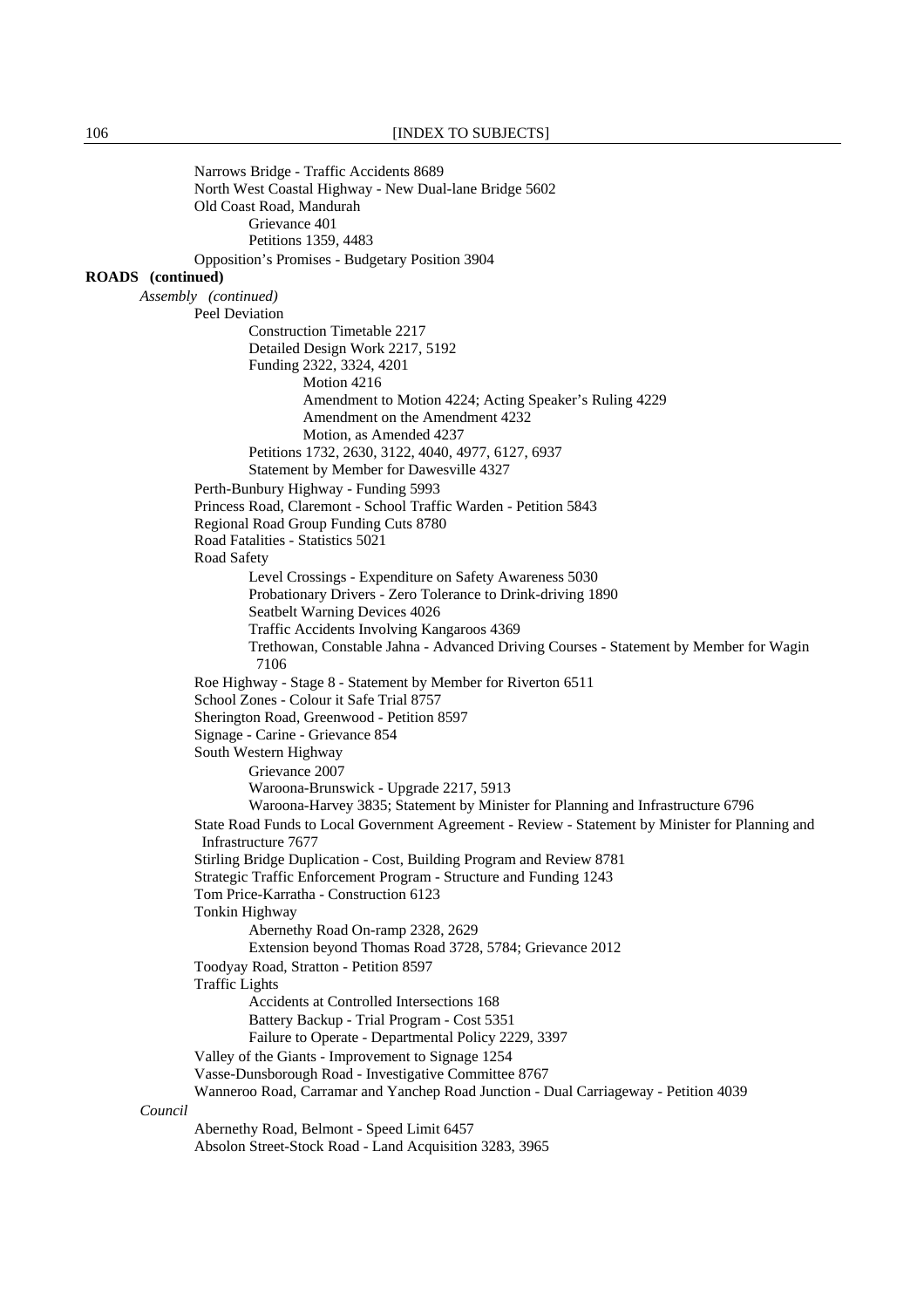Broome-Cape Leveque - Upgrading 7066, 8476 Bussell Highway and Caves Road - Directional Signage 3019, 3055 Chester Pass Road Overtaking Lane 6566 Petition 7752 Safety and Transport Concerns 3061 **ROADS (continued)** *Council (continued)*  Chester Pass Road (continued) Statements Chance, Hon Kim 3290 Embry, Hon Paddy 5270 Hough, Hon Frank 3289 Cheynes Beach Road Turn-off - Statement by Hon Paddy Embry 6932 Connelly Drive Extension 8430 Durlacher Street, Geraldton - Access 556 Farrington Road 6257; Statement by Hon Simon O'Brien 6669 Fremantle-Rockingham Controlled Access Road Reservation, Beeliar Park, Cockburn 3486 Fremantle, Cockburn and Melville Communities - Impacts of Proposed Major Roads - Petition 1814 Fremantle Eastern Bypass Advice 7213 City of Melville - Campaign to Reinstate 3294 Select Committee - Establishment - Motion 2719, 3257 **Statements** O'Brien, Hon Simon 1657 Scott, Hon Jim 6717 Funding 3057 Future Level of Service - Method of Calculating 6462 Goldfields Highway - Placer Dome 5694, 6647 Great Eastern Highway - Speed Limit 521, 525, 2899 Gubinge Road By-pass, Broome - Funding 7066 Guildford Rd-Caledonian Ave, Maylands - Traffic Lights 2152 Hector Avenue, Clarkson - Traffic Bridge - Repayment of Advance by Council 7045 Kalgoorlie-Leonora Road at Lake Raeside - Upgrading 6648 Kimberley - Chemical Roadside Weed Control 3492 Lancelin-Cervantes - Construction Program 6037 Leach Highway Intersections - Level of Service 5398, 5417 Local Impacts Committee 5397 Speed Limit Reduction East of Kwinana Freeway 2139 Stock Road Intersection 4601, 5396, 6423, 6567, 7068 Weekday Traffic Counts 7815 Lloyd Street, Midland - Extension 6455, 6456, 8016 Main Roads Directional Signs - Placement at Intersections 2584 Maintenance Expenditure 8018 Margaret River Senior High and Primary Schools - Pedestrian Underpass 4277 Marmion Avenue Extension 519 Mitchell Freeway - Extension to Shenton Avenue and Burns Beach Road 8430 Mount Henry Bridge - Engineering Works 6564 Nanutarra Bridge - Conditions on Double or Triple Road Trains 1517 Narrows Bridge - Vehicle Numbers 5562 Northbridge Tunnel 4293, 5398, 8017 Ocean Reef Road-Shenton Avenue Connection 8430 Old Coast Road, Mandurah - Dead Tuart Trees 2155 Old Mandurah Road - Extension to Stakehill Road 7359, 7796 Outback Highway - Funding 6711 Peel Deviation 4889, 6438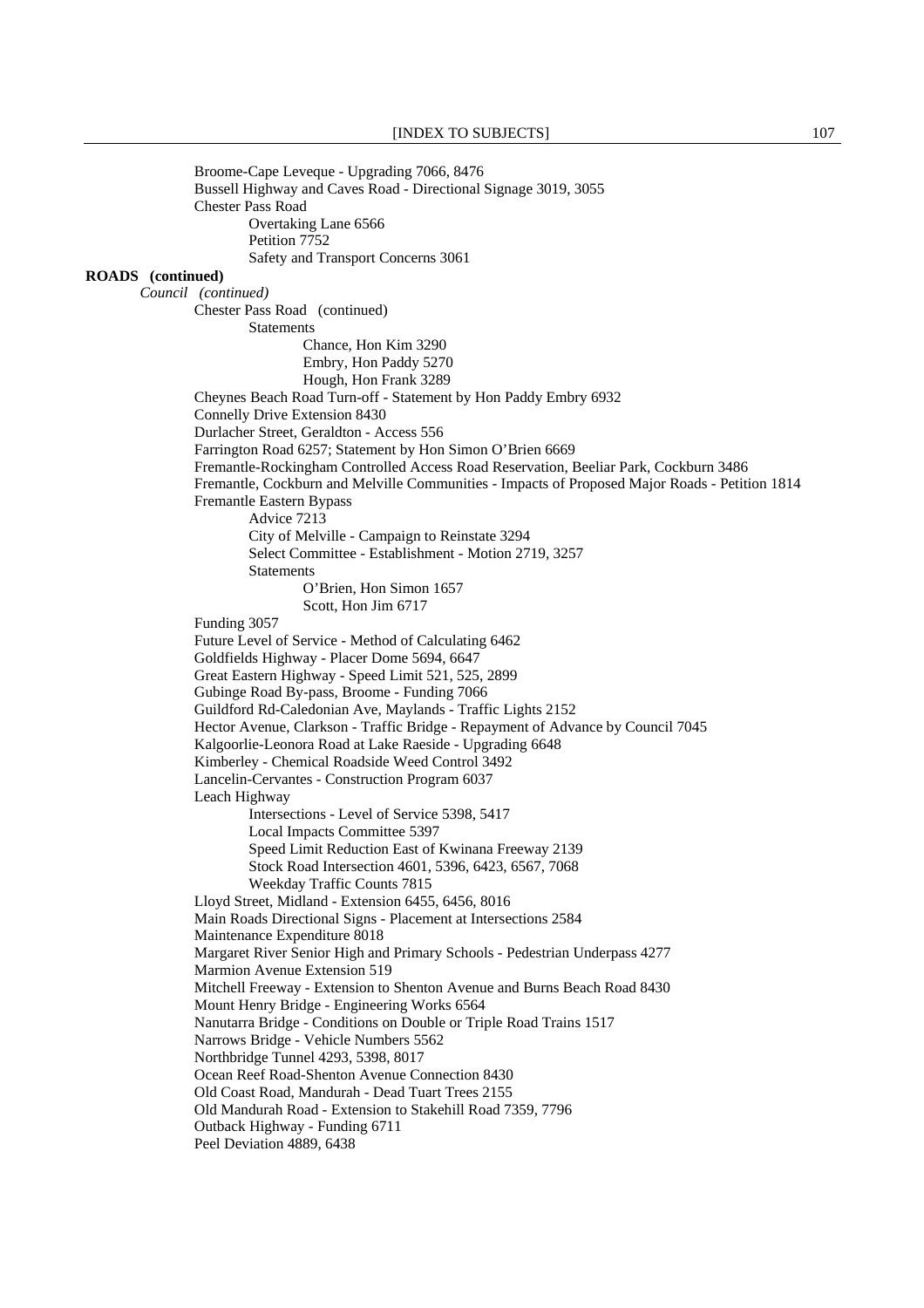Pilbara - Impact of Cyclone Monty 384 Projects - Funding and Completion 6449, 6452, 6453 Regional Road Group Funding - Motion 5545, 6236 Reid Highway-Mirrabooka Avenue 6456, 6461 Road Safety - Road User Representative on Road Safety Council 4600 Roadside Clearing in Country Areas 7045, 7174 **ROADS (continued)** *Council (continued)* Roe Highway 2133, 7797, 8142 School Zones - Abernethy Road, Belmont 6457 Speed Limits - Leach Highway East of Kwinana Freeway 2139 Tom Price-Karratha 3022, 5096; Statement by Hon Norman Moore 5106 Tonkin Highway Abernethy Road On-ramp - Wetlands 557, 1111, 1308, 2132, 2416, 4743, 6458, 6461, 8142 Impact of Construction on Riverside Gardens Estate 3487 Traffic Accidents - Impact of Traffic Calming Devices 2144 Traffic Lights - Fremantle and Madora Beach Roads - Petition 8385 Wanneroo Road, Carramar and Yanchep Road Junction - Dual Carriageway - Petition 5510 Wanneroo Road North of Wallawa Street to Hall Road, Neerabup - Dual Carriageway Funding 1860, 2101 **ROSE VALLEY CHEESE COMPANY** *See "Environment"*  **ROSS RIVER VIRUS** *See "Health"*  **ROTTNEST ISLAND** *Assembly* Authority Amaranti, Mr Paolo - Statement by Minister for Tourism 3653 Budget Cut 2628 Staffing Levels 3366 Board - Membership 3564 Discounted Return Trips for Seniors 7393, 7554 Minister for Tourism's Handling of Crisis - Matter of Public Interest 1178 New Mooring System - Trial 3367 Repairs to Road along Narrow Neck 3367 Rottnest Hotel 1169, 1378, 1379, 2943 Task Force New Works 3786 Report Implementation - Statements by Minister for Tourism 3112, 6119, 7249 *Council* Auditor General's Report - Errors 6274 Authority - Mitchell, Mr John 4176, 5571 Ecological Assessment Reports 2618 Health Inspectors 1153 New Works - Cost Breakdown 4939 Rottnest Hotel - Pitcher Partners 1978, 2747, 4873 Task Force - Cost 3460, 5709 **ROYAL COMMISSION INTO WHETHER THERE HAS BEEN ANY CORRUPT OR CRIMINAL CONDUCT BY WESTERN AUSTRALIAN POLICE OFFICERS** *See also "Police - Royal Commission" Assembly*

Motion 743

Report

 Advertisement by Commissioner of Police Barry Matthews 890 Apology to Police Officers 601 Comments by Commissioner of Police Barry Matthews 600, 884 Corrupt Conduct - Responsibility 285 Motion 72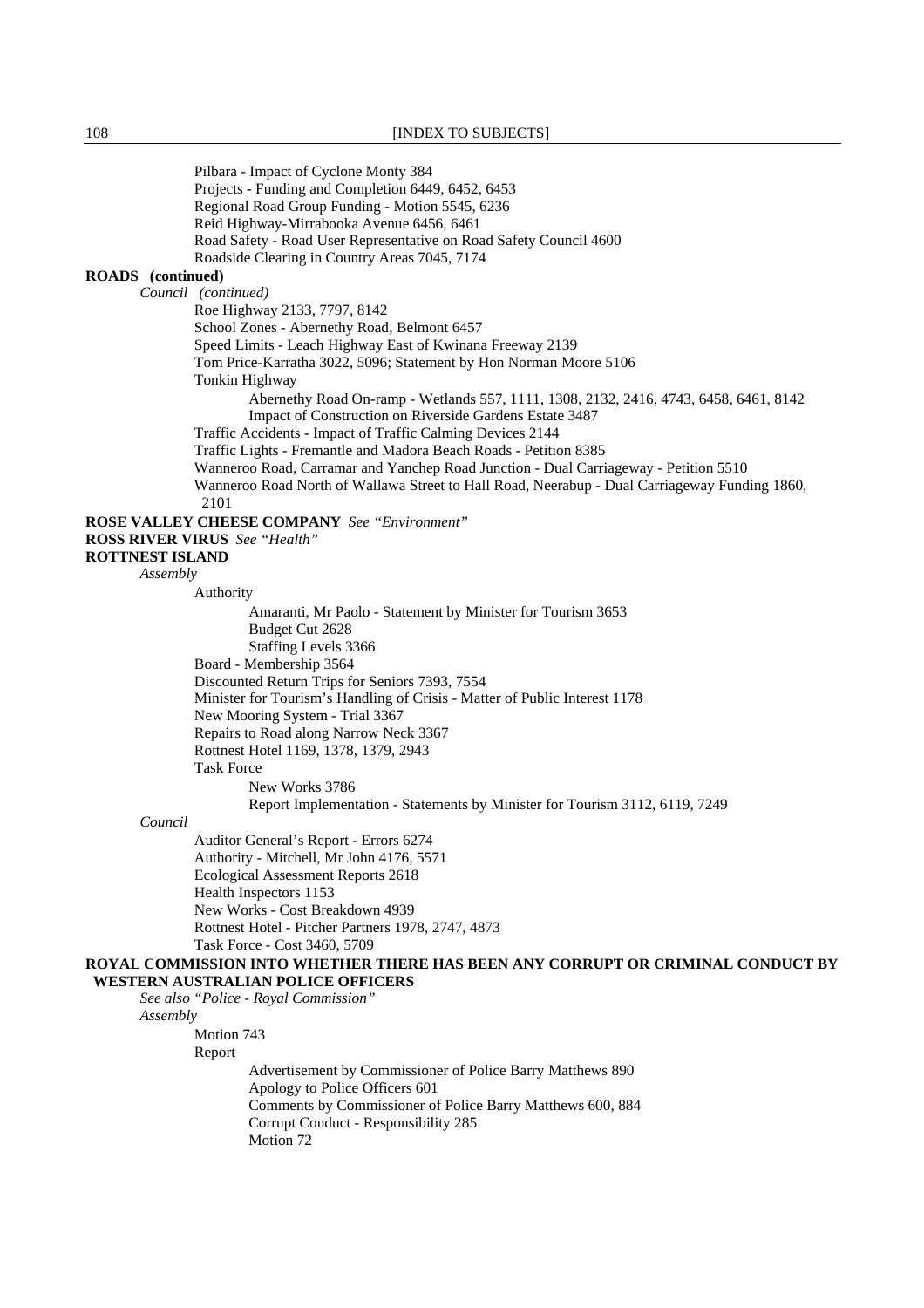Recommendations 83 Reference to Significant and Sustained Corruption and Criminal Conduct 283 Sexing Up of Findings 284 Tabling - Statement by Premier 68

Standing Orders Suspension 268

Response 269

### **ROYAL COMMISSION INTO WHETHER THERE HAS BEEN ANY CORRUPT OR CRIMINAL CONDUCT BY WESTERN AUSTRALIAN POLICE OFFICERS (continued)**

*Council*

 Interim Report - Ministerial Statement and Tabled Paper - Motion 5392, 6570 Legal Services - Cost 5376, 5379, 5568, 6109, 6257, 8589 Report - Tabling - Statement by Leader of the House 2

**ROYAL COMMISSIONS (POWERS) AMENDMENT BILL 2004**

#### *Assembly*

 Introduction and First Reading 4611 Second Reading 4611, 5471 Consideration in Detail 5479, 5480 Third Reading 5589

*Council*

 Receipt and First Reading 5652 Second Reading 5652

**ROYAL FLYING DOCTOR SERVICE** *See "Health"* 

#### **RSPCA** *See "Animal Welfare"*

**RUDLER, COUNCILLOR** *See "Regional Development - Pilbara Development Commission"* 

#### **RULINGS**

*Assembly*

*Council*

 Acting Speaker (Mr P.W. Andrews) - Retail Trading Hours Amendment (Referendums) Bill 2004 - Speaker's Ruling 8082

Acting Speaker (Mr A.P. O'Gorman) - Peel Deviation - Funding - Amendment to Motion 4229

Deputy Chairman (Hon Adele Farina)

Courts Legislation Amendment and Repeal Bill 2003 - Committee 6901, 6926

Deputy President (Hon Adele Farina)

State Administrative Tribunal Bill 2003 - As to Standing Orders Suspension 7348

Western Power - South West Integrated System - Motion 373, 377

Deputy President (Hon Jon Ford)

Business of the House - Order of Business 812

Management of Health Service - Amendment to Motion 685, 690

 President - Management of Health Service - Amendment to Motion - Tabling of Documents 699 **RURAL COMMUNITY LEGAL SERVICE**

#### *Assembly*

Funding 4789

**RYBACK, MR WILFRED** *See "Disability Services"* 

**S**

**SAFECARE PROGRAM** *See "Community Development"*  **SAFER WA COMMUNITY SECURITY PROGRAM** *See "Crime"*  **SALARIES AND ALLOWANCES TRIBUNAL**

*Council*

Direction by Premier 4723; Statements by Hon Frank Hough 4592, 4731

#### **SALINITY**

*See also "Water Resources"* 

*Assembly*

Denmark River - Salinity Levels 1730

National Action Plan on Salinity and Water Quality - Funding Package 1888

Statements

 Minister for the Environment 1721 Premier 7071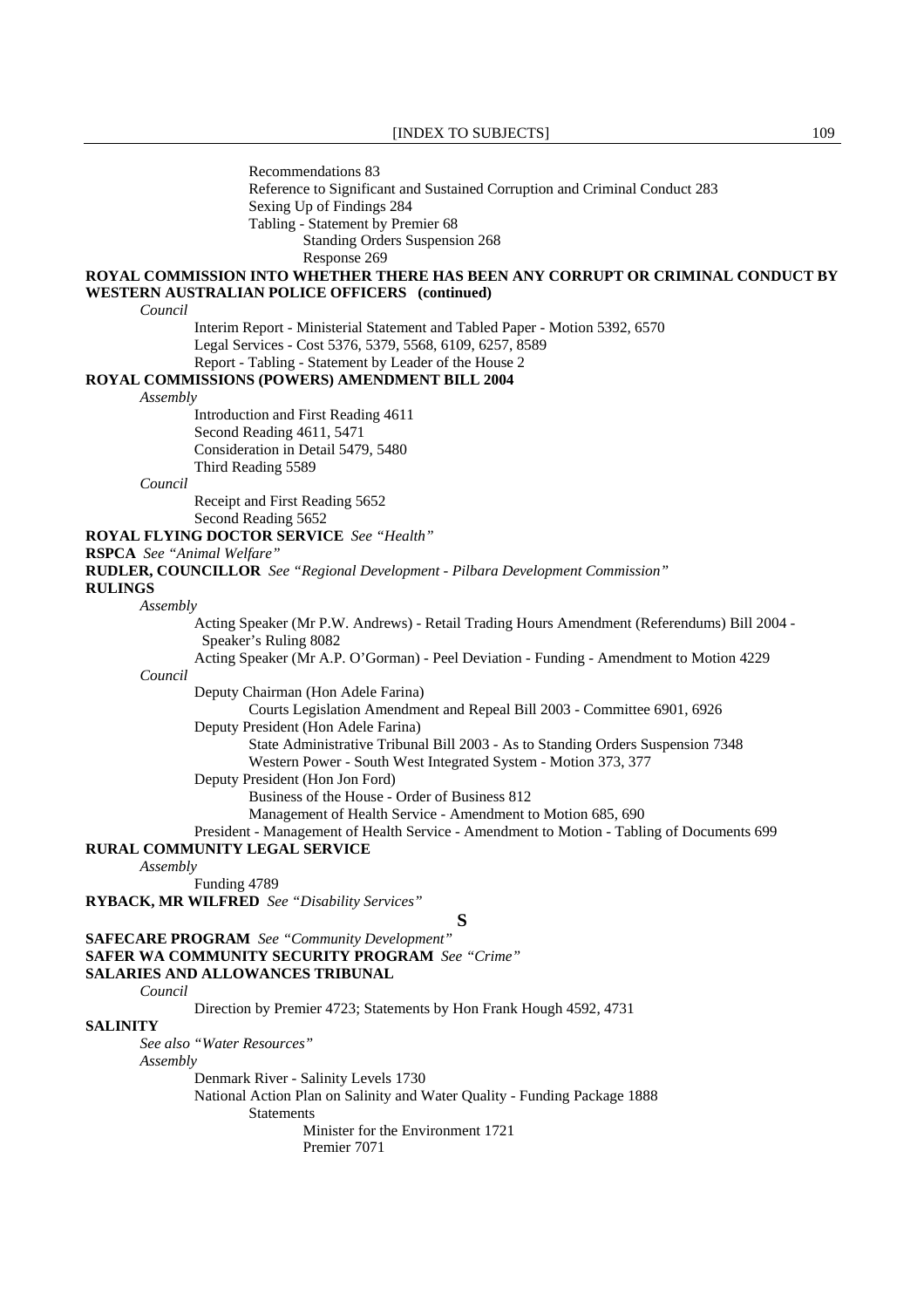Policies 5147

*Council*

 Avon, Yilgarn and Lockhart Catchments - Arterial Channel System 4943 Denmark River - Statements Chance, Hon Kim 1870 Hough, Hon Frank 1866

# **SALINITY (continued)**

*Council (continued)*

 Engineering Evaluation Steering Committee - Drainage Representative 382 National Action Plan on Salinity and Water Quality - Statement by Minister for Agriculture, Forestry and Fisheries 1668

Salt-affected Land - Schemes and Expenditure 1857

**SANDERSON, MRS KERRY**

*Assembly*

 Officer in the Order of Australia - Statement by Minister for Planning and Infrastructure 5830 **SAVE OUR SUNSET COASTAL ACTION GROUP** *See "Planning"* 

#### **SCARBOROUGH BEACH** *See "Planning"*

### **SCHOOL EDUCATION ACT 1999**

*Council*

 Breaches - Articles in *The West Australian* 6269 Section 240 - Statement by Hon Simon O'Brien 4870

### **SCHOOLS**

*See also "Education" and "Transport - Buses - School Bus Service" Assembly* Albany Residential College - Redevelopment 1059

Applecross Senior High - Petitions 8021, 8022

Attadale Primary - Covered Assembly Area - Petitions 5843, 5955

Australian Islamic College 6958

Balga Senior High - No Dole Pledge - Statement by Member for Girrawheen 2938

Balingup Primary - Statement by Member for Collie 3900

Ballajura Community College - Statement by Member for Ballajura 1558, 4781

Banksia Grove Catholic Primary - Statement by Member for Wanneroo 7542

Binningup Primary - Construction - Statement by Member for Murray-Wellington 8051

Busselton Area 291

Busselton Senior High 1804, 1805, 6869

Cadet and Ranger Programs 2517, 5951

Chaplaincy Program - Busselton 1893

Churchlands High - Funding 8792

City Beach High - Funding 8792

Classroom Furniture Contract - Statement by Treasurer 8024

Cleaning Services - In-house or Contract 5208

Combined Classes - Educational Benefits 1426

Crossing Guards - Number and Cost 6338

Difficult to Staff Metropolitan - Impact of Local Selection 8690

Dunsborough Primary - Enrolments 5192

Dunsborough Secondary Middle School - Petitions 2630, 3121, 3663

Eaton Community College - Exclusion of Years 11 and 12 6296

Ellenbrook - Future High School - Grievance 2454

Budget Allocation 2768, 2772; Standing Orders Suspension 2772; Question to be Put 2774 Misleading Statements by Minister for Education and Training - Standing Orders Suspension 2775

Fees - Government's Policy 4480

Fitzroy Crossing - Grievance 408

Gascoyne Junction - Reopening 5454

Government - Student Retention Rates 3537

Harvey Agricultural College - Relocation to Wokalup Site 5200

Harvey Primary - Maintenance 8782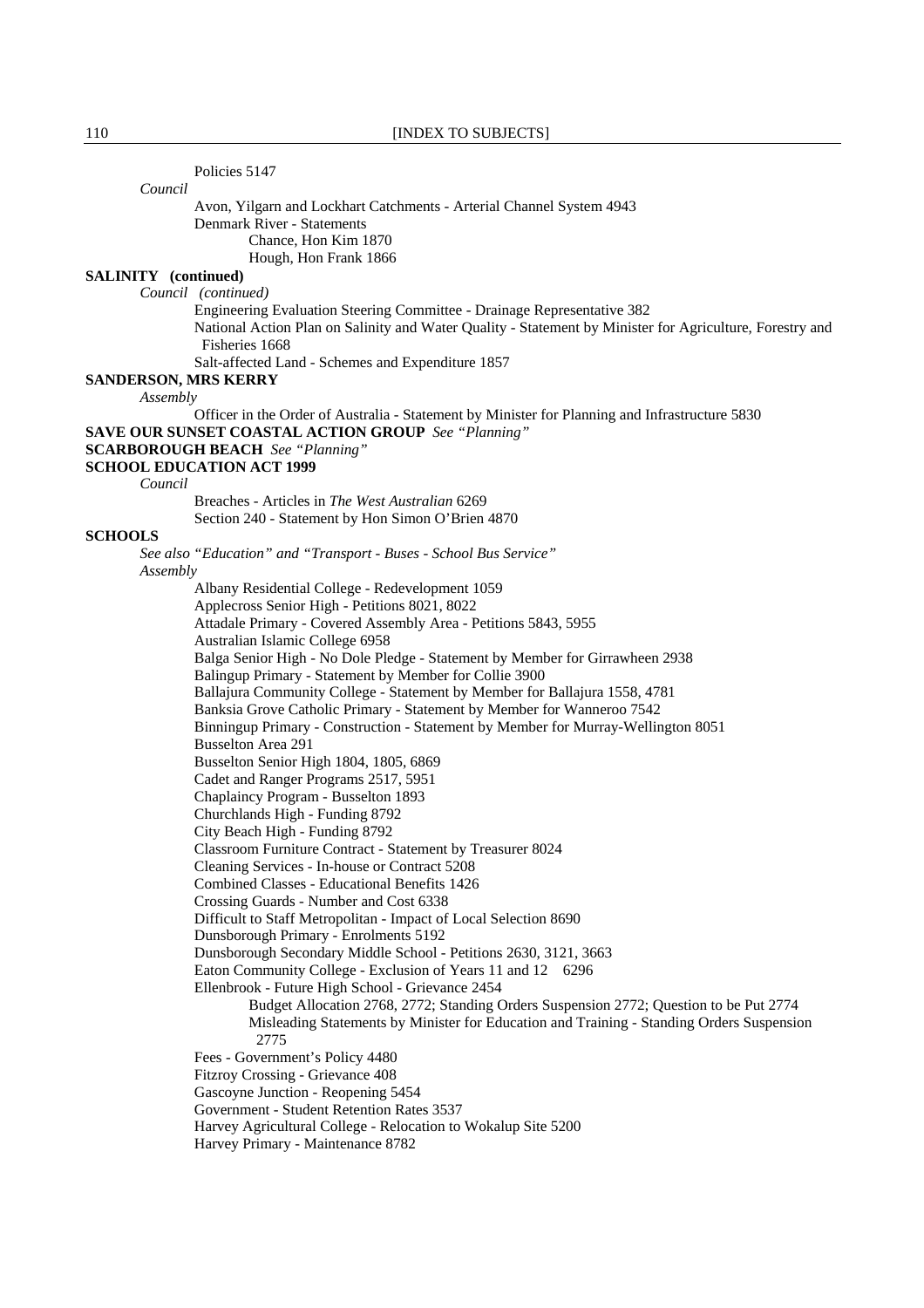Information Technology Funding 8700 Kalbarri District High - Outdoor Recreational Areas 4480 Kenwick Primary - Moore, Neil - Statement by Minister for Education and Training 2453 Maintenance Needs and Program 289, 3119, 5197, 5330, 5998, 5999 Manjimup Primary School and Special Education Support Centre - Grievance 858 Manning Primary - Remaining Bushland 8755 **SCHOOLS (continued)**  *Assembly (continued)* Meeting Between State School Teachers' Union of WA and Minister 8699 Middle and Upper High Schools - Success 1806 Mundijong Secondary - Establishment 5207 New - Process for Announcing and Building 2941 Non-government - Applications and Criteria for Registration 2516, 8777 Pinjarra Senior High 8782; Grievance 7512 Preprimary - Funding 8791 Primary Administration Area Upgrade 965 Funding 8791 Princess Road, Claremont - Traffic Warden - Petition 5843 Principals and Deputy Principals - Letters of Employment 5035 Psychologists - Number and Cost 1812 Pupil-free Days - Grievance 3496 Restraining Orders and Staff Reports of Intimidation 5891 School-based Traineeship Program 5150 School Leaving Age 1565, 2327, 2485, 5837 Schoolyard Blitz Program - Statement by Member for Geraldton 4782 Serpentine-Jarrahdale Grammar - Grievance 7518 Singleton Primary - Transport Charges 5643 South West - Maintenance 6805 Staff Car Parking Policy 5199 Student Lockers - Funding 5204 Tuart College - Petition 5459 Woodbridge Primary - Petition 84 WorkSafe Improvement and Prohibition Notices - Schools and Colleges of TAFE 5033, 5034 Yokine Community Kindergarten - Closure 2082 *Council* Absenteeism 6454 Academic Performance of Government School Students - Special Team 20 Albany Primary - Former Site 7638, 7800 Average Cost per Student FTE 4926 Bassendean Primary - Statements Foss, Hon Peter 8137 Travers, Hon Ken 8139 Belmont City College 835; Statement by Hon Alan Cadby 954 Bunbury Region - Future Plans 7061 Campbell Primary - Statement by Hon Louise Pratt 1479 Dalyellup High - Construction, Completion and Expenditure 7062 Dandaragan Primary 1306, 1718 District High Schools - Review 3105 Dunsborough Secondary Middle School 2742 Ferndale Primary - Amalgamation 8020 Flags and Exercise - Statement by Hon Norman Moore 4288 Government Independent TEE Students 4938 Special Team to Improve the Academic Performance of Students in WA 383 John Willcock College - Expenditure on Computers 5412 Kalbarri District High 2281, 2283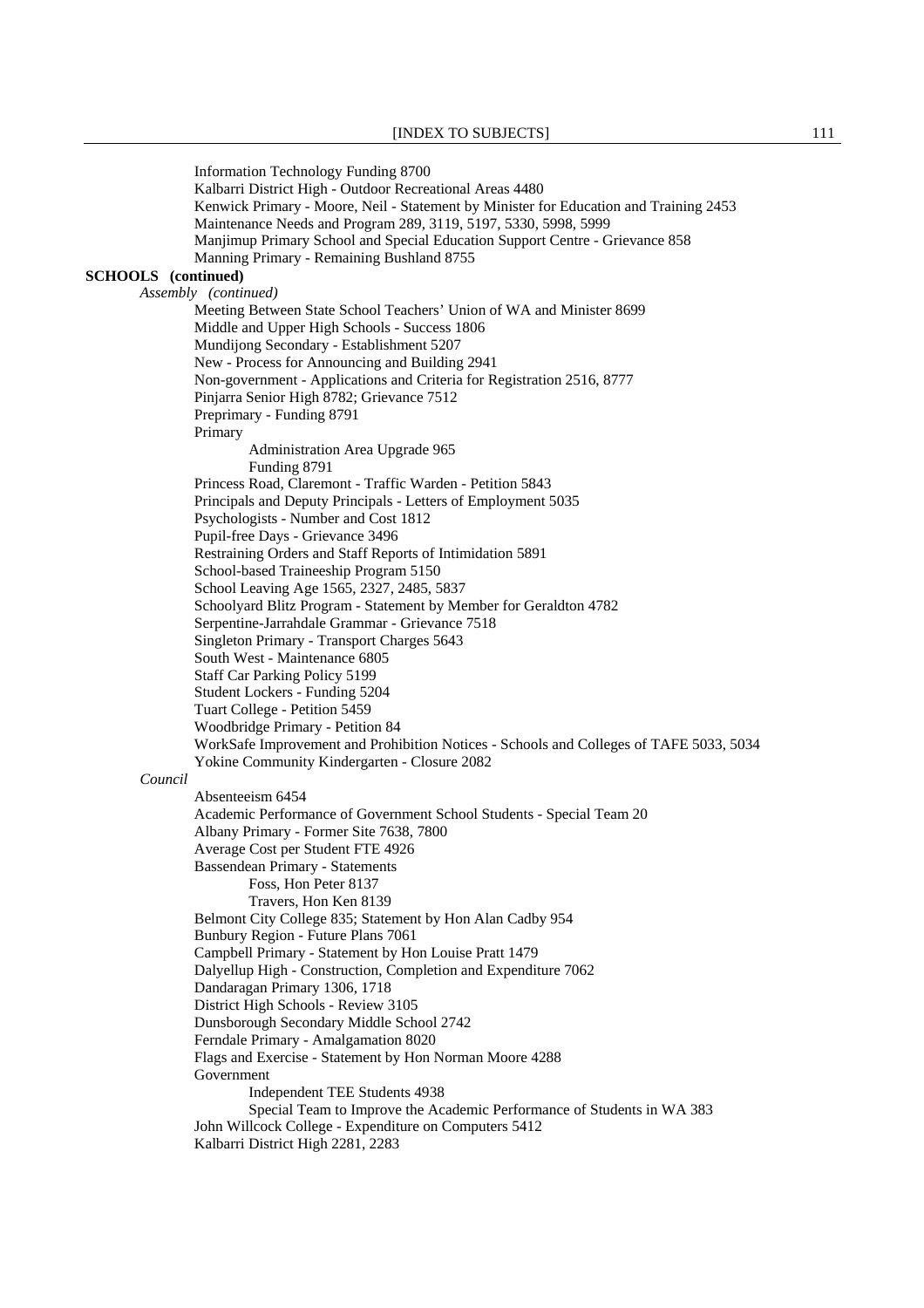Kalgoorlie-Boulder - Maintenance Program 8402 Kenwick Primary Birnbrauer Report 2538, 2542 Moore, Neil 19, 385, 560, 1303, 2413, 2887 Personal Explanation by Parliamentary Secretary 2555 Statement by Hon Simon O'Brien 251 **SCHOOLS (continued)**  *Council (continued)* Kinlock Primary 4728, 4851, 8020 Kununurra Senior High 7066 Leeming Primary - Music Room 8165, 8399, 8474 Lumen Christi College - Dust from Gosnells Quarry 18, 244, 2418 Lynwood Primary - Amalgamation 8020 Maintenance Program - Wagin and Narrogin 8593 Male Teachers - Number 1686 Margaret River - Pedestrian Underpass 4277, 8570 Marri Grove Primary - Kindergarten Students 7043 Mingenew Primary 5250, 5412 Mullewa District High 6922, 7360; Statement by Hon Frank Hough 6929 Mundijong Secondary - Establishment 6426 New Minister for Education and Training's Electorate 4276 Non-government - Number of Approvals 3093 Number and Location 1641 Newton Moore Senior High - Aboriginal Program 1470 North Fremantle Primary - Open Day - Statement by Hon Frank Hough 8262 Primary Beer Garden at Fete 939 Drug Information Program 1642 Programs - Statistics 6447 Quinns Baptist College - Crosswalk Attendant 5806 Schools Assistance (Learning Together - Achievement Through Choice and Opportunity) Bill 2004 - Statement by Hon Norman Moore 4166 Schools in Houses - Cost 8400 Schools of the Air - Enterprise Agreements for Teachers 8812 Staff - Appointment 7496 Subiaco Primary - Discrimination 8815 Suspensions of Students - Number 1640 TAFE Fees for Secondary Students 3059, 3597, 4926 Traffic Wardens - Number, Management and Cost 6269 Truancy Programs - Funding 699 Uniforms, Compulsory Nature of Compulsion 8401, 8467, 8475 Premier's Support 8254, 8315, 8400 Upgrades 6447, 6450 Welfare Officers - Number 6454 Yanchep-Two Rocks - Dental Health Clinics 4723 **SCIENCE AND TECHNOLOGY** *Assembly* Australian Research Council Federation Fellowships - Statement by Minister for Science 398 Centres of Excellence and Science and Research Programs - Funding 5906 Science and Innovation Promotion - Government Strategy 1723

Science Council - Innovations Investigated for Research Funding 2219

**SCREENWEST** *See "Arts and Culture"* 

### **SECURITY AND RELATED ACITIVITIES (CONTROL) ACT 1996**

*Assembly*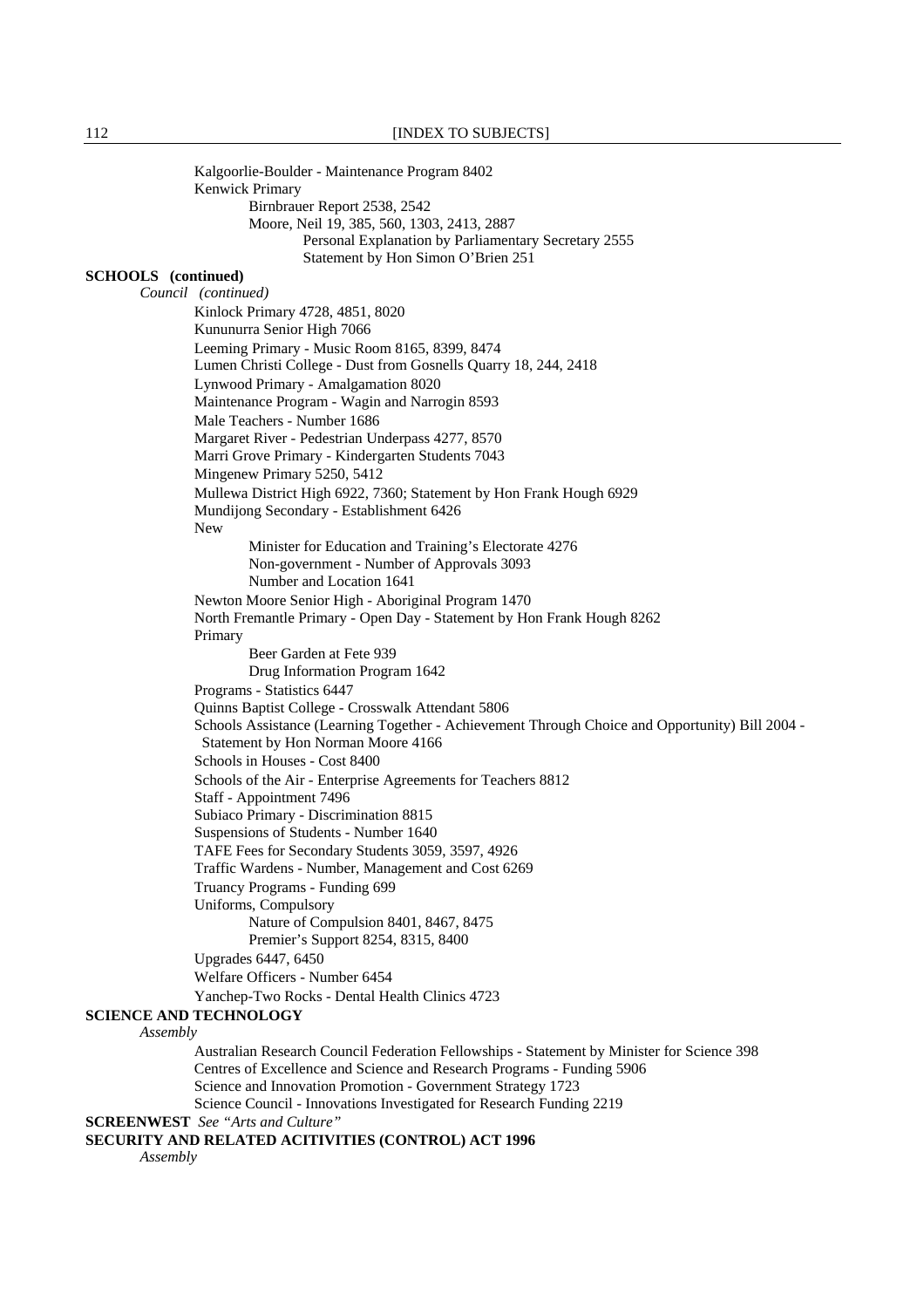Amendments 8693

**SECURITY PERSONNEL**

*Assembly*

Number of Charges Laid 3191

Number, Training and Criminal Record Checks 3552

### **SELECT COMMITTEE ON ADVOCACY FOR CHILDREN (APPOINTMENT OF A COMMISSIONER FOR CHILDREN)**

#### *Council*

 Extension of Reporting Time 4372 Final Report and Appendices 4826, 5387 Interim Report in Relation to a Proposal to Travel 525 **SELECT COMMITTEE ON RESERVES (RESERVE 43131) BILL 2003**

*Council*

Report 8316

#### **SELECT COMMITTEE ON WORKERS' COMPENSATION**

*Council*

 Appointment of Members 4866 Establishment Motion 4862 Amendment to Motion 4863 Motion, as Amended 4865 First Report - Workers' Compensation Reform Bill 2004 6063 Second Report - Tabling 8207

### **SELECT COMMITTEE TO INQUIRE INTO CHILDREN IN THE CARE OF THE DEPARTMENT FOR COMMUNITY DEVELOPMENT**

### *Assembly*

Establishment - Motion 4640

#### **SELECT COMMITTEE TO INQUIRE INTO THE FREMANTLE EASTERN BYPASS**

#### *Council*

Establishment - Motion 2719, 3257

### **SENIORS**

*Assembly*

Active Ageing

Signing of MOU with Singapore Action Group of Elders and the WHO - Statement by Minister for Seniors 2904

 Taskforce - Membership, Meetings, Fees, Miscellaneous Payments and Cost-benefit Analysis 1241

BankWest Seniors Week - Statement by Minister for Seniors 7250

Crimes Against - Petition 8097

Free Sunday Travel on Public Transport 8683

 "Generations Together: A Guide to the Western Australian Active Ageing Strategy" - Statement by Minister for Seniors 1362

Lease-for-life Homes - Grievance 7076

Metropolitan Senior of the Year Award - Statement by Minister for Seniors 6277

Product Design Guidelines - Grievance 7514

Rottnest Island Trips - Discounted Fares 7393, 7554

Seniors of the Year Awards - Statement by Minister for Seniors 7372

 Seventh International Federation on Ageing Global Conference, Singapore - Statement by Minister for Seniors 6795

WA Seniors Card Discount Directory - Statement by Minister for Seniors 4180

*Council*

Seniors Card - Letter from Ms Elizabeth Cresswell 6098

# **SENTENCING ACT 1995**

*Council*

 Imprisonment for Failure to Pay Compensation, Mediation Reports and Payment of Fines to Persons Assaulted 4930

Reparation Orders 4931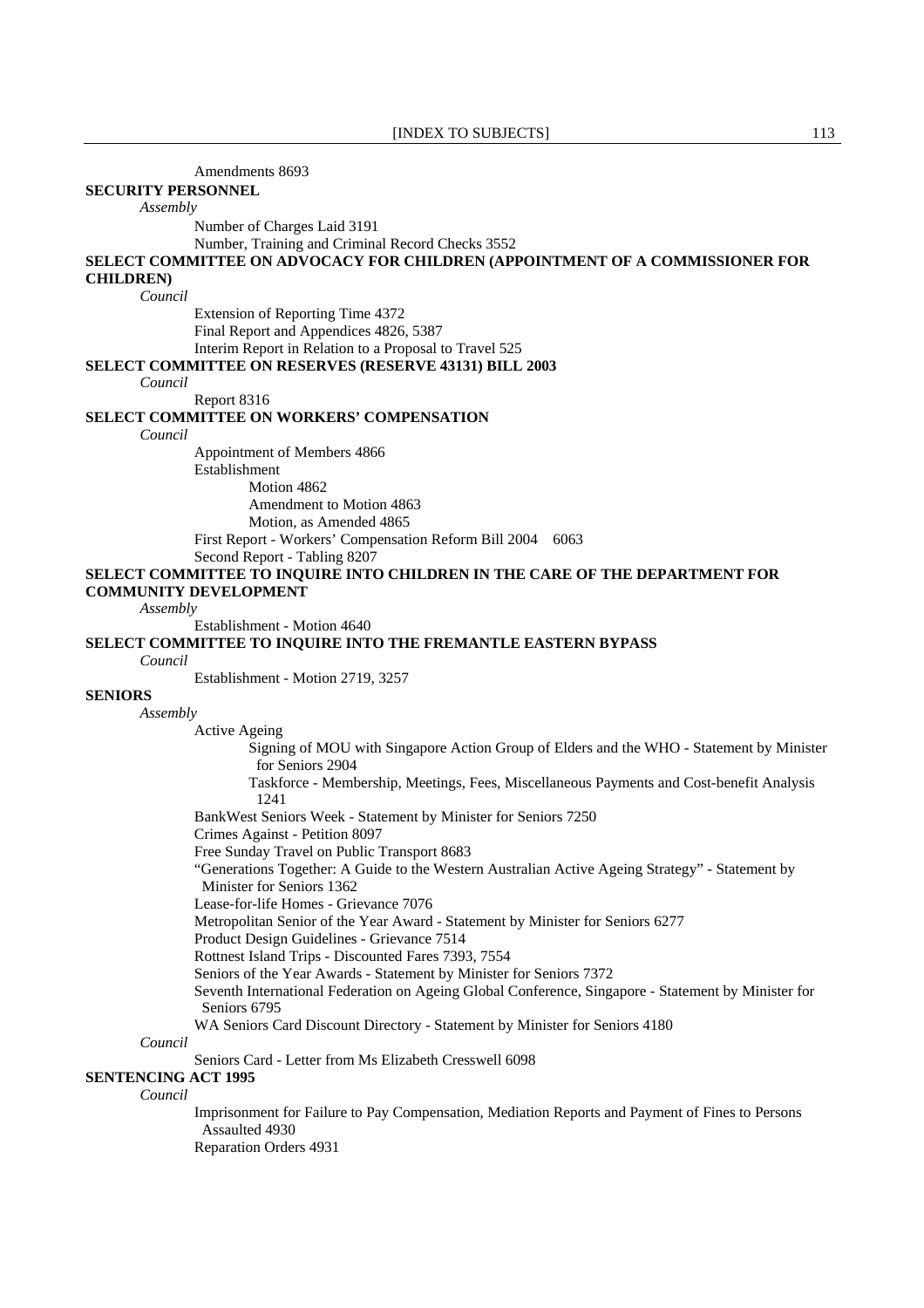|                          | <b>SENTENCING LEGISLATION AMENDMENT BILL 2004</b>                               |
|--------------------------|---------------------------------------------------------------------------------|
| Assembly                 |                                                                                 |
|                          | Introduction and First Reading 4761<br>Second Reading 4761, 5472                |
|                          | Appropriations 4960                                                             |
|                          | <b>SENTENCING LEGISLATION AMENDMENT BILL 2004 (continued)</b>                   |
|                          | Assembly (continued)                                                            |
|                          | Consideration in Detail 5474-5478                                               |
|                          | Third Reading 5478                                                              |
|                          | Returned 6819                                                                   |
|                          | Assent 6808                                                                     |
| Council                  |                                                                                 |
|                          | Receipt and First Reading 5514                                                  |
|                          | Second Reading 5514, 6430                                                       |
|                          |                                                                                 |
|                          | Third Reading6432<br>Assent 6733                                                |
|                          |                                                                                 |
| <b>SERVICE STATIONS</b>  |                                                                                 |
| Council                  |                                                                                 |
|                          | Kerbside Fuel Bowsers, Tambellup - Statement by Hon Paddy Embry 1979            |
| <b>SETTLEMENT AGENTS</b> |                                                                                 |
| Council                  |                                                                                 |
|                          | Fees and Tasks - Changes 2139                                                   |
| <b>SEWERAGE</b>          |                                                                                 |
|                          | See also "Waste Disposal                                                        |
| Assembly                 |                                                                                 |
|                          | Coral Bay - Waste Water Treatment Plant 605, 736                                |
|                          | Infill Sewerage Program                                                         |
|                          | Falcon 2996                                                                     |
|                          | Funding Cut 2626, 4788                                                          |
|                          | Grievance 4750                                                                  |
|                          | Marine Environment - Statement by Minister for Planning and Infrastructure 1872 |
|                          |                                                                                 |
|                          | Ravenswood Hotel 2241, 4538                                                     |
|                          | <b>Reticulated Sewerage System</b>                                              |
|                          | Requirement to Connect 1425                                                     |
|                          | Tambellup 1811                                                                  |
|                          | Sewage Spills 2692, 2696                                                        |
| Council                  |                                                                                 |
|                          | Lot 16, 137 Arlunya Avenue, Cloverdale 382, 1306, 3280, 3461, 3968, 6922        |
|                          | Beenyup Waste Water Treatment Plant 2888, 6256                                  |
|                          | Brookdale Waste Water Treatment Plant - Compliance Reports 8143                 |
|                          | Coogee Waste Water Treatment Plant - Odour Reduction 8592                       |
|                          | Coral Bay Waste Water Treatment Plant 12, 242                                   |
|                          | Infill Sewerage Program                                                         |
|                          | Five-year Program 7245                                                          |
|                          | Geraldton 4720                                                                  |
|                          | Number of Lots Connected and Cost 7238                                          |
|                          | Progress 2139                                                                   |
|                          | Munster Waste Water Treatment Plant - Odour Reduction 8592                      |
|                          | Pangurr - Overflowing Sewage Ponds 6093                                         |
|                          | Sewage Spills 1112, 3298, 6919                                                  |
|                          | Treated Waste Water - Use on Recreational Ovals 4941                            |
|                          | Waste Water Treatment Plants - Odour Buffer 6565                                |
|                          | Woodman Point Waste Water Treatment Plant 5602, 6563                            |
| <b>SHIPPING</b>          |                                                                                 |
| Assembly                 |                                                                                 |
|                          | Federal Government's Policy 1562                                                |
|                          |                                                                                 |
|                          | <b>SKIPPERS AVIATION</b> See "Transport - Air"                                  |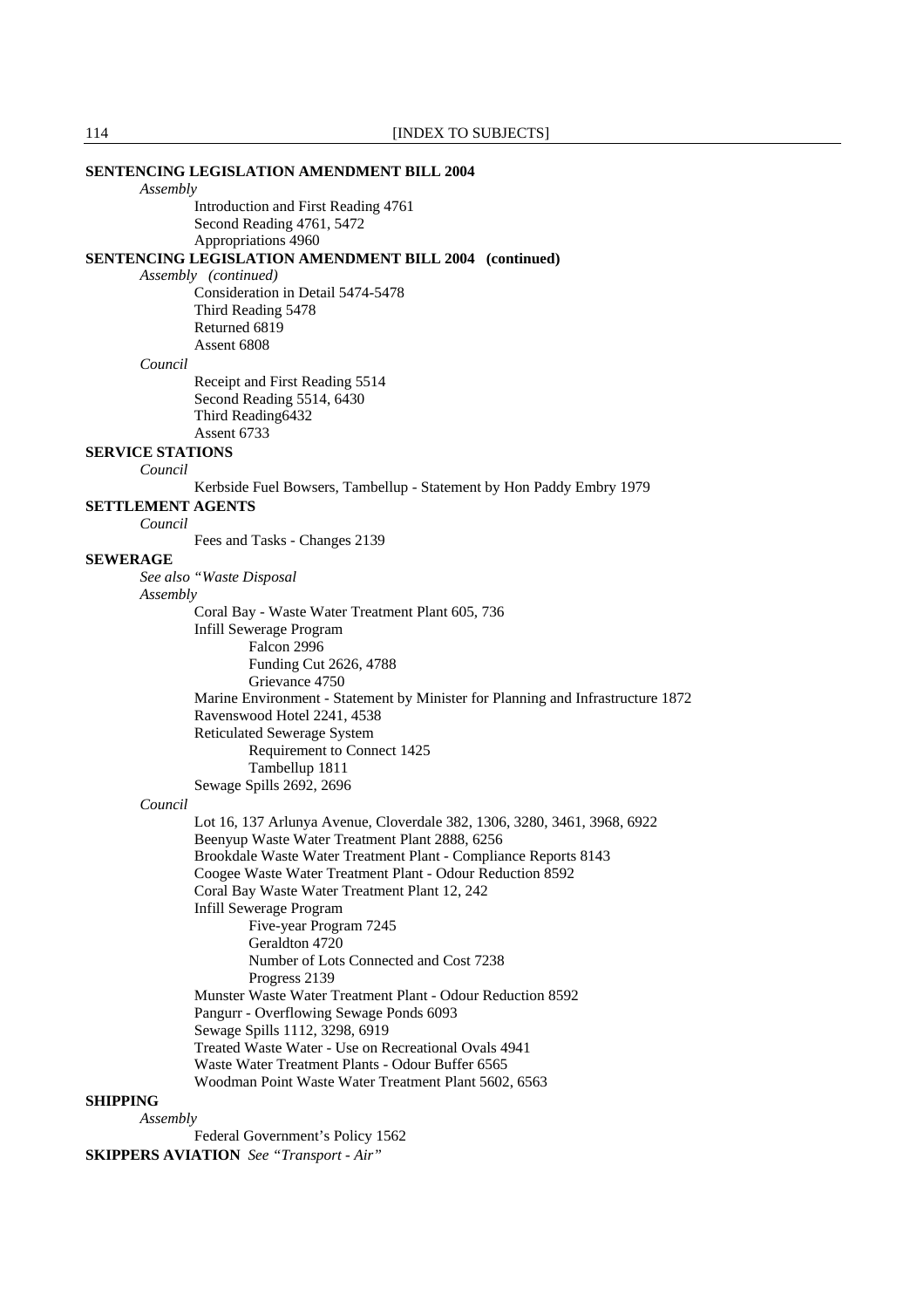### [INDEX TO SUBJECTS] 115 **SKY JETTY PROJECT** *See "Forests and Forestry"*  **SMALL BUSINESS** *Assembly* Better Business Blitz 2047 **SMALL BUSINESS (continued)** *Assembly (continued)*  Business Centre Program - Review - Statement by Minister for Small Business 1165 Busselton-Dunsborough Business Enterprise Centre - Closure 891 Federal Opposition's Proposal to Reduce Red Tape - Statement by Minister for Small Business 5957 Leases for Small Retailers - Grievance 5714 *Council* Business Enterprise Centres - Future 4156 **SMALL BUSINESS GUARANTEES REPEAL BILL 2004** *Assembly* Introduction and First Reading 713 Second Reading 713, 2477, 2497 Third Reading 2497 Returned 6819 Assent 6808 *Council* Receipt and First Reading 2612 Second Reading 2612, 6688 Third Reading 6690 Assent 6733 **SMART BEN** *Assembly* Statement by Member for Mandurah 6512 **SMARTRIDER** *See "Transport"*  **SMOKING** *See "Health"*  **SOCIAL DATA SERVICES** *See "Industrial Relations"*  **SODIUM CYANIDE** *See "Environment"*  **SOIL AND LAND CONSERVATION ACT** *Council* Regulation 5 8384 **SOTICO PTY LTD** *See "Forests and Forestry"*  **SOUTH EAST FISHERIES** *See "Ports and Harbours - Remark Island - Mooring Licences"*  **SOUTH WEST METROPOLITAN RAILWAY** *See "Railways - Southern Rail Link"*  **SPECTRUM THEATRE** *See "Arts and Culture"*  **SPEED CAMERAS** *See "Police"*  **SPEED LIMITS** *See "Roads"*  **SPORT AND RECREATION** *Assembly* Albany Leisure and Aquatic Centre - Redevelopment 969 Australian Rules Football - Statement by Minister for Education and Training 853 Beaumaris Sports Association Grievance 5959 Statement by Member for Innaloo 5319 City of Perth Great Bike Ride - Statement by Member for Murdoch 6511 Country Sports Enrichment Scheme - Statement by Member for Wagin 1087 Football Players - Premier's Comment 2481 Harvey Bulls Football Club - Statement by Member for Murray-Wellington 2480 Indian Government - Sports Cooperation Memorandum of Understanding - Statement by Minister for Sport and Recreation 2007 International Motorsports Complex, Bunbury - Statement by Minister for the Environment 3866 Koombana Bay Groyne - Statement by Member for Bunbury 7105 Marsden, Mr Dennis - Statement by Member for Greenough 8052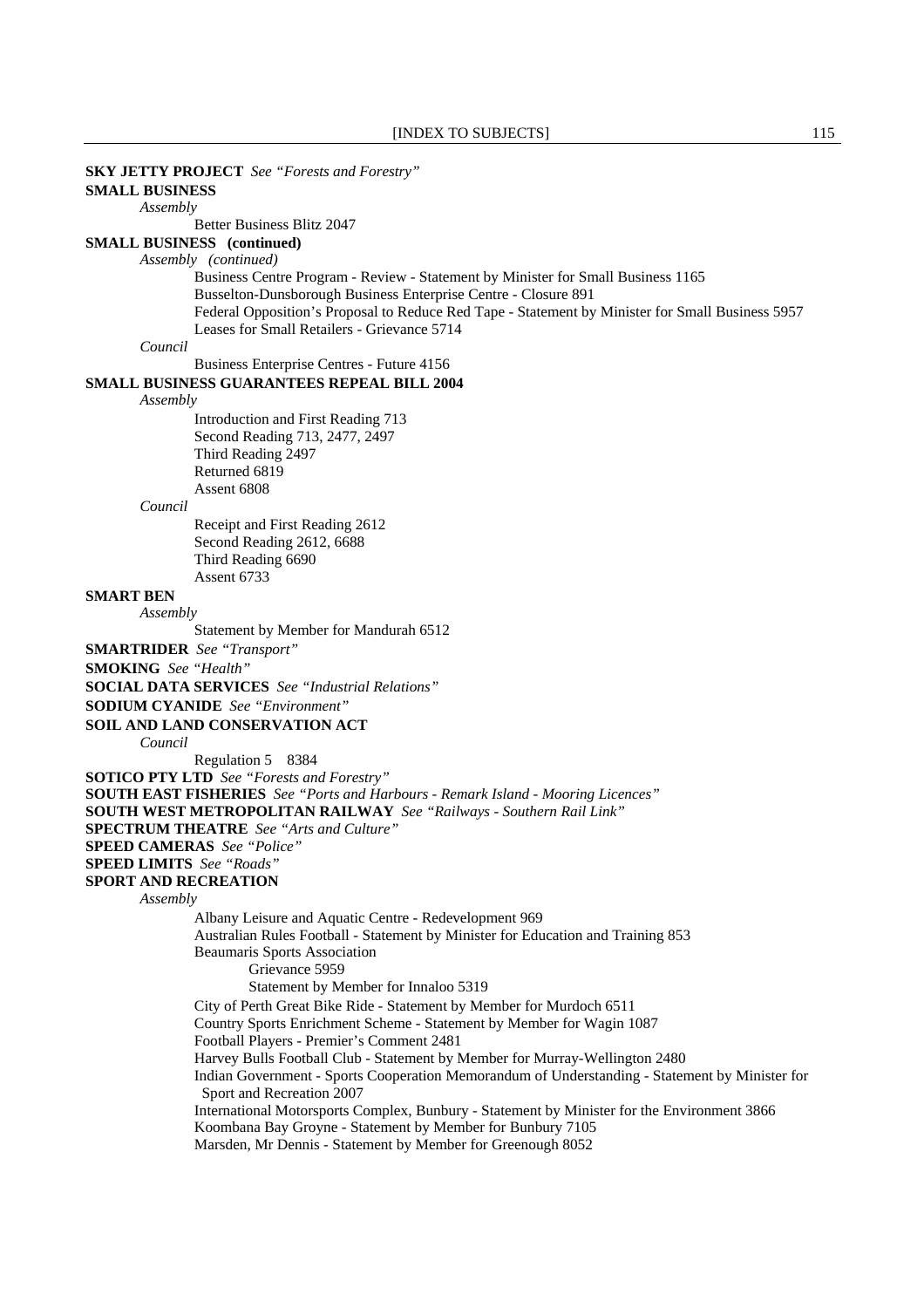Members Equity Stadium - Statement by Minister for Sport and Recreation 4179 Motorbike Racing, Chidlow - Petition 8596 Olympic Games Bayley, Mr Ryan - Statement by Member for Girrawheen 5745 **SPORT AND RECREATION (continued)** *Assembly (continued)*  Olympic Games (continued) Drugs in Sport - Statement by Member for Albany 5746 WA Institute of Sport 1889 Peel Thunder Football Club - Statements by Member for Dawesville 882, 4782, 7105 People with Disabilities - Statement by Minister for Disability Services 4606 Smarter than Smoking Country Sports Scholarships - Statement by Member for Mandurah 2039 Sporting Groups - Funding - Statement by Minister for Sport and Recreation 1023 WA Football Commission - Subiaco Oval - Statement by Treasurer 5582 WA Institute of Sport - Funding 4974 Waroona Recreation and Aquatic Centre - Statement by Member for Murray-Wellington 3899 Wesfarmers Australian Country Football Carnival - Statement by Member for Wagin 5320 *Council* Bunbury Region - Funding 7239 Claremont Football Club - Relocation 6038, 7193 Community Sporting and Recreation Facilities Fund - Grants and Unsuccessful Applications 4948 Hopman Cup - Funding 254 Rodeo Riding - Applications for Funding 6115 Sports Stadium - Funding 5562 Twenty-sixth Inter-nation Bowls Tournament - Statement by Hon Ljiljanna Ravlich 2422 **ST BRIGID'S CHURCH AND SCHOOL** *Assembly* Bridgetown - Statement by Member for Warren-Blackwood 1560 **ST JOHN OF GOD FOUNDATION** *Assembly* Lighthouse Project - Statements by Member for Murdoch 3527, 4782 **STALKING** *See "Crime"*  **STAMP AMENDMENT BILL 2004** *Assembly* Introduction and First Reading 6939 Second Reading 6939 Appropriations 7273 **STAMP DUTY** *See "State Finance"*  **STANDING COMMITTEE ON ENVIRONMENT AND PUBLIC AFFAIRS** *Council* Albany Residential College - Report - Motion 3031 Alcoa Refinery at Wagerup Inquiry - Report - Tabling 7449 Inquiry into Chemical Use by the Agriculture Protection Board - Report 7008 Isolation Swimming Pool Fencing - Statement by Minister for Housing and Works - Motion 5820 Overview of Petitions and Inquiries - Second Session of the Thirty-sixth Parliament - Tabling of Report 8324 Petition on Primary Midwifery Care - Report 8145 Petition on the Provision of Mental Health Services in WA - Report 8099 **STANDING COMMITTEE ON LEGISLATION** *Council* Magistrates Court Bill 2003, Magistrates Court (Civil Proceedings) Bill 2003 and Courts Legislation Amendment and Repeal Bill 2003 - Report Tabling 6608 Overview of the Committee's Operations: Second Session of the Thirty-sixth Parliament - Report Tabling 8324 Road Traffic Amendment (Dangerous Driving) Bill 2004 - Report Tabling 7319 State Administrative Tribunal Bills 2003 Extension of Reporting Time 1814, 3950, 6025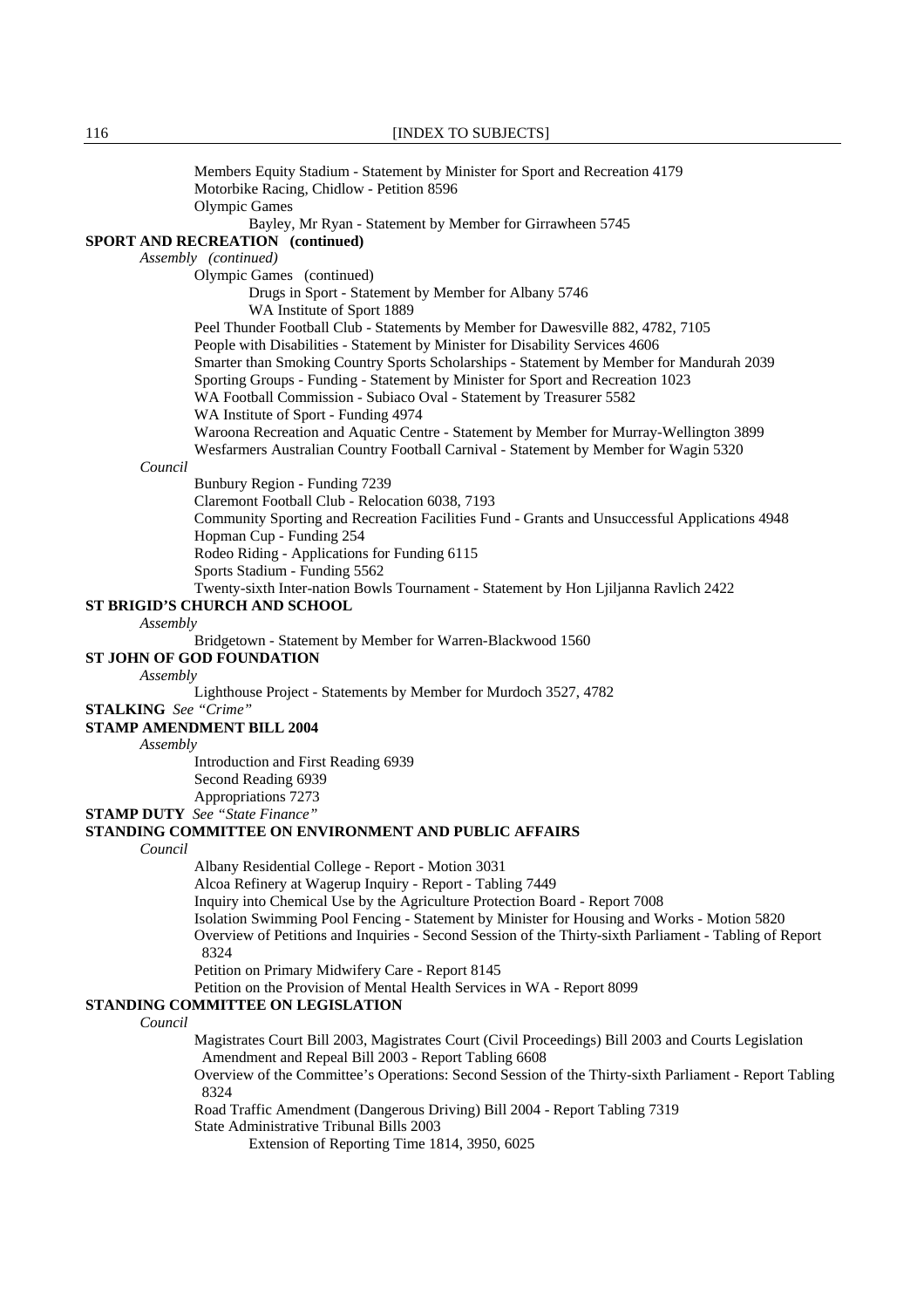Report Tabling 7319

Young Offenders Amendment Bill 2003

Extension of Reporting Time 3950, 6875

Report Tabling 8145

### **STANDING COMMITTEE ON PROCEDURE AND PRIVILEGES**

*See also "Procedure and Privileges Committee"* 

*Council*

Report on an Order of Reference made 5 December 2002 - Motion 1933, 3032

### **STANDING COMMITTEE ON PUBLIC ADMINISTRATION AND FINANCE**

#### *Assembly*

 The Impact of State Government Actions and Processes on the Use and Enjoyment of Freehold and Leasehold Land in WA - Report - Government's Response - Statement by Minister for Planning and Infrastructure 7249

*Council*

Answers to Questions without Notice 1545 and 1561 of 2003 - Motion 2871

Interim Report into Water Services in Western Australia - Tabling 7988

Local Government Act 1995 - Report

Government's Response - Statement by Minister for Local Government and Regional Development 1933

Motion 2544, 3026

Local Government Rating System and Distribution of Funds - Report Tabling 8324

Petition on Increases in Motor Vehicle Stamp Duty - Report Tabling 8099

Petition on Western Power's Underground Policy - Report - Motion 1646

 Sessional Overview of the Committee's Operations: Second Session of the Thirty-sixth Parliament - Report Tabling 8324

The Impact of State Government Actions and Processes on the Use and Enjoyment of Freehold and Leasehold Land in WA - Report

Motion 4410, 5380

Statement by Hon Barry House 2426

Tabling 3001

 Transfer of Management of the Fremantle Cemetery to the Metropolitan Cemeteries Board - Report - Motion 939, 1643

### **STANDING COMMITTEE ON UNIFORM LEGISLATION AND GENERAL PURPOSES**

### *Council*

 Architects Bill 2003 Extension of Reporting Time 3421 Report 4427 Australian Crime Commission (Western Australia) Bill 2003 Extension of Reporting Time 1814, 3421 Report 3950 Commonwealth Powers (De Facto Relationships) Bill 2003 Extension of Reporting Time 1091 Report 1667 Consumer Credit (Western Australia) Code Regulations Amendment Order 2004 - Report 8145 Firearms Amendment Bill 2003 Extension of Reporting Time 2085 Report 3950 Reserves (National Parks, Conservation Parks and Nature Reserves) Bill 2004 - Report 6608 Tabling of Letter from Minister for Police and Emergency Services 4681 The Work of the Committee During the Second Session of the Thirty-sixth Parliament - Report 8269 Uniform Legislation and Supporting Documentation - Report 5785 Workers' Compensation and Rehabilitation Amendment (Cross Border) Bill 2004 - Report 4880 **STATE ADMINISTRATIVE TRIBUNAL BILL 2003** Returned 7871

 Council's Amendments 7871 Assent 8598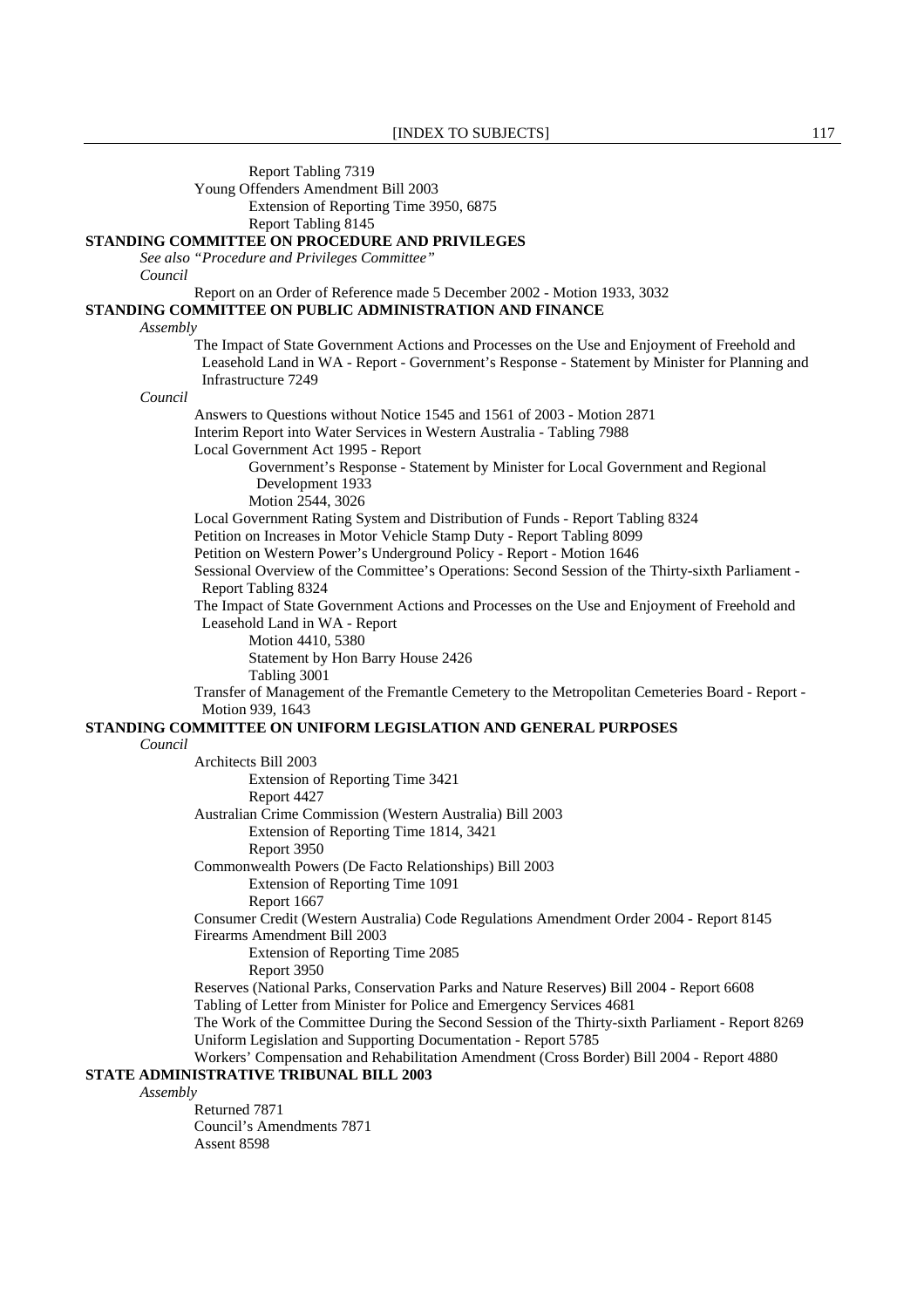*Council*

As to Standing Orders Suspension 7347

Ruling by Deputy President (Hon Adele Farina) 7348

Standing Orders Suspension 7348

### **STATE ADMINISTRATIVE TRIBUNAL BILL 2003 (continued)**

*Council (continued)*

 Motion 7348 Cognate Debate 7348 Second Reading - Cognate Debate 7348, 7364, 7621, 7640 Committee 7775 Report 7776 Third Reading 7776 Assembly's Message 7964 Assent 8431

#### **STATE ADMINISTRATIVE TRIBUNAL (CONFERRAL OF JURISDICTION) AMENDMENT AND REPEAL BILL 2003**

### *Assembly*

 Returned 7887 Council's Amendments 7887, 7930 Assent 8598

#### *Council*

 As to Standing Orders Suspension 7347 Ruling by Deputy President (Hon Adele Farina) 7348 Standing Orders Suspension 7348 Motion 7348 Cognate Debate 7348 Second Reading - Cognate Debate 7348, 7364, 7621, 7640 Instruction to the Committee of the Whole 7753 Committee 7775 Report 7776 Third Reading 7777 Assembly's Message 7964 Assent 8484

# **STATE BUDGET**

#### *Assembly*

 Commonwealth Grants - Breakdown 5774, 5775 Delivery - Statement by Speaker 2166 Geraldton and Mid West Region - Initiatives 2627 Health Capital Works - Budget Allocation 2322 Presentation - Statement by Speaker 2452 Revenue 5832 Speculation 2159

#### *Council*

 Budget Estimate Figures 4155 Diesel Fuel Rebate 5580 Geraldton Foreshore - Funding 2415 Resource Projects - Allocations 6255 Surplus - Statement by Hon Norman Moore 6267

### **STATE ENERGY COMMISSION**

*Council*

Consolidated Fund Contributions 4282

# **STATE FINANCE**

#### *Assembly*

AAA Credit Rating 8630

 ALP's Seven-page Financial Plan Released Prior to Last State Election 7679 Commonwealth Grants Commission - Funding 599, 5774, 5775 Community Grants Program - Details of Grants 3369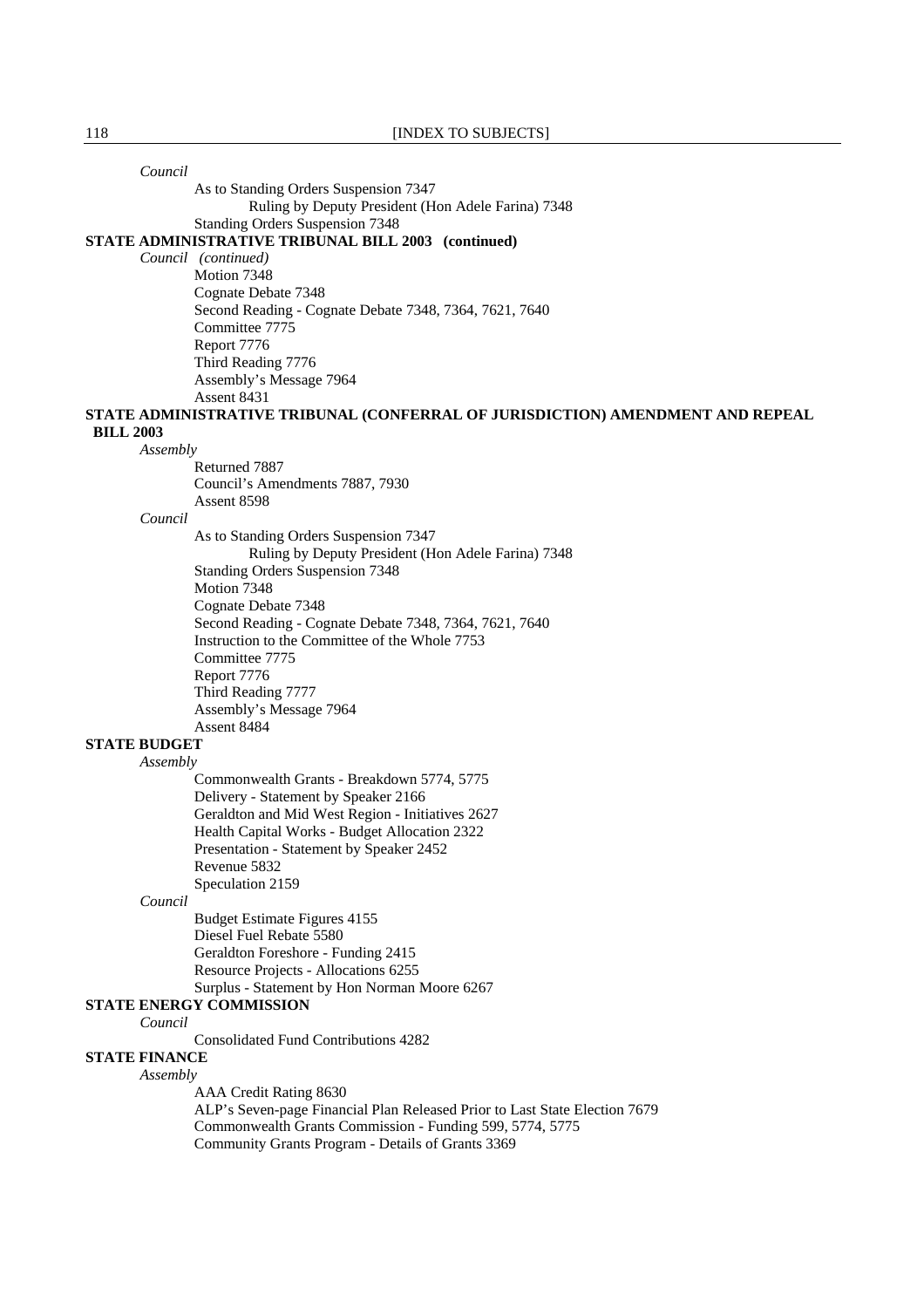|                                  | Debits Tax - Revenue Collected 8787                                                                                   |
|----------------------------------|-----------------------------------------------------------------------------------------------------------------------|
|                                  | Debt Position 5835, 6871                                                                                              |
|                                  | Goods and Services Tax                                                                                                |
|                                  | Amount Received from Commonwealth Government 8784, 8797                                                               |
| <b>STATE FINANCE</b> (continued) |                                                                                                                       |
|                                  | Assembly (continued)                                                                                                  |
|                                  | Goods and Services Tax (continued)                                                                                    |
|                                  | Local Government Rates 8060                                                                                           |
|                                  | Government Economic and Fiscal Record 5833                                                                            |
|                                  | Government Election Promises 7684                                                                                     |
|                                  | Government Financial Results Report 2003-04                                                                           |
|                                  | Statement by Treasurer 5827                                                                                           |
|                                  | Taxation Revenue 5839, 5840                                                                                           |
|                                  | Land Tax                                                                                                              |
|                                  | Cost of Taxpayer Compliance 8793<br>Increases 7545, 7547                                                              |
|                                  | Non-urban Properties Planted with Trees for a Commercial Return 5904                                                  |
|                                  | Revenue Collected 8785                                                                                                |
|                                  | Payroll Tax                                                                                                           |
|                                  | Cost of Taxpayer Compliance 8793                                                                                      |
|                                  | Reduction 7388                                                                                                        |
|                                  | Revenue Collected 8786                                                                                                |
|                                  | Sale of Public Assets - Debt Reduction 3662                                                                           |
|                                  | <b>Stamp Duty</b>                                                                                                     |
|                                  | Cost of Taxpayer Compliance 8793                                                                                      |
|                                  | Grievance 3500                                                                                                        |
|                                  | Increases 7545, 7547                                                                                                  |
|                                  | Insurance Policy Anomaly - Statement by Treasurer 4472                                                                |
|                                  | International Travel Insurance Policies 2048, 2049                                                                    |
|                                  | New Cars 5915                                                                                                         |
|                                  | Relief for First Home Buyers 4625                                                                                     |
|                                  | Revenue Collected 8785                                                                                                |
|                                  | Taxes and Charges                                                                                                     |
|                                  | Concessions - Statement by Member for Swan Hills 7543                                                                 |
|                                  | Fee Setting Policies in Public Sector 6293                                                                            |
|                                  | First Home Buyers 7545                                                                                                |
|                                  | Freeze 2157, 2158, 2621, 2622                                                                                         |
|                                  | Increases 2321, 5747, 5748, 5832; Matter of Public Interest 6522                                                      |
|                                  | Overcharging in Public Sector 6293                                                                                    |
|                                  | Premier's Promise 7252                                                                                                |
|                                  | Reductions 2321, 7250, 7387                                                                                           |
|                                  | Tax Relief 7544, 7547; Matter of Public Interest 6809<br>Amendment to Motion 6817                                     |
|                                  | Amendment on the Amendment 6818                                                                                       |
|                                  |                                                                                                                       |
|                                  | Motion, as Amended 6819<br>"The State of Taxes in Western Australia" - Claims in Report - Statement by Treasurer 3866 |
|                                  | "The State of the States 2004" Report 7252                                                                            |
| Council                          |                                                                                                                       |
|                                  | Functional Review Implementation Team - Decision 6750, 6923                                                           |
|                                  | Land Tax                                                                                                              |
|                                  | Assessments 6040                                                                                                      |
|                                  | Augusta-Margaret River, Shire of 8469                                                                                 |
|                                  | Exemptions - Properties with Conservation Covenants 2898, 3063                                                        |
|                                  | Lots 29 and 30 Trafalgar Road, East Perth 8468                                                                        |
|                                  | Privately-owned Bushland 5807                                                                                         |
|                                  | Loan Act 1993 - Annual Expenditure 3964                                                                               |
|                                  | Metropolitan Region Improvement Fund - Tax Rate, Projects and Expenditure 6460                                        |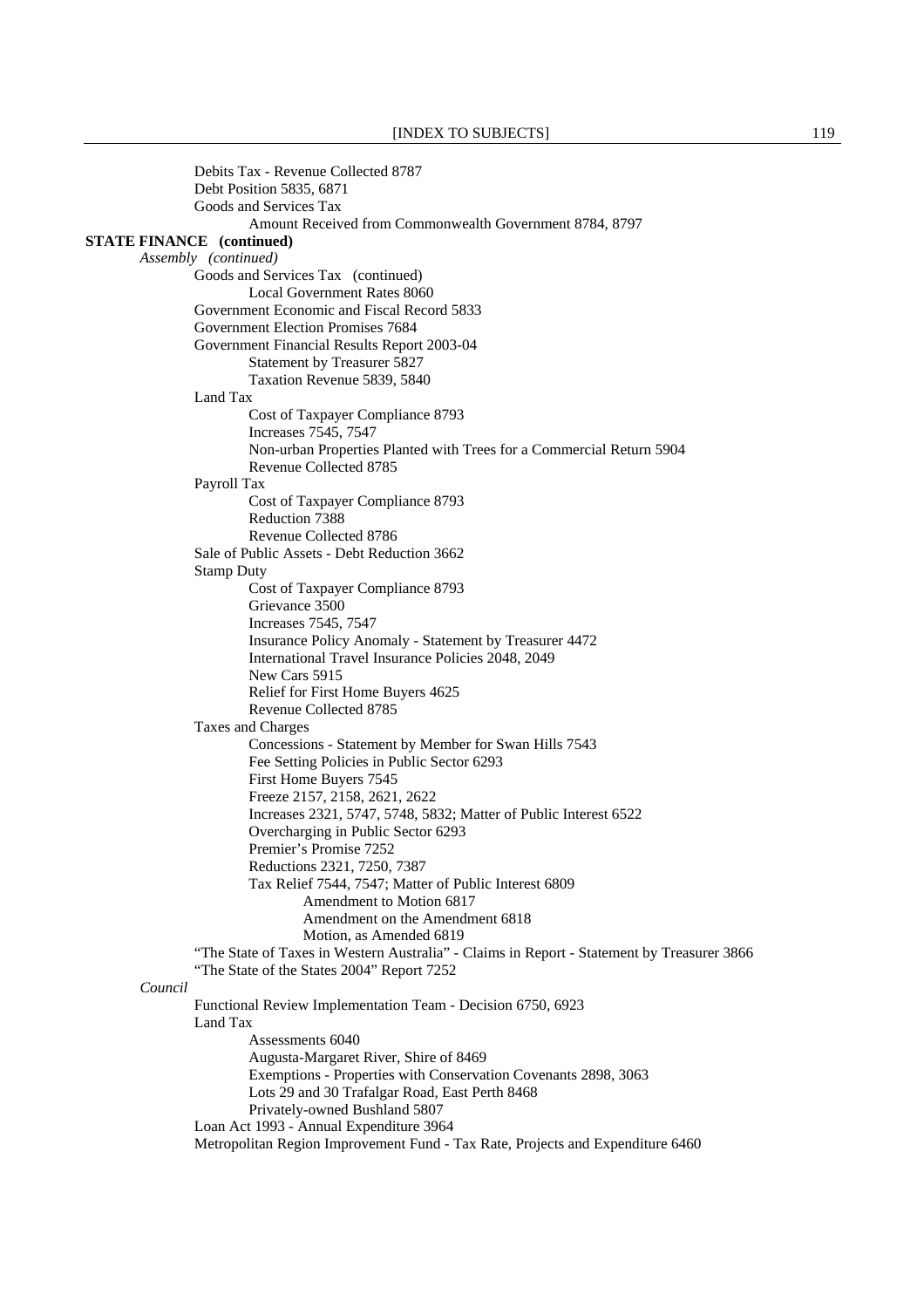Stamp Duty First Home Buyers 4156; Statement by Hon Barry House 4169 Motor Vehicles 8163; Statements by Hon Frank Hough 6264, 7507 Refunds on Real Estate Transactions 1681 **STATE FINANCE (continued)** *Council (continued)*  **Stamp Duty** (continued) Statements by Hon Frank Hough 2289, 8014 Taxes and Charges Abolition of State Taxes 7169 Statement by Leader of the House 6266 **STATE FLAG BILL 2004** *Assembly* Introduction and First Reading 2176 Second Reading 2340, 3337, 4213 Third Reading 4216 *Council* Receipt and First Reading 4428 Second Reading 4428 **STATE LAW PUBLISHER** *Assembly* Pricing Survey to Set Benchmark and Comparative Prices 1248 **STATE RECORDS ACT** *Assembly* Statement by Minister for Culture and the Arts 852 **STATE RECORDS COMMISSION** *Assembly* Annual Report - Amendment - Statement by Deputy Speaker 6808 Records of Royal Commission into Commercial Activities of Government and Other Matters - Statement by Minister for Culture and the Arts 1872 **STATE SOLICITOR'S OFFICE** *Assembly* Action by Mr Anderson 5915 **STATE SUPPLY COMMISSION** *Council* Act - Amendment 2136 Board Meetings - Attendance by Minister 2136 **STATE TENDERS COMMITTEE** *Council* Tenders with Value of Over \$100 000 Aborted 7632 **STATHY, MS RAELENE** *See "Disability Services"*  **STATUTES (REPEALS AND MINOR AMENDMENTS) BILL 2001** *Assembly* Assent 83 *Council* Assent 1 **STATUTES (REPEALS AND MINOR AMENDMENTS) BILL 2004** *Council* Introduction and First Reading 5515 Second Reading 5515 Tabling of Papers 5571 **STRICKLAND DE LA HUNTY, MS SHIRLEY** *Assembly* Statement by Member for Albany 428 **STUDENT PARLIAMENT** *See "Legislative Assembly - Regional Sitting"*  **SUCCESSION LAW**

*Council*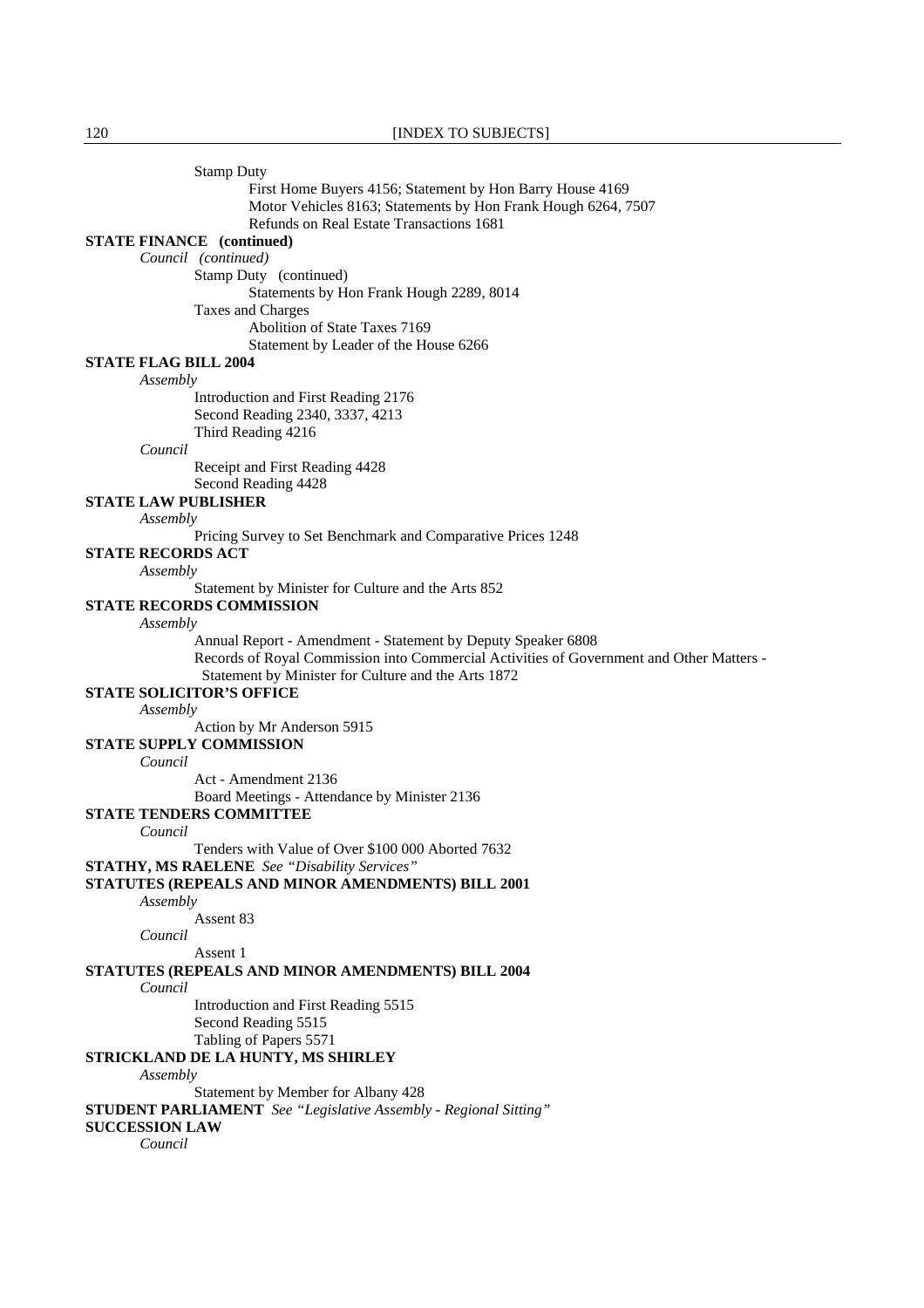| Reform 7795 |  |
|-------------|--|
|             |  |

#### **SUICIDE RALLY**

*Assembly*

Statement by Member for Murdoch 2480

### **SWAN RIVER**

*Assembly*

 Algae Blooms 2369 Fish Kill at Como - Environmental Flows 4785 Foreshore Protection Works - Funding 3784 Heritage Icon 3117 New Legislation and Park Proposal 1174 Phosphorous and Nitrogen 5032 River Bank Program - Federal Labor Party's Commitment 6297

#### *Council*

 Ascot Waters - Water Sampling and Monitoring 2566 Boat Operators 1986, 1988 Management Plan - Introduction 1108 Protection and Rehabilitation 3295 Sewage Spills 1112, 3298, 6919 Vegetation Loss on Foreshore 1987

### **SWAN VALLEY PLANNING ACT**

#### *Assembly*

Report of Review - Statement by Minister for Planning and Infrastructure 6276

*Council*

Report of Review - Statement by Parliamentary Secretary 6381

### **SWAN VALLEY PLANNING LEGISLATION AMENDMENT BILL 2004**

#### *Assembly*

Introduction and First Reading 8610

Second Reading 8610

**SWANLEIGH RESIDENTIAL COLLEGE** *See "Education"* 

### **SWIM ACROSS AUSTRALIA**

*Assembly*

Statement by Member for Geraldton 1087

**T**

# **TAXES AND CHARGES** *See "State Finance"*

**TAXI AMENDMENT BILL 2003**

### *Assembly*

 Assent 83 *Council*

Assent 1

# **TAXIS**

#### *Assembly*

Plates - Lease Rates - Reduction 8691

*Council*

 Manjimup Taxi Service 4847; Statement by Parliamentary Secretary 4866 Plates - New Legislation - Statement by Hon Jim Scott 6928 Status of Peak Period Taxis 2097, 4442 Taxi Industry Development Fund 4598

Users Subsidy Scheme - Cuts for People who Rely on Wheelchairs 2102, 2588

**TENIX GROUP** *See "Water Resources - Kimberley-Perth Water Pipeline"* 

# *THE WEST AUSTRALIAN*

*Assembly*

 Contempt Proceedings - Statement by Attorney General 6118 **THORN, MR MICHAEL** *See "Crime Prevention, Office of"*  **THORNTON, MR BILL** *See "Health - GROW - World Community Mental Health Movement"*  **THORNTON, MS JEAN** *See "Government Departments and Agencies - Whistleblower" THUNDERSTRUCK See "Arts and Culture"*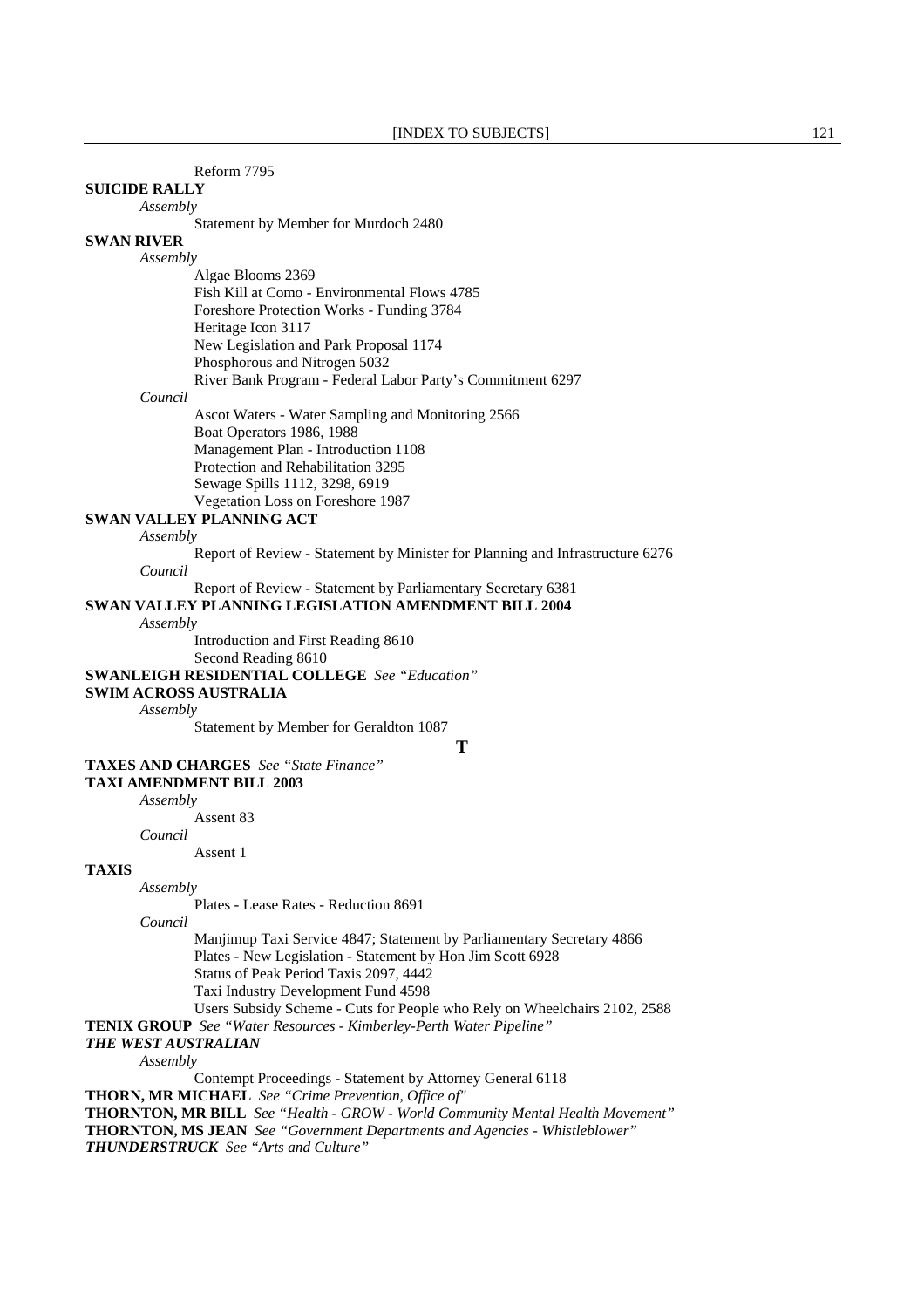### **TIDY TOWNS AWARDS**

*Assembly*

 Wheatbelt Communities - Statement by Member for Merredin 7543 **TIMELESS TIMBER TREASURES** *See "Forests and Forestry"*  **TINGAY, MR ALAN** *See "Planning and Infrastructure, Department for"*  **TONKIN, MR JOHN** *See "Heritage"*  **TOTALISATOR AGENCY BOARD** *Assembly* Contributions to Sports Development Trust 8756 *Council* 2003-04 Estimated Outcome 3024 Agreements with Agents 5378 Video Racing Gaming Machines 3598 **TOURISM** *Assembly* Australian Tourism Awards - WA Winners - Proximity to Old-growth Forests and Ningaloo Reef 3368 Better Business Blitz 2047 Federal Budget Funding 2945 Singapore and Malaysia Tourism Offices - Closure 2946 South West Alternative Tourism Destinations - Grievance 7080 Funding 5601 Impact of Regional Forest Agreement 8788 Valley of the Giants - Improvement to Signage 1254 Valuair - Statement by Minister for Tourism 6466 *Council* Cane Toads - Impact on Tourism in the Kimberley 4276 Diamond Tree Sky Lift, Manjimup 1472 International Promotion of Western Australia 8843 Kalgoorlie - Top Tourism Town Award - Statement by Hon Ken Travers 6722 Koombana Visitors Centre and Tourist Bureau - Link with Dolphin Centre, Bunbury 7239 New Web Site - Cost of Domain Name 4874 North West - Education - Statement by Hon Paddy Embry 8260 Ord Valley Muster - Statement by Hon John Fischer 1980 Shark Bay, Shire of - Date Palm Plantation on Peron Peninsula 2563 Signage 3594, 3961 Tom Price-Karijini Region - Tourism Facilities 3464 **TOX FREE SOLUTIONS LIMITED** *See "Waste Disposal"*  **TRADE PRACTICES ACT 1974** *Council* Senate Economics Reference Committee Inquiry - Amendments to State Legislation 2742 **TRAFFIC ACCIDENTS** *See "Roads"*  **TRAFFIC LIGHTS** *See "Roads"*  **TRAINING** *See "Employment and Training"*  **TRANSPLANT AUSTRALIA** *See "Health - Organ Donation"*  **TRANSPORT** *See also "Consolidated Constructions Pty Ltd", "Railways", "Roads" and "Taxis" Assembly* Air Derby and Kununurra - Petition 5842 Mandatory Radio Broadcast Zone - Statement by Minister for Planning and Infrastructure 3303 Valuair - Statement by Minister for Tourism 6466 Albany - Improvements 1062 AusLink Funding - Benefit to WA 4476 Boat Driver Training 5781; Statement by Minister for Planning and Infrastructure 2006 Boat Ramp Facilities - Petition 3302 Boats, Recreational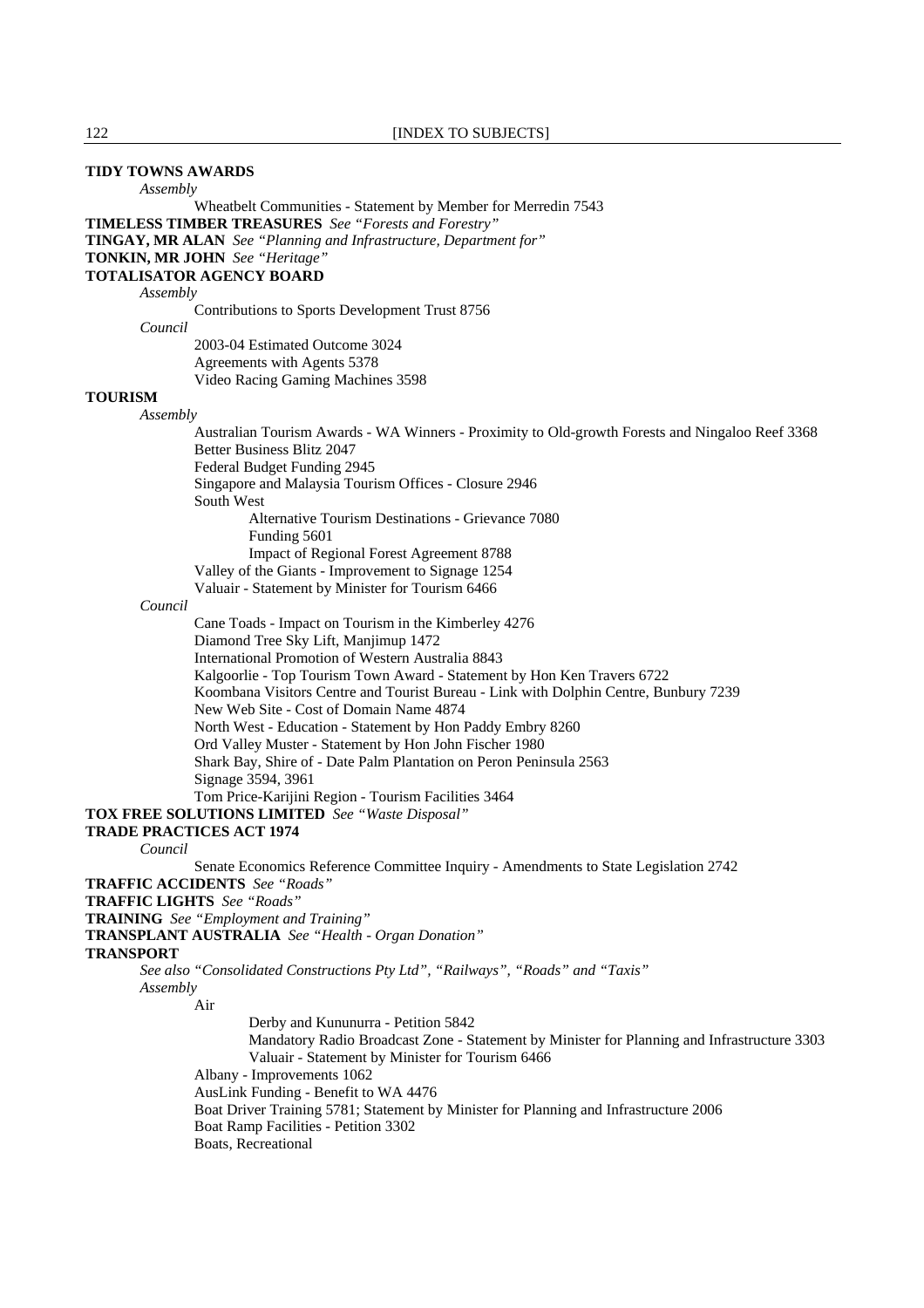Fatalities from Boating Accidents 2233 Number and Income from Registration Fees 2232 Number Registered 3410 Peel Waterways 3831 **TRANSPORT (continued)**  *Assembly (continued)*  Boats, Recreational (continued) Safety Workshops 4083 Skippers Licence 2234 Buses Annual Cost of Operation and Fare Collection Systems 5642 Falcon - Petitions 3766, 4604 Fuel Cell Bus Trial - Benefits 5649 Hydrogen Bus Refuelling Facility, Malaga 4679, 5031, 5032, 5781 Kwinana Freeway Bus Lanes - Impact of Removal 5771 Mandurah Service - Petition 7688 Perth-Mandurah - Petitions 2748, 3663, 5156 Reduction of Services 5193 School Bus Service Contracts 966, 967, 5198 East Metropolitan 3410 Ellenbrook 1254 Mandurah 140 Ministerial Responsibility and Staff 2082, 3403 Seatbelts - Petition 8597 Security 5199 Singleton Primary School - Transport Charges 5643 South Cottesloe - Grievance 5712 Student Passes - Annual and Multi-zone 1257 Thornlie TAFE and Maddington Shopping Centre 2999 Commercial Coach Drivers - Reduction in Maximum Number of Driving Hours 5037 Cycling - Bike Week 603 Dee's Deli, Perth Railway Station - Sale of MultiRider Tickets 1232 Department - Winzer, Mr Neil - Complaints 2518, 3725 Eastern Goldfields Transport Board - Bulong Nickel and Sons of Gwalia - Financial Losses 8757 Ferry Services - Annual Cost of Operation and Fare Collection Systems 5642 Freight Increase in Carriage by Rail 5601, 5602; Statement by Minister for Planning and Infrastructure 1362 South Metropolitan Region - Statements by Member for Riverton 1560, 6511 Fremantle Container Transport 5775 Transfer of Goods from Road to Rail 5890 Heavy Haulage Vehicles 3657, 5779 Intelligent Transport System Strategy - Location, Implementation and Cost 5780 Licensing Centres Closure 5778 Payment by Credit Card or EFTPOS 1236 Transport Executive and Licensing Information System 4971, 4972, 5327, 5602, 8687 Statement by Minister for Planning and Infrastructure 4962 Warwick 8775; Petitions 4179, 4604 Licensing Fees - Allocation 5776 Local Impacts Committee - Membership, Commencement, Cost and Minutes 164 Maintenance and Expansion - Government's Failure - Motion 7428 Major Construction Works - Minimisation of Disruption to Road Users 5778 MultiRider - Fare Structure and Encouragement to Use Public Transport 7253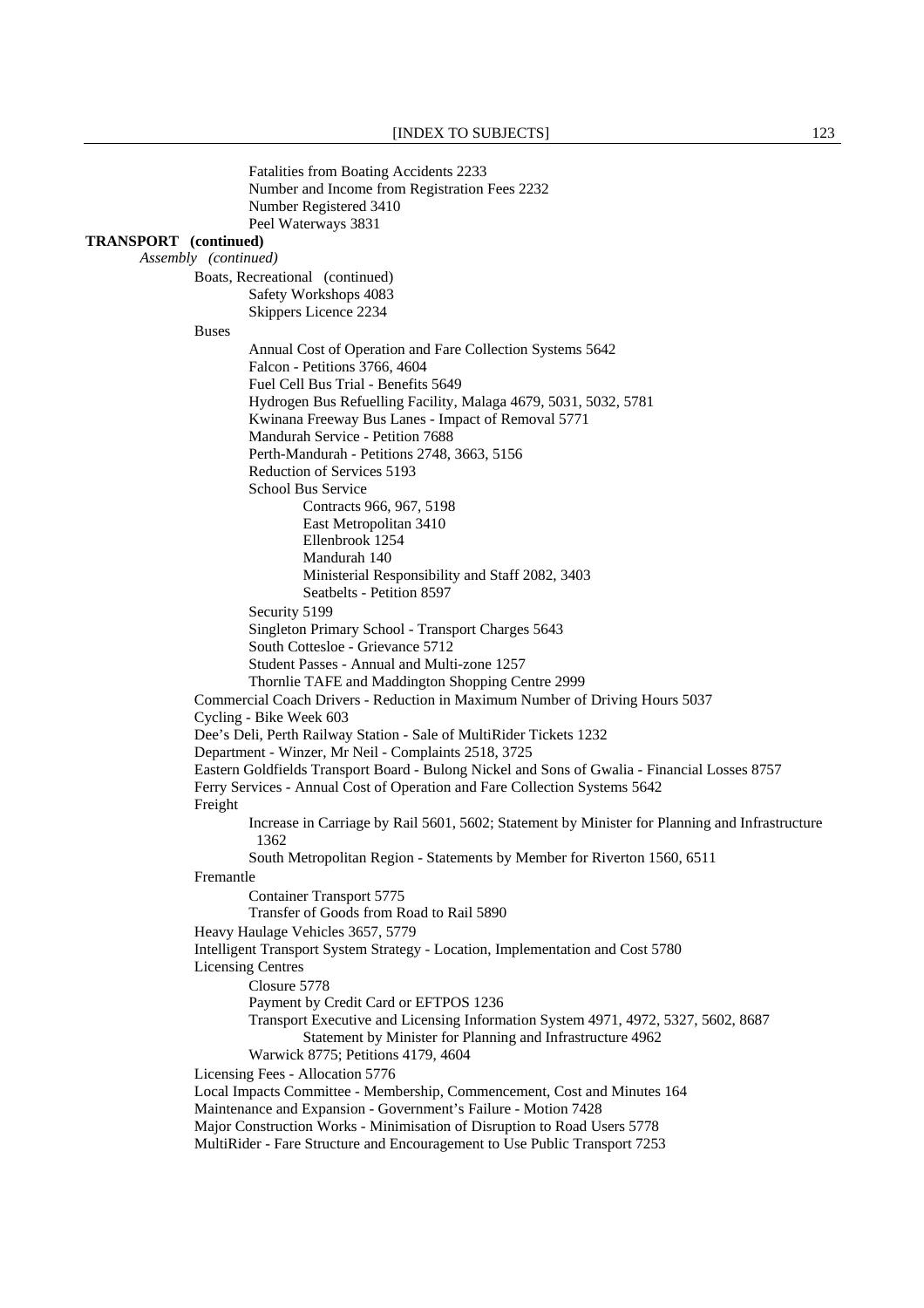Perth-Fremantle Dual Use Path - Completion 8690 Portfolio - National Party's Performance - Financial Consequences 888 Public Transport Authority of WA Chief Executive Officer - Statement by Minister for Planning and Infrastructure 5956 **TRANSPORT (continued)**  *Assembly (continued)*  Public Transport Authority of WA (continued) Funding Increase 5778 Public Affairs Manager 1798 Rockingham - City Centre Transit System - Cost and Completion 5778 Sea Transport Policies - Statement by Minister for Planning and Infrastructure 1024 SmartRider 7253, 7389, 8697 **Transperth**  Free Sunday Travel for Seniors 8683 Web Site - Review and Restructuring 2228 Tuart College - Petition 5459 *Council* Air Onslow Airport - Upgrading 7067 Qantas Service from Melbourne to Broome - Statement by Minister for Local Government and Regional Development - Motion 4405 Skippers Aviation Contracts - Activities of Lobbyists 1717 Albany - Heavy Freight Forum Action Plan 3965 Boat Registration - TRELIS Licensing System 7061 Bulk Tankers - Hydrostatic Testing 8156, 8247 **Buses**  CAT Service 8429 City Busport - Air Quality Monitoring 6260, 7211, 7638 Digital Recording Devices 8429 Emissions Reduction 7067 Hydrogen Fuel Cell Powered Buses - Purchase 6566 School Bus Service Ellenbrook 2568 Partnerships - Claiming of Payroll Tax Costs 8397 Smartcard Program 8429 Spearwood - Anzac Day Service 2149 Chip Logs Road-to-rail Freighting to Bunbury Port 8816 Collie - Coal Truck Movements 4580, 5580 Concessional Fares - Young People Living in Supported Accommodation 381, 937 Department - Winzer, Mr Neil Complaints - Tabling of Documents 52, 1684, 1718, 2135 Public Interest Claim 2282, 2416, 4595, 6436, 8190 Geraldton Southern Transport Corridor 5099, 5258, 5564, 5694, 7058 Heavy Haulage Vehicles - Policing 7195 Kalgoorlie-Boulder Transport Hub 6648 Licensing Centres Closure 6438 Payment by Credit Card or EFTPOS 6438 Testing in Regional Areas 5370 Transport Executive and Licensing Information System - Difficulties in Implementation 5256 Waiting Times for Driving Tests 3483 Marine Surveyors - Geraldton - Reduction in Number 4276 McRae Plan for Major Freight Route West of Kwinana Freeway 7210, 7356 Parkeston Freight Terminal 6713 People's Panel - Establishment 6459 Public Transport Authority of WA - Reclassification 2586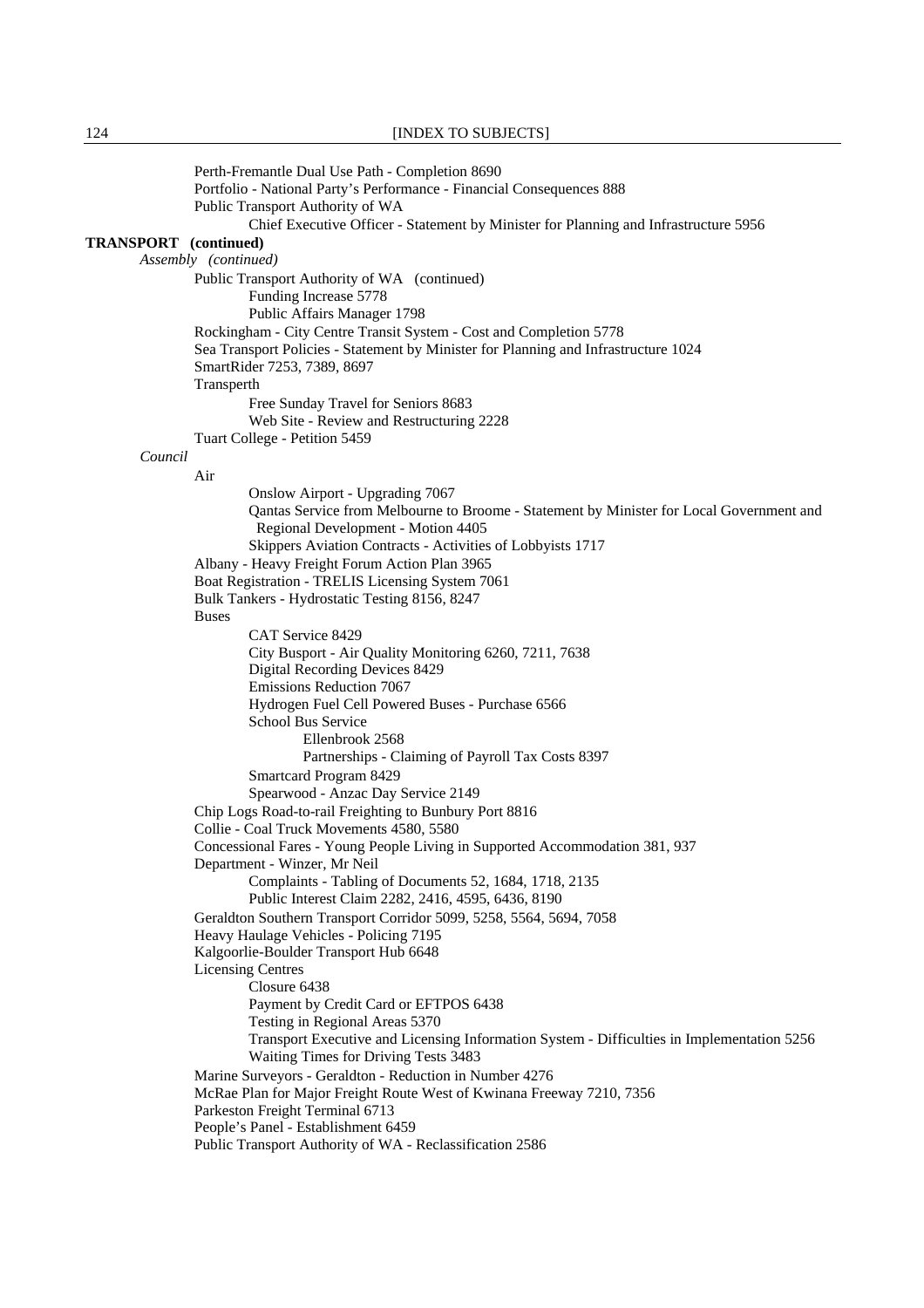Rockingham - Unique Transit System 5375 Subsidies 5115, 7056 TravelSmart Household Program - Impact 5399

**TRANSPORT EXECUTIVE AND LICENSING INFORMATION SYSTEM** *See "Transport - Licensing Centres"*  **TREASURER'S ADVANCE AUTHORISATION BILL 2004**

*Assembly*

 Introduction and First Reading 3306 Second Reading 3306, 4062 Appropriations 3798 Third Reading 4068 Returned 5164 Assent 5842

*Council*

 Receipt and First Reading 4240 Second Reading 4240, 4887 As to Remaining Stages 4897 Third Reading 4897 Assent 5785

### **TREASURY AND FINANCE, DEPARTMENT OF**

#### *Assembly*

Pilbara Visits by Officers - Re-entry Coordination Program 5648

*Council*

 Exemption from State Supply Commission Policies 5581 Program Management Office 2563

**TREE TOP WALK** *See "Conservation and Land Management, Department of"* 

**TRETHOWAN, CONSTABLE JAHNA** *See "Roads - Road Safety"* 

# **TWINN, MR PETER**

*Council*

Statement by Hon Paddy Embry 8481

**TWO ROCKS MARINA** *See "Ports and Harbours"* 

**U**

**UMR RESEARCH PTY LTD** *See "Consultants"*  **UNEMPLOYMENT** *See "Employment and Training"*  **UNFLUED GAS HEATERS** *See "Health"*  **UNIFORM LEGISLATION AND GENERAL PURPOSES STANDING COMMITTEE** *See "Standing Committee on Uniform Legislation and General Purposes"*  **UNIONS** *See "Industrial Relations"*  **UNITED KG** *See "Fuel and Energy - Muja Power Station"*  **UNITED STATES NAVY SEA SWAP PROGRAM** *See "Defence Forces"*  **UNIVERSITIES** *Assembly* Curtin Business School - Fellowship Program - Participants 1249 Edith Cowan University Churchlands Campus - Redevelopment - Community Consultation 5351 Student Guild - Financial Reports 2514 Student Guilds - Financial Reports 2515 University of Western Australia - Medical School - Enrolments 167 Western Australian - Places and Funding 438 *Council* Edith Cowan University South West Campus - Expenditure 7063 Student Guild Comments of Vice-Chancellor 1111 Statement by Hon Alan Cadby 2291

Student Guilds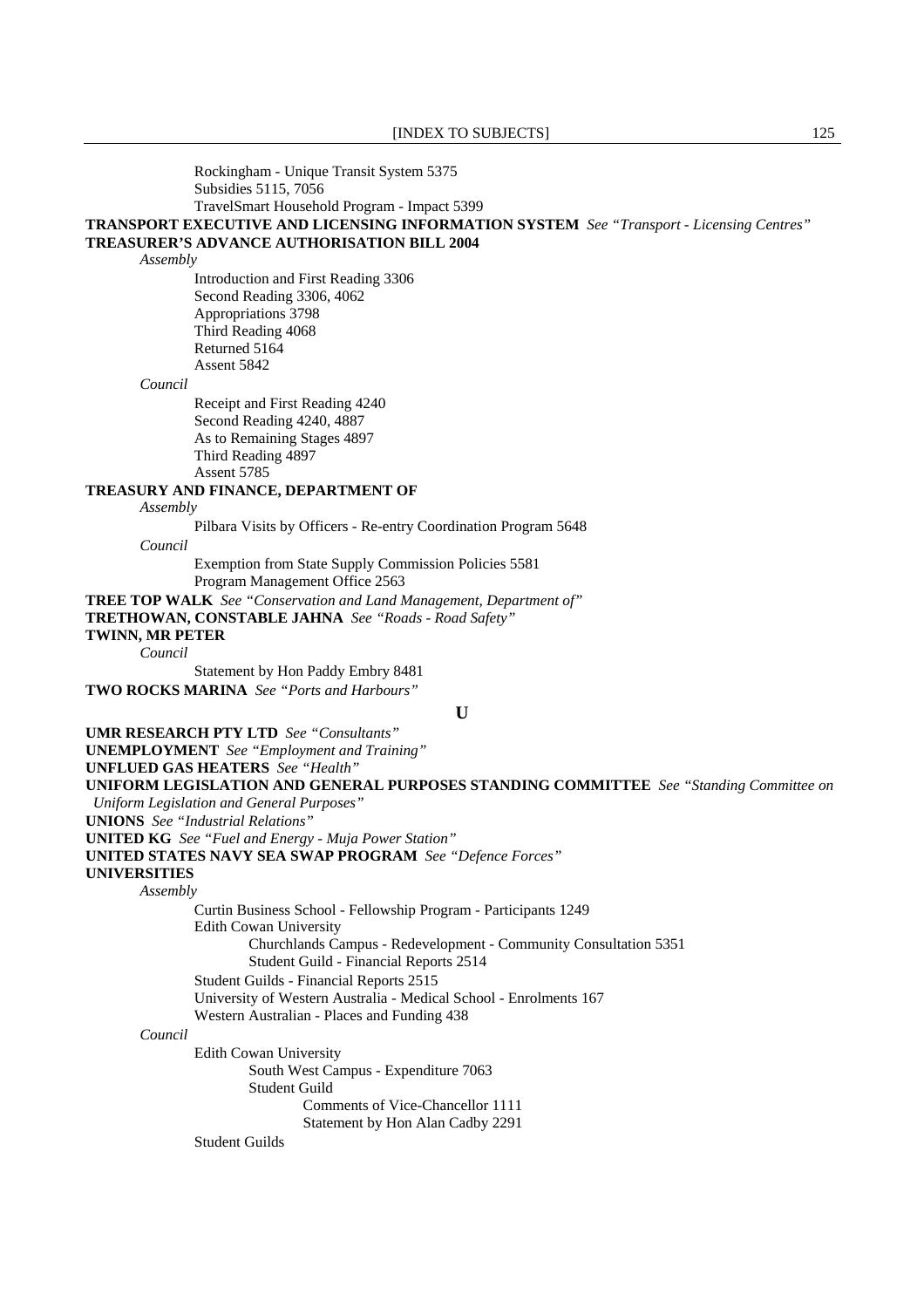126 **[INDEX TO SUBJECTS]** 

 Adequacy of Legislation 1472 Lack of Accountability 561 University of Western Australia Chair of Public Health 8204 **UNIVERSITIES (continued)**  *Council (continued)*  University of Western Australia (continued) Holman, Professor D'Arcy - Payments 8204 **URANIUM (YEELIRRIE) ACT 1978** *Assembly* Termination 1380 **V VALLEY OF THE GIANTS** *See "Tourism"*  **VALUAIR** *See "Transport - Air"*  **VAN DER MYE, MR STEPHEN** *See "Western Power"*  **VETERINARY PREPARATIONS AND ANIMAL FEEDING STUFFS AMENDMENT BILL 2003** *Assembly* Receipt and First Reading 8659 Second Reading 8659 Third Reading 8662 *Council* Second reading 8435 Third Reading 8441 Returned 8799 **VETIVER GRASS** *See "Agriculture"*  **VICTIMS OF CRIME ACT 1994** *Council* Annual Review 2539, 2541 **VICTIMS OF CRIME AMENDMENT BILL 2003** *Assembly* Returned 6819 Assent 6808 *Council* Second Reading 6617 Third Reading 6626 Assent 6733 **VICTIM SUPPORT SERVICES** *See "Justice, Department of"*  **VIDEO GAMES** *See "Censorship"*  **VIEW CONSULTING PTY LTD** *See "Water Corporation"*  **VIOLENCE RESTRAINING ORDERS** *See "Justice, Department of"*  **VOLUNTEERS** *Assembly* Groups Supported by the Volunteering Secretariat within the Department for Community Development Certificates of Appreciation and Public Liability Insurance 5953 National Volunteer Week 2004 - Statements Member for Mandurah 2937 Minister for Community Development 2748 Volunteer Sea Rescue Groups - Insurance 6516, 6517 *Council* Child Card Fee 8816 Organisations and Programs - Funding 6094, 6097 **VOLUNTEERS (PROTECTION FROM LIABILITY) BILL 2002**  *Council*  **Statement by Parliamentary Secretary - Motion 3029 VORAN CONSULTANTS** *See "Consultants"*  **W WA AXEMEN'S COUNCIL** *See "Forests and Forestry"*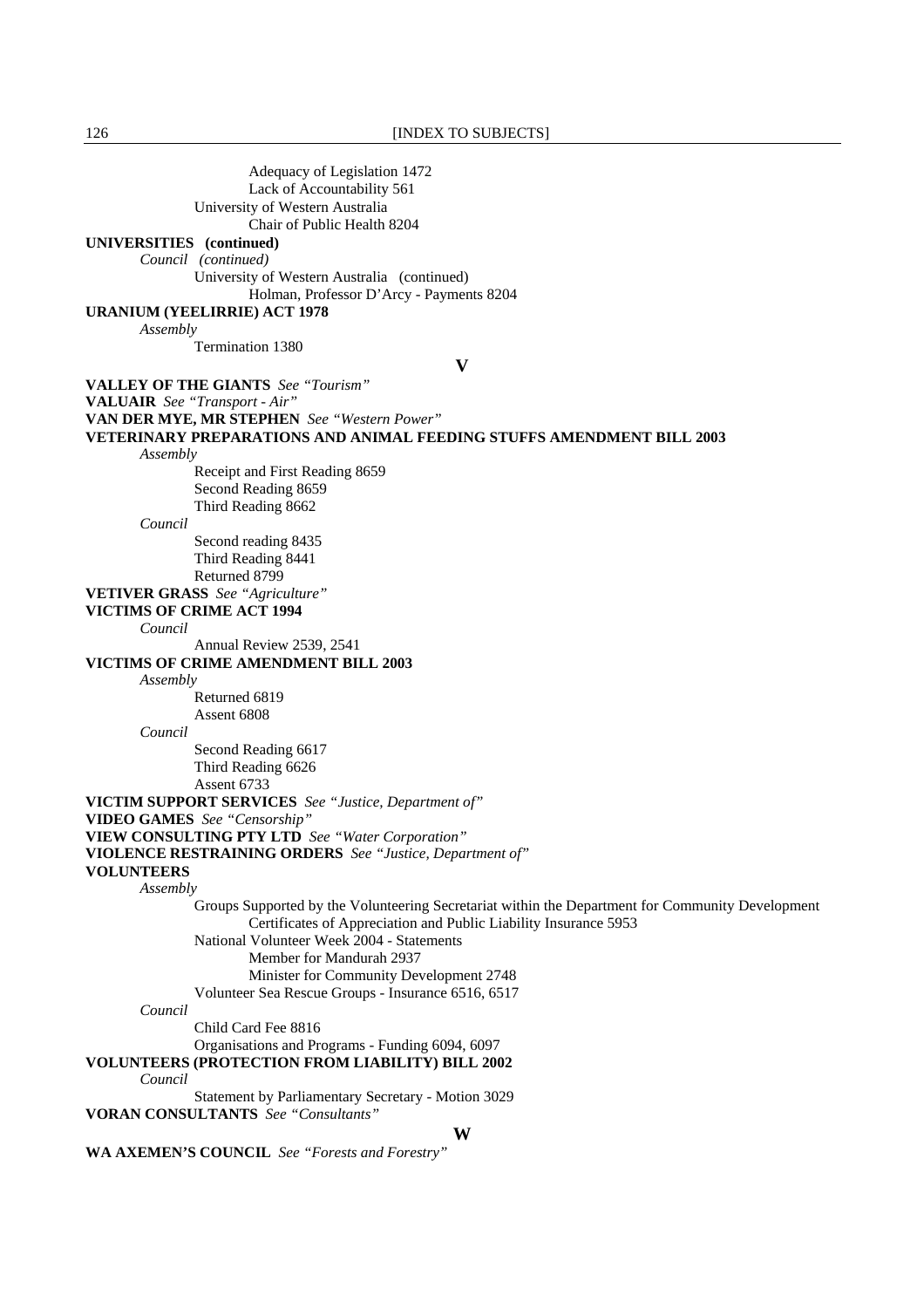**WAGERUP REFINERY** *See "Alcoa World Alumina Australia"*  **WAGIN WOOLORAMA** *Assembly* Statement by Member for Wagin 883 **WAKAKIRRI COMPETITION** *Assembly* Statement by Member for Girrawheen 7105 **WALLAM, MR ANGUS** *See "Corroboree"*  **WASTE DISPOSAL** *See also "Sewerage" Assembly* Farm Compost Demonstration Project 1566 Government's Priorities 6520 Hazardous Waste Precinct 4787, 4788 Neerabup Industrial Estate - Waste Treatment Facility 291 Packaging Waste - Grievance 3867 **Recycling**  Compulsory Industry Recycling - Grievance 1529 Legislation - Cans and Bottles - Refunds on Returns 3724 South Metropolitan Regional Resource Recovery Centre, Canning Vale - Grievance 860 Timewell Road Waste Water Treatment, Albany - Nitrogen Levels 2230 Total Waste Management, Kalgoorlie-Boulder 3571, 4538, 4787 Waste Management and Recycling Fund - Statement by Minister for the Environment 7371 Water Corporation and City of Albany - Joint Venture in a Septic Waste Disposal Facility 3411 *Council* Blair Fox Generation WA Pty Ltd - Incinerator and Power Generator 6038, 6791, 7193, 8429 Canning Vale Digester - Monitoring of Compost Use 3292 Construction and Demolition Waste - Government Policy 6105 Henderson Landfill Facility - Ground Water Monitoring Results 1349, 1350, 3098, 3296 Swan Estuary - Disused Landfill Sites - Leaching of Contaminants 4600 Total Waste Management, Kalgoorlie-Boulder 590, 593, 1306, 1486, 6649 Tox Free Solutions Ltd 2140, 8201, 8350, 8376, 8378-8384 Toxic Fires 8199, 8200, 8203 Waste Management Authority - Independent - Establishment 6274 Waste Management Legislation - Introduction 4949 Waste Tyres and Disposal of Waste to Landfill - Government Policy 6105 **WATER AND RIVERS COMMISSION** *Council* Assessment of Ground and Surface Water Resources - Tabling 2883 By-laws for Managing Stock and Domestic Bores - Explanation of Intent 2883 Merger with Department of Environmental Protection 6076 Rural Water Plan - Review - Tabling 2883 Staff Allocations 2561 **WATER CORPORATION** *Assembly* Albany, City of - Joint Venture in a Septic Waste Disposal Facility 3411 Capital Works Program - Budget Cut 2626 Halls Head - Resumption of Land - Petition 7071 *Council* Biosolids Storage and Distribution Facility at Anandale Farm, Gillingarra 5253, 6039, 6255, 6920 Corporate Entertaining AFL and Cricket Games 1103, 1633 Rugby Games - Investigation 239, 378, 517, 553, 691; Statement by Minister for Housing and Works 545 Joondalup Golf Resort 1103, 1302, 1633 Prosecution - Discharge of Domestic Sewage into Swan River 1112, 3298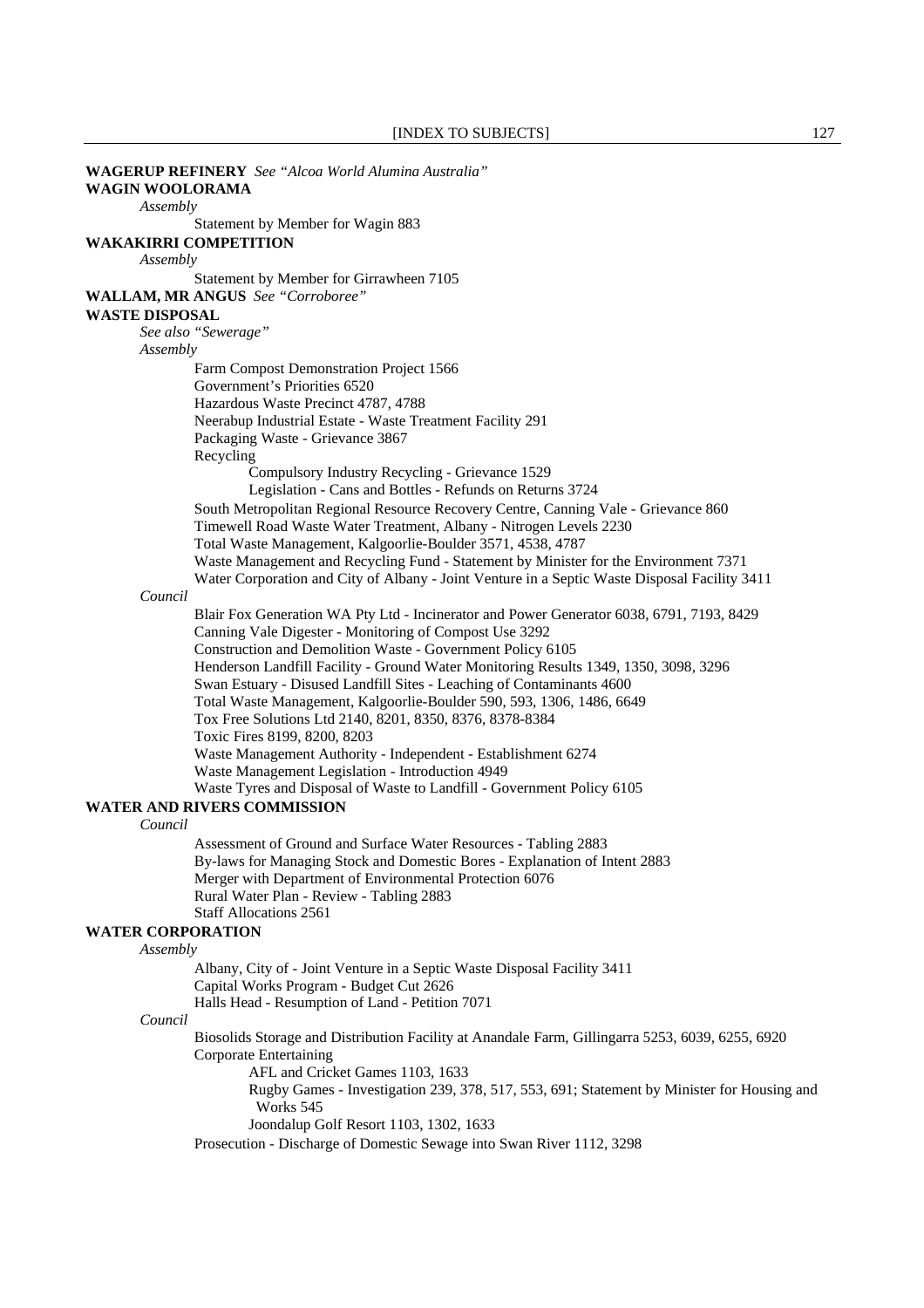Record-keeping Plan 7495 Restructuring - Abandonment 1154 Senior Executives - Salary Packages - Incentives 2586, 2743 Sewage Spills - Funding to Reduce 6919 **WATER CORPORATION (continued)**  *Council (continued)*  View Consulting Pty Ltd - Design of Aboriginal Employment Strategy 4891 Whitewater Park - Funding 6563, 6749 **WATER RESOURCES** *See also "Salinity" and "Swan River" Assembly* Denmark River - Salinity Levels 1730 Desalination Plant Proposal Construction 4966, 8631 Cost-benefit Analysis 5047 Environmental Implications 5151, 5152, 5991 Financial Impact on Water Users 6517, 6519 Ministerial Support 5048 Environmentally Sustainable Water Supply Matter of Public Interest 4792 Amendment to Motion 4803 Motion, as Amended 4804 Farm Water Grants - Statement by Minister for the Environment 7827 Fitzroy River - Damming - Petition 8596 Funding Cuts 2626 Gnangara Mound - Government's Commitment 4477, 4478 Metropolitan Water Supply - Chemical Treatment 5910 Murray River 5906, 6178; Grievance 7516 National Water Initiative Cost to Meet Commonwealth's Time Frames 8098 Discussions 4196 Environmental Flows 4785, 4786 Premier's Refusal to Sign 4475, 5938 Prime Minister's Claims 4784, 5935 States and Territories' Response 5990 Peel Waterways - Statement by Member for Mandurah 5318 Responsibility for Supply in Western Australia 5992 South West Yarragadee Aquifer - Petitions 1359, 1733 South Yunderup Canal and Harvey-Peel Estuary System - Assessment of Condition 8780 Southern Cross - Residents and Businesses Inland 1238 Special Consideration of Western Australian Water Issues by Federal Government 4628 Victoria Reservoir - Public Access - Grievance 6471 Water-saving Strategy - Options 4628 Water Pricing Inquiry by the Economic Regulation Authority - Statement by Treasurer 3768 *Council* 900 Rockingham Road - Hydrocarbon Contamination 1348 Agri Tech Proposal - Water Supply from Wellington Dam 4580 Agricultural Area Dams - Rationalisation 2889, 3109 Ascot Waters - Water Monitoring Reports 2004, 2150, 2566 Augusta - Water Testing Results 4471 Balingup - Strategic Water Source Plan 6790 Brownman Swamp - Ground Water Monitoring Bores 1349 Carnarvon Concerned Growers Group - Petitions and Correspondence to Minister 8572 Cloud Seeding Program 2417 Research and Development - Motion 4273 Statements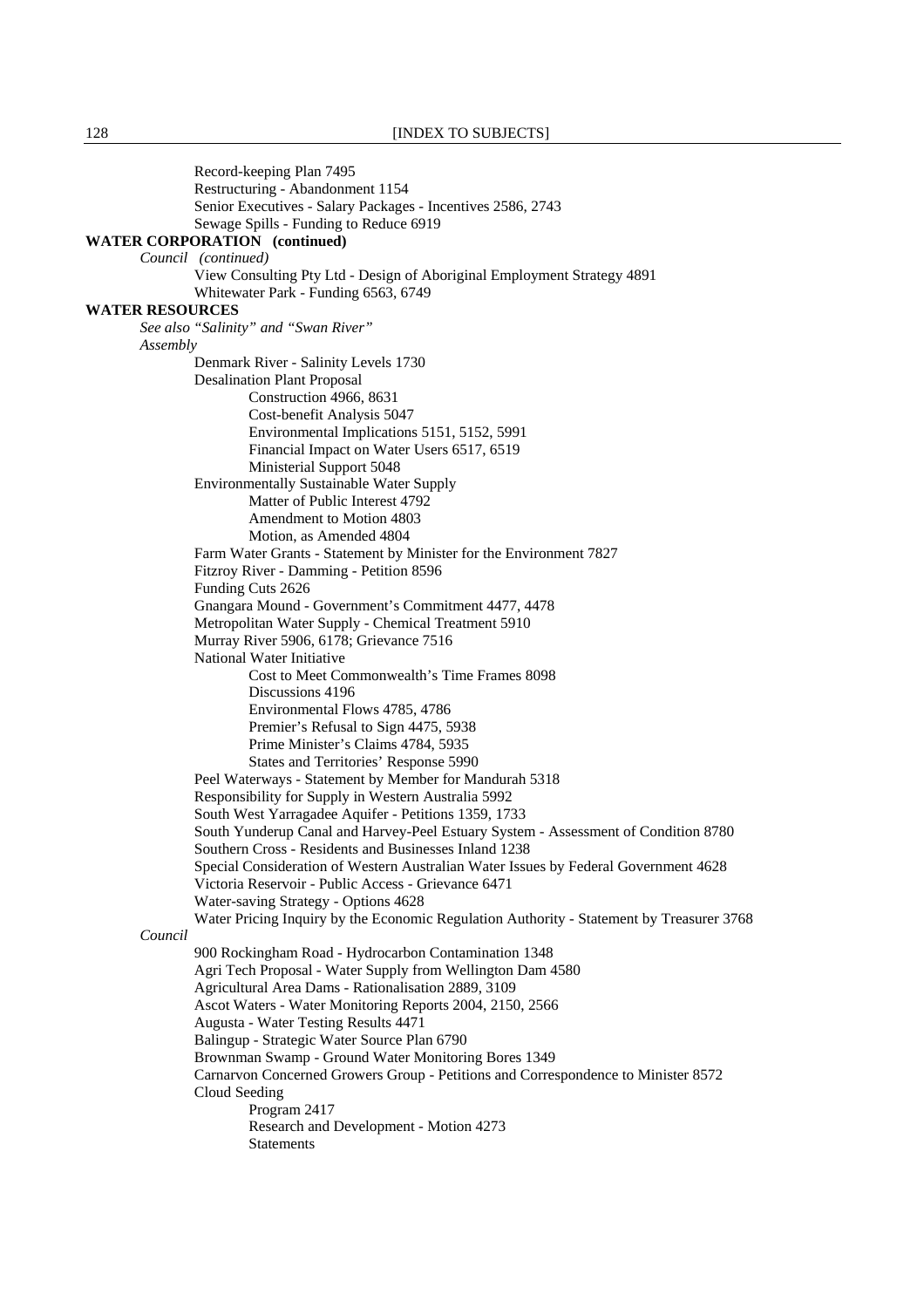Fischer, Hon John 4734 Hough, Hon Frank 4731 Dam Catchment Areas - Run-off 3023 Demand and Supply 1678 **WATER RESOURCES (continued)**  *Council (continued)*  Denmark, Shire of - Water Quality 1468 Desalination Plant Proposal Environmental Implications 7207 Funding 2410, 2418, 5098 Kwinana 1157, 2152, 8159 Levy, Fee or Tax on Customers 6566 Use of Renewable Energy 2153, 7065 Development of Water Sources 1468, 1971 Fitzroy Valley Irrigation Study - Sponsors 4157, 4748 Gascoyne Water Asset Mutual Cooperative Ltd 8811 GHD Pty Ltd - Cost of Reviews 8005 Gnangara Mound - Removal of Pines 7168, 7173 Goldfields - Alternative Water Source 6643 Greenbushes - Strategic Water Source Plan 6790 Ground Water Abstraction Rate 932 Monthly Water Supply Figures 6650, 6675 Henderson Landfill Facility - Ground Water Monitoring Results 1349, 1350 HIsmelt Worsley and Alcoa Facilities - Quantities Required 7057 Kalgoorlie 6710, 6714 Kimberley-Perth Water Pipeline Statement by Hon Frank Hough 7806 Tenix Group Canal Option 8156, 8349 Kirup - Strategic Water Source Plan 6790 Kununurra Drinking Water 16, 556, 1637, 3280 Lakeside Residential Development - Dual-water Reticulation System 6422 Proposed P1 Protection Zone 6254 Statement by Hon John Fischer 843 Lake Argyle - Annual Sustainable Yield 2096 Lake Farm Retreat - Ground Water Flow 5566 Millstream Dam - Strategic Water Source Plan 6790 Monitoring Stations - Swan-Avon and Yilgarn Drainage Systems 266 Mullalyup - Strategic Water Source Plan 6790 Nambi Station - Water Levels 8521 National Water Initiative - New Water Allocations 4441, 4950 New Sources of Water - Development - Statement by Hon Norman Moore 2425 Non-farming Domestic Consumers Not Connected to Government Water Supply Scheme 2144 Ocean Farms Estate Stage 2 8165, 8523 Ord Irrigation Scheme - Native Title 6036, 6043 Peaceful Bay - Subdivision and Caravan Park 1633 Peel Preservation Group - Letter to Minister - Bore Water Quality and Quantity 6111 Peron Peninsula - Water Bores - Decommissioning 2143 Perth Basin - Annual Ground Water Recharge 5708 Perth Integrated Water Supply Scheme - Extraction of 21 Extra Gigalitres of Ground Water 828 Serpentine River - Fish Kill - Heavy Metals 1163 South West Annual Surface Water Recharge 5708 Initiatives 2149 State Water Conservation Strategy - Implementation 2151, 6103 Surface Water - Monthly Water Supply Figures 6650, 6675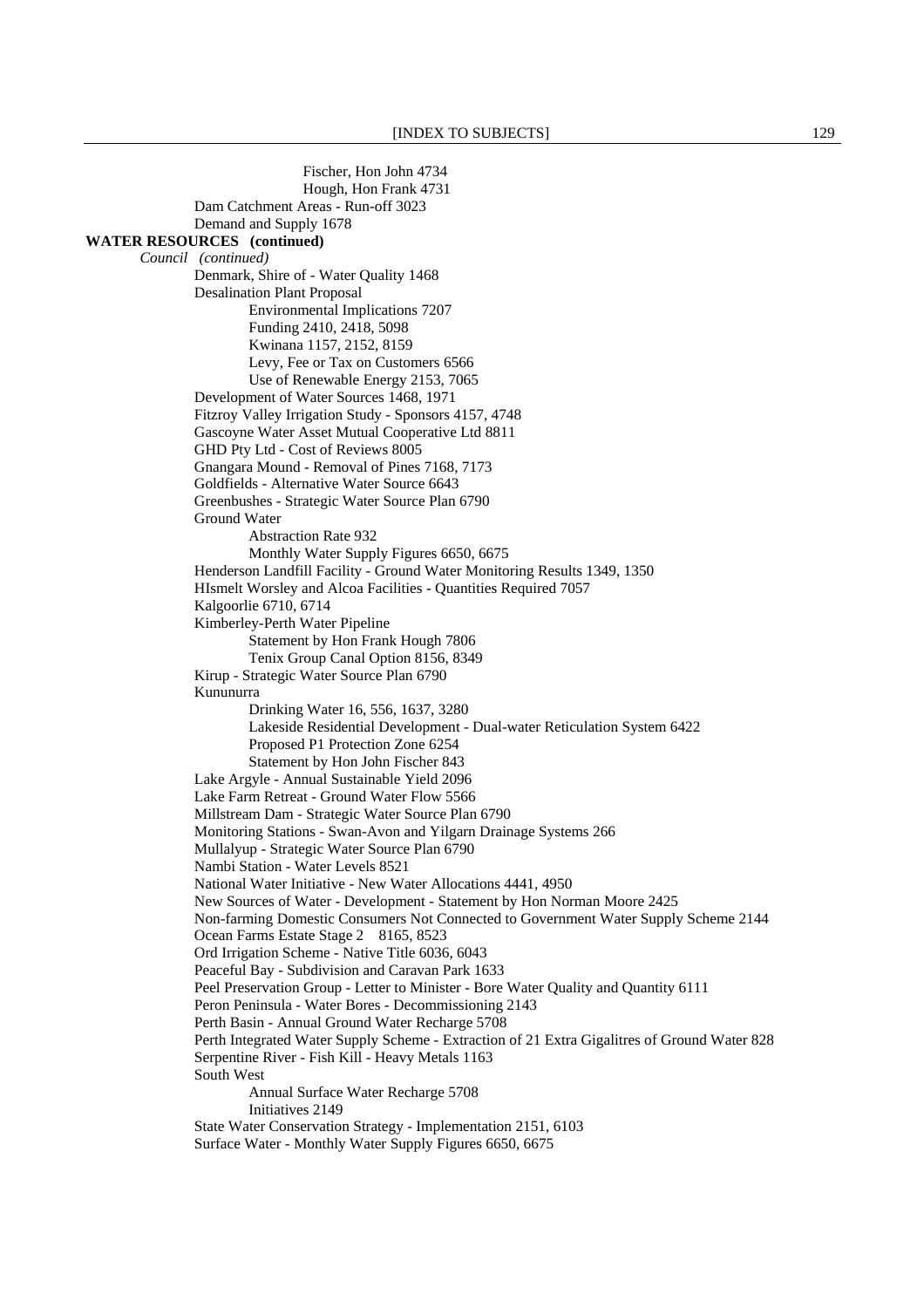Swan-Avon-Canning River System - Boat Operators 1986, 1988 Water-saving Strategy 5579, 6789 Water Conservation - National Labelling System 2141 Water Monitoring Stations - Swan-Avon and Yilgarn Drainage Systems 1518 **WATER RESOURCES (continued)**  *Council (continued)* Water Requirements of Industrial Projects 5695 Water Restrictions 2891, 8524 Water Services Licensing Transfer Order (Carnarvon) 2004 Disallowance - Discharge from Notice Paper 8846 Statement by Minister for Local Government and Regional Development 8485 Water Supplies - Use of Cloud Seeding - Statement by Hon John Fischer 2293 Water Use Data 8344, 8475 Wellington Dam 1475, 8122 Wungong Dam 2146, 2151, 6568 Yarragadee Aquifer Government's Intention 241 Report on Potential Future Use 6427 Yilgarn Drainage System - Petitions 4825, 5510 **WATSON, SUPERINTENDENT JOHN** *See "Police"*  **WEDGE ISLAND** *See "Environment"*  **WEDGE-TAILED EAGLES** *Assembly* Licences to Shoot - Petitions 272, 8021 **WELKER, MR CHARLIE** *See "Boards and Committees"*  **WESBEAM AGREEMENT** *See "Forests and Forestry"*  **WEST, MR PETER** *See "Ports and Harbours - Dampier Port Authority"*  **WESTERN AGRICULTURAL INDUSTRIES PTY LTD** *See "Agriculture - Cotton Industry"*  **WESTERN AUSTRALIA** *Assembly* Living Conditions 3655 **WESTERN AUSTRALIAN COLLEGE OF TEACHING BILL 2003** *Assembly* Returned 2958 Council's Amendments 3146-3151 Assent 3663 *Council* Second Reading 796, 837, 1477, 1617 Committee 1694-1707, 2244-2256, 2374-2390, 2519, 2580-2582, 2591-2600 Recommittal 2600 Report 2712 Third Reading 2849 Assembly's Message 3081 Assent 3949 **WESTERN AUSTRALIAN COUNCIL OF SOCIAL SERVICE** *Council* Value of Service - Membership Allowance Payment 2152 **WESTERN AUSTRALIAN LABOUR ADVISORY COUNCIL** *Assembly* Meetings and Members 8684 **WESTERN AUSTRALIAN LAND AUTHORITY AMENDMENT BILL 2003** *Assembly* Returned 8612 Council's Amendments 8612, 8613 *Council* Second Reading 3440, 3455, 3465 Committee 3466, 3467, 8110-8118, 8123-8127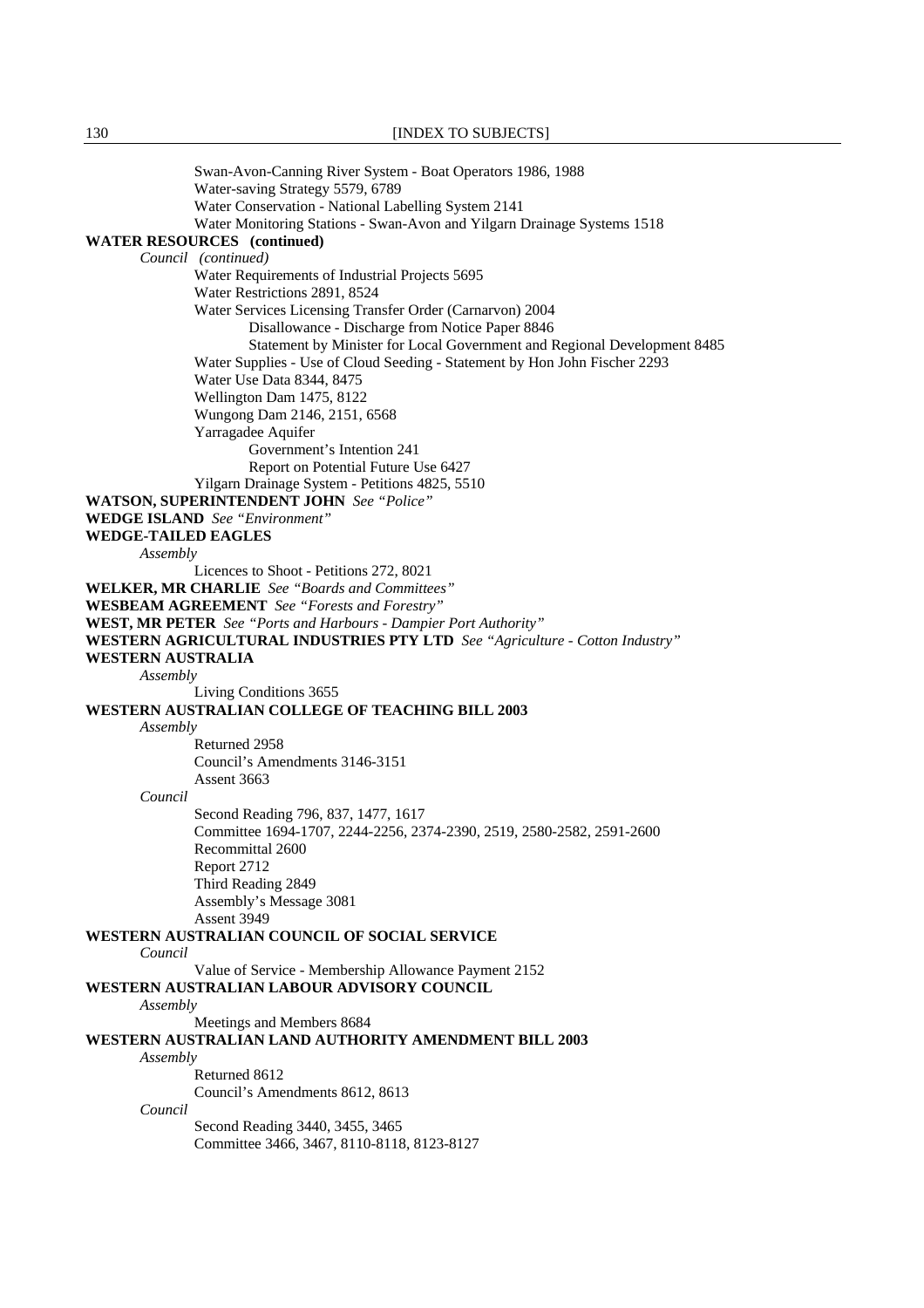Report 8127 Third Reading 8127 Assembly's Message 8581 **WESTERN METALS** *See "Environment"*  **WESTERN MINING CORPORATION** *See "Pastoral Leases" and "Pollution"*  **WESTERN POWER** *See also "Fuel and Energy" Assembly* Accounts - Cost of Policy Insert 1803 Attadale Area - Electricity Blackouts 732 Avon Energy Project - Grievance 1533 Break-up Australian Services Union Payment - Statement by Minister for Energy 1164 Cost 287, 728, 729, 892 Government's Support 1168 Harmful Effect 2161 Opposition's Attitude - Grievance 1027 Pensioners and Self-funded Retirees 1798 Budget Allocation - Regional Power Crisis - Matter of Public Interest 2948 Budget Card - Minimum Payment 2242; Grievance 3503 Cockburn Power Station - Conditions of Environmental Licence 4783 Commercial Customers - Electricity Use During Summer 6802 Cronin Report 2160 Earth Friendly and Green Power Programs 1425 Electricity Network Improvement Program - Statement by Minister for Energy 6465 Electricity Transmission and Distribution Networks - Maintenance Funding 3528 Energy Crisis Guaranteed Power Supplies 78 Kalgoorlie Generator 4539 Minister for Energy Action to Prevent Power Cuts 81 Loss of Confidence of Ministers and Members 290 Responsibility for Power Supply 74, 75; Motion 301 Fault Response System - Upgrading 6339 Geraldton - Power Surge 3530 Goldfields - Power Generating Units 2692 Kalamunda-Gooseberry Hill-Maida Vale-Forrestfield Area - Electricity Outage 5913 Kalbarri - Power Supplies 2325 Grievance 2011 Statement by Minister for Energy 5957 Kingsley - Power Supplies - Grievance 406 Mundaring Trade Centre - Petition 3495 Oil-burning Generators - Hire and Conversion - Cost 4965-4970 Oil Importation - Cost 4966 Outrigger Stays - Fee for Removal 5889 Peak Demand Saver Program - Number of Customers Approached 7750 Pinjar Power Station - Mobile Generators 5601, 5602 Power Blackouts - Dispute at Muja Power Station 5600 Power Poles Busselton - Possum Guards 5032 Native Hardwood Logs 5840, 6521 Pole-top Fires 1021, 2043, 2044, 2049 Privatisation Government's Policy 284, 5996 Leader of the Opposition's Plan 886 Policy Differences 601 Report 434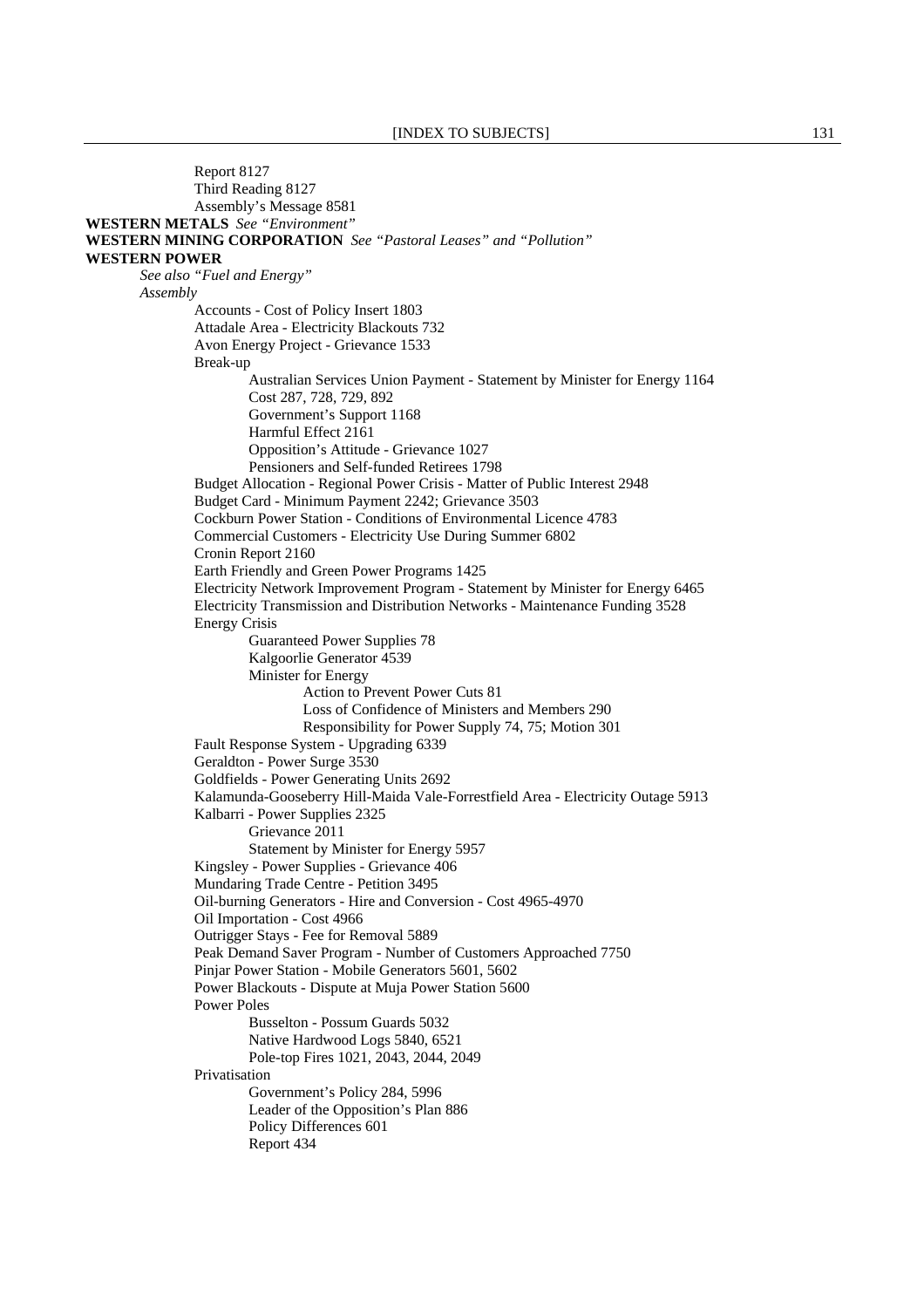|                                                          | <b>Reconnection Priorities 3322</b><br>Recruitment of Workers 3660                                                                                     |  |  |  |
|----------------------------------------------------------|--------------------------------------------------------------------------------------------------------------------------------------------------------|--|--|--|
|                                                          | Regional Areas 5456; Statement by Minister for Energy 5955                                                                                             |  |  |  |
|                                                          | Renewable Energy Targets - Failure to Meet 7683                                                                                                        |  |  |  |
| <b>WESTERN POWER</b> (continued)<br>Assembly (continued) |                                                                                                                                                        |  |  |  |
|                                                          | Report Commissioned by Western Power in 1998 - Personal Explanation by Leader of the Opposition 770                                                    |  |  |  |
|                                                          | Spalding Residents - Compensation - Petition 5842                                                                                                      |  |  |  |
|                                                          | Swan Hills Electorate - Grievance 5290                                                                                                                 |  |  |  |
|                                                          | Tenterden Fire - Compensation 3408                                                                                                                     |  |  |  |
|                                                          | Transmission and Distribution Outlook Report 729                                                                                                       |  |  |  |
|                                                          | Tree Pruning - Preferred Supplier 6178                                                                                                                 |  |  |  |
|                                                          | Tubridgi Gas Wells - Statement by Minister for Energy 6117<br>Underground Power Program - Regional Communities - Statement by Minister for Energy 6276 |  |  |  |
|                                                          | Van der Mye, Mr Stephen - Payout Details 604, 605                                                                                                      |  |  |  |
|                                                          | Wangara Industrial Area - Power Failure 5035                                                                                                           |  |  |  |
|                                                          | Wyalkatchem General Store - Compensation for Power Blackout 3532                                                                                       |  |  |  |
| Council                                                  |                                                                                                                                                        |  |  |  |
|                                                          | Aboriginal Communities - Energy Supplies 6096                                                                                                          |  |  |  |
|                                                          | Base Load Power Procurement Process - Tenders 1686                                                                                                     |  |  |  |
|                                                          | <b>Blackouts and Brownouts</b><br>7 March 2004 938                                                                                                     |  |  |  |
|                                                          | Applecross 6922, 7361                                                                                                                                  |  |  |  |
|                                                          | Booragoon 1474, 2896                                                                                                                                   |  |  |  |
|                                                          | Call Centre Procedures 2615                                                                                                                            |  |  |  |
|                                                          | <b>Compensation Claims 7212</b>                                                                                                                        |  |  |  |
|                                                          | Number and Duration 3094                                                                                                                               |  |  |  |
|                                                          | Break-up                                                                                                                                               |  |  |  |
|                                                          | Electricity Reform Survey 4281, 4284, 4403<br>Promotional Material 2562                                                                                |  |  |  |
|                                                          | Budget Card - Minimum Payment 2539                                                                                                                     |  |  |  |
|                                                          | Clearing Program - Agricultural Western Australia 7494                                                                                                 |  |  |  |
|                                                          | <b>Community Service Obligations 1485</b>                                                                                                              |  |  |  |
|                                                          | <b>Consolidated Fund Contributions 4282</b>                                                                                                            |  |  |  |
|                                                          | Cronin Inquiry                                                                                                                                         |  |  |  |
|                                                          | <b>Costs 5287</b>                                                                                                                                      |  |  |  |
|                                                          | Report 2277<br>Earth Friendly Scheme 2587, 2589                                                                                                        |  |  |  |
|                                                          | Easements - Clearing Activities 3961                                                                                                                   |  |  |  |
|                                                          | Electricity Charges - Time of Use Tariff 2535, 2884                                                                                                    |  |  |  |
|                                                          | Electricity Transmission and Distribution Networks - Maintenance Funding 3106, 5284                                                                    |  |  |  |
|                                                          | Emergency Crews - Number 2147                                                                                                                          |  |  |  |
|                                                          | <b>Energy Crisis</b>                                                                                                                                   |  |  |  |
|                                                          | Advice to Minister for Energy 13                                                                                                                       |  |  |  |
|                                                          | Communication with the Public and Minister for Energy 14<br>Generation Capacity of Plants at Peak Periods 522, 833                                     |  |  |  |
|                                                          | Tabling of Documented Information 378, 553, 1853                                                                                                       |  |  |  |
|                                                          | Integrated Wood Processing Demonstration Plant, Narrogin 933                                                                                           |  |  |  |
|                                                          | Kalbarri - Power Supplies 2097                                                                                                                         |  |  |  |
|                                                          | Kalgoorlie - Capacity 16                                                                                                                               |  |  |  |
|                                                          | Linesmen - Statement by Hon Robyn McSweeney 702                                                                                                        |  |  |  |
|                                                          | Mid West - Blackouts and Pole-top Fires 1680                                                                                                           |  |  |  |
|                                                          | NaturalPower Scheme 1522, 2587, 2589                                                                                                                   |  |  |  |
|                                                          | Pinjar Power Station - Mobile Generators 5376, 6788<br>Pole-top Fires 1322, 1680, 1856; Statement by Hon Paddy Embry 390                               |  |  |  |
|                                                          | Power Peaking Plant - Alternatives 5805                                                                                                                |  |  |  |
|                                                          | Power Poles                                                                                                                                            |  |  |  |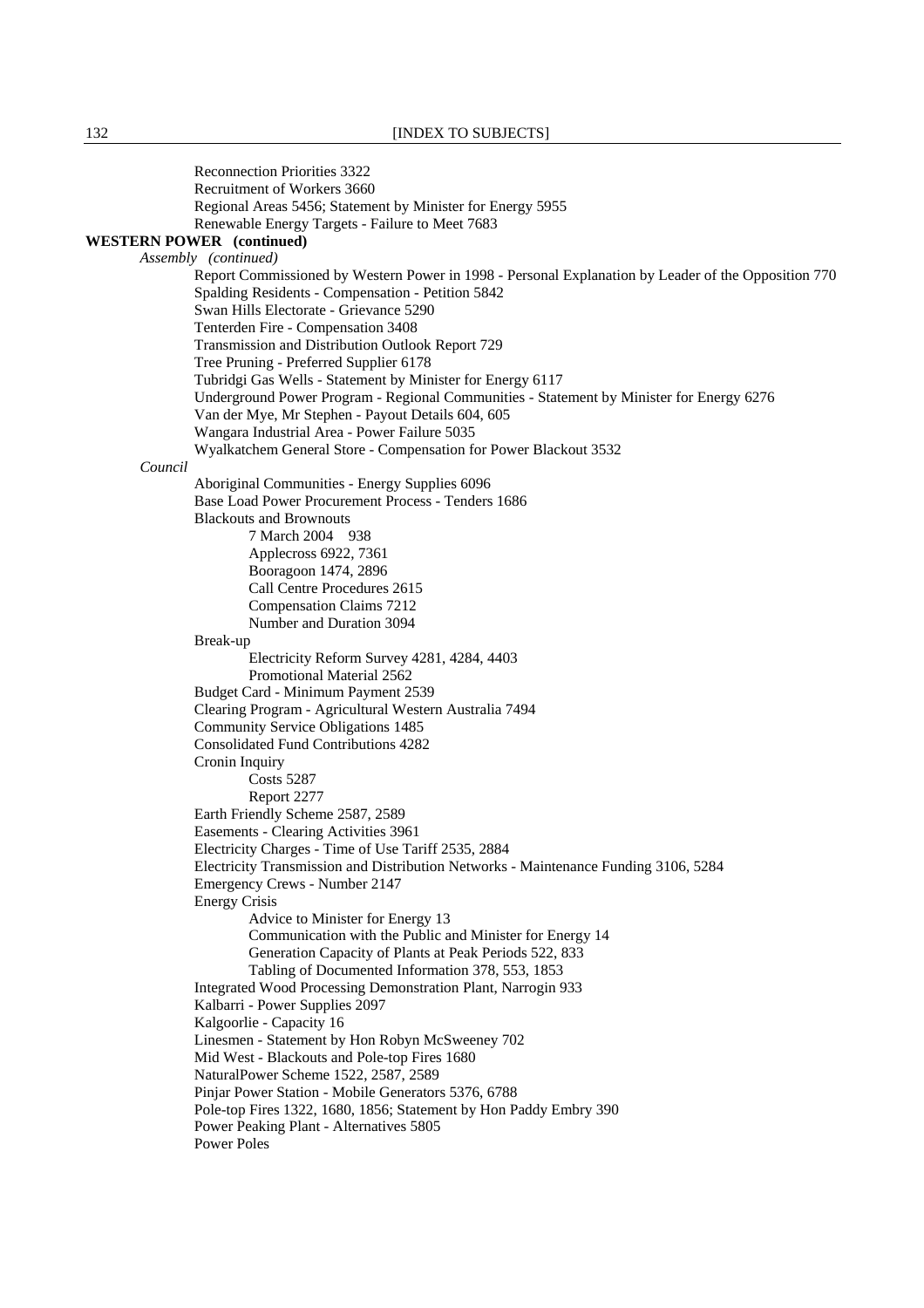No WY 240-40-1 - Replacement 7634 Salmon Gums 245 Timber 1639 Upgrading and Replacing 698 **WESTERN POWER (continued)**  *Council (continued)*  Powerlines - Clearing of Trees and Vegetation 3965 Privatisation - Impact 8595 Regional Areas - Power Failures 1485 Renewable Energy Certificates 8161, 8308 Report for December 2003 Quarter 691, 827, 2102 South West Integrated System Maintenance of Network Infrastructure - Motion 359; Rulings by Deputy President (Hon Adele Farina) 373, 377 Power Failures 1485 Spalding Residents - Compensation 4444 State Supply Commission Policy 2890 Swan Hills Electorate - Electricity Supply 6788 Transmission and Distribution Improvements - Expenditure 1856 Underground Power Program - Statement by Hon Barry House 249 Vegetation Control Programs 2147, 2615 Windy Harbour - Connection to South West Interconnected System 4584 **WESTERN WISE NETWORK** *See "Regional Development"*  **WESTRAC EQUIPMENT PTY LTD** *See "Pollution"*  **WHITEHEAD REVIEW** *See "Public Sector Management Act 1994"*  **WHITELAND MILLING** *See "Forests and Forestry"*  **WHITFORDS VOLUNTEER SEA RESCUE GROUP** *See "Fire and Emergency Services"*  **WILLIAMS, MR IAN** *See "Ports and Harbours - Port Hedland Port Authority"*  **WILLIAMS, MR M.C. MLA** *Assembly* Condolence Motion 4956 **WILLMOTT, HON FRANCIS DRAKE** *Assembly* Death - Statement by Speaker 4959 *Council* Condolence Motion 4877 **WIND FARMS** *See "Fuel and Energy"*  **WINES, MR PATRICK** *See "Local Government - Harvey, Shire of"*  **WINZER, MR NEIL** *See "Transport - Department"*  **WITTENOOM** *Assembly* Steering Committee - Strategic Directions Paper 3835 *Council* Housing - Offers to Purchase 3100 Mine Site Clean-up 3100, 3101 Population Health Risks 2538, 3099 Removal of Residents 2414 Steering Committee - Report 8121, 8594 **WOMEN'S INTERESTS** *Assembly* "Report Card for Women" - Statement by Minister for Women's Interests 597 *Council* Women in Information Technology - Statement by Hon Louise Pratt 1479 **WOMEN'S REFUGE GROUP OF WA** *See "Domestic Violence"*  **WOOD BORER** *See "Agriculture"*  **WOOD FIRES** *See "Pollution"*  **WOODS, MS MARIAN**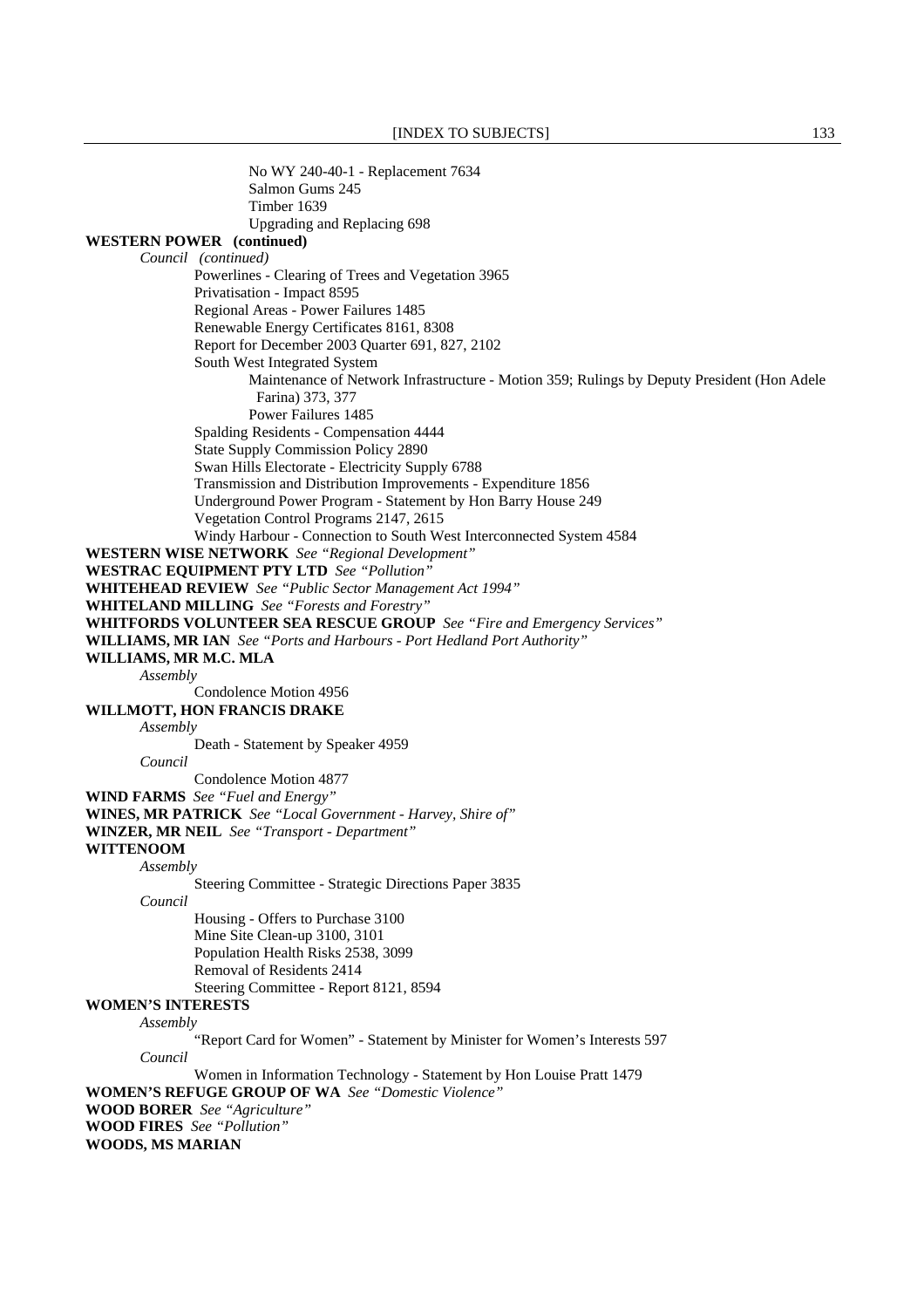*Assembly*

*Council*

Statement by Speaker 5827, 5989

Statement by President 6025

**WORKCOVER WA** *See "Workers' Compensation"* 

### **WORKERS' COMPENSATION**

*See also "Industrial Relations", "Insurance - RiskCover", "Select Committee on Workers' Compensation" and "WorkSafe Western Australia"* 

#### *Assembly*

 Advertisement in *The West Australian* - Accuracy 2042 Claims - Number and Processing 2231

#### **Doctors**

 Conflict of Interest 8783 Number of Claimants Taking Their Own Lives 7747 Selection to Assess Injuries 7747 Employers' Indemnity Supplementation Fund - Statement by Minister for Consumer and Employment Protection 1359 Government Employees 8701-8725 Reforms Inaccuracies in Media Reports and Advertising 2483 Industrial Campaign 2943

WorkCover WA - Debt Collection Policy 169

#### *Council*

 Agriculture Protection Board - Herbicide Sprayers in the Kimberley 3021, 5563 Dutch and Dossett Decisions - Impact of Retrospective Legislation 5565 O'Halloran, Mr Paul - Statement by Hon John Fischer 7051 Select Committee Appointment of Members 4866 Establishment Motion 4862 Amendment to Motion 4863 Motion, as Amended 4865

### WorkCover WA

 Financial Data and Mr Harry Neesham's Term as CEO 5100 Hearings - Adjudicators and Review Officers 2281 Medical Panels - Constitution 3090

**WORKERS' COMPENSATION AND REHABILITATION AMENDMENT (CROSS BORDER) BILL 2004**

### *Assembly*

 Introduction and First Reading 2922 Second Reading 2922, 4619 Third Reading 4620 Returned 7148 Assent 7688

### *Council*

 Receipt and First Reading 4827 Second Reading 4827, 6690 Committee 7047 Report 7047 Third Reading 7047 Assent 7621

### **WORKERS' COMPENSATION (COMMON LAW PROCEEDINGS) BILL 2004**

#### *Assembly*

 Introduction and First Reading 4054 Standing Orders Suspension 4053 Second Reading 4054, 4322, 4340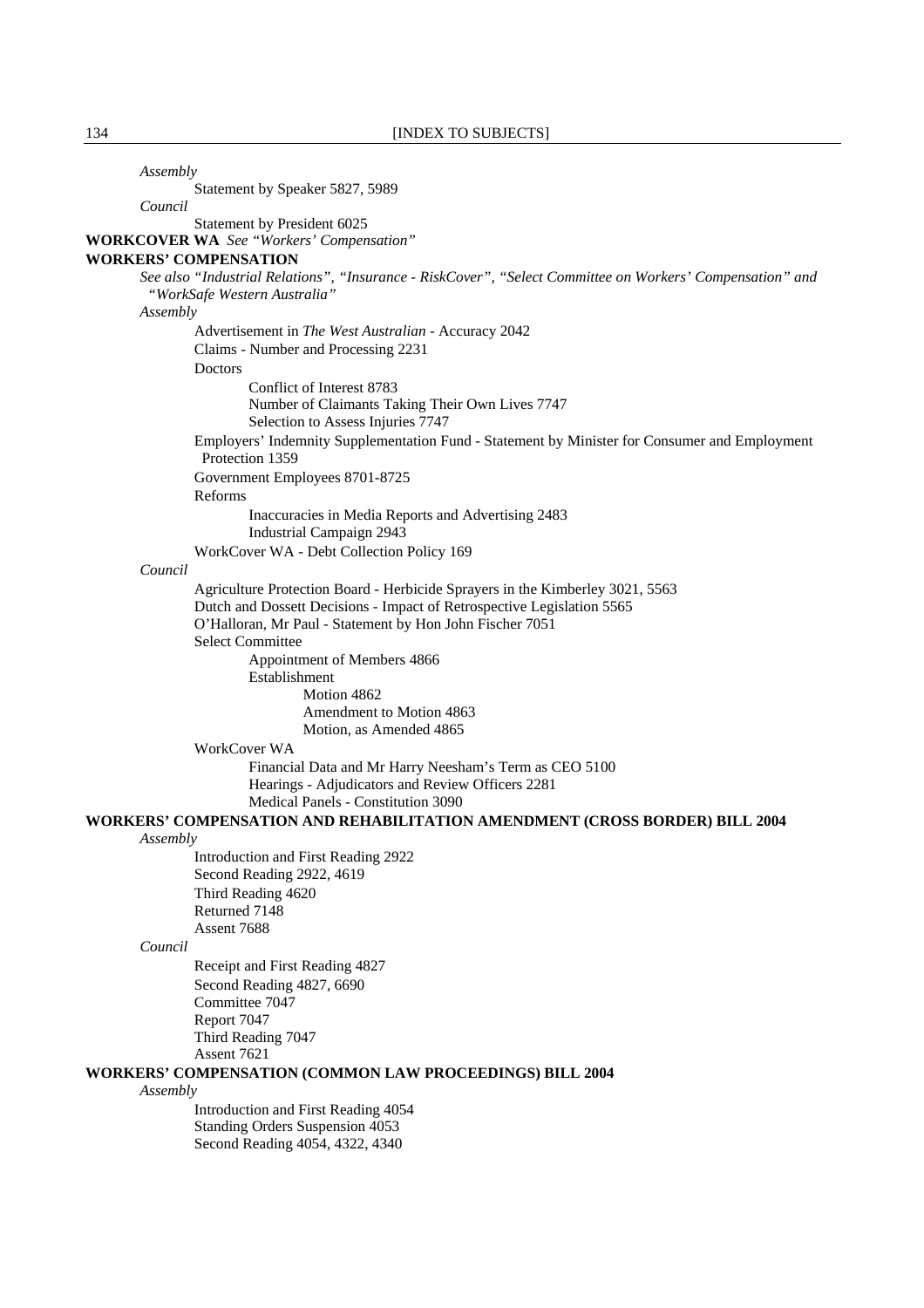Appropriations 4313 Consideration in Detail 4347-4363 Third Reading 4363 Returned 7000 **WORKERS' COMPENSATION (COMMON LAW PROCEEDINGS) BILL 2004 (continued)** *Assembly (continued)* Council's Amendments 7000, 7001 Assent 7272 Impact of Referral to a Legislative Committee 4788 *Council* Receipt and First Reading 4388 Second Reading 4388, 6736, 6751, 6876 Committee 6877, 6878 Report 6879 Third Reading 6879 Assembly's Message 7004 Assent 7197 **WORKERS' COMPENSATION REFORM BILL 2004** *Assembly* Introduction and First Reading 2306 Second Reading 2306, 3307, 3316, 3328, 3329, 3332, 3334 Appropriations 2166 Consideration in Detail 3506-3526, 3539-3549 Referral to Legislation Committee 3550 Legislation Committee 3613-3652, 3729-3763, 3837-3865, 3926-3948, 4089-4118 Nomination of Members 3550 Report and Minutes 4363 Standing Orders Suspension 4340 Third Reading 4364, 4367 Returned 7448 Council's Amendments 7609-7620 Assent 7825 Rally at Parliament House - Statement by Member for Alfred Cove 2937 *Council* Receipt and First Reading 4390 Second Reading 4390, 6757, 6880 As to Incorporation of Second Reading Speech 4391 Committee 6881-6892 Report 7004 Third Reading 7319 Assembly's Message 7621 Assent 7752 Final Draft 2155 **WORKING WITH CHILDREN (CRIMINAL RECORD CHECKING) BILL 2004** *Assembly* Introduction and First Reading 6945 Second Reading 6945, 7273 Appropriations 7273 Consideration in Detail 7289-7309 Third Reading 7315 Returned 8653 Statement by Member for Hillarys 7544 *Council* Receipt and First Reading 7450 Second Reading 7450, 8421, 8505 Committee 8513-8518, 8525, 8555-8559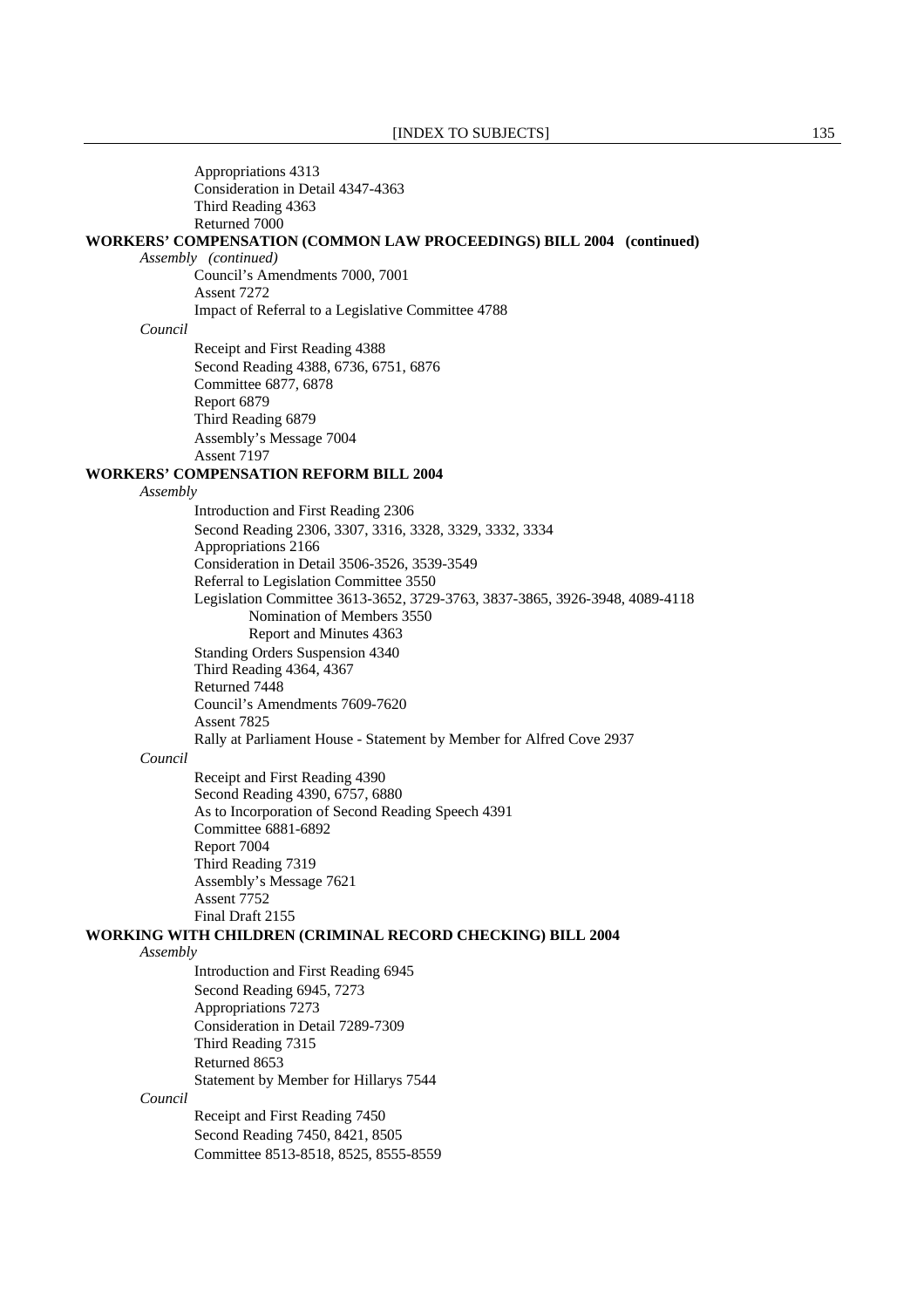Assent 8385

# **YOUTH**

### *Assembly*

 Government Response to Violent Behaviour 80 Joondalup Youth Support Services - Community Outreach Model of Education and Training 5351 Juvenile Action Group, Albany - Statement by Member for Albany 7106